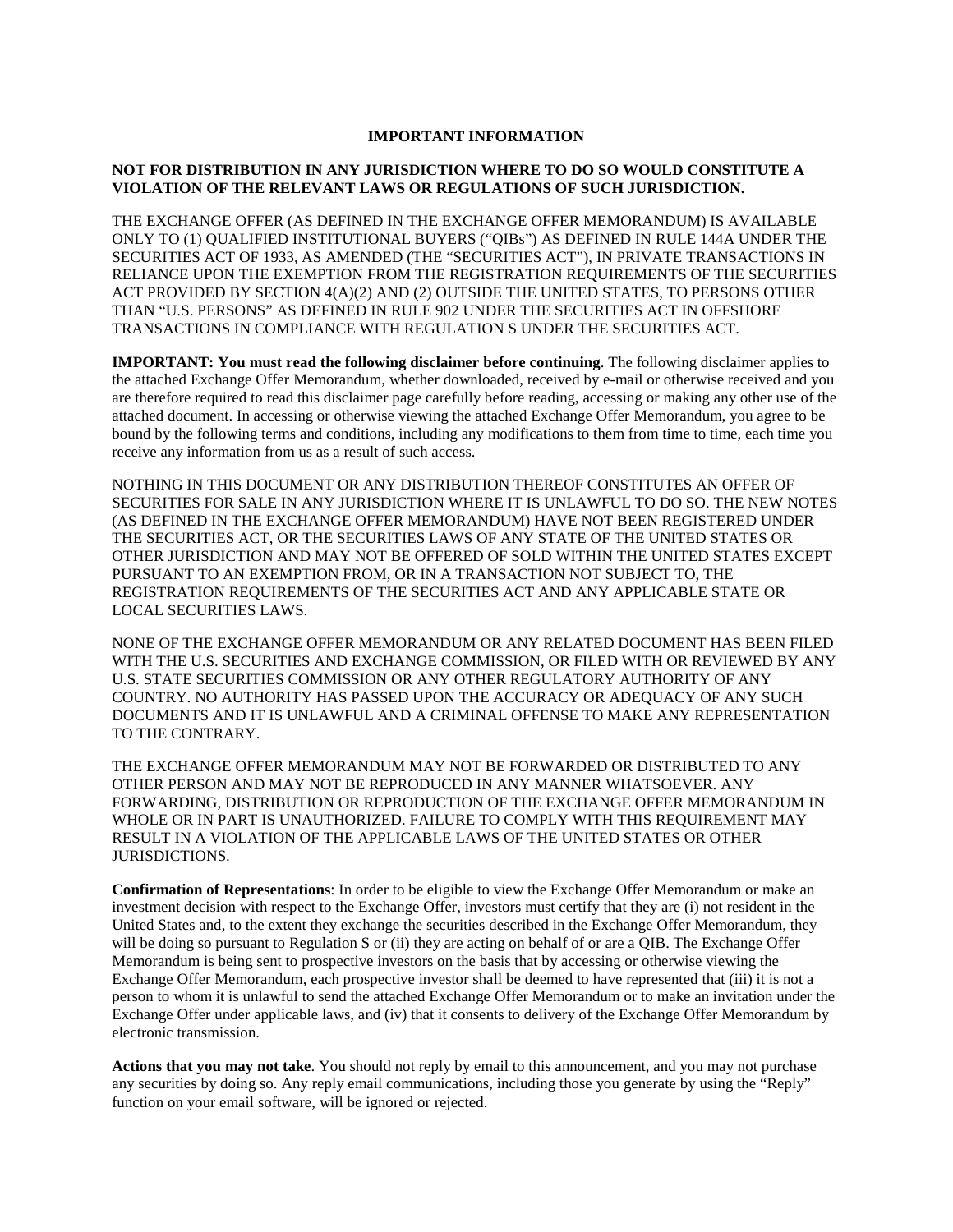Each prospective investor is reminded that the Exchange Offer Memorandum has been delivered to it on the basis that it is a person into whose possession the Exchange Offer Memorandum may be lawfully delivered in accordance with the laws of the jurisdiction in which it is located and prospective investors may not, nor are prospective investors authorized to, deliver the Exchange Offer Memorandum to any other person. Each prospective investor will not transmit the Exchange Offer Memorandum (or any copy of it or part thereof) or disclose, whether orally or in writing, any of its contents to any other person except with the consent of the Offeror (as defined in the Exchange Offer Memorandum). However, if you have recently sold or otherwise transferred any Old Notes (as defined in the Exchange Offer Memorandum), you should immediately notify the transferee that it will have to certify that it is an eligible holder of Old Notes if it wishes to participate in the Exchange Offer.

The materials relating to the Exchange Offer described in the Exchange Offer Memorandum do not constitute, and may not be used in connection with, an offer or solicitation in any place where offers or solicitations are not permitted by law. If a jurisdiction requires that an exchange offer be made by a licensed broker or dealer and any of the Dealer Managers (as defined herein) or any affiliate of such Dealer Managers is a licensed broker or dealer in that jurisdiction, the Exchange Offer shall be deemed to be made by such Dealer Managers or such affiliates on behalf of the Offeror in such jurisdiction. Under no circumstances shall the Exchange Offer Memorandum constitute an offer to sell or the solicitation of an offer to buy nor shall there be any sale of the New Notes in any jurisdiction in which such offer, solicitation or sale would be unlawful.

The Exchange Offer Memorandum may only be communicated to persons in the United Kingdom in circumstances where section 21(1) of the Financial Services and Markets Act 2000 does not apply.

The Exchange Offer Memorandum has been provided to or sent to prospective investors in an electronic form. Prospective investors are reminded that documents transmitted via this medium may be altered or changed during the process of electronic transmission and consequently none of the Offeror, the Dealer Managers or any person who controls any of them nor any director, officer, employee or agent of any of them nor any affiliate of any of them accepts any liability or responsibility whatsoever in respect of any difference between the Exchange Offer Memorandum distributed to prospective investors in electronic format and the hard copy version available to prospective investors on request from the Exchange Agent (as defined herein) or from the Dealer Managers.

**Restrictions**: The Exchange Offer and the Exchange Offer Memorandum are, respectively, subject to offer and distribution restrictions in, among other countries, the United States, the United Kingdom, Belgium, Canada, France, Hong Kong, Italy, Singapore, Switzerland and Taiwan. The Exchange Offer Memorandum does not constitute an invitation to participate in the Exchange Offer in any jurisdiction in which, or to any person to whom, the making of such invitation would not be in compliance with the laws or regulations of such jurisdiction.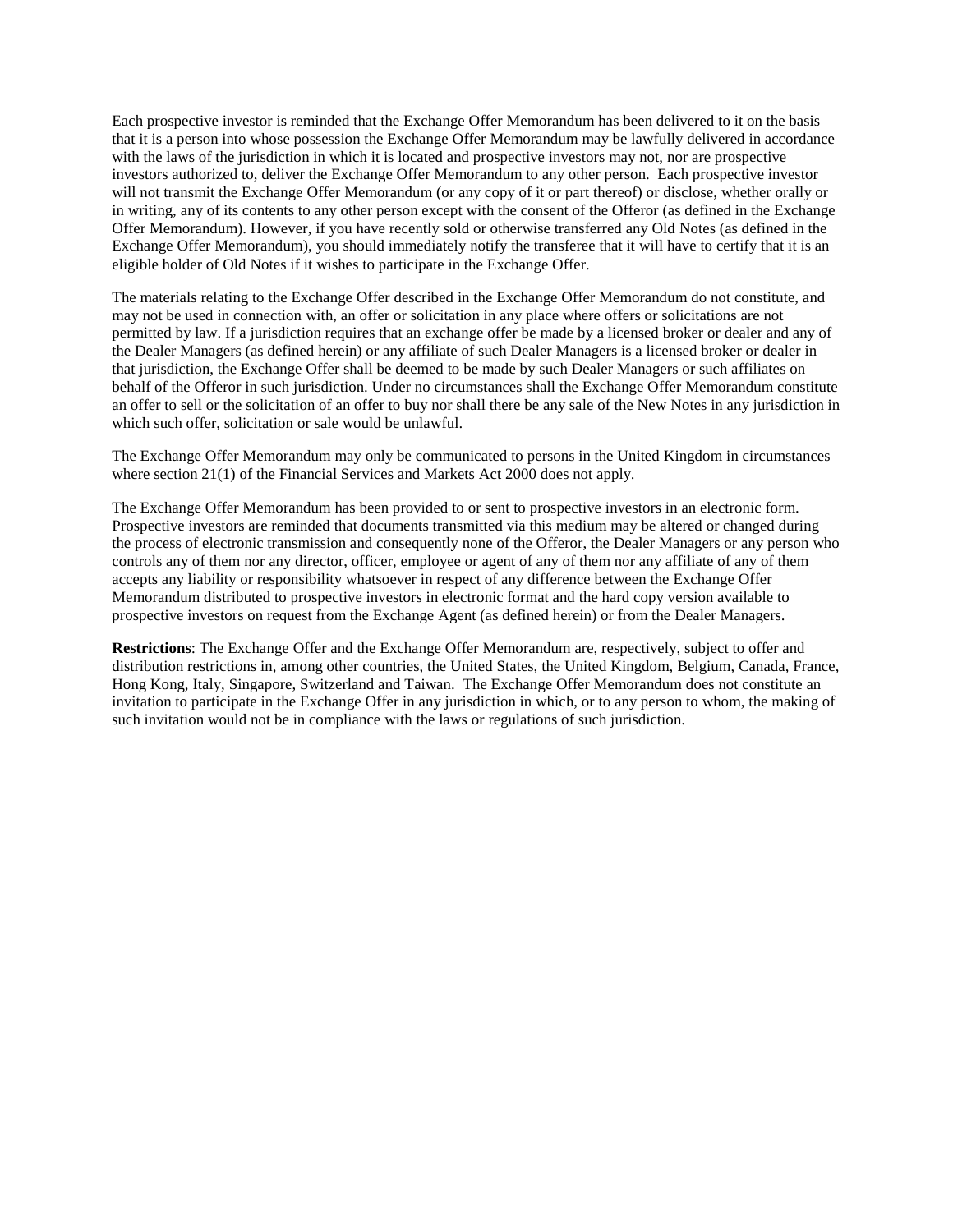**Hypothetical** 



# **Lloyds Banking Group plc**

**Offer to Exchange Any and All Outstanding Notes Listed below for Subordinated Debt Securities due 2025 of Lloyds Banking Group plc (CUSIP 539439AH2 and G5533WBU0): 2025 New Hypothetical Hypothetical** 

| <b>Old Notes</b>                                                   | <b>CUSIP</b>           | <b>Principal Amount</b><br>Outstanding | <b>Reference Treasury</b><br><b>Security</b> | <b>Bloomberg</b><br>Reference<br>Page | 2020 Old Notes<br><b>Fixed Spread</b><br>(basis points) | 2025 New<br><b>Notes Fixed</b><br>Spread (basis<br>points) | Early<br><b>Participation</b><br>Payment(1) | <b>H</b> ypothetical<br><b>Total Exchange</b><br>Consideration<br>(1)(2)(3) | <b>Hypothetical</b><br><b>Exchange</b><br>Consideration<br>(1)(2)(3)(4) |
|--------------------------------------------------------------------|------------------------|----------------------------------------|----------------------------------------------|---------------------------------------|---------------------------------------------------------|------------------------------------------------------------|---------------------------------------------|-----------------------------------------------------------------------------|-------------------------------------------------------------------------|
| Lloyds Bank plc 6.50% Fixed<br>Rate Lower Tier 2 Notes due<br>2020 | 53947NAA2<br>53947OAA5 | \$2,000,000,000                        | 1.375% due<br>October 31, 2020               | PX1                                   | 100                                                     | 235                                                        | \$50                                        | \$1,170.56                                                                  | \$1,120.56                                                              |

(1) Per \$1,000 principal amount of 2020 Old Notes accepted for exchange.

(2) The Exchange Consideration for each \$1,000 principal amount of 2020 Old Notes tendered after the Early Participation Date (as defined below) but at or prior to the Expiration Deadline (as defined below) will be 2025 New Notes in a principal amount equal to the Total Exchange Consideration *less* the Early Participation Payment.

(3) The Hypothetical Total Exchange Consideration is based on the fixed spread for the 2020 Old Notes to the yield on the Reference U.S. Treasury Security as of 11:00 a.m., New York City time, on November 20, 2015. The information provided in the above table is for illustrative purposes only. See Annex A to this Exchange Offer Memorandum for the formula to be used to calculate the Total Exchange Consideration.

(4) The Hypothetical Exchange Consideration is equal to the Hypothetical Total Exchange Consideration *less* the Early Participation Payment.

#### **Offer to Exchange Any and All Outstanding Notes Listed below for 5.300% Subordinated Debt Securities due 2045 of Lloyds Banking Group plc (CUSIP 539439AJ8 and G5533WBV8):**

| <b>Old Notes</b>                                 | <b>CUSIP</b>           | Principal<br>Amount<br>Outstanding | Reference<br>Treasurv<br><b>Security</b> | <b>Bloomberg</b><br>Reference<br>Page | 2033 Old Notes<br><b>Fixed Spread</b><br>(basis points) | <b>2045 New</b><br><b>Notes Fixed</b><br><b>Spread</b> (basis<br>points) | Early<br>Participation<br>Pavment(1) | <b>Hypothetical</b><br><b>Total Exchange</b><br>Consideration<br>(1)(2)(3) | <b>Hypothetical</b><br><b>Exchange</b><br>Consideration<br>(1)(2)(3)(5) | Hypothetical<br><b>2045 New</b><br><b>Notes</b><br>Value(4)(6) | . .<br><b>2045 New</b><br><b>Notes</b><br><b>Exchange</b><br>Ratio <sub>(7)</sub> |
|--------------------------------------------------|------------------------|------------------------------------|------------------------------------------|---------------------------------------|---------------------------------------------------------|--------------------------------------------------------------------------|--------------------------------------|----------------------------------------------------------------------------|-------------------------------------------------------------------------|----------------------------------------------------------------|-----------------------------------------------------------------------------------|
| HBOS plc 6.00%<br>Subordinated<br>Notes due 2033 | 4041A2AF1<br>4041A3AG7 | \$750,000,000                      | 2.875% due<br>August 15, 2045            | PX1                                   | 180                                                     | 230                                                                      | \$50                                 | \$1,141.25                                                                 | \$1.091.25                                                              | \$998.04                                                       | \$1,143.49                                                                        |

(1) Per \$1,000 principal amount of 2033 Old Notes accepted for exchange.

(2) The Exchange Consideration for each \$1,000 principal amount of 2033 Old Notes tendered after the Early Participation Date but at or prior to the Expiration Deadline will be the Total Exchange Consideration *less* the Early Participation Payment.

(3) The Hypothetical Total Exchange Consideration is based on the fixed spread for the 2033 Old Notes to the yield on the Reference U.S. Treasury Security as of 11:00 a.m., New York City time, on November 20, 2015. The information provided in the above table is for illustrative purposes only. See Annex A to this Exchange Offer Memorandum for the formula to be used to calculate the Total Exchange Consideration.

(4) Per \$1,000 principal amount of 2045 New Notes.

(5) The Hypothetical Exchange Consideration is equal to the Hypothetical Total Exchange Consideration *less* the Early Participation Payment.

(6) The Hypothetical 2045 New Notes Value is shown for illustrative purposes only and will be determined as of 11:00 a.m., New York City time, on December 8, 2015 in accordance with the formula set forth in Annex A.

(7) The Hypothetical 2045 New Notes Exchange Ratio is equal to (a) the Hypothetical Total Exchange Consideration, divided by (b) the Hypothetical 2045 New Notes Value multiplied by (c) \$1,000. Such amount represents the aggregate principal amount of 2045 New Notes a holder would receive for each \$1,000 of 2033 Old Notes tendered at or prior to the Early Participation Date.

THE EXCHANGE OFFER (AS DEFINED BELOW) WILL EXPIRE AT 11:59 P.M., NEW YORK CITY TIME, ON DECEMBER 21, 2015 (SUCH TIME AND DATE, AS THE SAME MAY BE EXTENDED, THE "EXPIRATION DEADLINE"). TO BE ELIGIBLE TO RECEIVE THE APPLICABLE TOTAL EXCHANGE CONSIDERATION (AS DEFINED BELOW), WHICH INCLUDES THE EARLY PARTICIPATION PAYMENT (AS DEFINED BELOW), HOLDERS MUST VALIDLY TENDER AND NOT VALIDLY WITHDRAW THEIR OLD NOTES AT OR PRIOR TO 5:00 P.M., NEW YORK CITY TIME, ON DECEMBER 7, 2015, UNLESS EXTENDED (SUCH DATE AND TIME AS THEY MAY BE EXTENDED BY US, THE "EARLY PARTICIPATION DATE"). HOLDERS WHO TENDER AFTER THE EARLY PARTICIPATION DATE BUT AT OR PRIOR TO THE EXPIRATION DEADLINE WILL ONLY BE ELIGIBLE TO RECEIVE THE APPLICABLE EXCHANGE CONSIDERATION SPECIFIED HEREIN, WHICH DOES NOT INCLUDE THE EARLY PARTICIPATION AMOUNT.

OLD NOTES (AS DEFINED BELOW) TENDERED MAY BE VALIDLY WITHDRAWN AT ANY TIME BEFORE 5:00 P.M., NEW YORK CITY TIME, ON DECEMBER 7, 2015, BUT NOT THEREAFTER, UNLESS OTHERWISE REQUIRED BY LAW (SUCH TIME AND DATE, AS THE SAME MAY BE EXTENDED, THE "WITHDRAWAL DEADLINE").

Lloyds Banking Group plc (the "Offeror"), on behalf of HBOS plc and Lloyds Bank plc, is offering to exchange, on the terms and conditions described in this Exchange Offer Memorandum, (i) any and all outstanding 6.50% Fixed Rate Lower Tier 2 Notes due 2020 issued by Lloyds Bank plc and guaranteed by the Offeror (the "2020 Old Notes") for Subordinated Debt Securities due 2025 issued by Offeror (the "2025 New Notes") (the "2025 Exchange Offer"), and (ii) any and all outstanding 6.00% Subordinated Notes due 2033 issued by HBOS plc (the "2033 Old Notes" and, together with the 2020 Old Notes, the "Old Notes") for 5.300% Subordinated Debt Securities due 2045 (the "2045 New Notes" and, together with the 2025 New Notes, the "New Notes") issued by the Offeror (the "2045 Exchange Offer" and, together with the 2025 Exchange Offer, the "Exchange Offer"). The 2045 New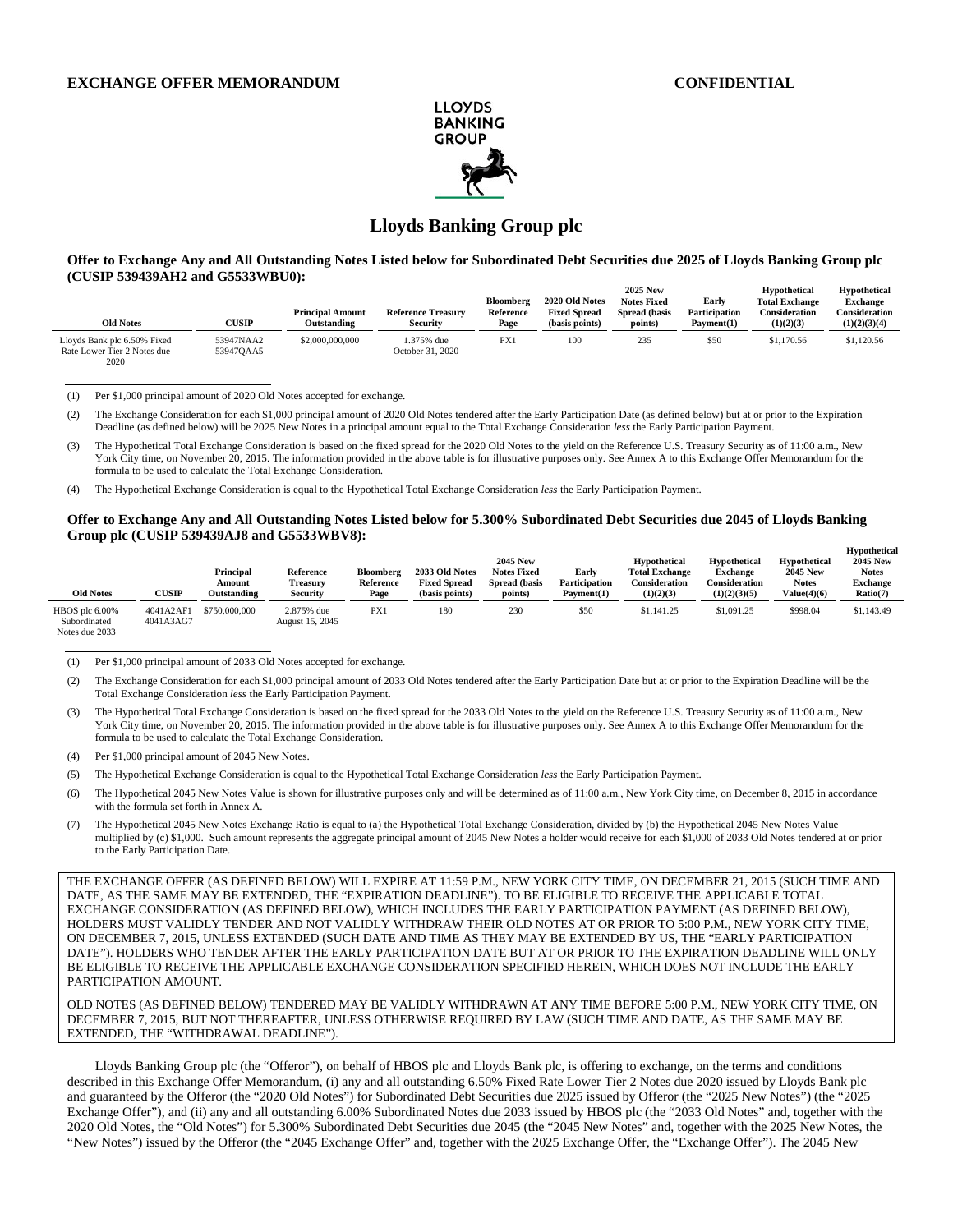Notes will constitute a further issuance of, form a single series with, and have the same CUSIP numbers as the Offeror's 5.300% Subordinated Debt Securities due 2045, which are expected to be issued on December 1, 2015 (the "2045 Original Notes").

The 2025 New Notes will mature on December 10, 2025 and will bear interest at a rate per annum (the "2025 New Notes Coupon") equal to the sum of (a) the bid-side yield on the 2.25% U.S. Treasury Security due November 15, 2025 (the "2025 New Notes Reference Security"), as calculated by the Dealer Managers in accordance with standard market practice, that equates to the bid-side price of the 2025 New Notes Reference Security, as of the Pricing Time (as defined below), as displayed on the Bloomberg Reference page PX1 (or any recognized quotation source selected by the Dealer Managers if such quotation report is not available or manifestly erroneous) *plus* (b) a fixed spread of 235 basis points, such sum rounded to the third decimal place when expressed as a percentage.

The aggregate principal amount of 2045 New Notes a holder of the 2033 Old Notes will be eligible to receive will reference the 2045 New Notes Value. The 2045 New Notes Value will equal the discounted value on the Early Settlement Date (as defined below) of the remaining payments of principal and interest (excluding accrued and unpaid interest to but not including the Early Settlement Date) per \$1,000 principal amount of the 2045 New Notes through the maturity date of the 2045 New Notes, using a yield equal to the sum, as calculated by the Dealer Managers, of (a) the bid-side yield on the 2.875% U.S. Treasury Security due August 15, 2045, as of the Pricing Time, as displayed on the Bloomberg Reference page PX1 (or any recognized quotation source selected by the Dealer Managers if such quotation report is not available or manifestly erroneous) *plus* (b) a fixed spread of 230 basis points. The 2045 New Notes Value will be rounded to the nearest cent per \$1,000 principal amount of 2045 New Notes.

The 2045 New Notes Exchange Ratio is equal to (1) the Total Exchange Consideration or the Exchange Consideration, as the case may be, divided by (2) the 2045 New Notes Value multiplied by (3) \$1,000. Such amount represents the aggregate principal amount of 2045 New Notes a holder will be eligible to receive for each \$1,000 of 2033 Old Notes tendered in the 2045 Exchange Offer and accepted by the Offeror.

In order to encourage holders to tender early, for each \$1,000 principal amount of the Old Notes validly tendered on or before the Early Participation Date and not validly withdrawn, holders will be eligible to receive the applicable Exchange Consideration and the applicable Early Participation Payment set out in the table above. Holders who validly tender after the Early Participation Date, will only be eligible to receive the applicable Exchange Consideration.

The 2025 Exchange Offer is subject to a minimum new issue size of at least \$500 million in aggregate principal amount of the 2025 New Notes being validly issued pursuant to the 2025 Exchange Offer. The 2045 Exchange Offer is subject to the issuance of the 2045 Original Notes, which is expected to occur on December 1, 2015. In addition, each Exchange Offer is subject to (i) the Tax Fungibility Condition (as described in "*The Exchange Offer—Terms of the Exchange Offer—Exchange Offer Conditions—Tax Fungibility Condition*") and (ii) certain other conditions set out under "*The Exchange Offer—Terms of the Exchange Offer—Exchange Offer Conditions*".

Holders must tender Old Notes in minimum tender amounts such that the New Notes issued will be in minimum denominations of \$200,000 and integral multiples of \$1,000 in excess thereof.

**The Offeror may extend, re-open, amend, limit, waive any condition of, or terminate the Exchange Offer at any time (subject to applicable law and except as expressly provided herein). Details of any such extension, re-opening, amendment, limitation, waiver (if permitted) or termination will be announced wherever applicable as provided in this Exchange Offer Memorandum as soon as reasonably practicable after the relevant decision is made. For more information, see "***The Exchange Offer***".**

Questions and requests for assistance in connection with (i) the Exchange Offer may be directed to BNP Paribas Securities Corp., Goldman, Sachs & Co., Lloyds Securities Inc., Merrill Lynch, Pierce, Fenner & Smith Incorporated and Morgan Stanley & Co. LLC (the "Dealer Managers") and (ii) the delivery of Exchange Instructions (as defined herein) may be directed to Lucid Issuer Services Limited (the "Exchange Agent"), as applicable, the contact details for whom are on the back cover page of this Exchange Offer Memorandum.

#### **Before deciding whether to exchange your Old Notes for New Notes, you are encouraged to read and carefully consider this Exchange Offer Memorandum (including the documents incorporated by reference herein) in its entirety. See "***Risk Factors***" beginning on pag[e 16](#page-27-0) for a discussion of risk factors that you should consider prior to deciding whether to tender your Old Notes in the Exchange Offer.**

We have not registered the New Notes under the Securities Act of 1933, as amended (the "Securities Act"), or any state securities laws. The New Notes may not be offered or sold in the United States or to any U.S. persons except pursuant to an exemption from, or in a transaction not subject to, the registration requirements of the Securities Act. The New Notes are being offered for exchange only (1) to "qualified institutional buyers" as defined in Rule 144A under the Securities Act ("QIBs"), in a private transaction in reliance upon the exemption from the registration requirements of the Securities Act provided by Section 4(a)(2) thereof and (2) outside the United States, to persons other than "U.S. persons" as defined in Rule 902 under the Securities Act in offshore transactions in compliance with Regulation S under the Securities Act. **Only holders of Old Notes who have completed and returned an eligibility certification are authorized to receive and review this Exchange Offer Memorandum and to participate in the Exchange Offer.** 

We will agree to file a registration statement relating to an exchange offer for, or the resale of, the New Notes. See "*Registration Rights*".

We do not intend to list the New Notes on any securities exchange. We intend to apply to list the Exchange Notes (as defined herein), once issued, on the New York Stock Exchange in accordance with its rules. See "*Registration Rights—General*".

**Neither the U.S. Securities and Exchange Commission (the "SEC") nor any state securities commission has approved or disapproved of the Exchange Offer or the securities to be issued in the Exchange Offer or passed upon the adequacy or accuracy of this Exchange Offer Memorandum. Any representation to the contrary is a criminal offense.**

*Joint Dealer Managers*

**BNP PARIBAS BofA Merrill Lynch Goldman, Sachs & Co. Lloyds Securities Morgan Stanley**

The date of this Exchange Offer Memorandum is November 23, 2015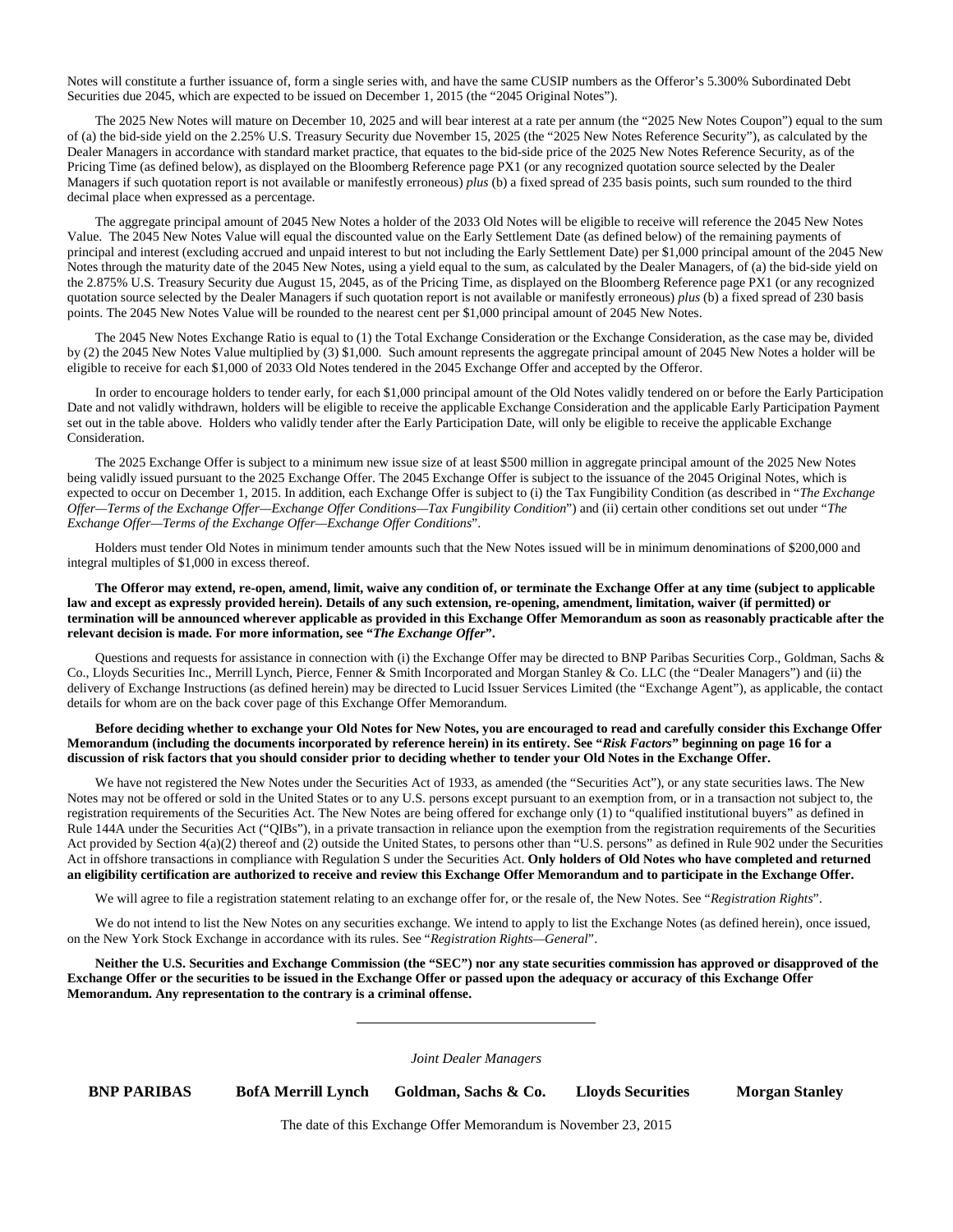# **TIMETABLE FOR THE EXCHANGE OFFER**

*Holders should confirm with any bank, securities broker or other intermediary through which they hold Old Notes whether such intermediary needs to receive instructions from a holder before the deadlines specified in this Exchange Offer Memorandum in order for that holder to be able to participate in, or (in the circumstances in which withdrawal is permitted) withdraw their instruction to participate in, the Exchange Offer.* 

*The times and dates below are subject, where applicable, to the right of the Offeror to extend, re-open, amend, limit, terminate or withdraw the Exchange Offer, subject to applicable law. Accordingly, the actual timetable may differ significantly from the expected timetable set out below. If any of the below times and/or dates change, the revised time and/or date will be notified by announcement as soon as reasonably practicable.*

| <b>Events</b>                                                                                                                                                                                                                         | <b>Dates and Times</b>                               |
|---------------------------------------------------------------------------------------------------------------------------------------------------------------------------------------------------------------------------------------|------------------------------------------------------|
| Commencement of the Exchange Offer                                                                                                                                                                                                    |                                                      |
| Exchange Offer announced. Exchange Offer<br>Memorandum made available to eligible holders of Old<br>Notes.                                                                                                                            | November 23, 2015                                    |
| <b>Withdrawal Deadline</b>                                                                                                                                                                                                            |                                                      |
| The deadline for holders to validly withdraw tenders of<br>Old Notes.                                                                                                                                                                 | 5:00 p.m., New York City time, on December 7, 2015   |
| <b>Early Participation Date</b>                                                                                                                                                                                                       |                                                      |
| The deadline for holders to validly tender Old Notes in<br>order to be eligible to receive the applicable Total<br>Exchange Consideration on the Early Settlement Date.                                                               | 5:00 p.m., New York City time, on December 7, 2015   |
| <b>Pricing Time</b>                                                                                                                                                                                                                   |                                                      |
| The date and time on which (i) the 2025 New Notes<br>Coupon, (ii) the 2045 New Notes Value and (iii) the<br>applicable Total Exchange Consideration and Exchange<br>Consideration for each series of Old Notes will be<br>determined. | 11:00 a.m., New York City time, on December 8, 2015  |
| <b>Early Settlement Date</b>                                                                                                                                                                                                          |                                                      |
| Early Settlement Date for the New Notes, including<br>delivery of the New Notes in exchange for Old Notes<br>accepted on or prior to the Early Participation Date.                                                                    | Expected on December 10, 2015                        |
| <b>Expiration Deadline</b>                                                                                                                                                                                                            |                                                      |
| The deadline for receipt of all Exchange Instructions in<br>order to be eligible to receive the applicable Exchange<br>Consideration on the Final Settlement Date.                                                                    | 11:59 p.m., New York City time, on December 21, 2015 |
| <b>Final Settlement Date</b>                                                                                                                                                                                                          |                                                      |
| Final Settlement Date of the Exchange Offer, including<br>delivery of the New Notes in exchange for Old Notes<br>accepted after the Early Participation Date but on or<br>prior to the Expiration Deadline.                           | Expected on December 23, 2015                        |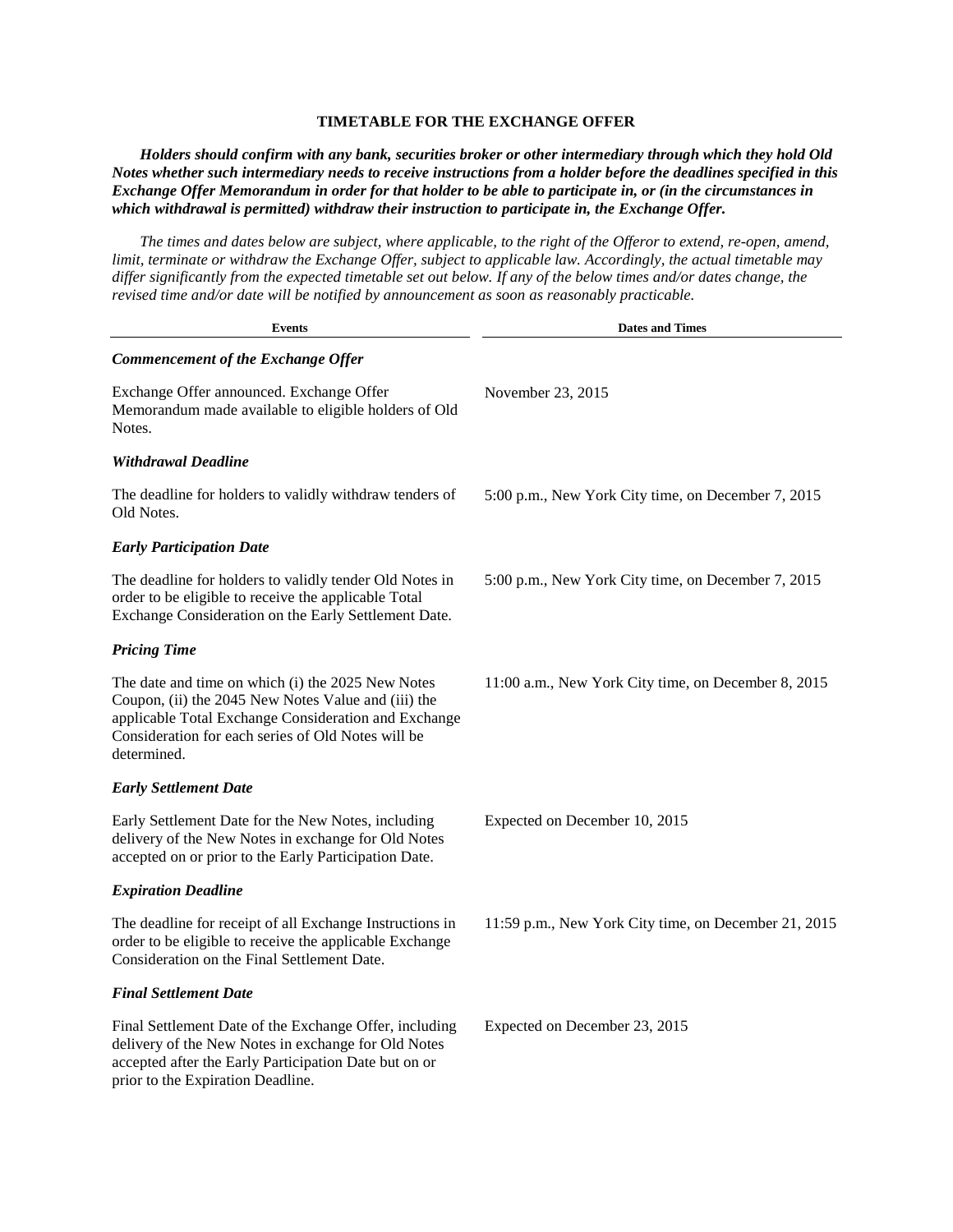# **TABLE OF CONTENTS**

Page

| ANNEX A FORMULA TO DETERMINE THE TOTAL EXCHANGE CONSIDERATION. EXCHANGE |  |
|-------------------------------------------------------------------------|--|
|                                                                         |  |

[CONSIDERATION AND HYPOTHETICAL 2045 NEW NOTES VALUE....................................................B-1](#page-79-0) **You should rely only on the information contained or incorporated by reference in this Exchange Offer Memorandum (including any free writing prospectus issued or authorized by us). Neither we nor the Dealer** 

[ANNEX B HYPOTHETICAL TOTAL EXCHANGE CONSIDERATION, HYPOTHETICAL EXCHANGE](#page-79-0) 

**Managers have authorized anyone to provide you with additional, different or inconsistent information. We are not making an offer of these securities in any state or jurisdiction where the offer is not permitted. You should assume that the information contained in this Exchange Offer Memorandum and the documents incorporated by reference herein is accurate only as of their respective dates.**

#### **ABOUT THIS EXCHANGE OFFER MEMORANDUM**

<span id="page-5-0"></span>In this Exchange Offer Memorandum, we use the following terms:

- "we", "us", "our", "Offeror", "Issuer", "LBG" and "Lloyds Banking Group" mean Lloyds Banking Group plc;
- "Group" means Lloyds Banking Group plc together with its subsidiaries and associated undertakings;
- "SEC" refers to the Securities and Exchange Commission;
- "business day" means with respect to the terms of the Exchange Offer any day other than a Saturday, Sunday or a U.S. federal holiday;
- "pound sterling", "pence", "£" and "p" refer to the currency of the United Kingdom;
- "U.S. dollars", "\$" and "cents" refer to the currency of the United States;
- "euro", "€" and "euro cents" refer to the currency of the member states of the European Union (the "EU") that have adopted the single currency in accordance with the treaty establishing the European Community, as amended; and
- "U.K." means the United Kingdom.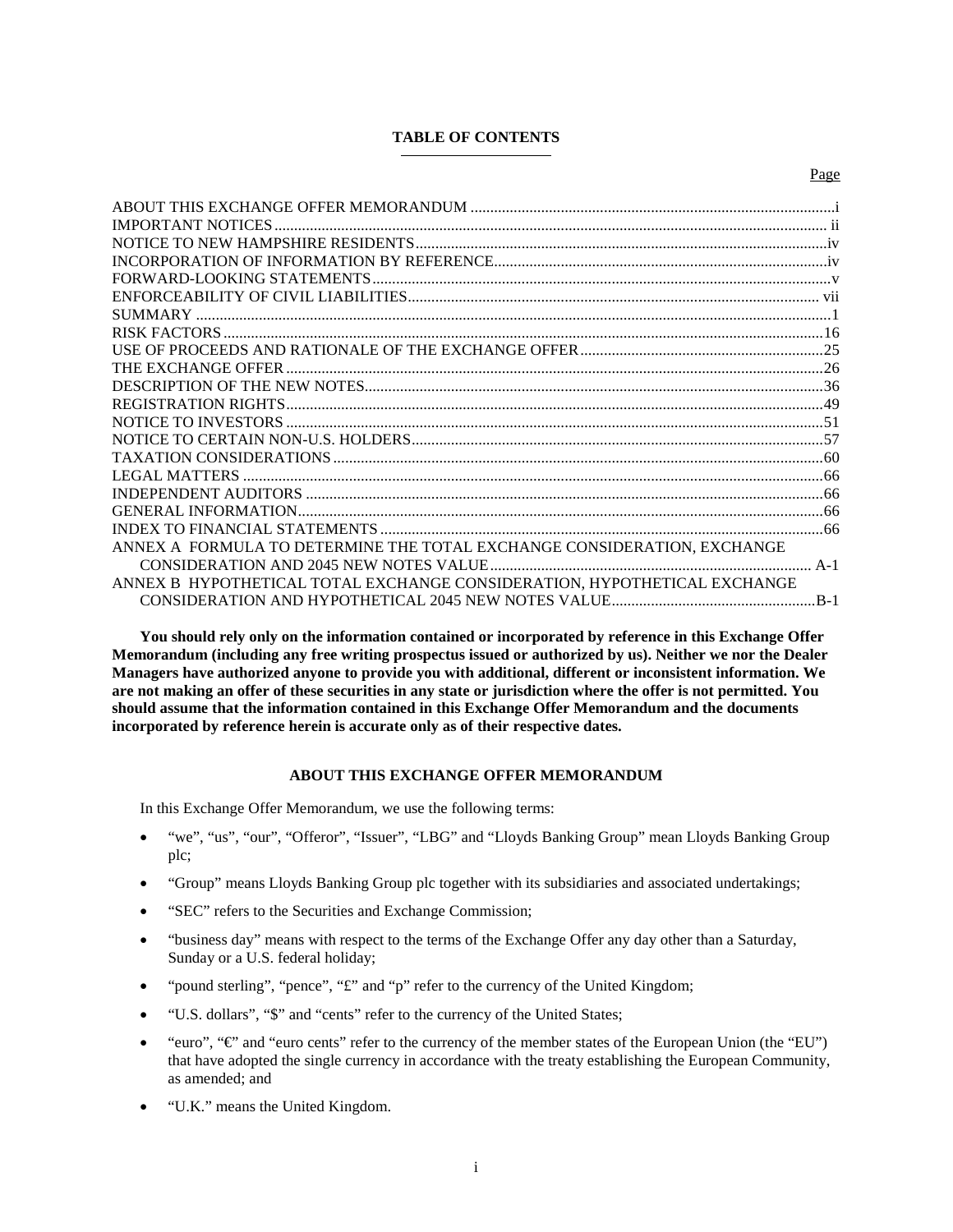### **IMPORTANT NOTICES**

<span id="page-6-0"></span>If a holder decides to tender Old Notes pursuant to the Exchange Offer, the holder must arrange for the relevant account holder to submit an Agent's Message through DTC or an electronic tender and blocking instruction in the form specified in the "Deadlines and Corporate Events" or similar form of notice to be sent to account holders by each of Euroclear and Clearstream, Luxembourg on or about the date of this Exchange Offer Memorandum informing account holders of the procedures to be followed in order to participate in the Exchange Offer (each an "Exchange Instruction"). See "*The Exchange Offer—Procedures for Participating in the Exchange Offer*".

If you are a beneficial owner of Old Notes that are held by or registered in the name of a bank, broker, custodian or other nominee, and you wish to participate in the Exchange Offer, you must promptly contact your bank, broker, custodian or other nominee to instruct it to tender your Old Notes, to agree to the terms of the Exchange Offer and to cause the timely transmission of an Exchange Instruction on your behalf to the Exchange Agent. **You are urged to instruct your bank, broker, custodian or other nominee at least five business days prior to the Early Participation Date or the Expiration Deadline, as the case may be, in order to allow adequate processing time for your instruction.**

The Offeror is making the Exchange Offer only in those jurisdictions where it is legal to do so. This document does not constitute a "prospectus" for the purposes of Directive 2003/71/EC (as amended) and no such prospectus is required for the issue of the New Notes.

Old Notes can be tendered in the Exchange Offer only in accordance with the procedures described in "*The Exchange Offer—Procedures for Participating in the Exchange Offer*". Holders who do not participate in the Exchange Offer, or whose Old Notes are not accepted for purchase, will continue to hold their Old Notes.

This Exchange Offer does not constitute an offer to buy or sell or a solicitation of an offer to buy or sell either Old Notes or New Notes in any jurisdiction in which, or to or from any person to or from whom, it is unlawful to make such offer or solicitation under applicable securities laws or otherwise. The distribution of this Offer to Exchange in certain jurisdictions may be restricted by law. Persons into whose possession this Exchange Offer Memorandum comes are required by us and the Dealer Managers to inform themselves about and to observe any such restrictions. This Exchange Offer Memorandum may not be used for or in connection with an offer or solicitation by anyone in any jurisdiction in which such offer or solicitation is not authorized or to any person to whom it is unlawful to make such offer or solicitation. See "*Notice to Investors*" and "*Notice to Certain Non-U.S. Holders*" herein.

In making an investment decision regarding the New Notes, you must rely on your own examination of us, the terms of the Exchange Offer and the terms of the New Notes, including the merits and risks involved. You should not consider any information in this Exchange Offer Memorandum to be legal, business or tax advice. You should consult your own counsel, accountant and other advisors as to legal, tax, business, financial and related aspects of an acquisition of the New Notes.

We have not registered the New Notes under the Securities Act or any state securities laws. The New Notes may not be offered or sold in the United States or to any U.S. persons except pursuant to an exemption from, or in a transaction not subject to, the registration requirements of the Securities Act. The New Notes are being offered for exchange only (1) to QIBs in a private transaction in reliance upon the exemption from the registration requirements of the Securities Act provided by Section  $4(a)(2)$  thereof and  $(2)$  outside the United States, to persons other than "U.S. persons" as defined in Rule 902 under the Securities Act in offshore transactions in compliance with Regulation S under the Securities Act. Only holders of Old Notes who have completed and returned an eligibility certification are authorized to receive and review this Exchange Offer Memorandum and to participate in the Exchange Offer.

### **Neither the SEC nor any state securities commission has approved or disapproved of the Exchange Offer or the securities to be issued in the Exchange Offer or passed upon the adequacy or accuracy of this Exchange Offer Memorandum. Any representation to the contrary is a criminal offense.**

Holders must comply with all laws that apply to them in any place in which they possess this Exchange Offer Memorandum. Holders must also obtain any consents or approvals that they need in order to tender their Old Notes. None of LBG, the Dealer Managers or the Exchange Agent (or any of their respective directors, employees or affiliates) is responsible for holders' compliance with these legal requirements. See "*Notice to Certain Non-U.S.*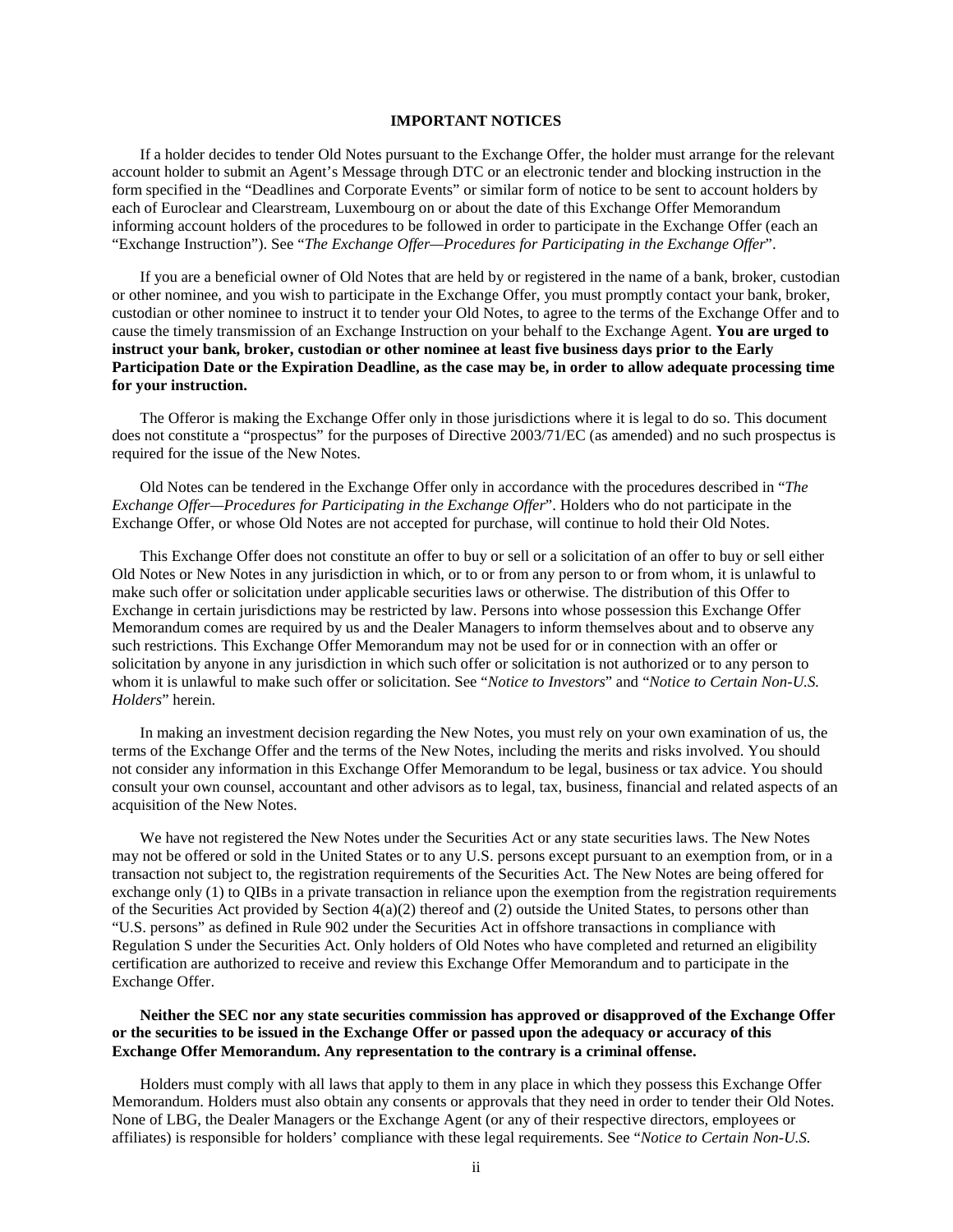*Holders*". The applicable provisions of the U.K. Financial Services and Markets Act 2000 must be complied with in respect of anything done in relation to the Exchange Offer in, from or otherwise involving the United Kingdom.

See "*Taxation Considerations*" for a description of certain U.K. and United States federal income tax considerations that should be considered carefully in evaluating the Exchange Offer.

Unless the context otherwise requires, all references in this Exchange Offer Memorandum to a "holder" or "holder of the Old Notes" include:

- (a) each person who is shown in the records of The Depository Trust Company ("DTC"), Euroclear Bank S.A./N.V. ("Euroclear") or Clearstream Banking, *société anonyme* ("Clearstream, Luxembourg" and, together with DTC and Euroclear, the "Clearing Systems" and each a "Clearing System") as a holder of the Old Notes (also referred to as "Direct Participants" and each a "Direct Participant");
- (b) any broker, dealer, commercial bank, trust company or other nominee or custodian who holds Old Notes; and
- (c) each beneficial owner of Old Notes holding such Old Notes, directly or indirectly, in accounts in the name of a Direct Participant acting on the beneficial owner's behalf,

except that for the purposes of the exchange of Old Notes pursuant to the Exchange Offer and the payment of any cash payments, to the extent the beneficial owner of the relevant Old Notes is not a Direct Participant, the relevant New Notes and any cash payments will only be delivered and paid to the relevant Direct Participant and the delivery of such New Notes and payment of cash payments to such Direct Participant will satisfy any obligations of LBG, the Exchange Agent and the relevant Clearing System in respect of the exchange of such Old Notes.

The Offeror is not providing for guaranteed delivery procedures and therefore you must allow sufficient time for the necessary tender procedures to be completed during normal business hours of the Clearing Systems prior to the Early Participation Date or the Expiration Deadline, as the case may be. Tenders received by the Exchange Agent after the Expiration Deadline may be disregarded and of no effect.

LBG is incorporating by reference into this document important business and financial information that is not included in or delivered with this document. This information is available without charge to security holders upon written or oral request. Requests should be directed to:

> Lloyds Banking Group 25 Gresham Street London EC2V 7HN United Kingdom Telephone Number: +44 207 626 1500

**In order to ensure timely delivery of such documents, holders must request this information no later than five business days before the date they must make their investment decision. Accordingly, any request for information should be made by December 14, 2015 to ensure timely delivery of the documents prior to the Expiration Deadline.**

**See "***Risk Factors***", beginning on page 16 for a description of certain factors relating to a decision to tender your Old Notes in the Exchange Offer, including information about our business.** 

The terms of the New Notes will be substantially different from those of the Old Notes, including, among others, the coupon, interest payment dates and maturity date. Investors should carefully consider these differences in deciding whether to tender Old Notes for exchange in connection with the Exchange Offer.

Neither the Offeror nor its representatives are making any representation to you regarding the legality of participation in the Exchange Offer by you under applicable legal investment or similar laws. You should consult with your own advisors as to legal, tax, business, financial and related aspects of a decision whether to tender your Old Notes in the Exchange Offer.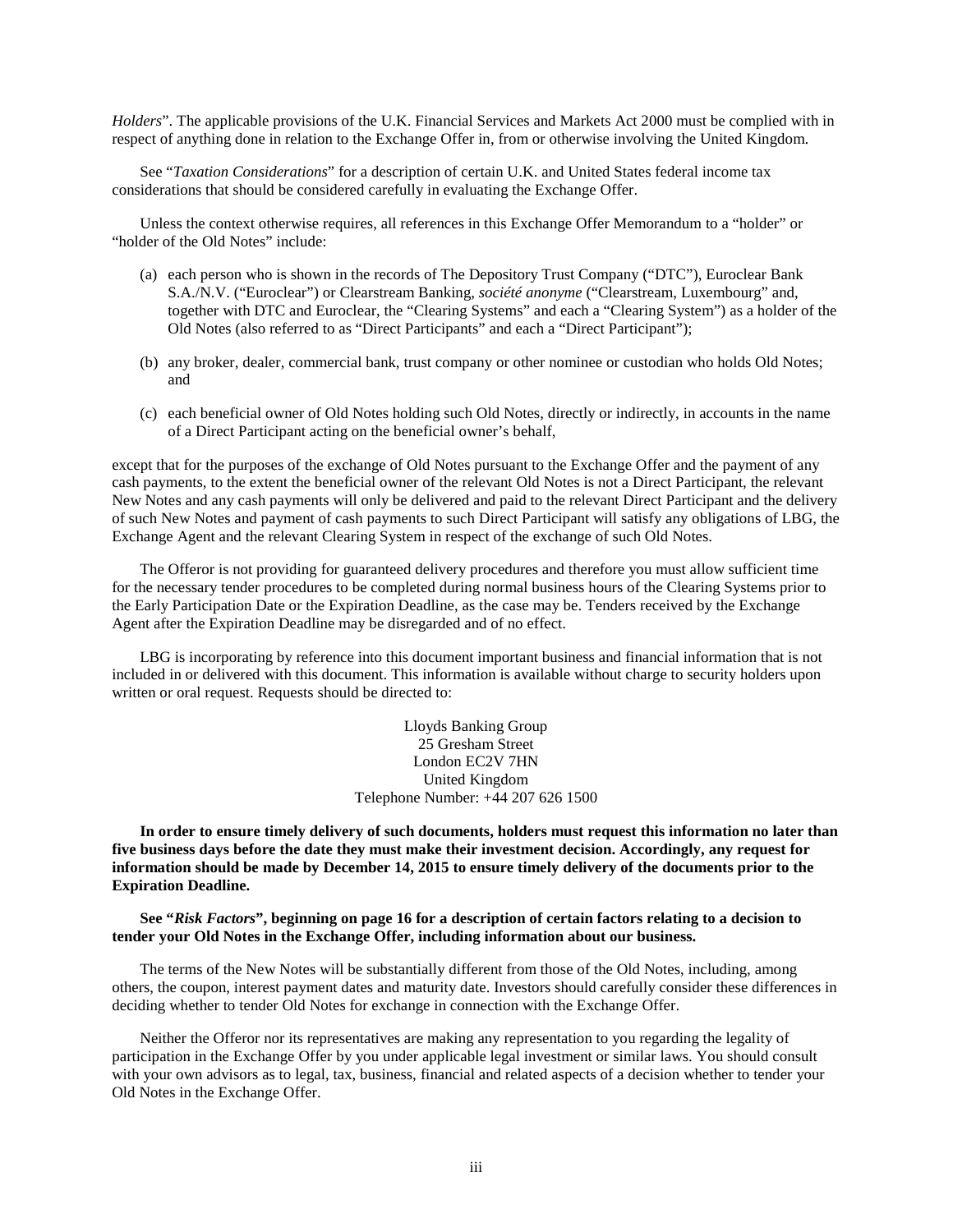All references in this Exchange Offer Memorandum to a "cash payment" or "cash payments" payable on the applicable Settlement Date of the Exchange Offer with respect to a series of Old Notes include (i) any accrued and unpaid interest payments on such series of Old Notes from and including the latest interest payment date for such series of Old Notes through, but not including, the applicable Settlement Date, and (ii) any cash amounts in lieu of any fractional New Notes that a tendering holder of Old Notes would have otherwise been entitled to receive. Any cash amounts payable pursuant to the Exchange Offer will be rounded to the nearest U.S.\$ 0.01, with U.S.\$ 0.005, being rounded upwards.

Unless otherwise indicated or the context otherwise requires, all references in this Exchange Offer Memorandum to the exchange of Old Notes for New Notes include all cash payments made in connection with the exchange of such Old Notes for New Notes.

The New Notes will be available initially only in book-entry form, represented in one or more global securities registered in the name of a nominee of DTC. You will hold beneficial interests in the New Notes through DTC and its direct and indirect participants, including Euroclear and Clearstream, Luxembourg, and DTC and its direct and indirect participants will record your beneficial interest on their books.

We do not intend to list the New Notes on any securities exchange. We intend to apply to list the Exchange Notes, once issued, on the New York Stock Exchange in accordance with its rules. See "*Registration Rights— General*".

#### **NOTICE TO NEW HAMPSHIRE RESIDENTS**

<span id="page-8-0"></span>**NEITHER THE FACT THAT A REGISTRATION STATEMENT OR AN APPLICATION FOR A LICENSE HAS BEEN FILED UNDER RSA 421-B WITH THE STATE OF NEW HAMPSHIRE NOR THE FACT THAT A SECURITY IS EFFECTIVELY REGISTERED OR A PERSON IS LICENSED IN THE STATE OF NEW HAMPSHIRE CONSTITUTES A FINDING BY THE SECRETARY OF STATE THAT ANY DOCUMENT FILED UNDER RSA 421-B IS TRUE, COMPLETE AND NOT MISLEADING. NEITHER ANY SUCH FACT NOR THE FACT THAT AN EXEMPTION OR EXCEPTION IS AVAILABLE FOR A SECURITY OR A TRANSACTION MEANS THAT THE SECRETARY OF STATE HAS PASSED IN ANY WAY UPON THE MERITS OR QUALIFICATIONS OF, OR RECOMMENDED OR GIVEN APPROVAL TO, ANY PERSON, SECURITY, OR TRANSACTION. IT IS UNLAWFUL TO MAKE, OR CAUSE TO BE MADE, TO ANY PROSPECTIVE PURCHASER, CUSTOMER OR CLIENT ANY REPRESENTATION INCONSISTENT WITH THE PROVISIONS OF THIS PARAGRAPH.**

#### **INCORPORATION OF INFORMATION BY REFERENCE**

<span id="page-8-1"></span>LBG files annual, semiannual and special reports and other information with the SEC. You may read and copy any document that LBG files with the SEC at the SEC's Public Reference Room, 100 F Street, N.E., Washington, D.C. 20549. You can call the SEC on 1-800-SEC-0330 for further information on the Public Reference Room. The SEC's website, at http://www.sec.gov, contains, free of charge, reports and other information in electronic form that we have filed. You may also request a copy of any filings referred to below (excluding exhibits) at no cost, by contacting us at 25 Gresham Street, London EC2V 7HN, England, telephone +44 207 626 1500.

We note that:

- any documents expressly incorporated by reference herein are considered part of this Exchange Offer Memorandum;
- LBG may disclose important information to you by referring you to these incorporated documents; and
- information that LBG files with the SEC is deemed to automatically update and supersede this Exchange Offer Memorandum.

We also incorporate by reference in this Exchange Offer Memorandum any future documents we may file with the SEC under Section 13(a), 13(c), 14 or 15(d) of the Securities Exchange Act of 1934, as amended (the "Exchange Act"), from the date of this Exchange Offer Memorandum until the Exchange Offer contemplated in this Exchange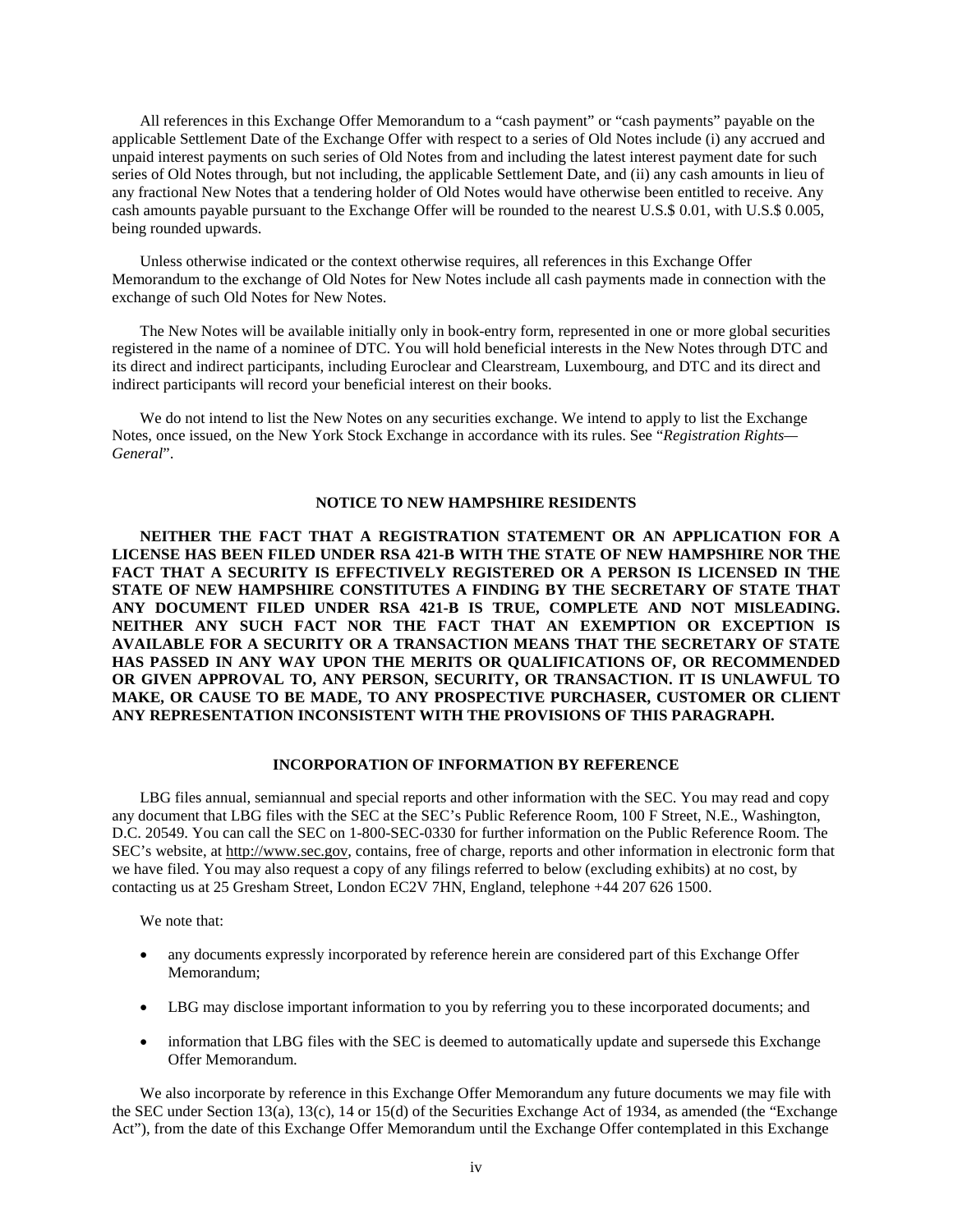Offer Memorandum expires or is terminated. Reports on Form 6-K that we may furnish to the SEC after the date of this Exchange Offer Memorandum (or portions thereof) are incorporated by reference in this Exchange Offer Memorandum only to the extent that the report expressly states that it is (or such portions are) incorporated by reference in this Exchange Offer Memorandum.

Each document incorporated by reference into this Exchange Offer Memorandum is current only as of the date of such document, and the incorporation by reference of such document is not intended to create any implication that there has been no change in the affairs of LBG since the date of the relevant document or that the information contained in such document is current as of any time subsequent to its date. Any statement contained in such incorporated documents is deemed to be modified or superseded for the purpose of this Exchange Offer Memorandum to the extent that a subsequent statement contained in another document that is incorporated by reference into this Exchange Offer Memorandum at a later date modifies or supersedes that statement. Any such statement so modified or superseded will not be deemed, except as so modified or superseded, to constitute a part of this Exchange Offer Memorandum.

This Exchange Offer Memorandum incorporates by reference the documents listed below, which LBG has previously filed with or furnished to the SEC. These documents contain important information about LBG and its financial condition, business and results.

- LBG's annual report (the "2014 Annual Report") for the fiscal year ended December 31, 2014 on Form 20- F filed with the SEC on March 12, 2015 pursuant to the Exchange Act, including the audited consolidated annual financial statements of the Group, together with the audit report thereon;
- Form 6-K dated July 31, 2015, including the interim results for the Group for the six months ended June 30, 2015;
- Form 6-K dated October 28, 2015, including the interim results for the Group for the nine months ended September 30, 2015;
- Form 6-K dated October 28, 2015, including the capitalization table of the Group as at September 30, 2015; and
- Form 6-K dated November 23, 2015, announcing the launch of the offering of the 2045 Original Notes and the intention to launch the Exchange Offer.

### **FORWARD-LOOKING STATEMENTS**

<span id="page-9-0"></span>From time to time, we may make statements, both written and oral, regarding assumptions, projections, expectations, intentions or beliefs about future events. Words such as 'believes', 'anticipates', 'estimates', 'expects', 'intends', 'aims', 'potential', 'will', 'would', 'could', 'considered', 'likely', 'estimate' and variations of these words and similar future or conditional expressions are intended to identify forward-looking statements but are not the exclusive means of identifying such statements. By their nature, forward-looking statements involve risk and uncertainty because they relate to events and depend upon circumstances that will or may occur in the future. We caution that these statements may and often do vary materially from actual results. Accordingly, we cannot assure you that actual results will not differ materially from those expressed or implied by the forward-looking statements. You should read the sections entitled "*Risk Factors*" in this Exchange Offer Memorandum and "*Forward-Looking Statements*" in our 2014 Annual Report on Form 20-F for the year ended December 31, 2014, which is incorporated by reference herein.

Factors that could cause actual business, strategy, plans and/or results to differ materially from the plans, objectives, expectations, estimates and intentions expressed in such forward-looking statements made by the Group or on its behalf include, but are not limited to the risks identified above under the section entitled "*Risk Factors*" in our 2014 Annual Report on Form 20-F for the year ended December 31, 2014, as well as the following:

- general economic and business conditions in the United Kingdom and internationally;
- inflation, deflation, interest rates and policies of the Bank of England, the European Central Bank and other G8 central banks;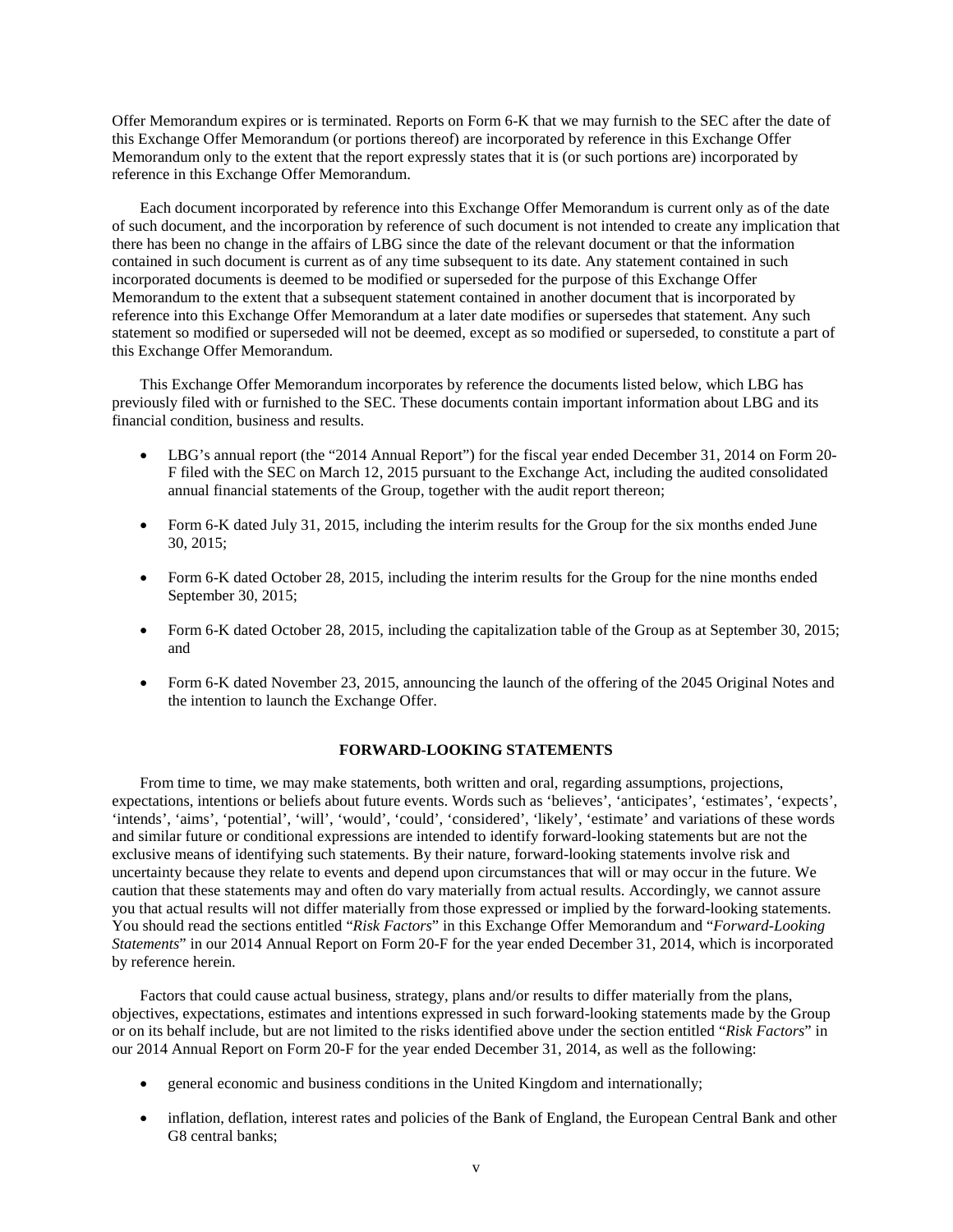- fluctuations in exchange rates, stock markets and currencies;
- the ability to access sufficient funding to meet the Group's liquidity needs;
- changes to the Group's credit ratings;
- the ability to derive cost savings and other benefits including, without limitation, as a result of the Group's Simplification Programme;
- changing demographic developments including mortality and changing customer behavior including consumer spending, saving and borrowing habits; changes in customer preferences and changes to borrower or counterparty credit quality;
- instability in the global financial markets, including Eurozone instability and the impact of any sovereign credit rating downgrade or other sovereign financial issues;
- technological changes, natural and other disasters, adverse weather and similar contingencies outside the Group's control;
- inadequate or failed internal or external processes, people and systems;
- terrorist acts and other acts of war or hostility and responses to those acts, geopolitical, pandemic or other such events;
- changes in laws, regulations, taxation, accounting standards or practices;
- regulatory capital or liquidity requirements and similar contingencies outside the Group's control;
- the policies and actions of governmental or regulatory authorities in the United Kingdom, the European Union, the United States or elsewhere;
- the implementation of the draft EU crisis management framework directive and banking reform, following the recommendations made by the Independent Commission on Banking;
- the ability to attract and retain senior management and other employees;
- requirements or limitations imposed on the Group as a result of HM Treasury's investment in the Group;
- the ability to complete satisfactorily the disposal of certain assets as part of the Group's EU State Aid obligations;
- the extent of any future impairment charges or write-downs caused by depressed asset valuations, market disruptions and illiquid markets and market-related trends and developments;
- exposure to regulatory scrutiny, legal proceedings, regulatory investigations or complaints;
- changes in competition and pricing environments, or the inability to hedge certain risks economically; and
- the adequacy of loss reserves, the actions of competitors, including non-bank financial services and lending companies, and the success of the Group in managing the risks of the foregoing.

In light of these risks, uncertainties and assumptions, forward-looking events discussed in this Exchange Offer Memorandum or any information incorporated by reference might not occur. The forward-looking statements contained in this Exchange Offer Memorandum speak only as of the date of this Exchange Offer Memorandum. We undertake to publicly update, to the extent required by U.S. federal securities laws, any forward-looking statement to reflect certain events or circumstances after such dates or to reflect the occurrence of unanticipated events.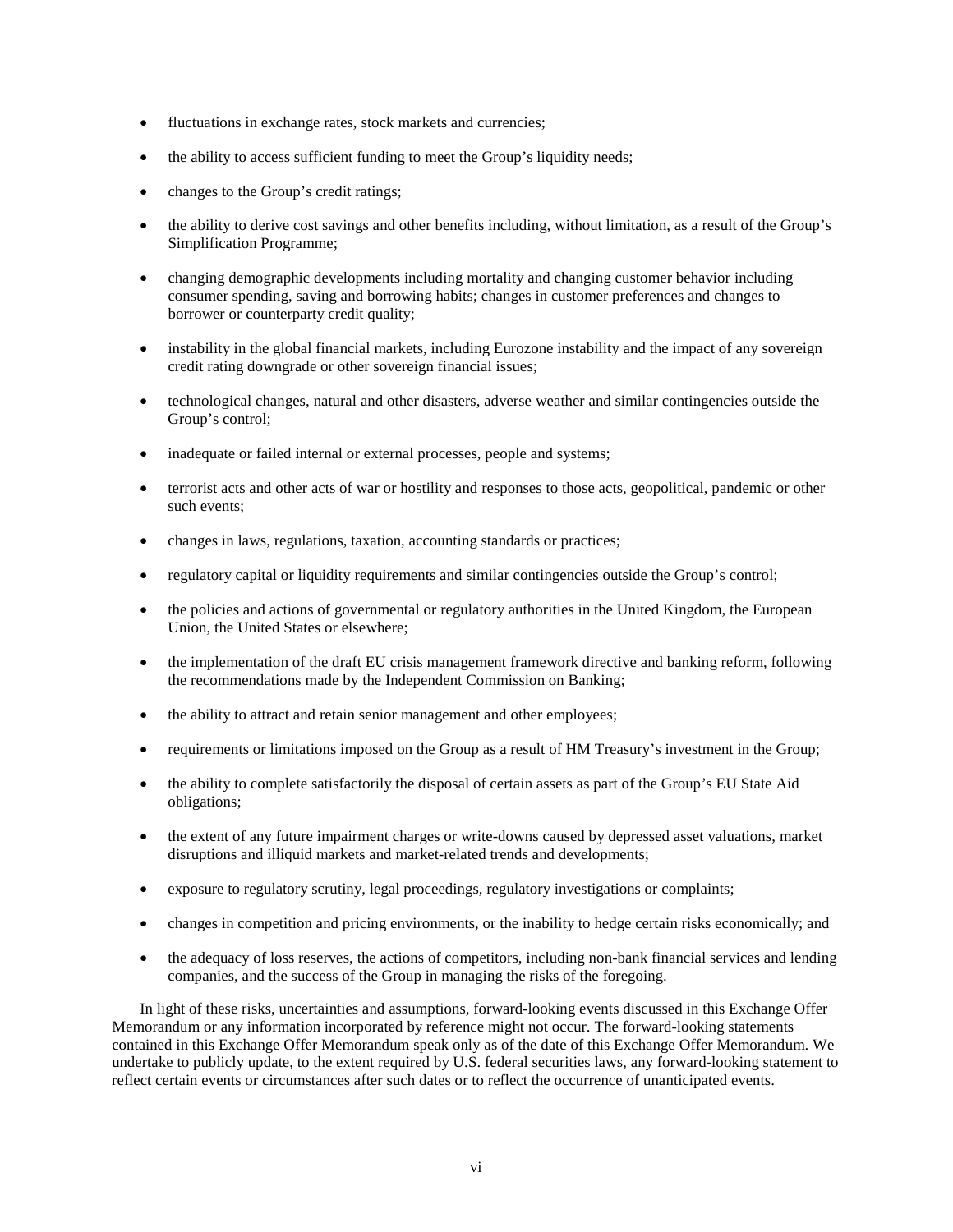# **ENFORCEABILITY OF CIVIL LIABILITIES**

<span id="page-11-0"></span>LBG is a public limited company incorporated under the laws of Scotland. Most of LBG's directors and executive officers and certain of the experts named herein are residents of the U.K. A substantial portion of the assets of LBG, its subsidiaries and such persons, are located outside the United States. As a result, it may not be possible for investors to effect service of process within the United States upon all such persons or to enforce against them in U.S. courts judgments obtained in such courts, including those predicated upon the civil liability provisions of the federal securities laws of the United States. Furthermore, LBG has been advised by its solicitors that there is doubt as to the enforceability in the U.K., in original actions or in actions for enforcement of judgments of U.S. courts, of certain civil liabilities, including those predicated solely upon the federal securities laws of the United States.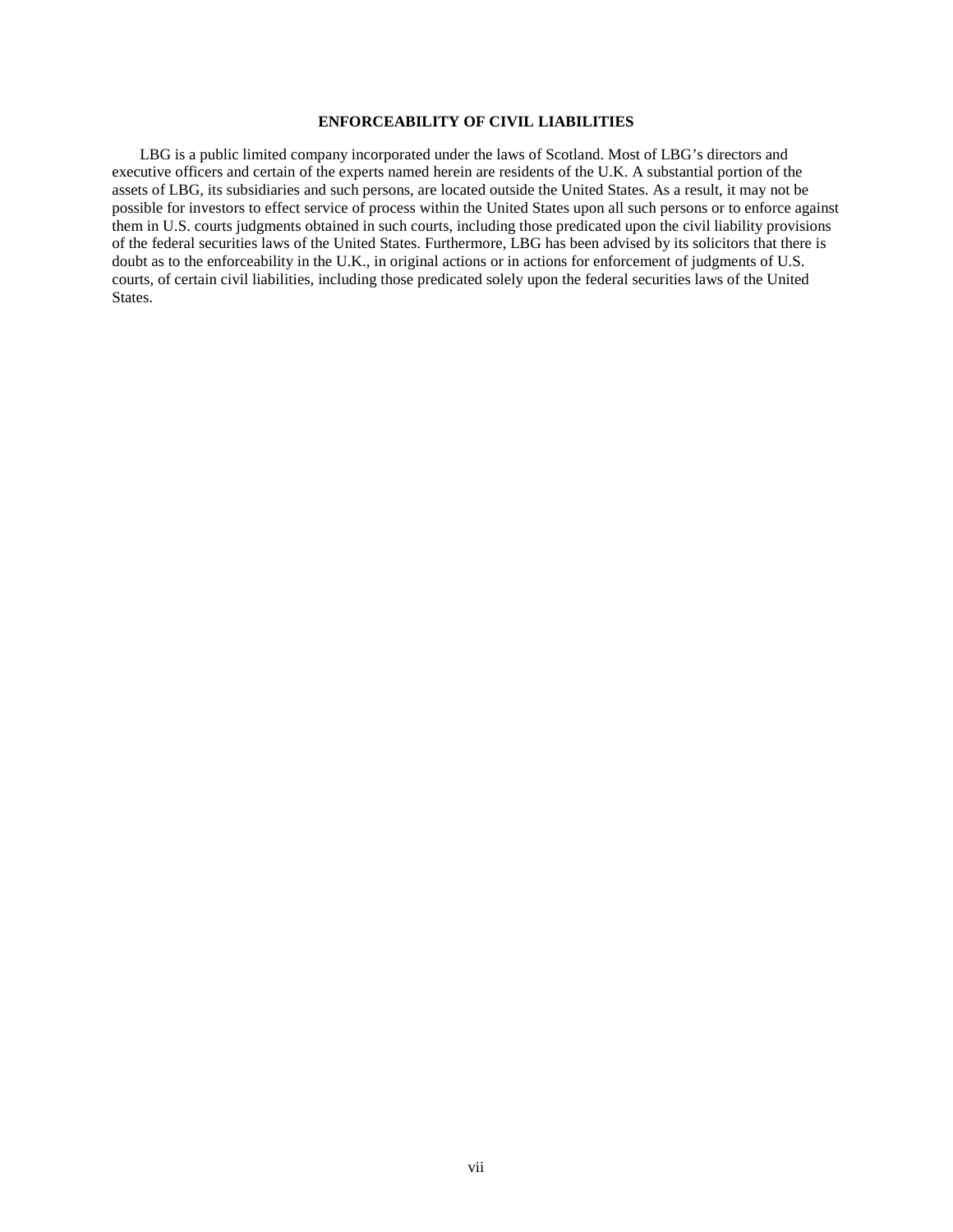### **SUMMARY**

<span id="page-12-0"></span>*The following is a summary of this Exchange Offer Memorandum and should be read as an introduction to, and in conjunction with, the remainder of this Exchange Offer Memorandum and any documents incorporated by reference therein. You should base your investment decision on a consideration of this Exchange Offer Memorandum and any documents incorporated by reference therein, as a whole. Words and expressions defined in "Description of the New Notes" below shall have the same meanings in this summary.*

### **The Offeror**

Lloyds Banking Group plc was incorporated as a public limited company and registered in Scotland under the U.K. Companies Act 1985 on October 21, 1985 (registration number 95000). Lloyds Banking Group plc's registered office is at The Mound, Edinburgh EH1 1YZ, Scotland, and its principal executive offices in the U.K. are located at 25 Gresham Street, London EC2V 7HN, United Kingdom, telephone number +44 (0) 20 7626 1500. For further information relating to LBG, please refer to our 2014 Annual Report on Form 20-F for the fiscal year ended December 31, 2014.

#### **The Exchange Offer**

*The following summary contains selected information about the Exchange Offer. It is provided solely for your convenience. This summary is not intended to be complete. You should read the full text and more specific details contained elsewhere in this Exchange Offer Memorandum. For a more detailed description of the Exchange Offer, see "The Exchange Offer".*

| Lloyds Banking Group plc                                                                                                                                                                                                                                                                         |
|--------------------------------------------------------------------------------------------------------------------------------------------------------------------------------------------------------------------------------------------------------------------------------------------------|
| The Offeror is offering to exchange, on the terms and conditions<br>described in this Exchange Offer Memorandum, the securities<br>listed on the front cover of this Exchange Offer Memorandum. The<br>Exchange Offer consists of two separate exchange offers on the<br>terms set forth herein: |
| • an offer to exchange any and all outstanding 2020 Old Notes for<br>the 2025 New Notes; and                                                                                                                                                                                                     |
| an offer to exchange any and all outstanding 2033 Old Notes for<br>$\bullet$<br>the 2045 New Notes.                                                                                                                                                                                              |
| • LBG Subordinated Debt Securities due 2025                                                                                                                                                                                                                                                      |
| • LBG 5.300% Subordinated Debt Securities due 2045                                                                                                                                                                                                                                               |
| • Lloyds Bank plc 6.50% Fixed Rate Lower Tier 2 Notes due 2020<br>(ISIN US53947NAA28 and US53947QAA58; CUSIP<br>53947NAA2 and 53947QAA5)                                                                                                                                                         |
| • HBOS plc 6.00% Subordinated Notes due 2033 (ISIN<br>US4041A2AF14 and US4041A3AG79; CUSIP 4041A2AF1 and<br>4041A3AG7)                                                                                                                                                                           |
|                                                                                                                                                                                                                                                                                                  |
|                                                                                                                                                                                                                                                                                                  |
|                                                                                                                                                                                                                                                                                                  |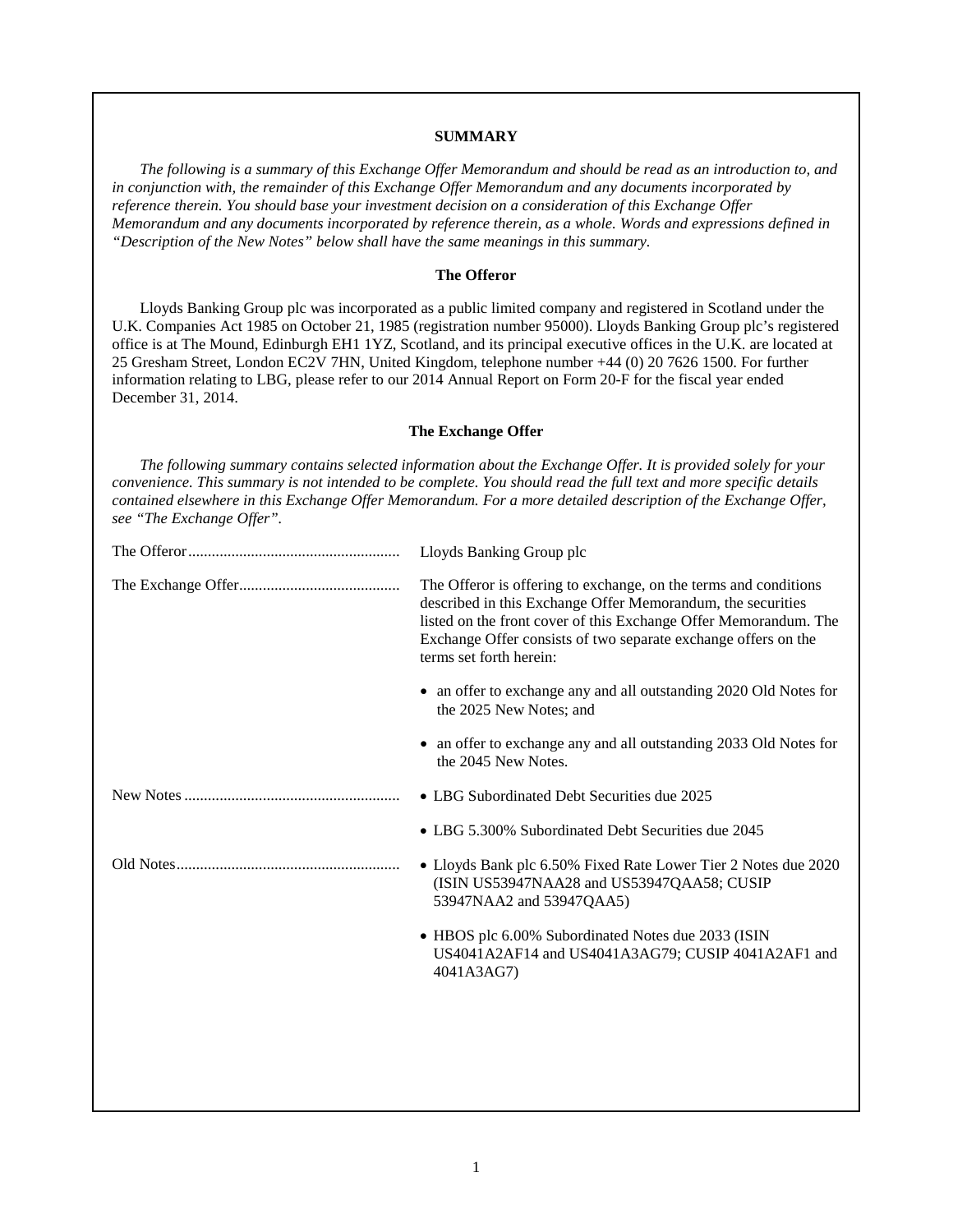| Eligibility to Participate in the   |                                                                                                                                                                                                                                                                                                                                                                                                                                                                                                                                                                                                                                                                                                                                                                                                                        |
|-------------------------------------|------------------------------------------------------------------------------------------------------------------------------------------------------------------------------------------------------------------------------------------------------------------------------------------------------------------------------------------------------------------------------------------------------------------------------------------------------------------------------------------------------------------------------------------------------------------------------------------------------------------------------------------------------------------------------------------------------------------------------------------------------------------------------------------------------------------------|
|                                     | We have not registered the Exchange Offer or the issuance of the<br>New Notes under the Securities Act or any other laws. Only<br>holders of Old Notes who have completed and returned the<br>eligibility certification confirming that they are either a QIB or a<br>non-U.S. person outside the United States are authorized to receive<br>this Exchange Offer Memorandum or to participate in the<br>Exchange Offer.                                                                                                                                                                                                                                                                                                                                                                                                |
| Total Exchange Consideration;       | Upon the terms and subject to the conditions set forth in this<br>Exchange Offer Memorandum, holders who validly tender and<br>who do not validly withdraw Old Notes at or prior to the Early<br>Participation Date, and whose tenders are accepted for exchange<br>by us, will receive the applicable Total Exchange Consideration for<br>each \$1,000 principal amount of Old Notes. The applicable Total<br>Exchange Consideration is inclusive of the applicable Early<br>Participation Payment.                                                                                                                                                                                                                                                                                                                   |
|                                     | Upon the terms and subject to the conditions set forth in this<br>Exchange Offer Memorandum, holders who validly tender Old<br>Notes after the Early Participation Date but at or prior to the<br>Expiration Deadline, and whose Old Notes are accepted for<br>exchange, will receive the applicable Exchange Consideration,<br>which is the applicable Total Exchange Consideration minus the<br>applicable Early Participation Payment.                                                                                                                                                                                                                                                                                                                                                                              |
|                                     | A hypothetical calculation of the applicable Total Exchange<br>Consideration and Exchange Consideration is set forth in Annex B<br>to this Exchange Offer Memorandum.                                                                                                                                                                                                                                                                                                                                                                                                                                                                                                                                                                                                                                                  |
| Determination of the 2025 New Notes | The 2025 New Notes will mature on December 10, 2025 and will<br>bear interest at a rate per annum (the "2025 New Notes Coupon")<br>equal to the sum of (a) the bid-side yield on the 2.25% U.S.<br>Treasury Security due November 15, 2025 (the "2025 New Notes<br>Reference Security"), as calculated by the Dealer Managers in<br>accordance with standard market practice, that equates to the bid-<br>side price of the 2025 New Notes Reference Security, as of the<br>Pricing Time, as displayed on the Bloomberg Reference page PX1<br>(or any recognized quotation source selected by the Dealer<br>Managers if such quotation report is not available or manifestly<br>erroneous) plus (b) a fixed spread of 235 basis points, such sum<br>rounded to the third decimal place when expressed as a percentage. |
| Determination of the 2045 New Notes | The "2045 New Notes Value", as determined in accordance with<br>the formula set forth in Annex A to this Exchange Offer<br>Memorandum, will equal the discounted value on the Early<br>Settlement Date of the remaining payments of principal and<br>interest (excluding accrued and unpaid interest to but not including<br>the Early Settlement Date) per \$1,000 principal amount of the<br>2045 New Notes through the maturity date of the 2045 New Notes,<br>using a yield equal to the sum, as calculated by the Dealer<br>Managers, of (a) the bid-side yield on the 2.875% U.S. Treasury                                                                                                                                                                                                                       |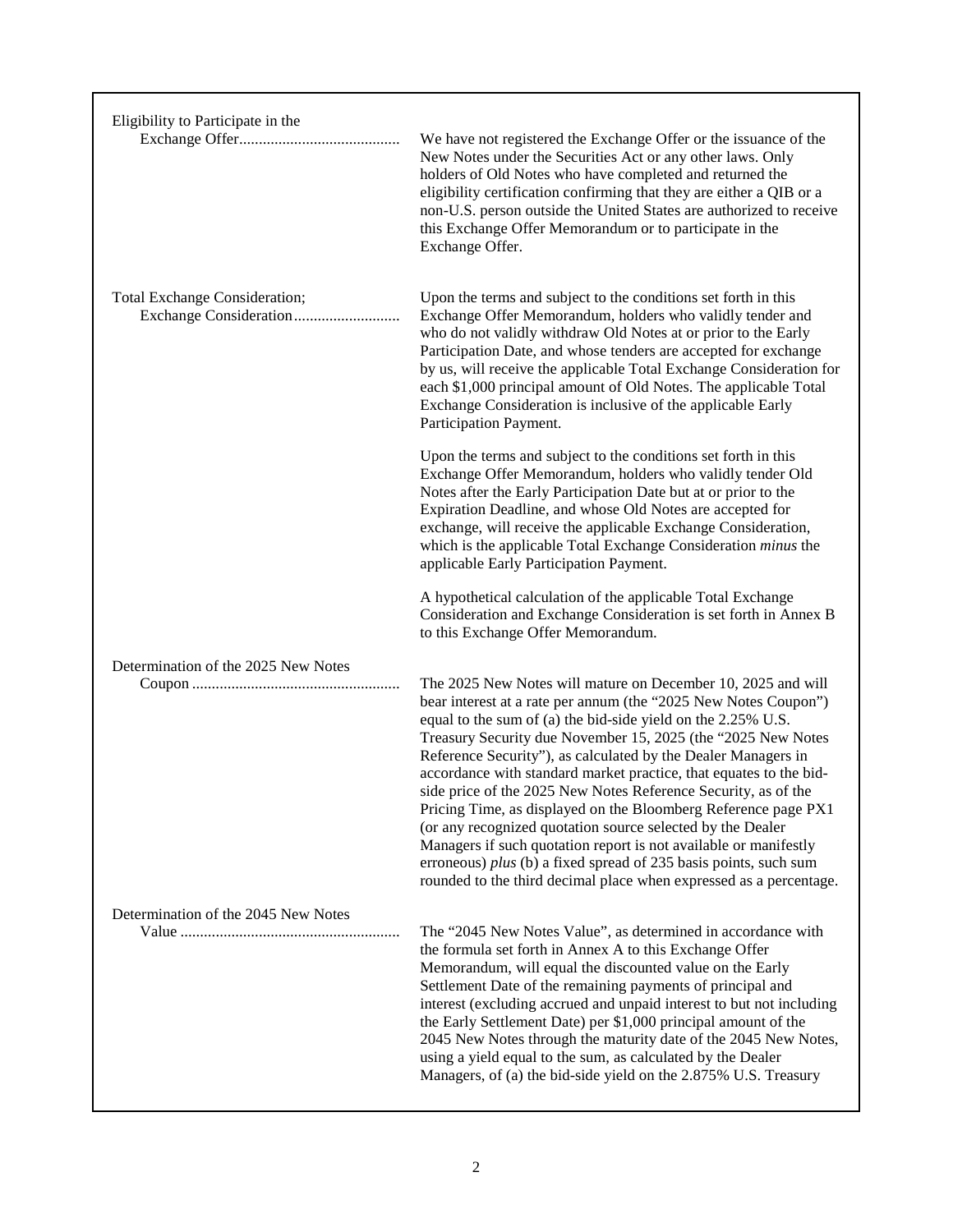|                                     | Security due August 15, 2045, as of the Pricing Time, as displayed<br>on the Bloomberg Reference page PX1 (or any recognized<br>quotation source selected by the Dealer Managers if such quotation<br>report is not available or manifestly erroneous) plus (b) a fixed<br>spread of 230 basis points. The 2045 New Notes Value will be<br>rounded to the nearest cent per \$1,000 principal amount of 2045<br>New Notes.                                                                                                                                                                                                                                                                         |
|-------------------------------------|---------------------------------------------------------------------------------------------------------------------------------------------------------------------------------------------------------------------------------------------------------------------------------------------------------------------------------------------------------------------------------------------------------------------------------------------------------------------------------------------------------------------------------------------------------------------------------------------------------------------------------------------------------------------------------------------------|
| Determination of the 2045 New Notes | The 2045 New Notes Exchange Ratio is equal to (1) the Total<br>Exchange Consideration or the Exchange Consideration, as the<br>case may be, divided by (2) the 2045 New Notes Value multiplied<br>by (3) \$1,000. Such amount represents the aggregate principal<br>amount of 2045 New Notes a holder will be eligible to receive for<br>each \$1,000 of 2033 Old Notes tendered in the 2045 Exchange<br>Offer and accepted by the Offeror.                                                                                                                                                                                                                                                       |
|                                     | As the 2045 New Notes Exchange Ratio is calculated by reference<br>to the Total Exchange Consideration or the Exchange<br>Consideration, as applicable, the 2045 New Notes Exchange Ratio<br>will differ for holders tendering Old Notes (i) at or prior to the<br>Early Participation Date and (ii) after the Early Participation Date<br>but at or prior to the Expiration Deadline.                                                                                                                                                                                                                                                                                                            |
|                                     | Holders whose Old Notes are accepted in the Exchange Offer will<br>receive payment in cash of an amount equal to the accrued and<br>unpaid interest, if any, in respect of such Old Notes, as applicable,<br>from the last interest payment date for such notes to, but not<br>including, the applicable Settlement Date.                                                                                                                                                                                                                                                                                                                                                                         |
|                                     | Holders who tender 2020 Old Notes after the Early Participation<br>Date but on or prior to the Expiration Deadline and whose 2020<br>Old Notes are accepted in the 2025 Exchange Offer will receive<br>payment in cash of an amount equal to the accrued and unpaid<br>interest, if any, in respect of such 2020 Old Notes from the last<br>interest payment date to, but not including, the Final Settlement<br>Date, less the amount of accrued and unpaid interest on the 2025<br>New Notes issued to such holders on the Final Settlement Date.<br>The 2025 New Notes issued on the Final Settlement Date (if any)<br>will be issued with accrued interest from the Early Settlement<br>Date. |
|                                     | Holders whose 2033 Old Notes are accepted in the 2045 Exchange<br>Offer will receive payment in cash of an amount equal to the<br>accrued and unpaid interest, if any, in respect of such 2033 Old<br>Notes from the last interest payment date for such notes to, but not<br>including, the applicable Settlement Date, less the amount of<br>accrued and unpaid interest on the 2045 New Notes issued to such<br>holders on the applicable Settlement Date. The 2045 New Notes<br>will be issued with accrued interest from December 1, 2015.                                                                                                                                                   |
|                                     | If the applicable Settlement Date occurs on or after a regular<br>record date for the payment of interest on any of the Old Notes and<br>on or before the related interest payment date for such series or<br>tranche of Old Notes, holders who tender Old Notes that they held                                                                                                                                                                                                                                                                                                                                                                                                                   |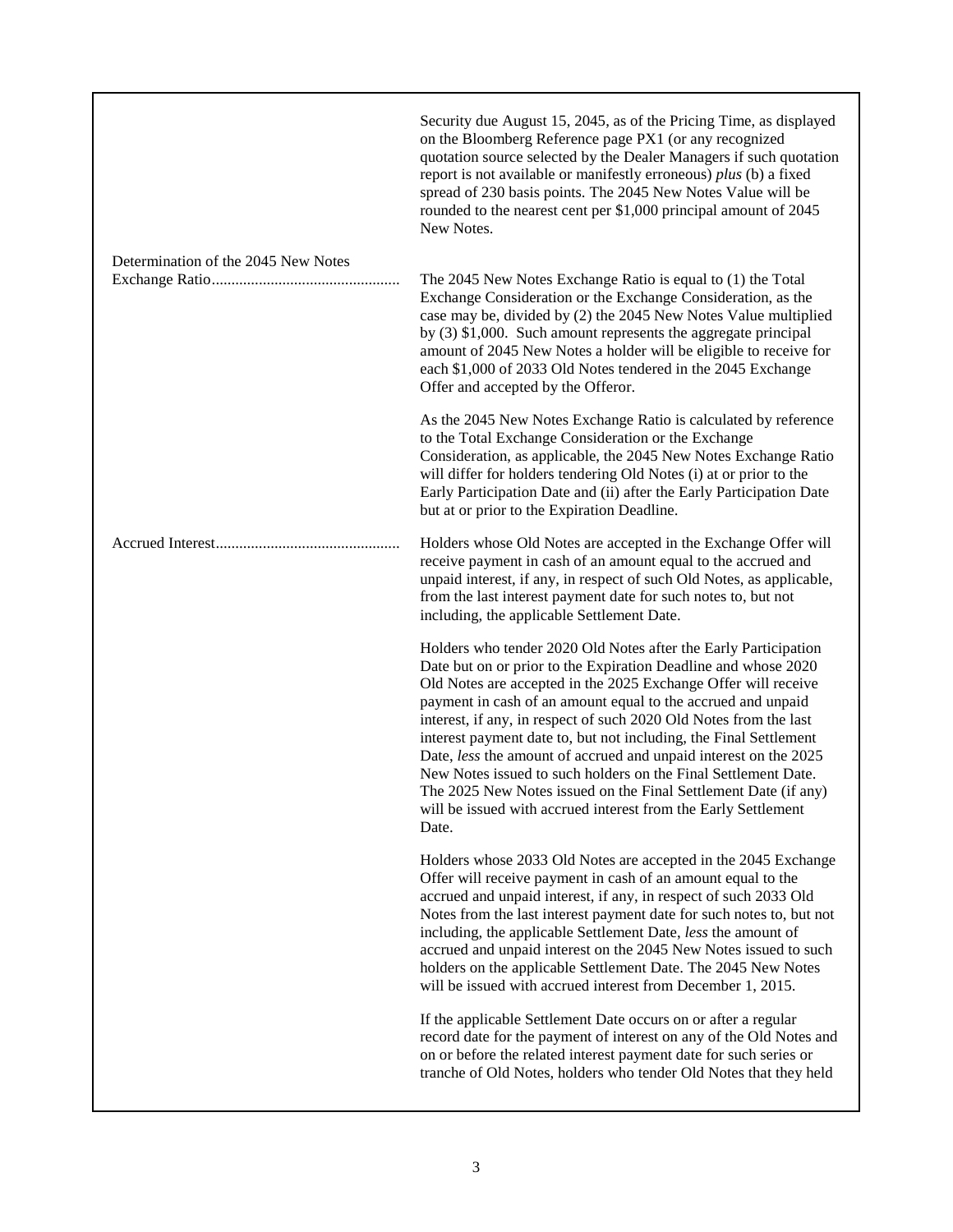| on any such regular record date and which are accepted for<br>exchange, will not receive any accrued and unpaid interest on such<br>Old Notes on such interest payment date, but instead will receive<br>the accrued interest amount on the applicable Settlement Date.                                                                                                                                                                                                                                                                                                                                                |
|------------------------------------------------------------------------------------------------------------------------------------------------------------------------------------------------------------------------------------------------------------------------------------------------------------------------------------------------------------------------------------------------------------------------------------------------------------------------------------------------------------------------------------------------------------------------------------------------------------------------|
| The 2025 Exchange Offer is subject to a minimum new issue size<br>of at least \$500 million in aggregate principal amount of the 2025<br>New Notes being validly issued pursuant to the 2025 Exchange<br>Offer.                                                                                                                                                                                                                                                                                                                                                                                                        |
| The New Notes will only be issued in minimum denominations of<br>\$200,000. Accordingly, holders must tender (and we will only<br>accept) Old Notes in a minimum aggregate principal amount for<br>any individual tender such that New Notes issued therefor as part<br>of the applicable Total Exchange Consideration or applicable<br>Exchange Consideration, as applicable, will have such a minimum<br>denomination.                                                                                                                                                                                               |
| No fractional New Notes will be delivered pursuant to the<br>Exchange Offer. Instead, each tendering holder whose Old Notes<br>are accepted pursuant to the Exchange Offer and who would<br>otherwise be entitled to a fractional New Note will receive cash in<br>an amount equal to such fractional entitlement.                                                                                                                                                                                                                                                                                                     |
| 5:00 p.m., New York City time, on December 7, 2015, unless we<br>extend the Early Participation Date.                                                                                                                                                                                                                                                                                                                                                                                                                                                                                                                  |
| 5:00 p.m., New York City time, on December 7, 2015, unless we<br>extend the Withdrawal Deadline.                                                                                                                                                                                                                                                                                                                                                                                                                                                                                                                       |
| 11:00 a.m., New York City time, on December 8, 2015, unless we<br>extend the Pricing Time.                                                                                                                                                                                                                                                                                                                                                                                                                                                                                                                             |
| The Early Settlement Date for the Exchange Offer will be<br>promptly following the Early Participation Date and is expected to<br>be the third business day following the Early Participation Date<br>(December 10, 2015).                                                                                                                                                                                                                                                                                                                                                                                             |
| 11:59 p.m., New York City time, on December 21, 2015.                                                                                                                                                                                                                                                                                                                                                                                                                                                                                                                                                                  |
| The Final Settlement Date for the Exchange Offer will be promptly<br>following the Expiration Deadline and is expected to be the second<br>business day following the Expiration Deadline (December 23,<br>2015).                                                                                                                                                                                                                                                                                                                                                                                                      |
| Holders of Old Notes that do not tender in the Exchange Offer at<br>or prior to the Early Participation Date will not be eligible to<br>receive the applicable Total Exchange Consideration, which is<br>inclusive of the applicable Early Participation Payment. Instead,<br>such holders will be eligible to receive the applicable Exchange<br>Consideration, which is the applicable Total Exchange<br>Consideration <i>minus</i> the applicable Early Participation Payment.<br>Any of the Old Notes that are not tendered to us prior to the<br>Expiration Deadline or are not accepted for exchange will remain |
|                                                                                                                                                                                                                                                                                                                                                                                                                                                                                                                                                                                                                        |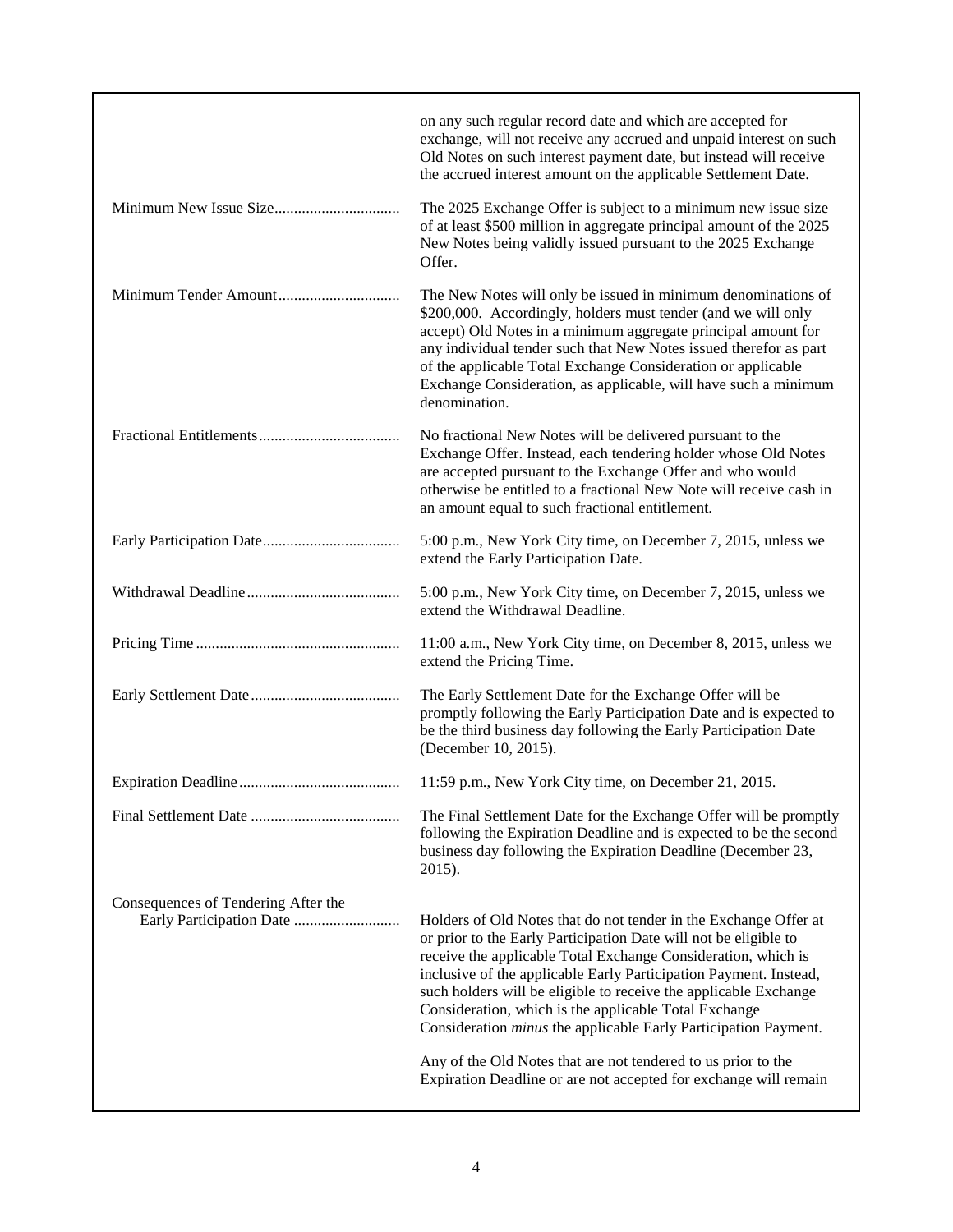|                                    | outstanding, will mature on their respective maturity dates and will<br>continue to accrue interest in accordance with, and will otherwise<br>be entitled to all the rights and privileges under, the respective<br>indentures governing their terms. The trading market for Old Notes<br>that are not exchanged could become more limited than the<br>existing trading market for the Old Notes. A more limited trading<br>market might adversely affect the liquidity, market price and price<br>volatility of the Old Notes.                                                                                                                                                                                                                                                                          |
|------------------------------------|----------------------------------------------------------------------------------------------------------------------------------------------------------------------------------------------------------------------------------------------------------------------------------------------------------------------------------------------------------------------------------------------------------------------------------------------------------------------------------------------------------------------------------------------------------------------------------------------------------------------------------------------------------------------------------------------------------------------------------------------------------------------------------------------------------|
|                                    | If a market for Old Notes that are not exchanged becomes more<br>limited or ceases to exist, the Old Notes may trade at a discount to<br>the price at which they would trade if the principal amount of the<br>Old Notes currently outstanding was not reduced.                                                                                                                                                                                                                                                                                                                                                                                                                                                                                                                                          |
|                                    | If you decide to tender your Old Notes in the Exchange Offer, you<br>may withdraw them at any time prior to the Withdrawal Deadline.<br>Any Old Notes properly withdrawn will thereafter be deemed not<br>validly tendered for purposes of the Exchange Offer.                                                                                                                                                                                                                                                                                                                                                                                                                                                                                                                                           |
|                                    | In addition, if not previously returned, you may withdraw Old<br>Notes that you tender that are not accepted by us for exchange after<br>the expiration of 40 business days following the commencement of<br>the Exchange Offer.                                                                                                                                                                                                                                                                                                                                                                                                                                                                                                                                                                         |
| Conditions of the Exchange Offer   | The Exchange Offer is subject to the satisfaction or waiver of<br>certain conditions, including (i) with respect to the 2045 Exchange<br>Offer, the issuance of the 2045 Original Notes, which is expected<br>to occur on December 1, 2045, (ii) with respect to the 2025<br>Exchange Offer, the Minimum New Issue Size, and (iii) with<br>respect to each Exchange Offer, the Tax Fungibility Condition (as<br>described in "The Exchange Offer-Terms of the Exchange Offer-<br><i>Exchange Offer Conditions</i> ") and certain other conditions. See<br>"The Exchange Offer—Terms of the Exchange Offer—Exchange<br>Offer Conditions". The Minimum New Issue Size condition is for<br>the benefit of holders and cannot be waived by the Offeror without<br>providing withdrawal rights.               |
|                                    | Except for the Tax Fungibility Condition and the Minimum New<br>Issue Size condition, we may waive any of these conditions prior<br>to the Expiration Deadline in our sole discretion. The Tax<br>Fungibility Condition will automatically be satisfied with respect<br>to the 2045 New Notes issued in exchange for Old Notes tendered<br>on or prior to the Early Participation Date if (as expected) the Early<br>Settlement Date for the 2045 New Notes is within thirteen calendar<br>days of issuance of the 2045 Original Notes. If the Tax Fungibility<br>Condition is not satisfied for any Exchange Offer, we will<br>terminate such Exchange Offer with respect to any Old Notes not<br>already exchanged. See "The Exchange Offer-Terms of the<br>Exchange Offer-Exchange Offer Conditions". |
| Amendment of Terms of the Exchange | Subject to applicable laws and as provided herein, the Offeror may<br>extend, re-open, amend, limit, waive any condition of, or terminate<br>any Exchange Offer at any time. Details of any such extension, re-<br>opening, amendment, limitation, waiver (if permitted) or                                                                                                                                                                                                                                                                                                                                                                                                                                                                                                                              |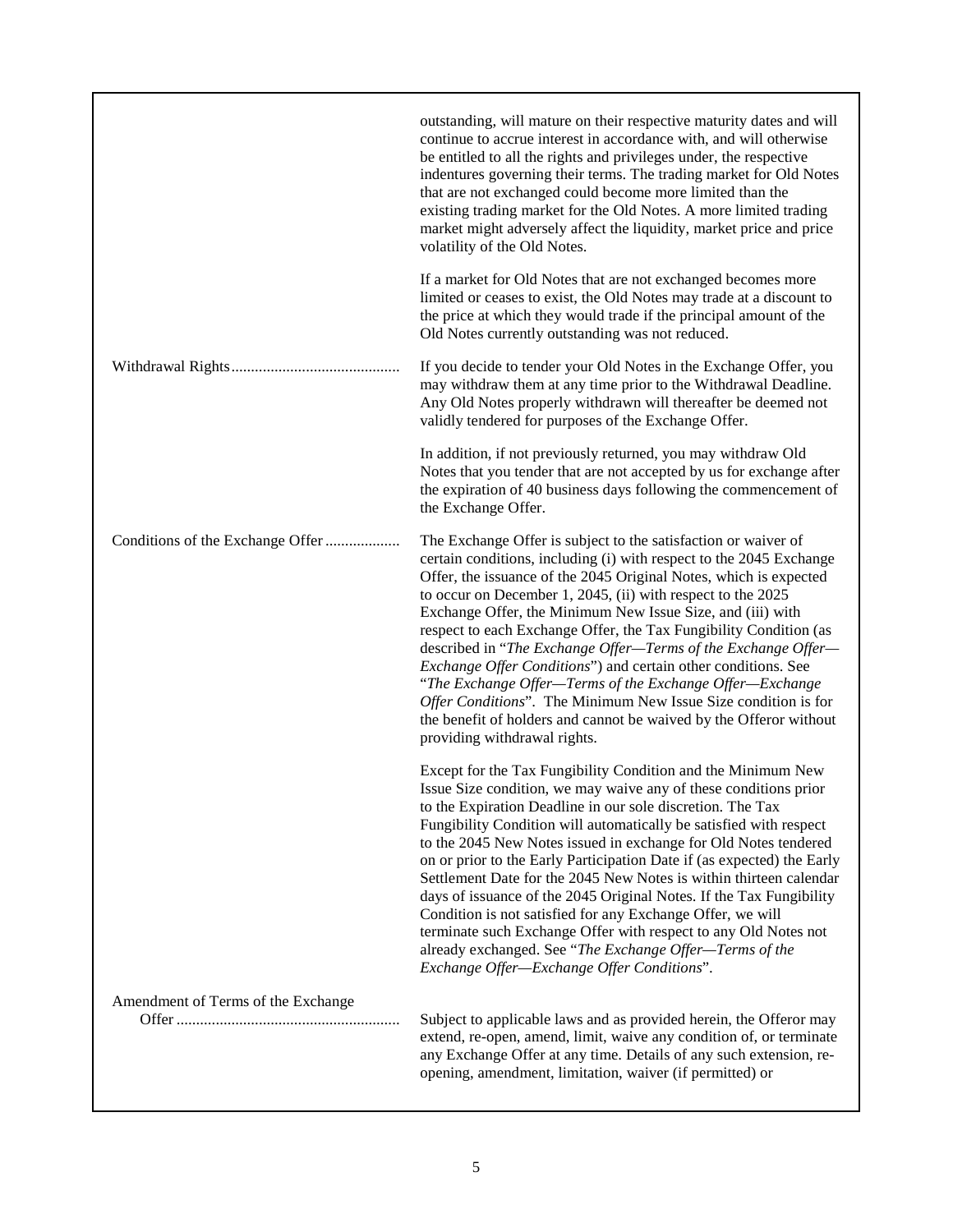|                                      | termination will be announced wherever applicable as provided in<br>this Exchange Offer Memorandum as soon as reasonably<br>practicable after the relevant decision is made.                                                                                                                                                                                                                                                                                                                                                                                                                                               |
|--------------------------------------|----------------------------------------------------------------------------------------------------------------------------------------------------------------------------------------------------------------------------------------------------------------------------------------------------------------------------------------------------------------------------------------------------------------------------------------------------------------------------------------------------------------------------------------------------------------------------------------------------------------------------|
|                                      | The Exchange Offer is subject to certain offer restrictions. See<br>"Notice to Investors" and "Notice to Certain Non-U.S. Holders."                                                                                                                                                                                                                                                                                                                                                                                                                                                                                        |
| Use of Proceeds and Rationale of the | LBG will not receive any proceeds from the issuance of the New<br>Notes in the Exchange Offer. The Exchange Offer provides LBG<br>with an opportunity to further enhance the quality of LBG's capital<br>base.                                                                                                                                                                                                                                                                                                                                                                                                             |
|                                      | BNP Paribas Securities Corp., Goldman, Sachs & Co., Lloyds<br>Securities Inc., Merrill Lynch, Pierce, Fenner & Smith<br>Incorporated and Morgan Stanley & Co. LLC.                                                                                                                                                                                                                                                                                                                                                                                                                                                         |
|                                      | Lloyds Securities Inc. is an affiliate of LBG. Any participation in<br>the Exchange Offer by Lloyds Securities Inc. will be made in<br>compliance with applicable provisions of Rule 5121 of the<br>Financial Industry Regulatory Authority, Inc.                                                                                                                                                                                                                                                                                                                                                                          |
|                                      | Lucid Issuer Services Limited.                                                                                                                                                                                                                                                                                                                                                                                                                                                                                                                                                                                             |
|                                      | No brokerage commissions are payable by the holders to LBG, the<br>Dealer Managers or the Exchange Agent. If your Old Notes are<br>held through a broker or other nominee that tenders the Old Notes<br>on your behalf, such broker or other nominee may charge you a<br>commission for doing so. You should consult with your broker or<br>nominee to determine whether any charges will apply.                                                                                                                                                                                                                           |
|                                      | None of LBG, the Dealer Managers, the Trustee or the Exchange<br>Agent (or any of their respective directors, employees or affiliates)<br>is providing holders of Old Notes with any legal, business, tax or<br>other advice in the Exchange Offer Memorandum, nor is making<br>any recommendation as to whether or not holders should tender<br>any Old Notes in the Exchange Offer or refrain from tendering any<br>Old Notes, and none of them has authorized any person to make<br>any such recommendation. Holders should consult their own<br>advisers as needed to assist them in making an investment<br>decision. |
|                                      | If you have questions about the terms of the Exchange Offer,<br>please contact your bank, broker or professional investment<br>advisor, or you may contact the Dealer Managers. If you have<br>questions regarding the procedures for tendering your Old Notes,<br>please contact the Exchange Agent. The Exchange Agent's and<br>Dealer Managers' contact details are set forth on the back cover<br>page of this Exchange Offer Memorandum.                                                                                                                                                                              |
|                                      | For a discussion of certain U.K. and U.S. federal income tax<br>considerations of the Exchange Offer applicable to beneficial<br>owners of Old Notes, see "Taxation Considerations".                                                                                                                                                                                                                                                                                                                                                                                                                                       |
|                                      |                                                                                                                                                                                                                                                                                                                                                                                                                                                                                                                                                                                                                            |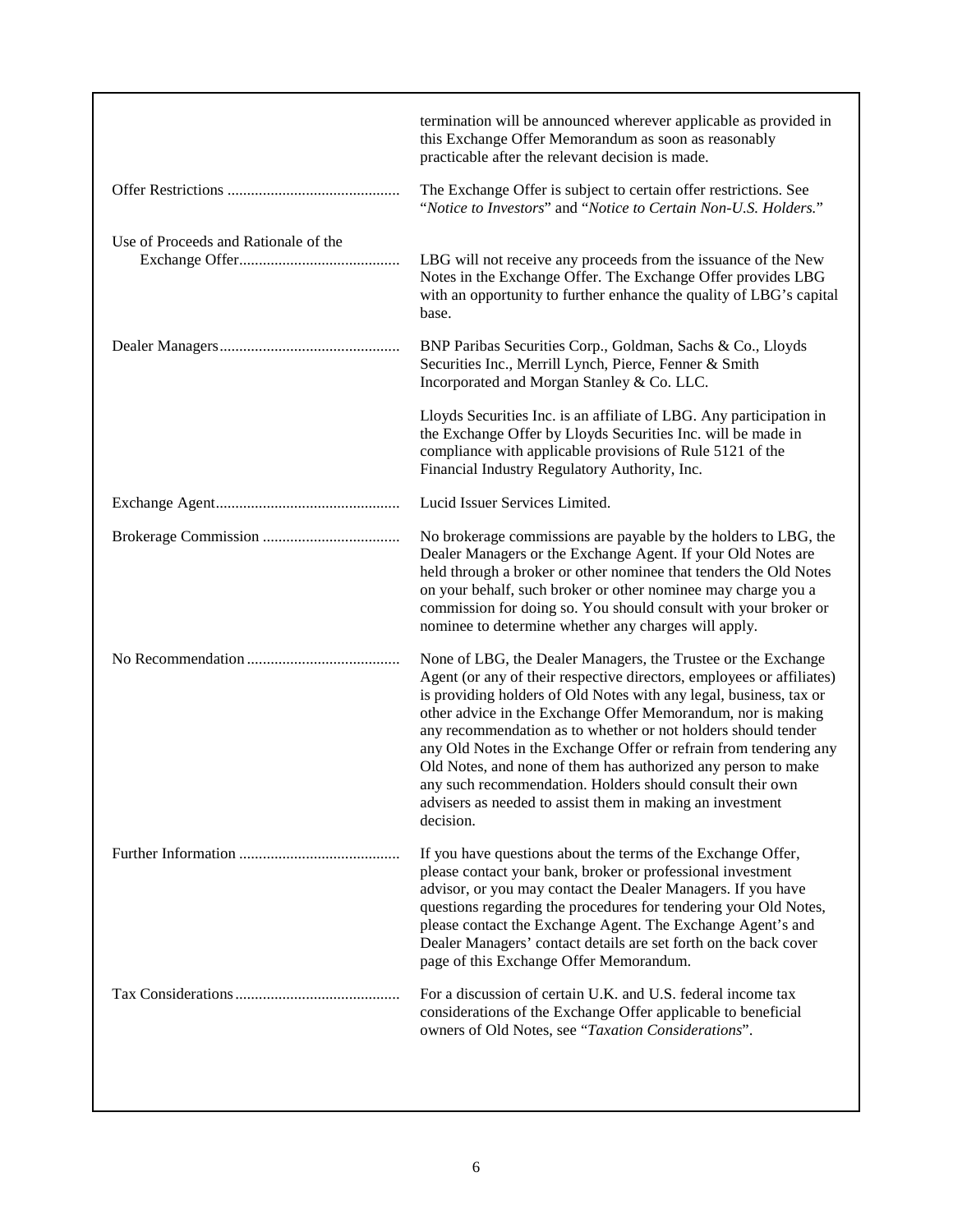| <b>The New Notes</b>                                                                                                                                                                                                                                                                                                                                                                                                                                                                                                                                                                                                                                                                                                                                                                                                                                                     |
|--------------------------------------------------------------------------------------------------------------------------------------------------------------------------------------------------------------------------------------------------------------------------------------------------------------------------------------------------------------------------------------------------------------------------------------------------------------------------------------------------------------------------------------------------------------------------------------------------------------------------------------------------------------------------------------------------------------------------------------------------------------------------------------------------------------------------------------------------------------------------|
| Lloyds Banking Group plc                                                                                                                                                                                                                                                                                                                                                                                                                                                                                                                                                                                                                                                                                                                                                                                                                                                 |
| Subordinated Notes due 2025                                                                                                                                                                                                                                                                                                                                                                                                                                                                                                                                                                                                                                                                                                                                                                                                                                              |
| 5.300% Subordinated Notes due 2045                                                                                                                                                                                                                                                                                                                                                                                                                                                                                                                                                                                                                                                                                                                                                                                                                                       |
| The 2045 New Notes will constitute a further issuance of, form a<br>single series with, and have the same CUSIP numbers as, the 2045<br>Original Notes that we expect to issue for cash on December 1,<br>2015 in the aggregate principal amount of \$500 million.                                                                                                                                                                                                                                                                                                                                                                                                                                                                                                                                                                                                       |
| We will pay the New Notes at 100% of their principal amount plus<br>accrued interest on December 10, 2025 for the 2025 New Notes<br>and at 100% of their principal amount plus accrued interest on<br>December 1, 2045 for the 2045 New Notes, subject to any early<br>redemption as described in "Description of the New Notes-Tax<br>Redemption" and "-Redemption due to a Capital Disqualification<br>Event".                                                                                                                                                                                                                                                                                                                                                                                                                                                         |
| Amounts to be paid on the New Notes will be made without<br>deduction or withholding for, or on account of, any and all present<br>and future income, stamp and other taxes, levies, imposts, duties,<br>charges, or fees imposed, levied, collected, withheld or assessed<br>by or on behalf of a U.K. taxing jurisdiction, unless such<br>deduction or withholding is required by law. In such case, subject<br>to certain exceptions and limitations described in "Description of<br>the New Notes-Payment of Additional Amounts", the Issuer will<br>pay such Additional Amounts on the New Notes that are necessary<br>in order that the net amounts paid to the holders of New Notes<br>after the deduction or withholding shall equal the amounts which<br>would have been payable on the New Notes if such or deduction<br>or withholding had not been required. |
| We will issue the New Notes in fully registered form in<br>denominations of \$200,000 and integral multiples of \$1,000 in<br>excess thereof.                                                                                                                                                                                                                                                                                                                                                                                                                                                                                                                                                                                                                                                                                                                            |
| The 2025 New Notes will bear interest at a rate per annum<br>determined as described herein.                                                                                                                                                                                                                                                                                                                                                                                                                                                                                                                                                                                                                                                                                                                                                                             |
| The 2045 New Notes will bear interest at a rate of 5.300% per<br>annum.                                                                                                                                                                                                                                                                                                                                                                                                                                                                                                                                                                                                                                                                                                                                                                                                  |
| Interest Payment Dates shall be June 10 and December 10 of each<br>year, commencing on June 10, 2016 up to and including the<br>maturity date or, if earlier, the date fixed for redemption in respect<br>of the 2025 New Notes.                                                                                                                                                                                                                                                                                                                                                                                                                                                                                                                                                                                                                                         |
| Interest Payment Dates shall be June 10 and December 10 of each<br>year, commencing on June 10, 2016 up to and including the<br>maturity date or, if earlier, the date fixed for redemption in respect<br>of the 2045 New Notes.                                                                                                                                                                                                                                                                                                                                                                                                                                                                                                                                                                                                                                         |
|                                                                                                                                                                                                                                                                                                                                                                                                                                                                                                                                                                                                                                                                                                                                                                                                                                                                          |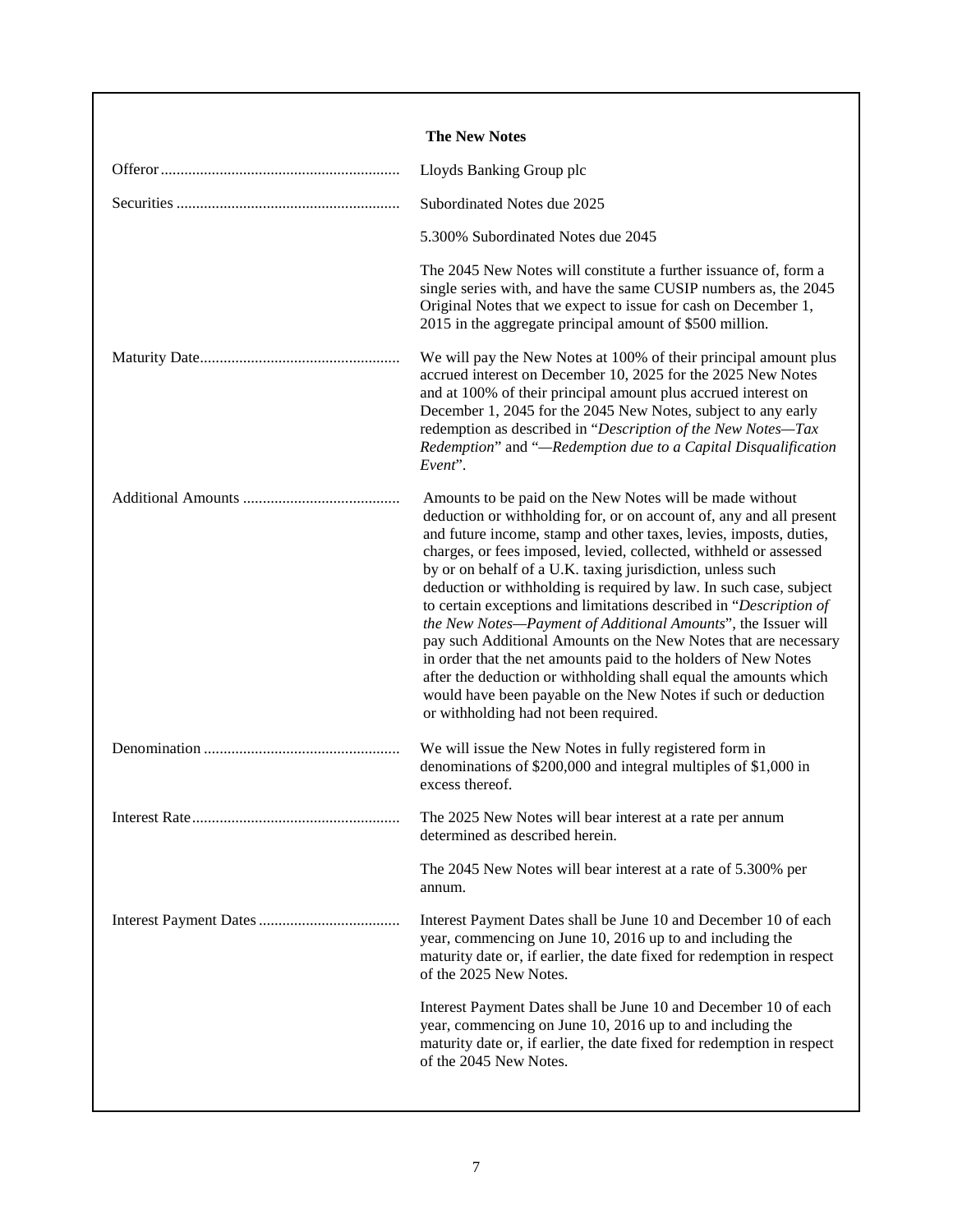| Interest will be paid to holders of record of the New Notes in<br>respect of the principal amount thereof outstanding 15 calendar<br>days preceding the relevant Interest Payment Date, whether or not<br>a Business Day (as defined herein).                                                                                                                                                                                                                                                                                                                                                                                                                                                                                                                                                                                                                                                                                                                                                                                                                                                                                                                                                                                                                                                                                                                                                                                                                                                                                                                                                                                                                                                                                                             |
|-----------------------------------------------------------------------------------------------------------------------------------------------------------------------------------------------------------------------------------------------------------------------------------------------------------------------------------------------------------------------------------------------------------------------------------------------------------------------------------------------------------------------------------------------------------------------------------------------------------------------------------------------------------------------------------------------------------------------------------------------------------------------------------------------------------------------------------------------------------------------------------------------------------------------------------------------------------------------------------------------------------------------------------------------------------------------------------------------------------------------------------------------------------------------------------------------------------------------------------------------------------------------------------------------------------------------------------------------------------------------------------------------------------------------------------------------------------------------------------------------------------------------------------------------------------------------------------------------------------------------------------------------------------------------------------------------------------------------------------------------------------|
| Following, unadjusted                                                                                                                                                                                                                                                                                                                                                                                                                                                                                                                                                                                                                                                                                                                                                                                                                                                                                                                                                                                                                                                                                                                                                                                                                                                                                                                                                                                                                                                                                                                                                                                                                                                                                                                                     |
| 30/360                                                                                                                                                                                                                                                                                                                                                                                                                                                                                                                                                                                                                                                                                                                                                                                                                                                                                                                                                                                                                                                                                                                                                                                                                                                                                                                                                                                                                                                                                                                                                                                                                                                                                                                                                    |
| The New Notes will constitute our direct, unconditional, unsecured<br>and subordinated obligations ranking pari passu without any<br>preference among themselves and ranking junior in right of<br>payment to the claims of any existing and future unsecured and<br>unsubordinated indebtedness. In a winding up or in the event that<br>an administrator has been appointed in respect of us and notice has<br>been given that it intends to declare and distribute a dividend, all<br>amounts due in respect of or arising under (including any damages<br>awarded for breach of any obligations under) the New Notes will<br>be subordinated to, and subject in right of payment to the prior<br>payment in full of, all claims of all Senior Creditors (as defined<br>below). The rights and claims of the holders of the New Notes<br>shall rank at least pari passu with the claims of holders of all<br>obligations of the Issuer which constitute, or would but for any<br>applicable limitation on the amount of such capital constitute, Tier<br>2 Capital of the Issuer and in priority to (1) the claims of holders of<br>all obligations of the Issuer which constitute Tier 1 Capital of the<br>Issuer, (2) the claims of holders of all undated or perpetual<br>subordinated obligations of the Issuer and (3) the claims of holders<br>of all share capital of the Issuer. In addition, because we are a<br>holding company, our rights to participate in the assets of any<br>subsidiary if it is liquidated will be subject to the prior claims of its<br>creditors, including in the case of bank subsidiaries, their<br>depositors, except to the extent that we may be a creditor with<br>recognized claims against the subsidiary. |
| We may, without the consent of the holders of any series of New<br>Notes, issue additional notes having the same ranking and same<br>interest rate, maturity date, redemption terms and other terms as<br>the New Notes of such series described in this Exchange Offer<br>Memorandum except for the price to the public, issue date, first<br>interest payment date and any temporary CUSIP, ISIN or other<br>identifying number, provided however that such additional notes of<br>any series must be fungible with the New Notes of the relevant<br>series for U.S. federal income tax purposes. Any such additional<br>notes, together with the New Notes of such series offered by this<br>Exchange Offer Memorandum, will constitute a single series of<br>securities under the Subordinated Indenture as amended by the<br>Third Supplemental Indenture, in the case of the 2025 New Notes,<br>and the Second Supplemental Indenture, in the case of the 2045<br>New Notes. There is no limitation on the amount of New Notes or<br>other debt securities that we may issue under such indenture. We<br>anticipate that we will issue New Notes, which will constitute such<br>additional notes, pursuant to the Exchange Offer. See "Description<br>of the New Notes-Additional Issuances".                                                                                                                                                                                                                                                                                                                                                                                                                                                       |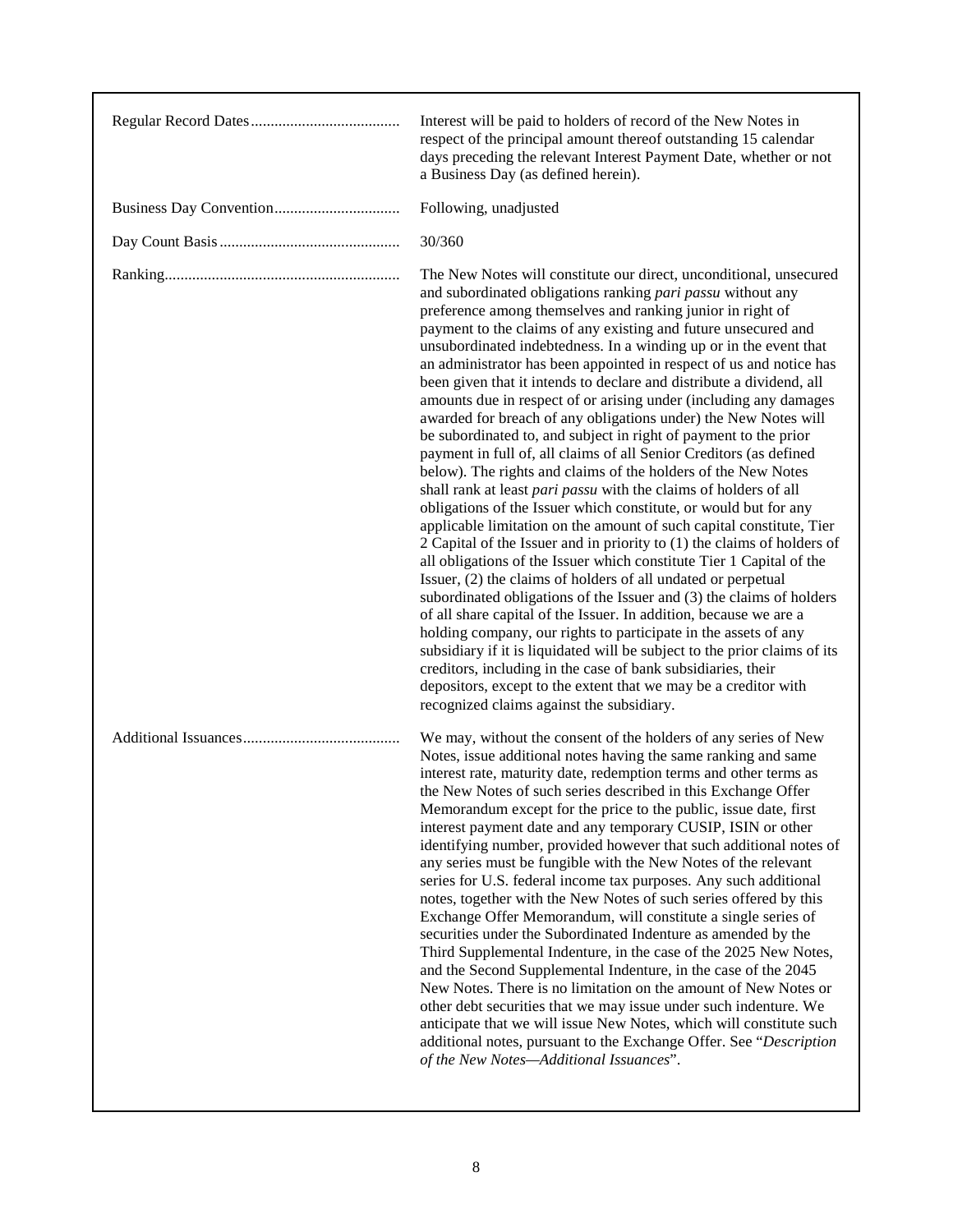|  |       | If at any time a Tax Event has occurred with respect to any series<br>of New Notes, LBG may, subject to the satisfaction of the<br>conditions described under "-Conditions to Redemption and<br>Repurchases" below, redeem the relevant series of New Notes in<br>whole but not in part at any time at 100% of their principal<br>amount, together with any accrued interest to, but excluding, the<br>date fixed for redemption.                                                                                                  |
|--|-------|------------------------------------------------------------------------------------------------------------------------------------------------------------------------------------------------------------------------------------------------------------------------------------------------------------------------------------------------------------------------------------------------------------------------------------------------------------------------------------------------------------------------------------|
|  |       | A "Tax Event" is deemed to have occurred with respect to such<br>series of New Notes if:                                                                                                                                                                                                                                                                                                                                                                                                                                           |
|  |       | (1) LBG determines that as a result of a Tax Law Change, in<br>making any payments on the New Notes of such series, LBG<br>has paid or will or would on the next payment date be required<br>to pay any Additional Amounts (as defined below) to any<br>holder of the New Notes of such series pursuant to<br>"Description of the New Notes-Payment of Additional<br>Amounts"; and/or                                                                                                                                              |
|  |       | (2) a Tax Law Change would:                                                                                                                                                                                                                                                                                                                                                                                                                                                                                                        |
|  | (i)   | result in LBG not being entitled to claim a deduction in<br>respect of any payments in respect of the New Notes of<br>such series in computing LBG's taxation liabilities or<br>materially reduce the amount of such deduction;                                                                                                                                                                                                                                                                                                    |
|  | (ii)  | prevent the New Notes of such series from being treated<br>as loan relationships for United Kingdom tax purposes;                                                                                                                                                                                                                                                                                                                                                                                                                  |
|  | (iii) | as a result New Notes of such series being in issue, result<br>in LBG not being able to have losses or deductions set<br>against the profits or gains, or profits or gains offset by<br>the losses or deductions, of companies with which it is or<br>would otherwise be so grouped for applicable United<br>Kingdom tax purposes (whether under the group relief<br>system current as of the date of issue of New Notes of<br>such series or any similar system or systems having like<br>effect as may from time to time exist); |
|  | (iv)  | result in a United Kingdom tax liability, or the receipt of<br>income or profit which would be subject to United<br>Kingdom tax, in respect of a write-down of the principal<br>amount of New Notes of such series or the conversion of<br>New Notes of such series into shares or other obligations<br>of LBG; or                                                                                                                                                                                                                 |
|  | (v)   | result in a New Note of such series or any part thereof<br>being treated as a derivative or an embedded derivative<br>for United Kingdom tax purposes,                                                                                                                                                                                                                                                                                                                                                                             |
|  |       | in each case, provided that, LBG could not avoid the foregoing in<br>connection with the New Notes of such series by taking measures<br>reasonably available to it.                                                                                                                                                                                                                                                                                                                                                                |
|  |       | "Tax Law Change" means a change in, or amendment to, the laws<br>or regulations of the United Kingdom, or any political subdivision                                                                                                                                                                                                                                                                                                                                                                                                |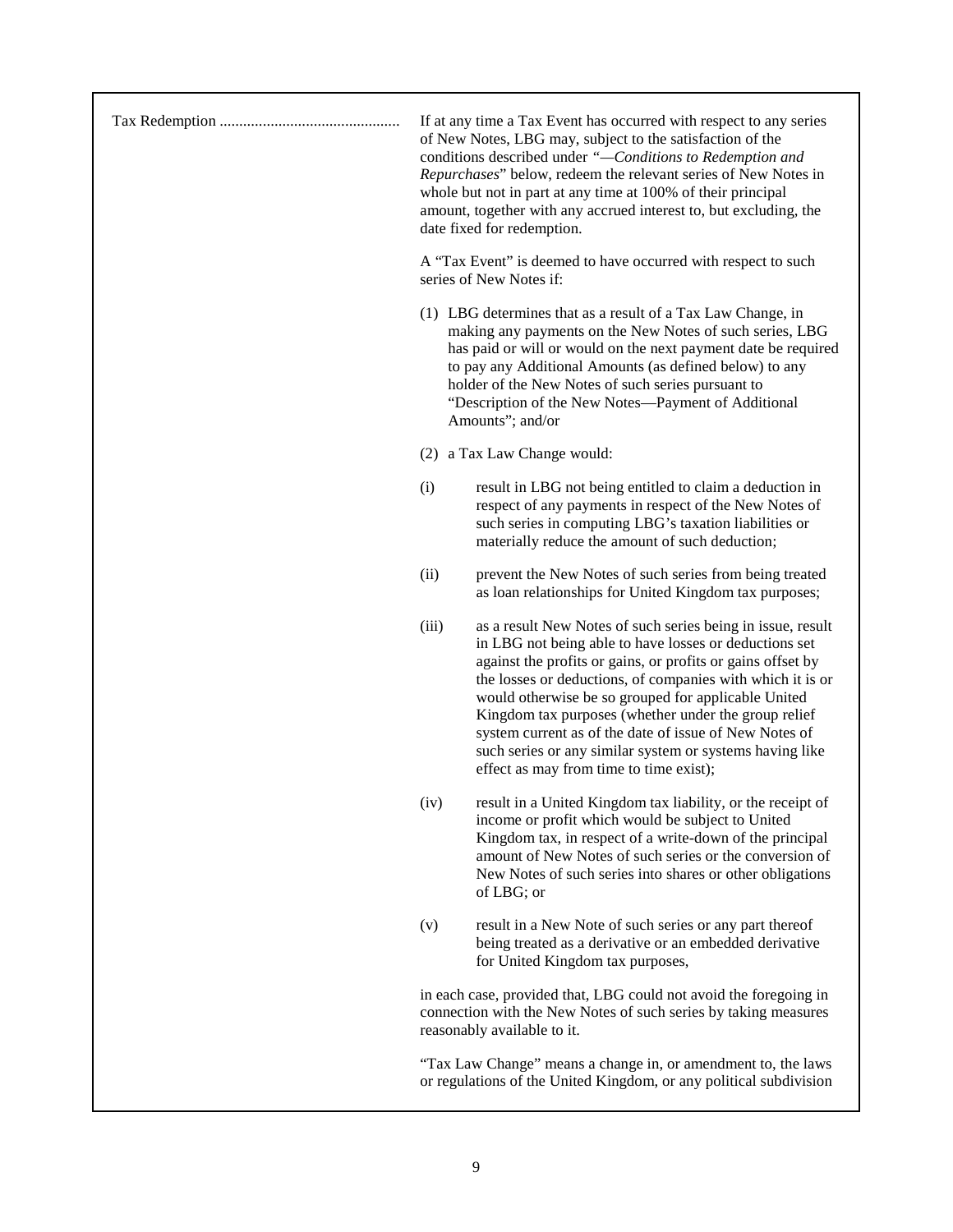Notice of any redemption of New Notes of any series due to the occurrence of a Tax Event will be given to holders not less than 30 nor more than 60 calendar days prior to the date of such redemption in accordance with "*Description of the New Notes— Conditions to Redemption and Repurchases*" below, and to the Trustee at least ten (10) Business Days prior to such date, unless a shorter notice period shall be satisfactory to the Trustee.

Prior to the giving of any notice of redemption, LBG must deliver to the Trustee (i) a legal opinion, in a form satisfactory to the Trustee, to the effect that a Tax Event has occurred, and (ii) an officer's certificate confirming that (1) all the conditions necessary for redemption have occurred and that LBG could not avoid the consequences of the Tax Event by taking measures reasonably available to it, and (2) that the Relevant Regulator (as defined below) is satisfied that the relevant change or event is material and was not reasonably foreseeable by LBG on the Issue Date or the Existing Notes Issue Date, as applicable. The Trustee shall be entitled to accept such opinion and officer's certificate without any further inquiry, in which event such opinion and officer's certificate shall be conclusive and binding on the Trustee and the holders of the New Notes of such series.

Regulatory Redemption................................... LBG may, subject to the satisfaction of the conditions described in "*Description of the New Notes—Conditions to Redemption and Repurchases*", redeem the New Notes of any series at any time, in whole but not in part, at their principal amount together with any accrued interest up to (but excluding) the date fixed for redemption, upon the occurrence of a Capital Disqualification Event.

> A "Capital Disqualification Event" shall be deemed to have occurred if at any time LBG determines that as a result of a change (which has occurred or which the Relevant Regulator considers to be sufficiently certain) to the regulatory classification of the New Notes of the applicable series which becomes effective after the Issue Date or the Existing Notes Issue Date (as applicable) and that results, or would be likely to result, in the entire principal amount of the New Notes of such series being excluded from the Tier 2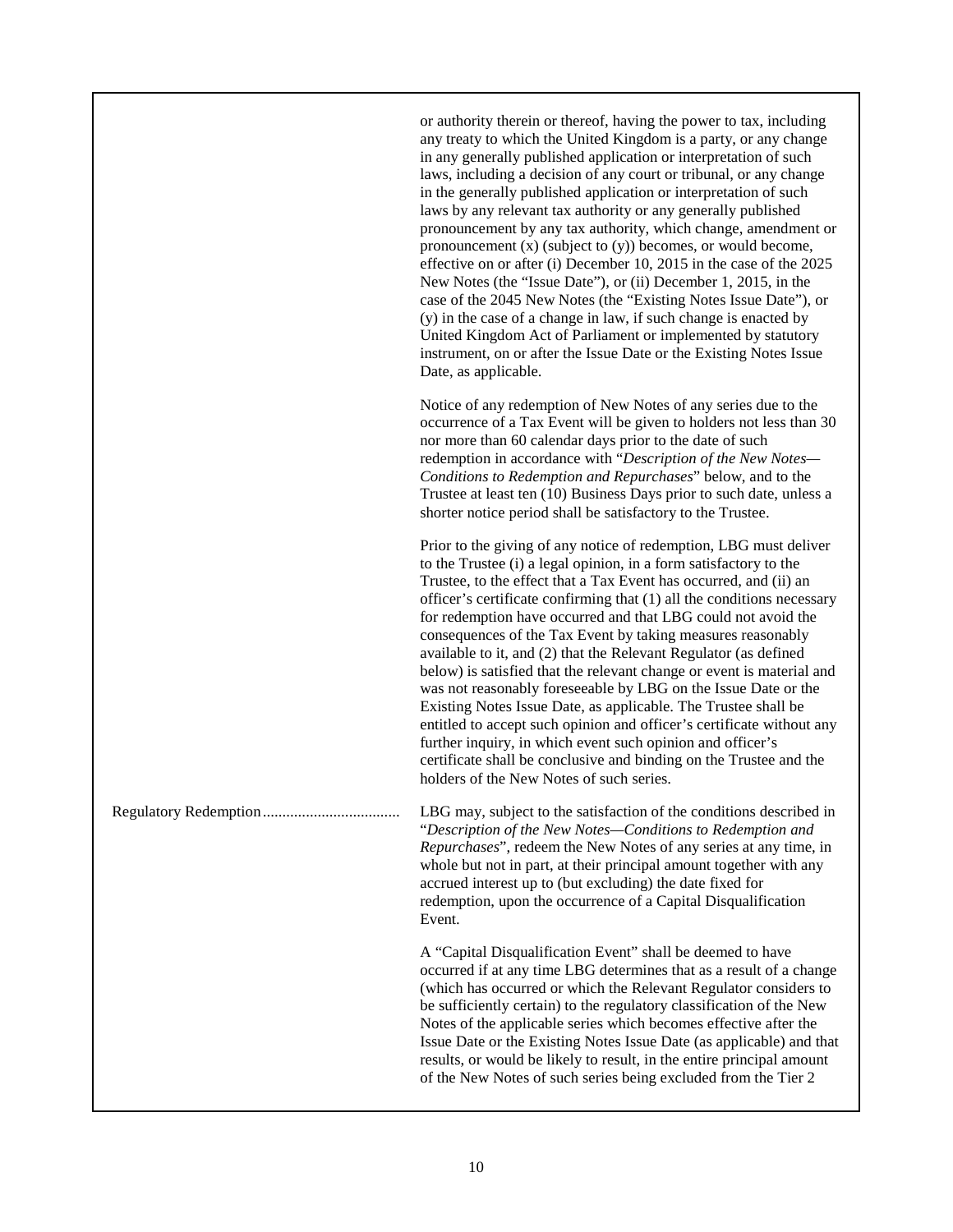|                              | Capital of LBG.                                                                                                                                                                                                                                                                                                                                                                                                                                                                                                                                                                                                                                                                                                                                                                                                                                                                                                                                                                                           |
|------------------------------|-----------------------------------------------------------------------------------------------------------------------------------------------------------------------------------------------------------------------------------------------------------------------------------------------------------------------------------------------------------------------------------------------------------------------------------------------------------------------------------------------------------------------------------------------------------------------------------------------------------------------------------------------------------------------------------------------------------------------------------------------------------------------------------------------------------------------------------------------------------------------------------------------------------------------------------------------------------------------------------------------------------|
|                              | "Regulatory Capital Requirements" means any applicable<br>minimum capital or capital requirements specified for banks or<br>financial groups by the Relevant Regulator.                                                                                                                                                                                                                                                                                                                                                                                                                                                                                                                                                                                                                                                                                                                                                                                                                                   |
|                              | "Relevant Regulator" means the U.K. Prudential Regulation<br>Authority or such other governmental authority in the United<br>Kingdom (or if LBG becomes domiciled in a jurisdiction other<br>than the United Kingdom, in such other jurisdiction) having<br>primary supervisory authority with respect to LBG and/or the<br>Group.                                                                                                                                                                                                                                                                                                                                                                                                                                                                                                                                                                                                                                                                        |
|                              | "Group" means LBG, together with its subsidiaries and subsidiary<br>undertakings from time to time.                                                                                                                                                                                                                                                                                                                                                                                                                                                                                                                                                                                                                                                                                                                                                                                                                                                                                                       |
| Conditions to Redemption and | Any redemption or repurchase with respect to any series of New<br>Notes prior to the maturity date is subject to:                                                                                                                                                                                                                                                                                                                                                                                                                                                                                                                                                                                                                                                                                                                                                                                                                                                                                         |
|                              | (a) LBG giving notice to the Relevant Regulator and the Relevant<br>Regulator granting permission to LBG to redeem or purchase<br>New Notes of such series; and                                                                                                                                                                                                                                                                                                                                                                                                                                                                                                                                                                                                                                                                                                                                                                                                                                           |
|                              | (b) in respect of any redemption with respect to any series of New<br>Notes proposed to be made prior to the fifth anniversary of the<br>Issue Date or the Existing Notes Issue Date, as applicable, if<br>and to the extent then required under the relevant Regulatory<br>Capital Requirements (A) in the case of an optional<br>redemption of New Notes of such series due to a Tax Event,<br>LBG having demonstrated to the satisfaction of the Relevant<br>Regulator that the relevant change or event is material and was<br>not reasonably foreseeable by LBG as at the Issue Date or the<br>Existing Notes Issue Date, as applicable, or (B) in the case of<br>redemption of New Notes of such series following the<br>occurrence of a Capital Disqualification Event, LBG having<br>demonstrated to the satisfaction of the Relevant Regulator that<br>the relevant change was not reasonably foreseeable by LBG as<br>at the Issue Date or the Existing Notes Issue Date, as<br>applicable; and |
|                              | (c) if and to the extent then required by the relevant Regulatory<br>Capital Requirements (A) on or before the relevant<br>redemption or purchase date, LBG replacing the New Notes of<br>such series with instruments qualifying as own funds of equal<br>or higher quality on terms that are sustainable for the income<br>capacity of LBG or (B) LBG demonstrating to the satisfaction<br>of the Relevant Regulator that its Tier 1 Capital and Tier 2<br>Capital would, following such redemption or purchase of the<br>New Notes of such series, exceed its minimum capital<br>requirements by a margin that the Relevant Regulator may<br>consider necessary at such time based on the Regulatory<br>Capital Requirements.                                                                                                                                                                                                                                                                          |
|                              | Notwithstanding the above conditions, if, at the time of any                                                                                                                                                                                                                                                                                                                                                                                                                                                                                                                                                                                                                                                                                                                                                                                                                                                                                                                                              |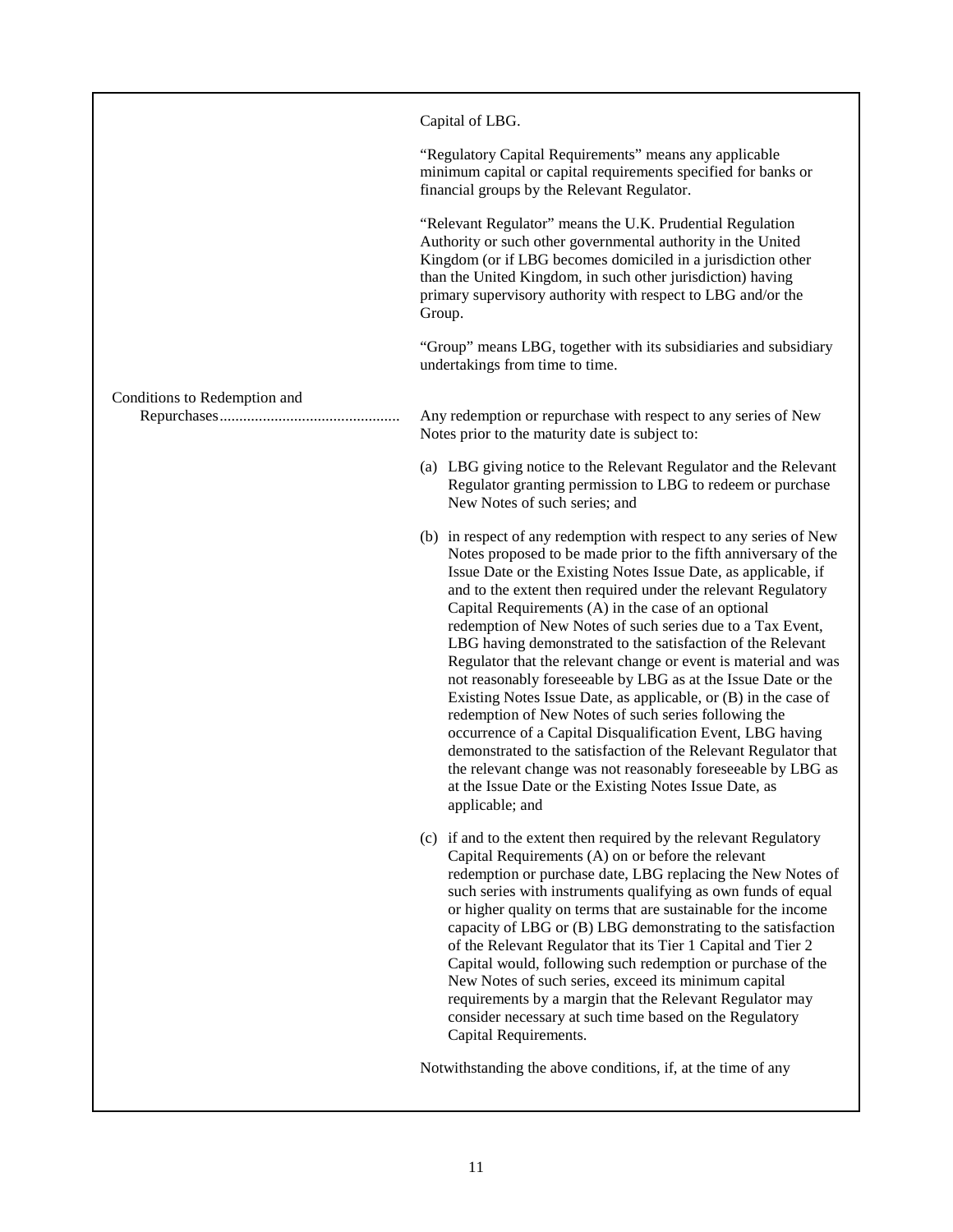redemption or purchase with respect to any series of New Notes, the prevailing Regulatory Capital Requirements permit the repayment or purchase only after compliance with one or more alternative or additional preconditions to those set out above, LBG shall comply with such other and/or, as appropriate, additional precondition(s).

Agreement with Respect to the Exercise

of the U.K. Bail-in Power......................... Notwithstanding any other agreements, arrangements, or understandings between us and any holder or beneficial owner of the Old Notes, by tendering the Old Notes and accepting the New Notes in the Exchange Offer, each holder (including each beneficial owner) of the New Notes acknowledges, accepts and agrees to be bound by and consents to the exercise of any U.K. bail-in power (as defined below) by the relevant U.K. resolution authority that may result in (i) the reduction or cancellation of all, or a portion, of the principal amount of, or interest on, the New Notes; (ii) the conversion of all, or a portion, of the principal amount of, or interest on, the New Notes into shares or other securities or other obligations of LBG or another person; and/or (iii) the amendment or alteration of the maturity of the New Notes, or amendment of the amount of interest due on the New Notes, or the dates on which interest becomes payable, including by suspending payment for a temporary period; which U.K. bail-in power may be exercised by means of variation of the terms of the New Notes solely to give effect to the exercise by the relevant U.K. resolution authority of such U.K. bail-in power. With respect to (i), (ii) and (iii) above, references to principal and interest shall include payments of principal and interest that have become due and payable (including principal that has become due and payable at the maturity date), but which have not been paid, prior to the exercise of any U.K. bail-in power. Each holder and each beneficial owner of the New Notes further acknowledges and agrees that the rights of the holders and/or beneficial owners under the New Notes are subject to, and will be varied, if necessary, solely to give effect to, the exercise of any U.K. bail-in power by the relevant U.K. resolution authority.

> For these purposes, a "U.K. bail-in power" is any write-down and/or conversion power existing from time to time under any laws, regulations, rules or requirements relating to the resolution of banks, banking group companies, credit institutions and/or investment firms incorporated in the United Kingdom in effect and applicable in the United Kingdom to us and the Group, including but not limited to any such laws, regulations, rules or requirements which are implemented, adopted or enacted within the context of a European Union directive or regulation of the European Parliament and of the Council establishing a framework for the recovery and resolution of credit institutions and investment firms and/or within the context of a U.K. resolution regime under the Banking Act (as defined below) as the same has been or may be amended from time to time (whether pursuant to the Banking Reform Act 2013, secondary legislation or otherwise), pursuant to which obligations of a bank, banking group company, credit institution or investment firm or any of its affiliates can be reduced, cancelled, amended,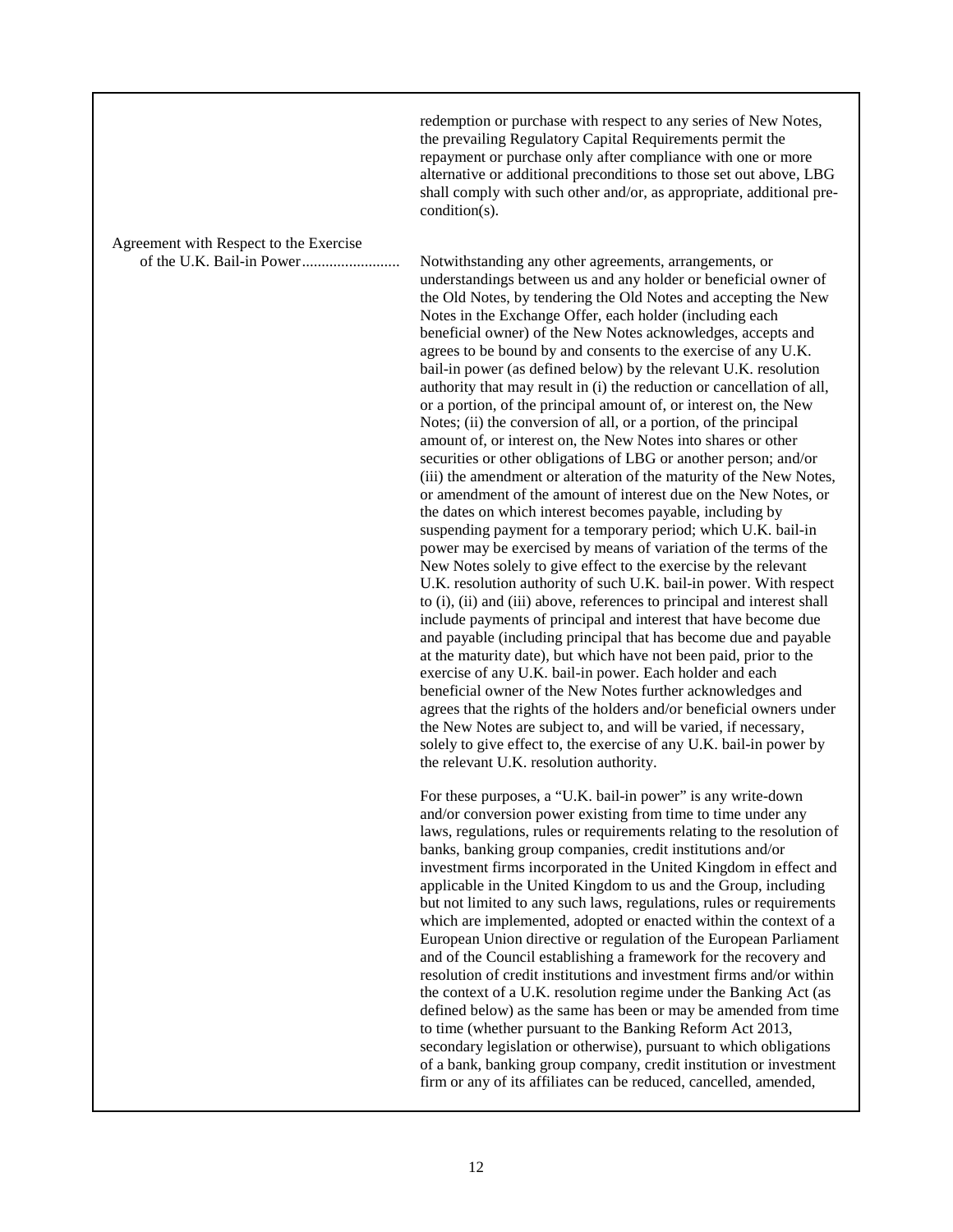transferred and/or converted into shares or other securities or obligations of the obligor or any other person (and a reference to the "relevant U.K. resolution authority" is to any authority with the ability to exercise a U.K. bail-in power).

*According to the principles contained in the BRRD and the amendments to the Banking Act by way of the Banking Reform Act 2013, we expect that the relevant U.K. resolution authority would exercise its U.K. bail-in powers in respect of the New Notes having regard to the hierarchy of creditor claims (with the exception of excluded liabilities) and that the claims of holders of the New Notes would be treated equally in respect of the exercise of the U.K. bail-in powers with all other claims that would rank pari passu with the New Notes upon an insolvency of the Offeror.*

No repayment of the principal amount of the New Notes or payment of interest on the New Notes shall become due and payable after the exercise of any U.K. bail-in power by the relevant U.K. resolution authority unless, at the time that such repayment or payment, respectively, is scheduled to become due, such repayment or payment would be permitted to be made by us under the laws and regulations of the United Kingdom and the European Union applicable to us or other members of the Group.

For a discussion of certain risk factors relating to the U.K. bail-in power, see "*Risk Factors—Risks relating to the New Notes*".

By tendering the Old Notes and accepting the New Notes in the Exchange Offer or otherwise purchasing or acquiring the New Notes, each holder and beneficial owner of the New Notes: (i) acknowledges and agrees that the exercise of the U.K. bail-in power by the relevant U.K. resolution authority with respect to the New Notes shall not give rise to a default or event of default for purposes of Section 315(b) (Notice of Default) and Section 315(c) (Duties of the Trustee in Case of Default) of the Trust Indenture Act of 1939, as amended (the "TIA"); and (ii) to the extent permitted by the TIA, waives any and all claims against the Trustee for, agrees not to initiate a suit against the Trustee in respect of, and agrees that the Trustee shall not be liable for, any action that the Trustee takes, or abstains from taking, in either case in accordance with the exercise of the U.K. bail-in power by the relevant U.K. resolution authority with respect to the New Notes.

By tendering the Old Notes and accepting the New Notes in the Exchange Offer or otherwise purchasing or acquiring the New Notes, each holder and beneficial owner shall also be deemed to have (i) consented to the exercise of any U.K. bail-in power as it may be imposed without any prior notice by the relevant U.K. resolution authority of its decision to exercise such power with respect to the New Notes and (ii) authorized, directed and requested DTC and any direct participant in DTC or other intermediary through which it holds such New Notes to take any and all necessary action, if required, to implement the exercise of any U.K. bail-in power with respect to the New Notes as it may be imposed, without any further action or direction on the part of such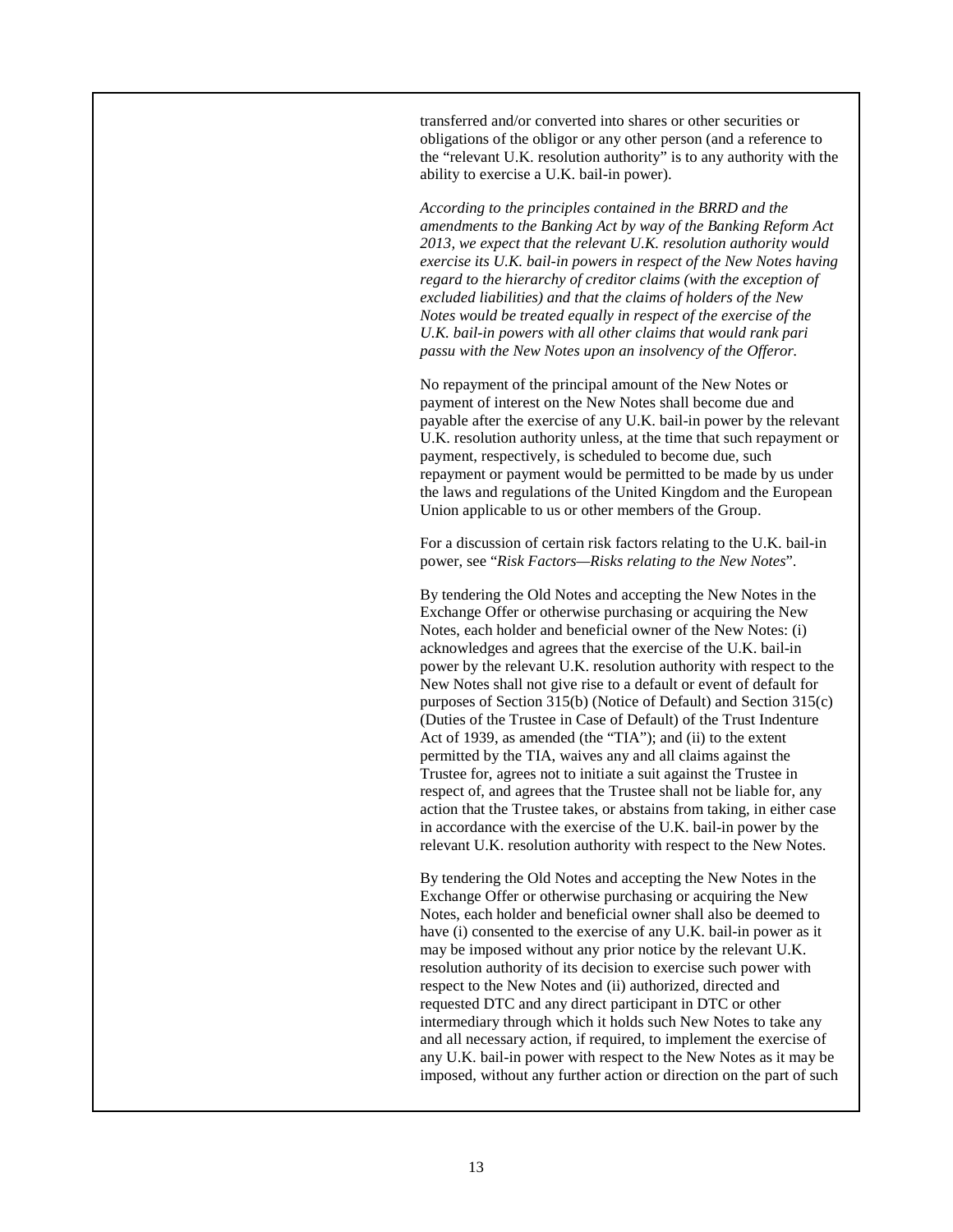|                                     | holder or beneficial owner or the Trustee.                                                                                                                                                                                                                                                                                                                                                                                                                                                                                                                                                                                                                                                                                                                                                                                                                                                                                                                                                                                                                                                                                                                                                                                   |
|-------------------------------------|------------------------------------------------------------------------------------------------------------------------------------------------------------------------------------------------------------------------------------------------------------------------------------------------------------------------------------------------------------------------------------------------------------------------------------------------------------------------------------------------------------------------------------------------------------------------------------------------------------------------------------------------------------------------------------------------------------------------------------------------------------------------------------------------------------------------------------------------------------------------------------------------------------------------------------------------------------------------------------------------------------------------------------------------------------------------------------------------------------------------------------------------------------------------------------------------------------------------------|
|                                     | Upon the exercise of the U.K. bail-in power by the relevant U.K.<br>resolution authority with respect to the New Notes, we shall<br>provide a written notice to DTC as soon as practicable regarding<br>such exercise of the U.K. bail-in power for purposes of notifying<br>holders of such occurrence. We shall also deliver a copy of such<br>notice to the Trustee for information purposes.                                                                                                                                                                                                                                                                                                                                                                                                                                                                                                                                                                                                                                                                                                                                                                                                                             |
| Book-Entry Issuance, Settlement and | The New Notes will be represented by one or more global<br>securities registered in the name of a nominee of DTC. You will<br>hold beneficial interests in the New Notes through DTC and its<br>direct and indirect participants, including Euroclear and<br>Clearstream, Luxembourg, and DTC and its direct and indirect<br>participants will record your beneficial interest on their books.                                                                                                                                                                                                                                                                                                                                                                                                                                                                                                                                                                                                                                                                                                                                                                                                                               |
|                                     | Pursuant to a registration rights agreement that will be entered into<br>in connection with the issuance of the New Notes, we will be<br>obligated to use commercially reasonable efforts to file a<br>registration statement with respect to an offer to exchange the New<br>Notes for substantially similar notes of LBG that are registered<br>under the Securities Act or, in certain circumstances, register the<br>resale of the New Notes. The registered exchange notes, if and<br>when issued, will have terms substantially identical to the New<br>Notes, except that their issuance will have been registered under<br>the Securities Act. No additional payments of interest to the<br>holders of the New Notes will be made if we fail to satisfy these<br>and other obligations contained in the registration rights<br>agreement. See "Registration Rights."<br>We will generally be required to use commercially reasonable<br>efforts to file a registration statement relating to the New Notes no<br>later than 180 days after the Last Settlement Date (as defined<br>herein) and keep such registration statement effective until 110<br>days after the commencement of the Registered Exchange Offer. |
|                                     | See "Registration Rights".<br>We have not registered the Exchange Offer or the issuance of the<br>New Notes under the Securities Act or any other securities law.<br>For a description of restrictions on resale or transfer of the New                                                                                                                                                                                                                                                                                                                                                                                                                                                                                                                                                                                                                                                                                                                                                                                                                                                                                                                                                                                      |
|                                     | Notes, see "Notice to Investors."<br>539439 AH2 for the 2025 New Notes (U.S. Restricted Global<br>Notes)                                                                                                                                                                                                                                                                                                                                                                                                                                                                                                                                                                                                                                                                                                                                                                                                                                                                                                                                                                                                                                                                                                                     |
|                                     | G5533W BU0 for the 2025 New Notes (Offshore Global Notes)                                                                                                                                                                                                                                                                                                                                                                                                                                                                                                                                                                                                                                                                                                                                                                                                                                                                                                                                                                                                                                                                                                                                                                    |
|                                     | 539439 AJ8 for the 2045 New Notes (U.S. Restricted Global<br>Notes)                                                                                                                                                                                                                                                                                                                                                                                                                                                                                                                                                                                                                                                                                                                                                                                                                                                                                                                                                                                                                                                                                                                                                          |
|                                     | G5533W BV8 for the 2045 New Notes (Offshore Global Notes)                                                                                                                                                                                                                                                                                                                                                                                                                                                                                                                                                                                                                                                                                                                                                                                                                                                                                                                                                                                                                                                                                                                                                                    |
|                                     | US539439AH25 for the 2025 New Notes (U.S. Restricted Global<br>Notes)                                                                                                                                                                                                                                                                                                                                                                                                                                                                                                                                                                                                                                                                                                                                                                                                                                                                                                                                                                                                                                                                                                                                                        |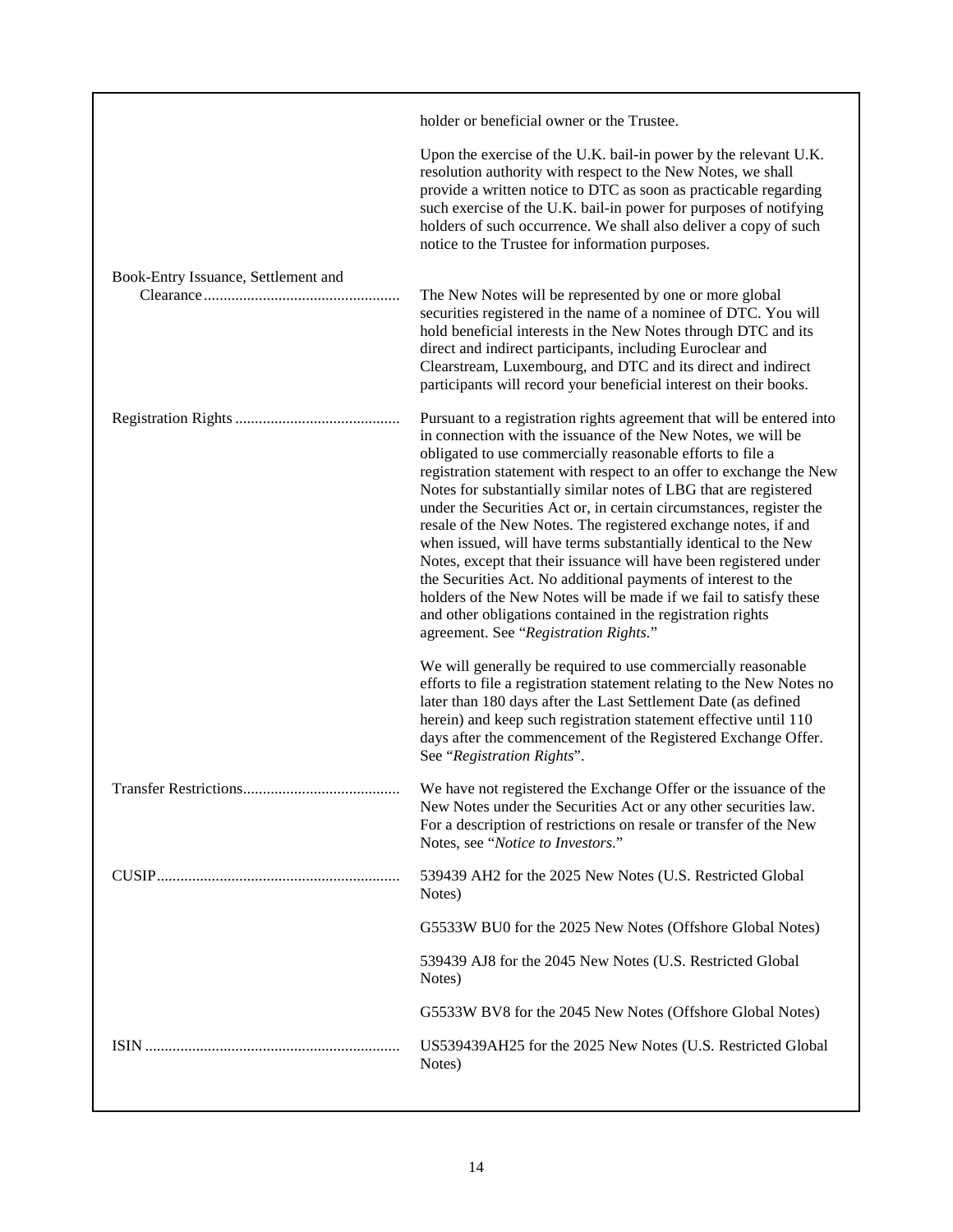|                                    | USG5533WBU02 for the 2025 New Notes (Offshore Global<br>Notes)                                                                                                                                                                                                                                                                                    |
|------------------------------------|---------------------------------------------------------------------------------------------------------------------------------------------------------------------------------------------------------------------------------------------------------------------------------------------------------------------------------------------------|
|                                    | US539439AJ80 for the 2045 New Notes (U.S. Restricted Global<br>Notes)                                                                                                                                                                                                                                                                             |
|                                    | USG5533WBV84 for the 2045 New Notes (Offshore Global<br>Notes)                                                                                                                                                                                                                                                                                    |
|                                    | 132516499 for the 2025 New Notes (U.S. Restricted Global Notes)                                                                                                                                                                                                                                                                                   |
|                                    | 132516529 for the 2025 New Notes (Offshore Global Notes)                                                                                                                                                                                                                                                                                          |
|                                    | 132516561 for the 2045 New Notes (U.S. Restricted Global Notes)                                                                                                                                                                                                                                                                                   |
|                                    | 132516596 for the 2045 New Notes (Offshore Global Notes)                                                                                                                                                                                                                                                                                          |
| Trustee and Principal Paying Agent | The Bank of New York Mellon, a banking corporation duly<br>organized and existing under the laws of the State of New York,<br>acting through its London branch, having its corporate trust office<br>at One Canada Square, London E14 5AL, United Kingdom, will<br>act as the Trustee and initial principal paying agent for the New<br>Notes.    |
|                                    | We do not intend to list the New Notes on any securities exchange.<br>We intend to apply to list the Exchange Notes, once issued, on the<br>New York Stock Exchange in accordance with its rules. See<br>"Registration Rights-General".                                                                                                           |
|                                    | The Subordinated Indenture (as defined below), the Second<br>Supplemental Indenture, the Third Supplemental Indenture and the<br>New Notes will be governed by, and construed in accordance with,<br>the laws of the State of New York, except for the subordination<br>and waiver of set-off provisions, which will be governed by Scots<br>law. |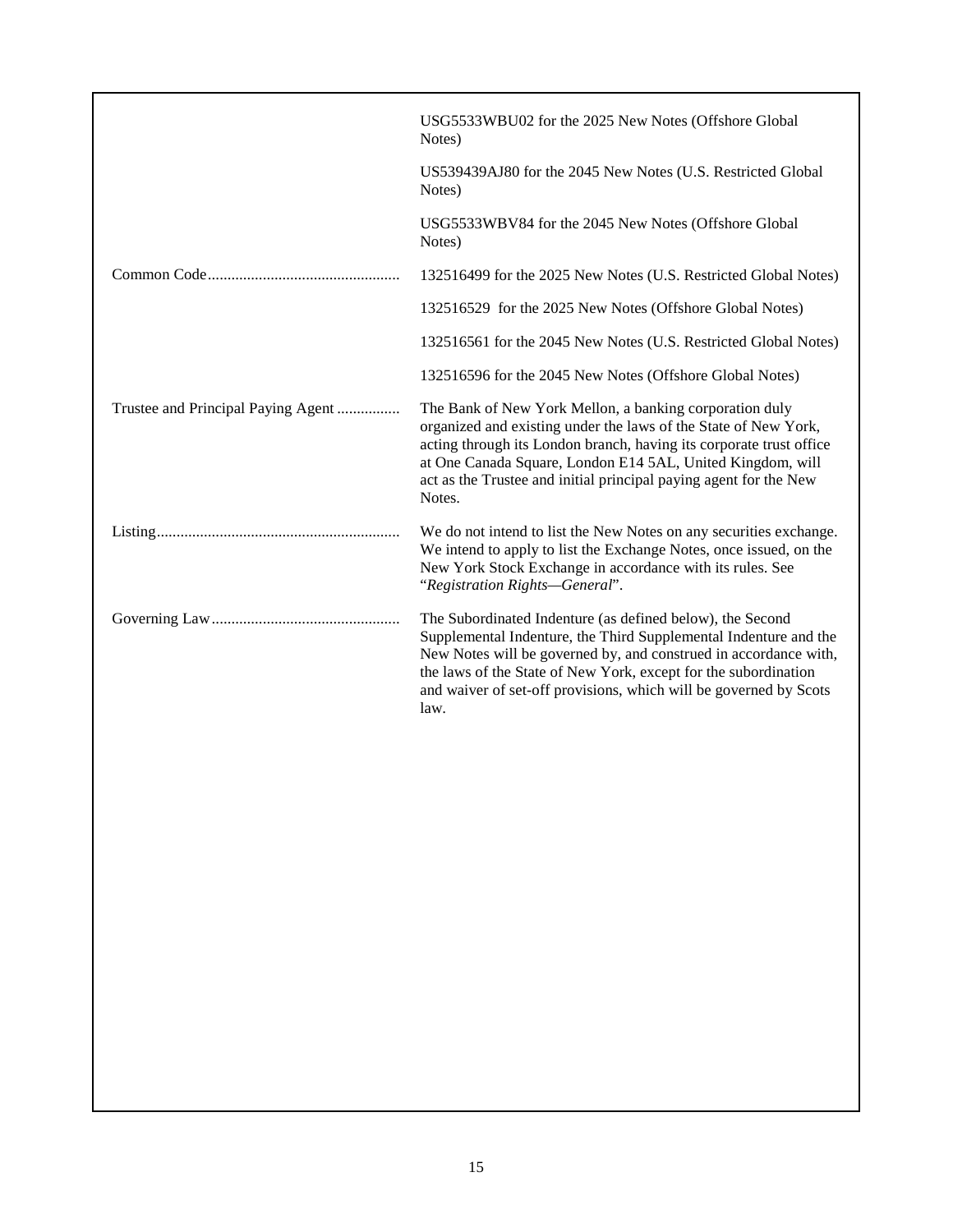### **RISK FACTORS**

<span id="page-27-0"></span>*Prospective investors should consider carefully the risk factors incorporated by reference into this Exchange Offer Memorandum and as set out below as well as the other information set out elsewhere in this Exchange Offer Memorandum (including any other documents incorporated by reference herein) and reach their own views prior to making any investment decision with respect to the Exchange Offer and the New Notes.*

*Set out below and incorporated by reference herein are certain risk factors which could have a material adverse effect on LBG's business, operations, financial condition or prospects and cause LBG's future results to be materially different from expected results. LBG's results could also be affected by competition and other factors. These factors should not be regarded as a complete and comprehensive statement of all potential risks and uncertainties LBG faces. LBG has described only those risks relating to LBG's operations, the Exchange Offer or an investment in the New Notes that it considers to be material. There may be additional risks that LBG currently considers not to be material or of which it is not currently aware, and any of these risks could have the effects set forth below. All of these factors are contingencies which may or may not occur and LBG is not in a position to express a view on the likelihood of any such contingency occurring. Each of the highlighted risks could adversely affect the trading price of the Old Notes or the New Notes or the rights of investors under the New Notes and, as a result, investors could lose some or all of their investment. You should consult your own financial, tax and legal advisers regarding the risks of participating in the Exchange Offer and of an investment in the New Notes.* 

*LBG believes that the factors described below represent the principal risks inherent in the Exchange Offer and*  in investing in the New Notes, but it does not represent that the statements below regarding the risks of the *Exchange Offer or of holding the New Notes are exhaustive. Prospective investors should also read the detailed information set out elsewhere in this Exchange Offer Memorandum (including any documents deemed to be incorporated by reference herein) and reach their own views prior to making any investment decision.*

#### **Risks relating to LBG and the Group**

For a description of the risks associated with LBG and the Group, see the section entitled "*Risk Factors*" of LBG's 2014 Annual Report on Form 20-F for the fiscal year ended December 31, 2014, which is incorporated by reference herein.

#### **Risks relating to the Exchange Offer**

### *The Exchange Offer will result in reduced liquidity for any Old Notes that are not exchanged.*

To the extent the Exchange Offer is successful, the trading market for the Old Notes that are not tendered and exchanged will become very limited or cease to exist altogether due to the reduction in the principal amount of Old Notes outstanding after the consummation of the Exchange Offer, which might adversely affect the liquidity and market price of such Old Notes. The Old Notes may trade at a significant discount depending on prevailing interest rates, the market for Old Notes with similar credit features, LBG's performance and other factors. Furthermore, the prices at which any such trading occurs in the Old Notes could be extremely volatile. Holders of Old Notes not tendered and exchanged may attempt to obtain quotations for their Old Notes from their brokers; however, there can be no assurance that an active market in the Old Notes will exist, develop or be maintained following consummation of the Exchange Offer and no assurance can be given as to the prices at which the Old Notes may trade.

#### *The Old Notes may be acquired by LBG or its affiliates other than through the Exchange Offer.*

Whether or not the purchase of any Old Notes pursuant to the Exchange Offer is completed, LBG or certain of its affiliates, may, to the extent permitted by applicable law, acquire the Old Notes other than pursuant to the Exchange Offer, including through open market purchases, privately negotiated transactions, tender offer, exchange offer or otherwise. Such purchases may be on such terms and at such prices as LBG or its affiliates may determine, which may be more or less than applicable Total Exchange Consideration or Exchange Consideration offered pursuant to the Exchange Offer and could be for cash or other consideration or otherwise on terms more or less favorable than those contemplated by the Exchange Offer.

### *Legality of purchase.*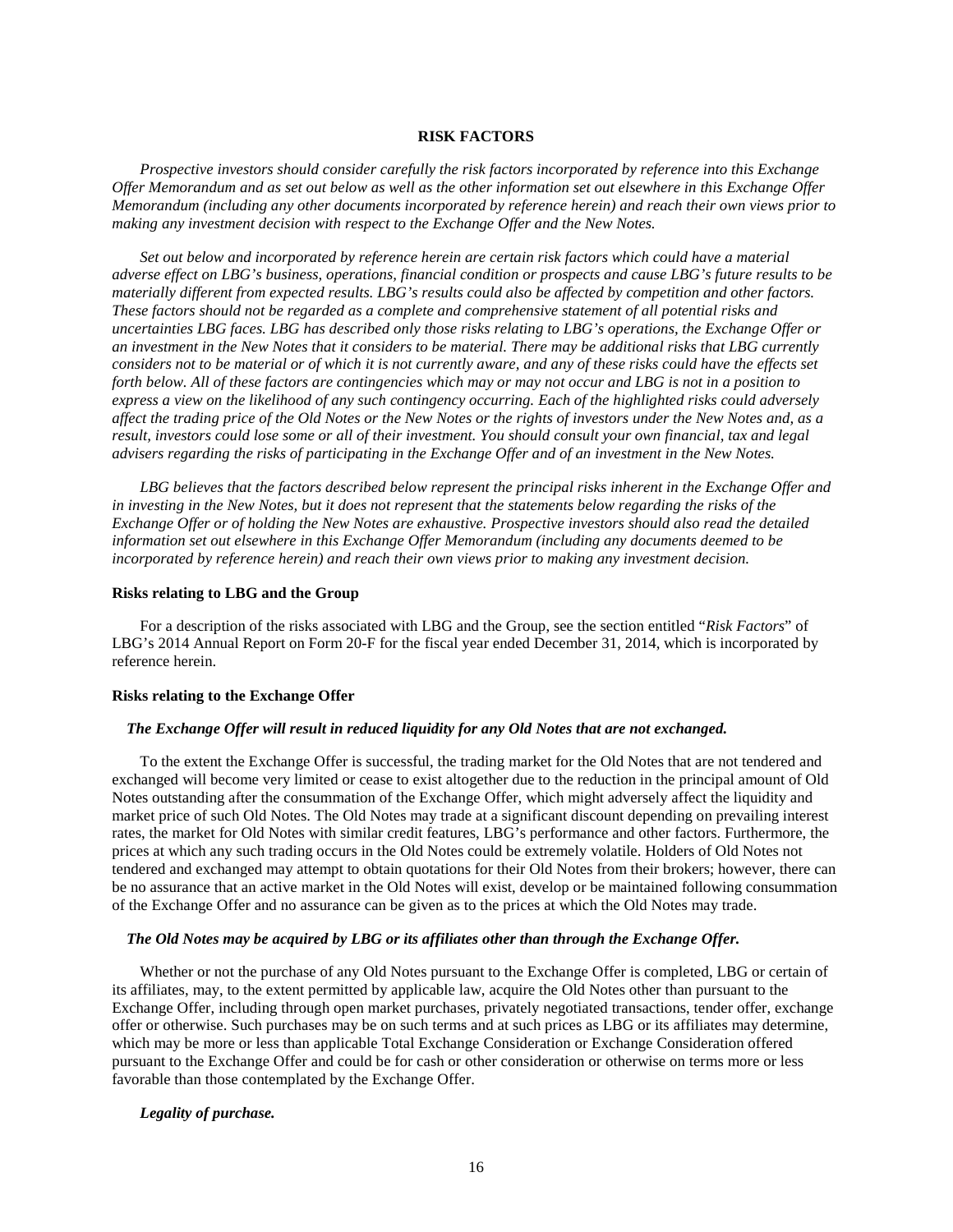None of LBG, the Dealer Managers or any of their respective affiliates has or assumes responsibility for the lawfulness of the acquisition of the New Notes by a prospective investor of the New Notes, whether under the laws of the jurisdiction of its incorporation or the jurisdiction in which it operates (if different), or for compliance by that prospective investor with any law, regulation or regulatory policy applicable to it.

### *Failure by a holder to comply with the procedures for participating in the Exchange Offer may result in the holder being excluded from participation.*

Holders are responsible for complying with all of the procedures for submitting Exchange Instructions pursuant to the terms of this Exchange Offer Memorandum. None of LBG, the Dealer Managers or the Exchange Agent assumes any responsibility for informing holders of irregularities with respect to Exchange Instructions from such holders.

#### *The consummation of the Exchange Offer may be delayed or may not occur.*

The Exchange Offer is subject to the satisfaction or waiver (where permitted) of certain conditions, including (1) with respect to the 2045 Exchange Offer, the issuance of the 2045 Original Notes, which is expected to occur on December 1, 2015, (2) with respect to the 2025 Exchange Offer, the Minimum New Issue Size, and (3) with respect to each Exchange Offer, the Tax Fungibility Condition and certain other conditions. See "*The Exchange Offer— Terms of the Exchange Offer—Exchange Offer Conditions*".

In addition, subject as provided herein, LBG may, subject to applicable law, extend, re-open, amend, terminate or withdraw the Exchange Offer at any time prior to the announcement of whether it accepts valid tenders of Old Notes. For details, see "*The Exchange Offer—Amendment and Termination*".

### *Submitting an Exchange Instruction will restrict a holder's ability to transfer its Old Notes.*

When considering whether to participate in the Exchange Offer, holders should take into account that restrictions on the transfer of Old Notes by holders will apply from the time of submission of an Exchange Instruction to the Clearing Systems. A holder will, on submitting an Exchange Instruction to DTC, Euroclear or Clearstream, Luxembourg, agree that its Old Notes will be blocked in the relevant account in the relevant Clearing System from the date the Exchange Instruction is submitted to DTC, Euroclear or Clearstream, Luxembourg until the earlier of (i) the time of settlement on the applicable Settlement Date and (ii) the date of any termination of the Exchange Offer (including where such Old Notes are not accepted by LBG for exchange) or on which the Exchange Instruction is withdrawn, in the circumstances in which such withdrawal is permitted.

#### *Holders should not tender any Old Notes that they do not wish to be accepted for exchange.*

Any Old Notes tendered in the Exchange Offer that are not validly withdrawn at or prior to the Withdrawal Deadline may not, subject to limited exceptions, be withdrawn thereafter. See "*Description of The Exchange Offer— Withdrawal Rights*". In addition, except as required by law, we may extend or otherwise amend the Early Participation Date or the Expiration Deadline or increase the amount of Old Notes sought in the Exchange Offer without extending the Withdrawal Deadline or otherwise reinstating withdrawal rights. Accordingly, you should not tender any Old Notes that you do not wish to be accepted for exchange by us.

### *A holder's failure to consult its own advisors may result in it suffering adverse tax, accounting, financial or legal consequences.*

Holders should consult their own tax, accounting, financial and legal advisers as they may deem appropriate regarding the suitability to themselves of the tax, accounting, financial and legal consequences of participating or declining to participate in the Exchange Offer and an investment in the New Notes. In particular, due to the number of different jurisdictions where tax laws may apply to a holder and save as set out under "*Taxation Considerations*", this Exchange Offer Memorandum does not discuss the tax consequences for holders arising from the exchange of their Old Notes in the Exchange Offer and the receipt of New Notes. Holders are urged to consult their own professional advisers regarding the possible tax consequences under the laws of the jurisdictions that apply to them. Holders are liable for their own taxes and have no recourse to LBG, the Dealer Managers or the Exchange Agent with respect to taxes arising in connection with the Exchange Offer.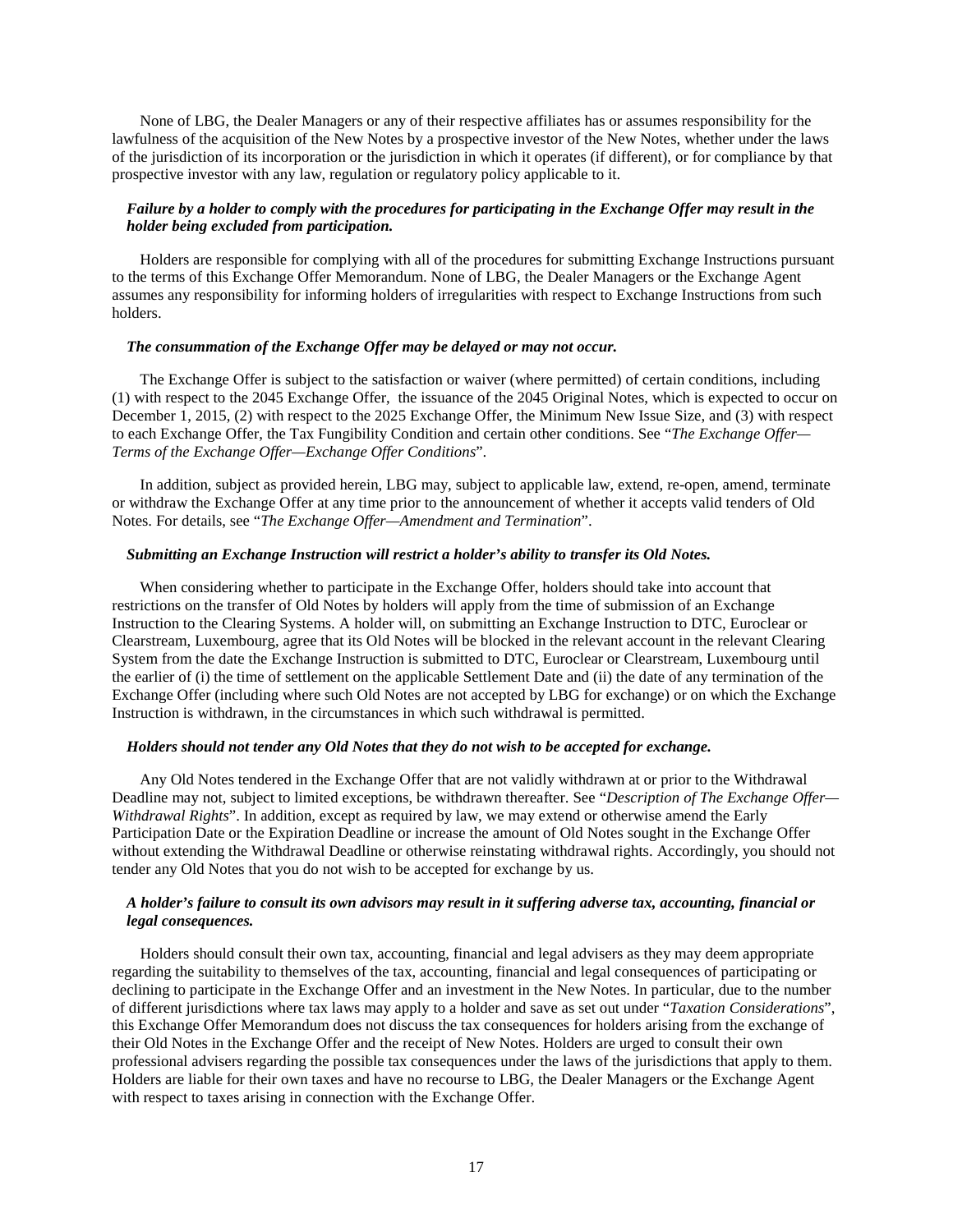#### *LBG has not obtained a third-party determination that the Exchange Offer is fair to the holders.*

No one is making a recommendation as to whether holders should exchange Old Notes in the Exchange Offer. LBG has not retained, and does not intend to retain, any unaffiliated representative to act on behalf of the holders for purposes of negotiating the Exchange Offer or preparing a report concerning the fairness of the Exchange Offer. Holders must make their own independent decision regarding participation in the Exchange Offer.

#### **Risks relating to the New Notes**

#### *Transfers of the New Notes will be restricted.*

The Offeror is offering the New Notes in reliance upon exemptions from registration under the Securities Act and other applicable securities laws and has therefore not registered the New Notes under the Securities Act or any other securities laws. As a result, you may not transfer or resell the New Notes except in a transaction registered in accordance with, or exempt from, these registration requirements. See "*Notice to Investors*".

We will enter into a registration rights agreement pursuant to which we will agree to file with the SEC a registration statement to conduct registered exchange offers to allow you to exchange your New Notes for an equal principal amount of notes with substantially identical terms, or, in certain circumstances, to file a shelf registration statement with the SEC to register resales of the New Notes. We cannot assure you that such registration statement or shelf registration statement will become or remain effective, when such registration may be accomplished or that there will be an active trading market for such New Notes. If such registration statement or shelf registration statement does not become or remain effective, this could adversely affect the liquidity and price of such New Notes and holders may not be able to sell their New Notes at the time they wish or at a price that is acceptable to them. No additional payments of interest will be made to holders of the New Notes if we fail to complete the Registered Exchange Offer or the other obligations contained in the Registration Rights Agreement. See "*Notice to Investors*" and "*Registration Rights*".

#### *LBG's obligations under the New Notes are subordinated.*

The obligations of LBG under the New Notes will be unsecured and subordinated and will, in the event of the winding-up of LBG, rank junior in priority of payment to the current and future claims of LBG's creditors, other than claims in respect of any liability that is, or is expressed to be, subordinated. In a winding up, all payments on the New Notes will be subordinated to, and subject in right of payment to the prior payment in full of, all claims of all Senior Creditors. We expect from time to time to incur additional indebtedness or other obligations that will constitute senior indebtedness, and the Subordinated Indenture does not contain any provisions restricting our ability to incur senior indebtedness. Although the New Notes may pay a higher rate of interest than comparable notes which are not so subordinated, there is a real risk that an investor in such New Notes will lose all or some of its investment should LBG become insolvent since the assets of LBG would be available to pay such amounts only after all the Senior Creditors of LBG have been paid in full. See also "*—Holders of the New Notes may be required to absorb losses in the event we become subject to recovery and resolution".*

# *An active trading market may not develop for the New Notes.*

Prior to the commencement of the Exchange Offer, there was no existing trading market for the New Notes. We do not intend to list the New Notes on any securities exchange. If an active trading market does not develop or is not maintained, the market price and liquidity of the New Notes may be adversely affected. In that case, holders of the New Notes may not be able to sell New Notes at a particular time or may not be able to sell New Notes at a favorable price. The liquidity of any market for the New Notes will depend on a number of factors including:

- the number of holders of the New Notes;
- LBG's credit ratings published by major credit rating agencies;
- our financial performance;
- the market for similar securities:
- the interest of securities dealers in making a market in the notes;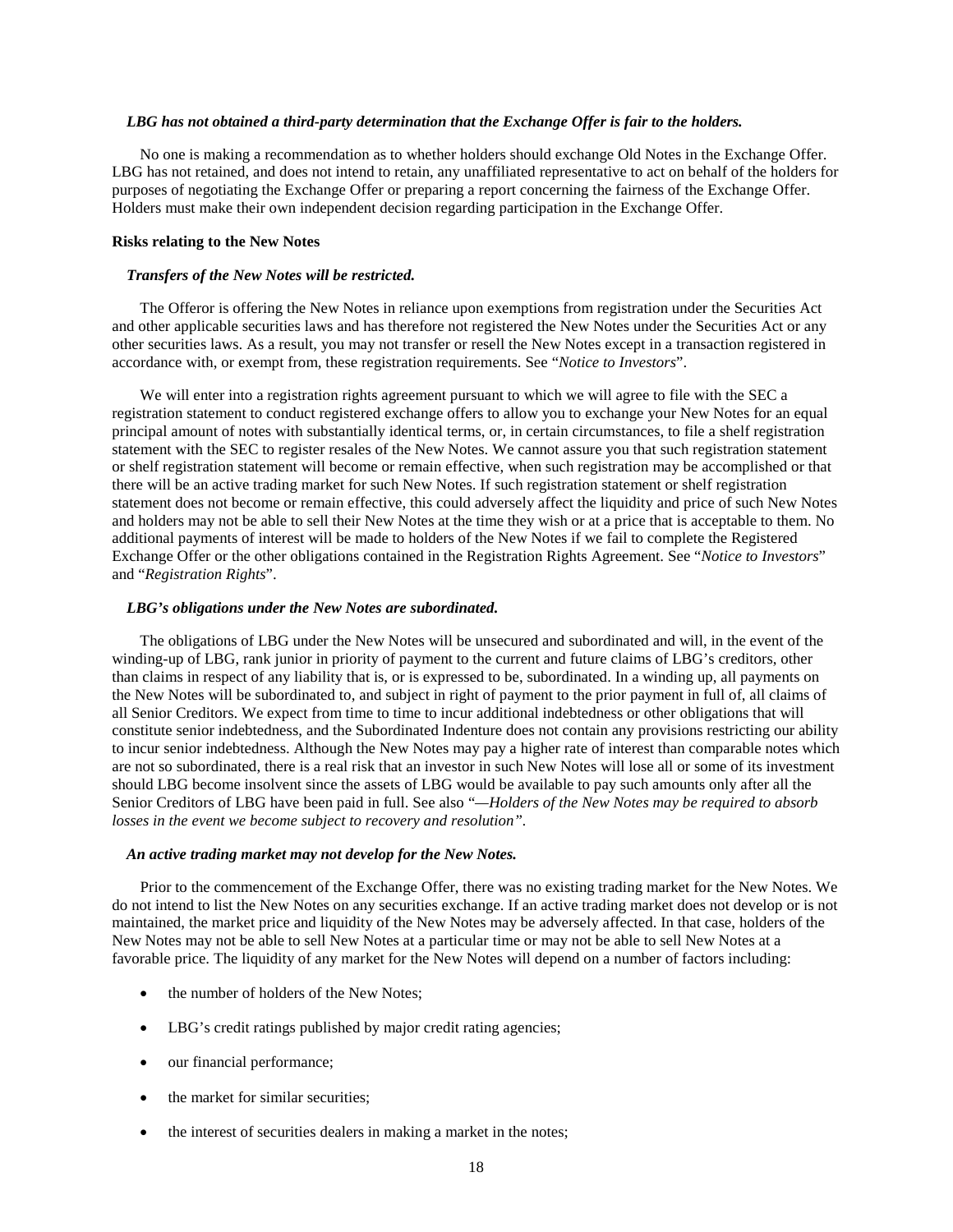- prevailing interest rates; and
- the introduction of any financial transaction tax.

We cannot assure you that an active market for the New Notes will develop or, if developed, that it will continue.

### *LBG's credit ratings may not reflect all risks of an investment in the New Notes, and a downgrade in credit ratings, including as a result of changes in rating agencies' views of the level of implicit sovereign support for European banks, could adversely affect the trading prices of the New Notes.*

LBG's credit ratings may not reflect the potential impact of all risks relating to the market values of the New Notes. For further information, see "—*Standard & Poor's revised its criteria for determining issue credit ratings on bank and prudentially regulated finance company hybrid capital instruments, such as the New Notes.*" However, real or anticipated changes in LBG's credit ratings will generally affect the market values of the New Notes. Credit rating agencies continually revise their ratings for companies that they follow, including LBG and as such, the credit rating of LBG may be revised, suspended or withdrawn at any time by the assigning rating organization at their sole discretion. Any ratings downgrade could adversely affect the trading prices of the New Notes or the trading market for the New Notes to the extent trading markets for the New Notes develop, and any ratings improvement will not necessarily increase the value of the New Notes and will not reduce market risk and other investment risks related to the New Notes. Credit ratings (i) do not reflect the risk that interest rates may rise, which may affect the values of the New Notes, which accrue interest at a fixed rate, (ii) do not address the price, if any, at which the New Notes may be resold prior to maturity (which may be substantially less than the original offering price of the New Notes), and (iii) are not recommendations to buy, sell or hold the New Notes.

Furthermore, each of Moody's Investors Service, Inc. ("Moody's"), Standard & Poor's Ratings Services ("Standard & Poor's") and Fitch Ratings, Inc. ("Fitch") (together, the "CRAs") has published statements indicating their view that extraordinary government support for European banks is likely to diminish as regulators implement resolutions frameworks, such as those provided for in the BRRD and the U.K. Banking Act 2009, as amended (the "Banking Act") described below. Accordingly, the CRAs have revised the ratings outlook of various systemically important European banks from "stable" to "negative". In particular, Moody's, Standard & Poor's and Fitch each published revised methodologies applicable to bank ratings (including LBG) during 2015 which resulted in credit rating actions being taken on LBG's ratings, including downgrading of certain ratings. Further revisions to ratings methodologies and actions on LBG's ratings by the credit rating agencies may occur in the future. There is a risk that one or more CRAs could potentially take further action to downgrade the credit ratings of LBG, the Group or the New Notes, which could cause the liquidity or market value of the New Notes to decline.

#### *Standard & Poor's revised its criteria for determining issue credit ratings on bank and prudentially regulated finance company hybrid capital instruments, such as the New Notes.*

On September 18, 2014, Standard & Poor's revised its criteria for determining issue credit ratings on bank and prudentially regulated finance company hybrid capital instruments, such as the New Notes, in order to reflect ongoing changes in the regulatory framework for such instruments. As a result of these new criteria, the rating assigned by Standard & Poor's to our tier 2 non-deferrable subordinated instruments, such as the New Notes, was downgraded by one notch. This means that Standard & Poor's rating of the New Notes is not investment grade. In addition, other rating agencies have announced that they are considering revising their methodology for similar capital instruments. As a result of such downgrading and any future downgrading, the New Notes may be subject to a higher risk of price volatility than higher-rated securities and their market value and liquidity may decline.

#### *We may redeem the New Notes prior to maturity if certain adverse tax or regulatory disqualification events occur.*

We may redeem the New Notes at any time in whole (but not in part) in the event of certain tax changes as described in this Exchange Offer Memorandum.

We may also redeem the New Notes at any time in whole (but not in part) if a Capital Disqualification Event occurs. See "*Description of the New Notes—Redemption due to a Capital Disqualification Event*".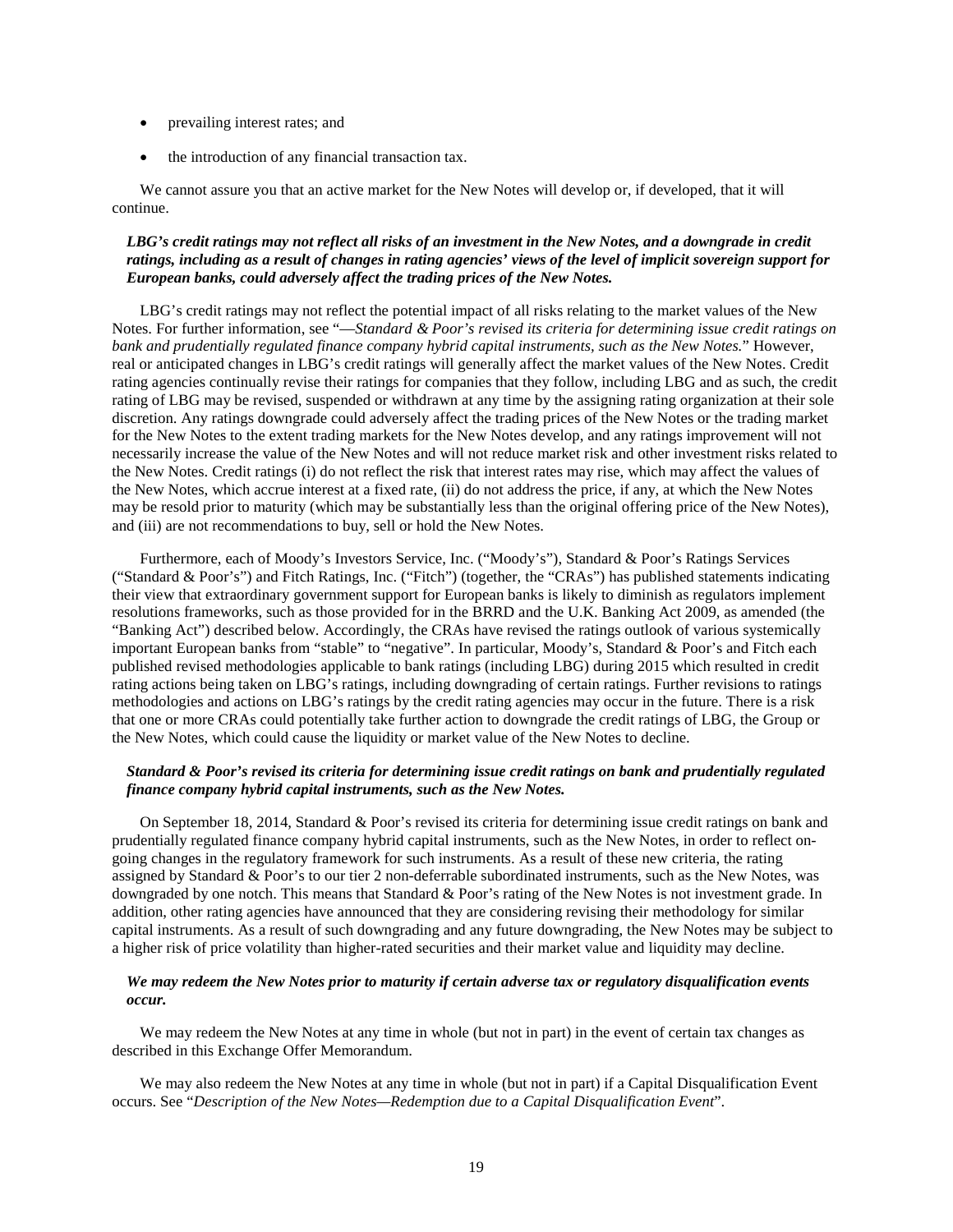If the New Notes are to be so redeemed, there can be no assurance that holders of the New Notes will be able to reinvest the amounts received upon redemption at a rate that will provide the same rate of return as their investment in the New Notes.

In addition, the ability to redeem the New Notes may limit the market value of the New Notes. If the redemption conditions as set forth under "*Description of the New Notes—Conditions to Redemption and Repurchases*" have been satisfied, the market value of the New Notes generally will not rise substantially over the price at which they can be redeemed.

#### *As the New Notes pay a fixed rate of interest, it is possible you may receive below-market interest.*

As the interest payable on the New Notes accrues at a fixed rate, there can be no guarantee that the interest you will receive will be greater than market interest rates at any time during the term of the New Notes. We do not have any control over a number of factors that may affect market interest rates, including economic, financial, and political events, such as the tightening of monetary policy, that are important in determining the existence, magnitude, and longevity of these risks and their results.

You should have a view as to the applicable fixed interest rate on the New Notes and their levels relative to market interest rates before investing.

## *Under the terms of the New Notes, you will agree to be bound by and consent to the exercise of any U.K. bail-in power by the relevant U.K. resolution authority. See "—Holders of the New Notes may be required to absorb losses in the event we become subject to recovery and resolution action".*

Notwithstanding any other agreements, arrangements, or understandings between us and any holder or beneficial owner of the Old Notes, by tendering the Old Notes and accepting the New Notes in the Exchange Offer, each holder and beneficial owner of the New Notes acknowledges, accepts and agrees to be bound by and consents to the exercise of any U.K. bail-in power (as defined below) by the relevant U.K. resolution authority that may result in (i) the reduction or cancellation of all, or a portion, of the principal amount of, or interest on, the New Notes; (ii) the conversion of all, or a portion, of the principal amount of, or interest on, the New Notes into shares or other securities or other obligations of LBG or another person; and/or (iii) the amendment or alteration of the maturity of the New Notes, or amendment of the amount of interest due on the New Notes, or the dates on which interest becomes payable, including by suspending payment for a temporary period; which U.K. bail-in power may be exercised by means of variation of the terms of the New Notes solely to give effect to the exercise by the relevant U.K. resolution authority of such U.K. bail-in power. With respect to (i), (ii) and (iii) above, references to principal and interest shall include payments of principal and interest that have become due and payable (including principal that has become due and payable at the maturity date), but which have not been paid, prior to the exercise of any U.K. bail-in power. Each holder and each beneficial owner of the New Notes further acknowledges and agrees that the rights of the holders and/or beneficial owners under the New Notes are subject to, and will be varied, if necessary, solely to give effect to, the exercise of any U.K. bail-in power by the relevant U.K. resolution authority.

For these purposes, a "U.K. bail-in power" is any write-down and/or conversion power existing from time to time under any laws, regulations, rules or requirements relating to the resolution of banks, banking group companies, credit institutions and/or investment firms incorporated in the United Kingdom in effect and applicable in the United Kingdom to LBG or other members of the Group, including but not limited to any such laws, regulations, rules or requirements which are implemented, adopted or enacted within the context of a European Union directive or regulation of the European Parliament and of the Council establishing a framework for the recovery and resolution of credit institutions and investment firms and/or within the context of a U.K. resolution regime under the Banking Act, as the same has been or may be amended from time to time (whether pursuant to the Banking Reform Act 2013, secondary legislation or otherwise), pursuant to which obligations of a bank, banking group company, credit institution or investment firm or any of its affiliates can be reduced, cancelled, amended, transferred and/or converted into shares or other securities or obligations of the obligor or any other person (and a reference to the "relevant U.K. resolution authority" is to any authority with the ability to exercise a U.K. bail-in power). For more information, see "*Description of the New Notes—Agreement with Respect to the Exercise of the U.K. Bail-in Power*".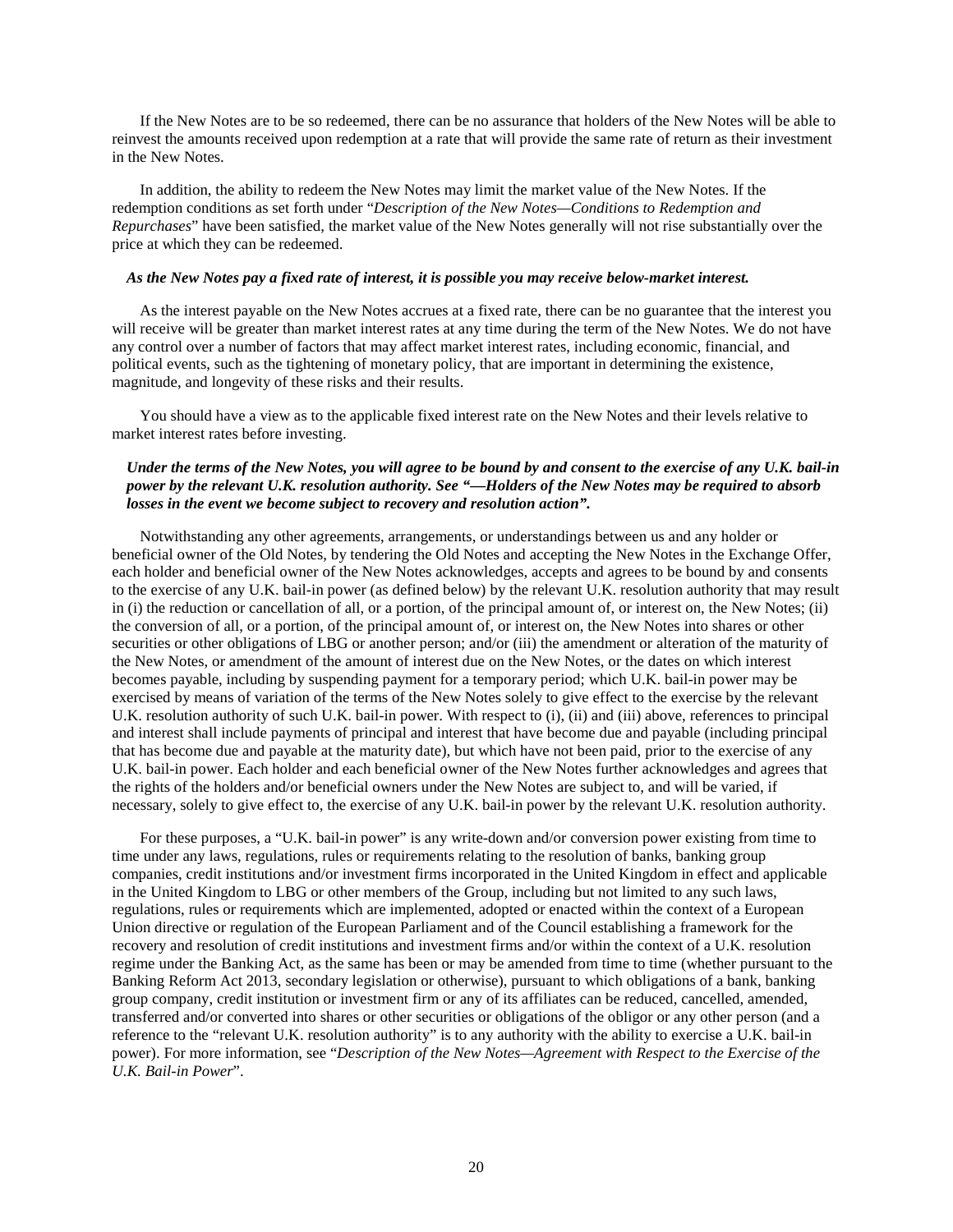#### *Holders of the New Notes may be required to absorb losses in the event we become subject to recovery and resolution action.*

The final text of the Bank Recovery and Resolution Directive (the "BRRD"), establishing a framework for the prevention, management and resolution of failing banks, was published in the Official Journal of the European Union on June 12, 2014 and entered into force on July 2, 2014, with Member States required to adopt necessary implementing measures under national law by no later than December 31, 2014. In the U.K., the Banking Reform Act 2013 made provision for certain aspects of the "bail-in" power and further legislation was enacted during 2014 in order to give full effect to the majority of the provisions of BRRD from January 1, 2015.

The stated aim of the BRRD is to provide authorities designated by Member States to apply the resolution tools and exercise the resolution powers set forth in the BRRD (the "resolution authorities") with common tools and powers to address banking crises pre-emptively in order to safeguard financial stability and minimize taxpayers' exposure to losses. The powers granted to resolution authorities under the BRRD include (but are not limited to) (i) a "write-down and conversion power" relating to Tier 1 and Tier 2 Capital instruments and (ii) a "bail-in" power relating to eligible liabilities (including the New Notes). Such powers give resolution authorities the ability to write down or write off all or a portion of the claims of certain unsecured creditors of a failing institution or group and/or to convert certain debt claims into another security, including ordinary shares of the surviving Group entity, if any, which ordinary shares may also be subject to write-down or write-off. Such powers were implemented with effect from January 1, 2015.

The conditions for use of the bail-in power are, in summary, that (i) the regulator determines that the bank is failing or likely to fail, (ii) having regard to timing and other relevant circumstances, it is not reasonably likely that (ignoring the stabilization powers) action will be taken by or in respect of the bank to avoid the failure of the bank, (iii) the relevant U.K. resolution authority determines that it is necessary having regard to the public interest to exercise the bail-in power in the advancement of one of the statutory objectives of resolution and (iv) that one or more of those objectives would not be met to the same extent by the winding up of the bank. The BRRD, as implemented, contains certain other limited safeguards for creditors in specific circumstances which (a) in the case of the write-down and conversion power in respect of capital instruments, may provide compensation to holders of the relevant capital instruments via the issue or transfer of ordinary shares of the bank or its parent undertaking in certain circumstances and (b) in the case of bail-in power, aim to ensure that they do not incur greater losses than they would have incurred had the relevant financial institution been wound up under normal insolvency proceedings.

As the parent company of a U.K. bank, we are subject to the "Special Resolution Regime" under the Banking Act, that gives wide powers in respect of U.K. banks and their parent and other group companies to HM Treasury, the Bank of England, the PRA and the Financial Conduct Authority (the "FCA") in circumstances where a U.K. bank has encountered or is likely to encounter financial difficulties.

In addition to the BRRD described above, it is possible that the exercise of other powers under the Banking Act, to resolve failing banks in the United Kingdom and give the authorities powers to override events of default or termination rights that might be invoked as a result of the exercise of the resolution powers, could have a material adverse effect on the rights of holders of the New Notes, including through a material adverse effect on the price of the New Notes. The Banking Act also gives the Bank of England the power to override, vary or impose contractual obligations between a U.K. bank, its holding company and its group undertakings for reasonable consideration, in order to enable any transferee or successor bank to operate effectively. There is also power for the U.K. Treasury to amend the law (excluding provisions made by or under the Banking Act) for the purpose of enabling it to use the regime powers effectively, potentially with retrospective effect.

In addition, the Banking Act may be further amended and/or other legislation may be introduced in the United Kingdom to amend the resolution regime that would apply in the event of a bank failure or to provide regulators with other resolution powers.

Finally, the determination that all or part of the principal amount of the New Notes will be subject to bail-in is likely to be inherently unpredictable and may depend on a number of factors which may be outside of our control. This determination will also be made by the relevant U.K. resolution authority and there may be many factors, including factors not directly related to us or the Group, which could result in such a determination. Because of this inherent uncertainty, it will be difficult to predict when, if at all, the exercise of a U.K. bail-in power may occur which would result in a principal write off or conversion to other securities, including equity. Moreover, as the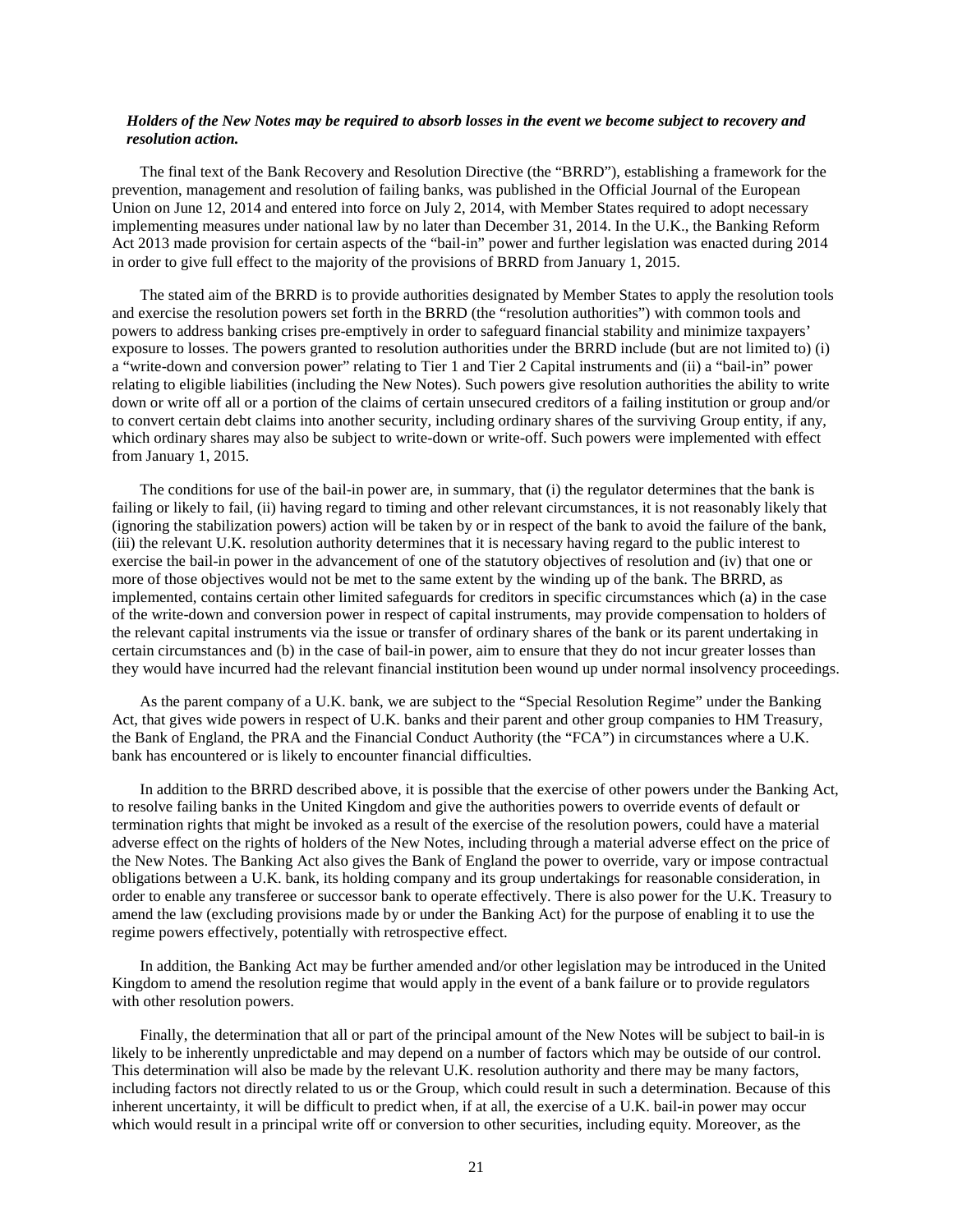criteria that the relevant U.K. resolution authority will be obliged to consider in exercising any U.K. bail-in power provide it with considerable discretion, holders of the New Notes may not be able to refer to publicly available criteria in order to anticipate a potential exercise of any such power and consequently its potential effect on us, the Group and the New Notes. Potential investors in the New Notes should consider the risk that a holder may lose all of its investment, including the principal amount plus any accrued interest, if such statutory loss absorption measures are acted upon.

Holders of New Notes may have limited rights or no rights to challenge any decision of the relevant U.K. resolution authority to exercise the U.K. bail-in power or to have that decision reviewed by a judicial or administrative process or otherwise.

Accordingly, trading behavior in respect of the New Notes is not necessarily expected to follow the trading behavior associated with other types of securities that are not subject to such recovery and resolution powers. Potential investors in the New Notes should consider the risk that a holder of the New Notes may lose all of its investment, including the principal amount plus any accrued and unpaid interest, if such statutory loss absorption measures are acted upon or that the New Notes may be converted into ordinary shares. Further, the introduction or amendment of such recovery and resolution powers, and/or any implication or anticipation that they may be used, may have a significant adverse effect on the market price of the New Notes, even if such powers are not used.

# *Your rights to challenge the exercise of the U.K. bail-in power by the relevant U.K. resolution authority are likely to be limited.*

The BRRD, the Banking Act and the statutory instruments relating to the transposition of the BRRD in the United Kingdom contain certain safeguards for creditors in respect of the application of the capital instruments write-down and conversion power and the bail-in tool. With respect to the capital instruments write-down and conversion power, the U.K. resolution authority will exercise such power in accordance with the priority of claims under normal insolvency proceedings such that common equity Tier 1 items will be written down before additional Tier 1 and Tier 2 instruments, successively, are written down or converted into common equity Tier 1 instruments. Other than respecting the creditor hierarchy as set out above, the capital instruments write-down and conversion power does not include an express safeguard designed to leave no creditor worse off than in the case of insolvency (unless the write down and conversion power is exercised at the same time as the bail-in tool).

With respect to the bail-in tool, the U.K. resolution authority must apply the bail-in tool in accordance with a specified preference order. In particular, the Banking Act requires resolution authorities to write-down or convert debts in the following order: (i) additional Tier 1 instruments, (ii) Tier 2 instruments, (iii) other subordinated claims that do not qualify as additional Tier 1 or Tier 2 instruments and (iv) eligible senior claims. As a result, additional Tier 1 instruments will be written down or converted before Tier 2 instruments or subordinated debt that does not qualify as additional Tier 1 or Tier 2 instruments (and any such Tier 2 instruments or subordinated debt would only be written down or converted if the reduction of additional Tier 1 instruments does not sufficiently reduce the aggregate amount of liabilities that must be written down or converted). Unlike the capital instruments write-down and conversion power, the bail-in tool contains an express safeguard designed to leave no creditor worse off than in the case of insolvency.

Notwithstanding the above, there may be limited protections, if any, that will be available to holders of securities subject to the U.K. bail-in power (including the New Notes) and to the broader resolution powers of the relevant U.K. resolution authority. For example, the Bank of England's resolution instrument with respect to the exercise of the bail-in tool may make any provision that the Bank of England considers to be appropriate in exercising its specific powers. Such provisions are expected to be specific and tailored to the circumstances that have led to the exercise of the bail-in tool under the Banking Act and there is uncertainty as to the extent to which usual processes and/or procedures under English law will be available to holders of securities (including the New Notes) or that the safeguards described above will be effective if such powers are exercised. Accordingly, you may have limited or circumscribed rights to challenge any decision of the Bank of England or other relevant U.K. resolution authority to exercise its U.K. bail-in power.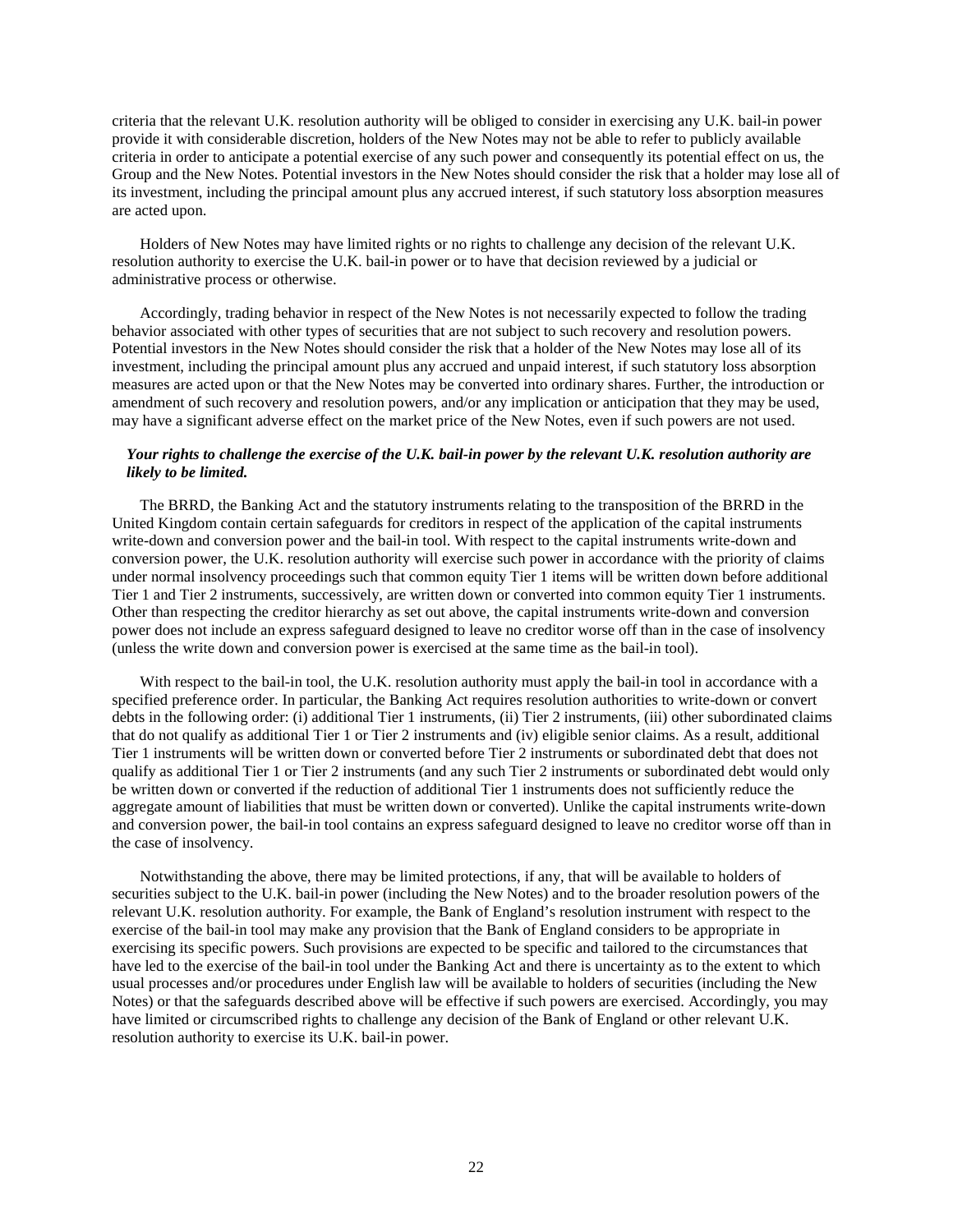# *Other powers contained in the Special Resolution Regime under the Banking Act may affect your rights under, and the value of your investment in, the New Notes.*

The "Special Resolution Regime" under the Banking Act also includes powers to (a) transfer all or some of the securities issued by a U.K. bank or its parent, or all or some of the property, rights and liabilities of a U.K. bank or its parent (which would include the New Notes), to a commercial purchaser or, in the case of securities, into temporary public ownership, or, in the case of property, rights or liabilities, to a bridge bank (an entity owned by the Bank of England); (b) together with another resolution tool only, transfer impaired or problem assets to one or more publicly owned asset management vehicles to allow them to be managed with a view to maximizing their value through eventual sale or orderly wind-down; (c) override any default provisions, contracts or other agreements, including provisions that would otherwise allow a party to terminate a contract or accelerate the payment of an obligation; (d) commence certain insolvency procedures in relation to a U.K. bank; and (e) override, vary or impose contractual obligations, for reasonable consideration, between a U.K. bank or its parent and its group undertakings (including undertakings which have ceased to be members of the group), in order to enable any transferee or successor bank of the U.K. bank to operate effectively.

The Banking Act also gives power to the U.K. government to make further amendments to the law for the purpose of enabling it to use the Special Resolution Regime powers effectively, potentially with retrospective effect.

The powers set out in the Banking Act could affect how credit institutions (and their parent companies) and investment firms are managed as well as, in certain circumstances, the rights of creditors. Accordingly, the taking of any actions contemplated by the Banking Act may affect your rights under the New Notes, and the value of your New Notes may be affected by the exercise of any such powers or threat thereof.

#### *The New Notes may not be a suitable investment for investors.*

An investor should reach a decision to invest in the New Notes after carefully considering, in conjunction with his or her advisors, the suitability of the New Notes in light of his or her investment objectives and the other information set out in this Exchange Offer Memorandum. None of LBG or the Dealer Managers makes any recommendation as to whether the New Notes are a suitable investment for any person.

# *There is no limit on the amount or type of further securities or indebtedness that LBG may issue, incur or guarantee.*

There is no restriction on the amount of securities or other liabilities that LBG may issue, incur or guarantee and which rank senior to, or *pari passu* with, the New Notes. The issue or guaranteeing of any such securities or the incurrence of any such other liabilities may reduce the amount (if any) recoverable by holders of the New Notes on a winding up of LBG and may limit LBG's ability to meet its obligations under the New Notes. In addition, the New Notes do not contain any restriction on LBG's ability to issue securities that may have preferential rights similar to those of the New Notes or securities having similar or different provisions.

### *The New Notes are obligations exclusively of LBG and LBG is structurally subordinated to the creditors of its subsidiaries.*

The New Notes are obligations exclusively of LBG. LBG is a holding company and conducts substantially all of its operations through its subsidiaries. LBG's subsidiaries are separate and distinct legal entities, and have no obligation to pay any amounts due or to provide LBG with funds to meet any of LBG's payment obligations. LBG's rights to participate in the assets of any subsidiary if such subsidiary is liquidated will be subject to the prior claims of such subsidiary's creditors and any preference shareholders, except in the limited circumstance where LBG is a creditor with claims that are recognized to be ranked ahead of or *pari passu* with such claims. Accordingly, if one of LBG's subsidiaries were to be wound up, liquidated or dissolved, (i) the holders of the New Notes would have no right to proceed against the assets of such subsidiary, and (ii) the liquidator of such subsidiary would first apply the assets of such subsidiary to settle the claims of the creditors of such subsidiary, including holders (which may include LBG) of any preference shares and other tier 1 capital instruments of such other subsidiary, before LBG, to the extent LBG is an ordinary shareholder of such other subsidiary and would be entitled to receive any distributions from such other subsidiary.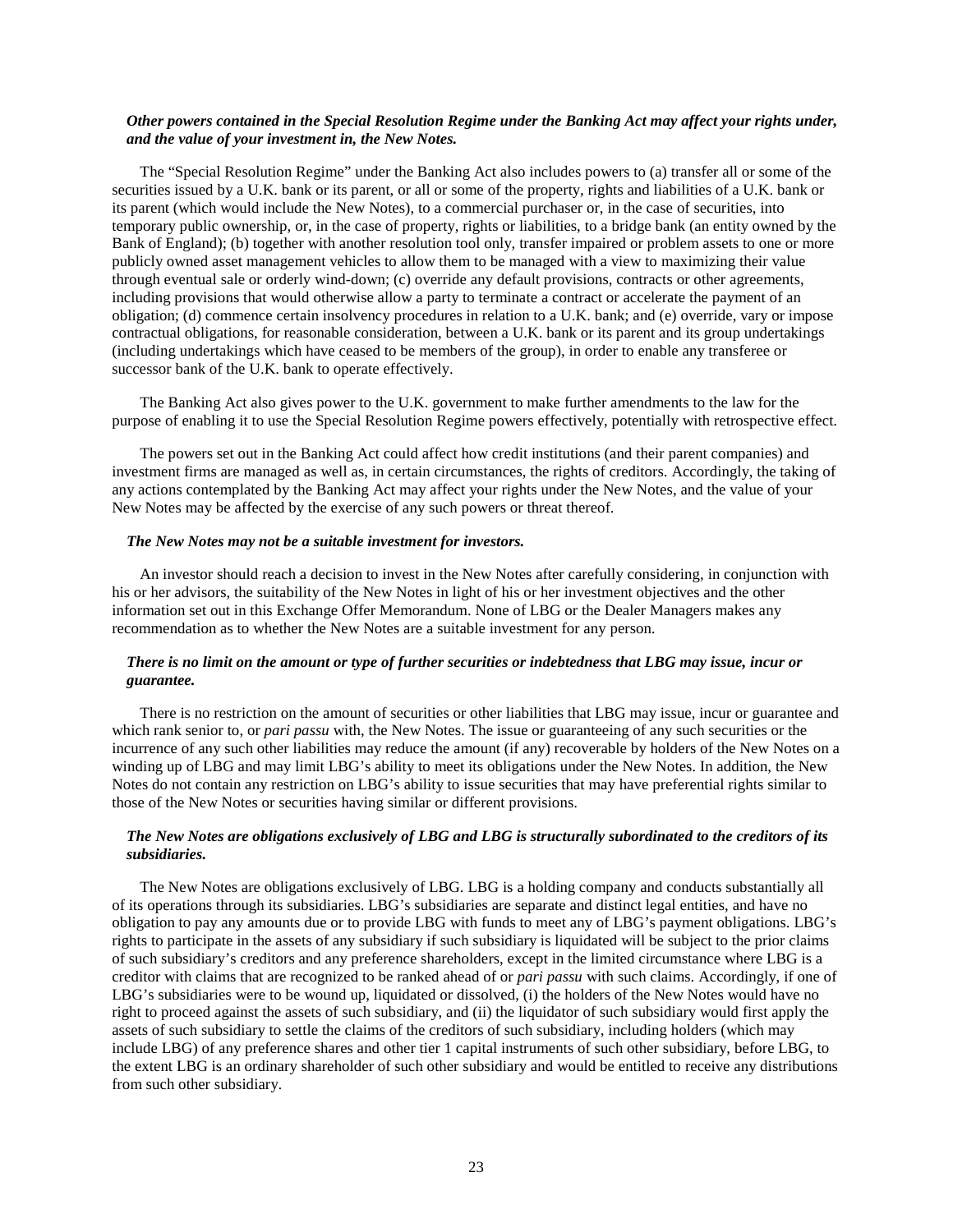# *The New Notes are not bank deposits and are not insured or guaranteed by the Federal Deposit Insurance Corporation, the Deposit Insurance Fund, or any other government agency.*

The New Notes are our obligations but are not bank deposits. In the event of our insolvency, the New Notes will rank equally with our other unsecured, subordinated obligations and will not have the benefit of any insurance or guarantee of the Federal Deposit Insurance Corporation, The Deposit Insurance Fund, or any other government agency.

### *Changes in law may adversely affect the rights of holders of the New Notes or may adversely affect the Group's business, financial performance and capital plans.*

Any changes in law or regulations after the date hereof that trigger a Capital Disqualification Event or a Tax Event would entitle LBG, at its option, to redeem the New Notes, in whole but not in part, as described in more detail under "*Description of the New Notes—Redemption due to a Capital Disqualification Event*" and "*Description of the New Notes—Tax Redemption*". See also "*We may redeem the New Notes prior to maturity if certain adverse tax or regulatory disqualification events occur*".

# *Holders of the New Notes may find it difficult to enforce civil liabilities against LBG or LBG's directors or officers.*

LBG is incorporated as a public limited company and is registered in Scotland and LBG's directors and officers reside outside of the United States. In addition, all or a substantial portion of LBG's assets are located outside of the United States. As a result, it may be difficult for holders of the New Notes to effect service of process within the United States on such persons or to enforce judgments against them, including in any action based on civil liabilities under the U.S. federal securities laws.

Investors should be aware that the materialization of any of the above risks (including those risks incorporated herein by reference) may adversely affect the value of the New Notes.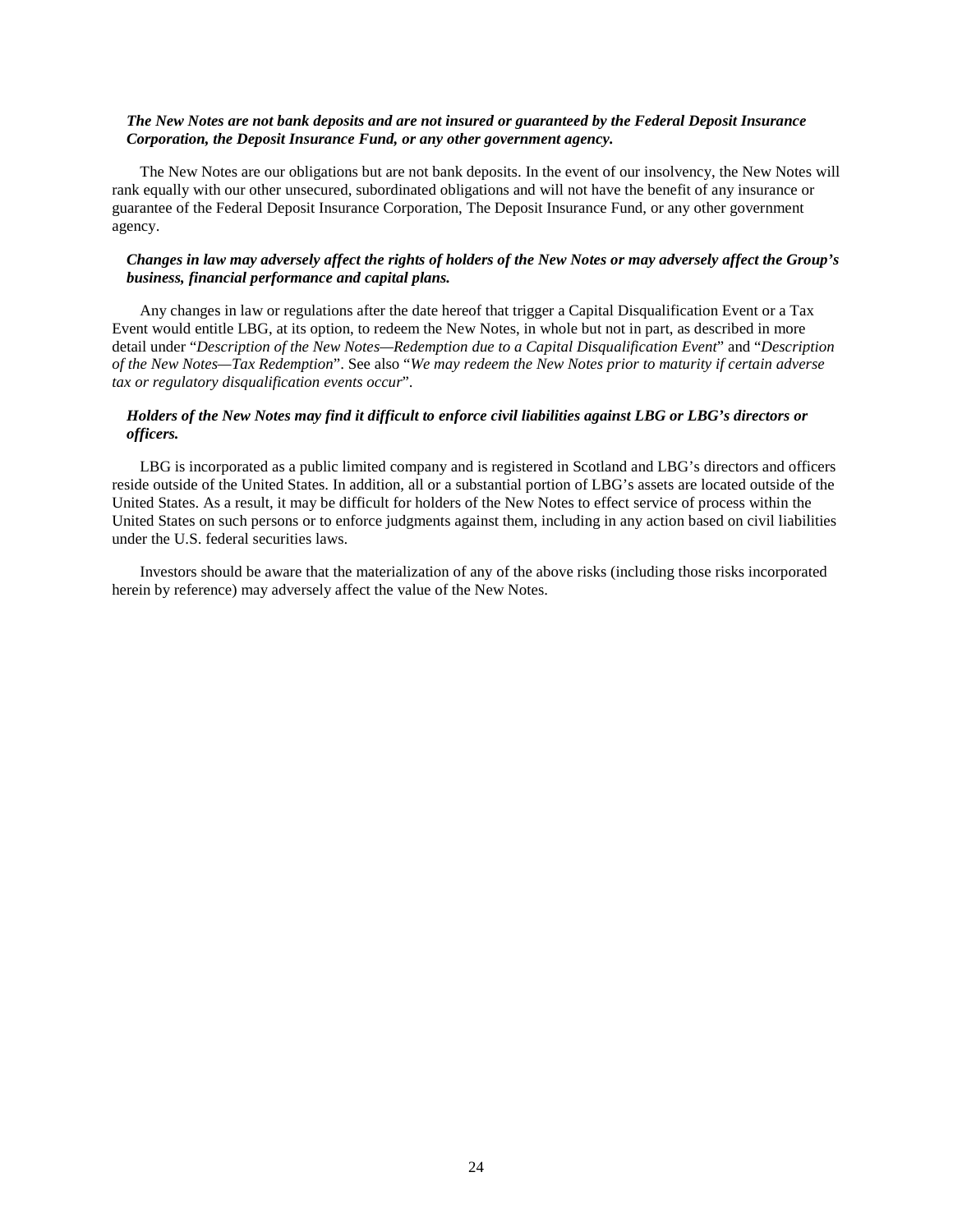# **USE OF PROCEEDS AND RATIONALE OF THE EXCHANGE OFFER**

LBG will not receive any proceeds from the issuance of the New Notes in the Exchange Offer. The Exchange Offer provides LBG with an opportunity to further enhance the quality of LBG's capital base.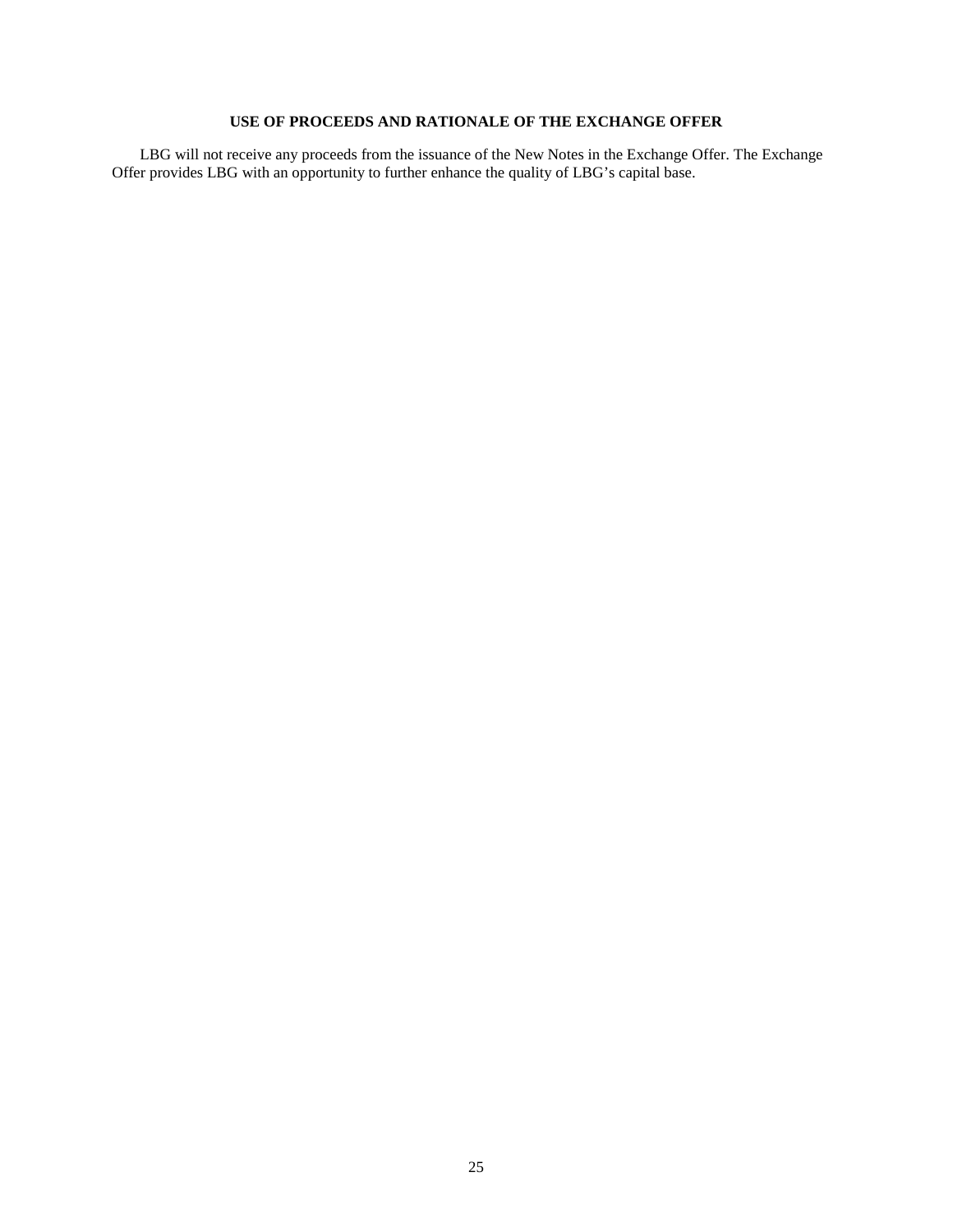# **THE EXCHANGE OFFER**

### **Purpose of the Exchange Offer**

The Exchange Offer provides LBG with an opportunity to further enhance the quality of LBG's capital base.

### **Eligibility to Participate in the Exchange Offer**

We have not registered the Exchange Offer or the issuance of the New Notes under the Securities Act or any other laws. Only holders of Old Notes who have completed and returned the eligibility certification confirming that they are either a QIB or a non-U.S. person outside the United States are authorized to receive this Exchange Offer Memorandum or to participate in the Exchange Offer.

# **Terms of the Exchange Offer**

The Offeror is offering to exchange, on the terms and conditions described in this Exchange Offer Memorandum, the securities listed on the front cover of this Exchange Offer Memorandum. The Exchange Offer consists of two separate exchange offers on the terms set forth herein:

- an offer to exchange any and all outstanding 2020 Old Notes for the 2025 New Notes; and
- an offer to exchange any and all outstanding 2033 Old Notes for the 2045 New Notes.

The 2045 New Notes will constitute a further issuance of, form a single series with, and have the same CUSIP numbers as the 2045 Original Notes, which are expected to be issued on December 1, 2015.

# *Determination of Total Exchange Consideration; Early Participation Payment; Exchange Consideration*

Upon the terms and subject to the conditions set forth in this Exchange Offer Memorandum holders who validly tender and who do not validly withdraw Old Notes at or prior to the Early Participation Date, and whose tenders are accepted for exchange by us, will receive the Total Exchange Consideration for each \$1,000 principal amount of Old Notes.

The "Total Exchange Consideration", as determined in accordance with the applicable formula set forth in Annex A to this Exchange Offer Memorandum, for all Old Notes tendered for exchange and accepted by us (either on the Early Settlement Date or the Final Settlement Date), will equal the discounted value on the Early Settlement Date of the remaining payments of principal and interest (excluding accrued and unpaid interest to but not including the Early Settlement Date) per \$1,000 principal amount of the tendered series of Old Notes through the maturity date of such series of Old Notes, using a yield equal to the sum, as calculated by the Dealer Managers, of (i) the bid-side yield on the U.S. Treasury Security specified on the front cover page of this Exchange Offer Memorandum for such series of Old Notes, as of the Pricing Time, as displayed on the Bloomberg Reference pages specified on the front cover page of this Exchange Offer Memorandum for such series of Old Notes (or any recognized quotation source selected by the Dealer Managers in their sole discretion if such quotation report is not available or manifestly erroneous) plus (ii) the fixed spread specified on the front cover page of this Exchange Offer Memorandum for such series of Old Notes. The Total Exchange Consideration will be rounded to the nearest cent per \$1,000 principal amount of Old Notes and is inclusive of an "Early Participation Payment" set forth on the front cover page of this Exchange Offer Memorandum for such series of Old Notes tendered for exchange and accepted by us (the "Early Participation Payment"). The "Pricing Time" means 11:00 a.m., New York City time, on December 8, 2015.

Upon the terms and subject to the conditions set forth in this Exchange Offer Memorandum, holders who validly tender Old Notes after the Early Participation Date but at or prior to the Expiration Deadline, and whose Old Notes are accepted for exchange by us, will receive the Exchange Consideration, which is the Total Exchange Consideration *minus* the Early Participation Payment set forth on the front cover page of this Exchange Offer Memorandum for such series of Notes tendered for exchange and accepted by us.

A hypothetical calculation of the Total Exchange Consideration and the Exchange Consideration is set forth in Annex B to this Exchange Offer Memorandum.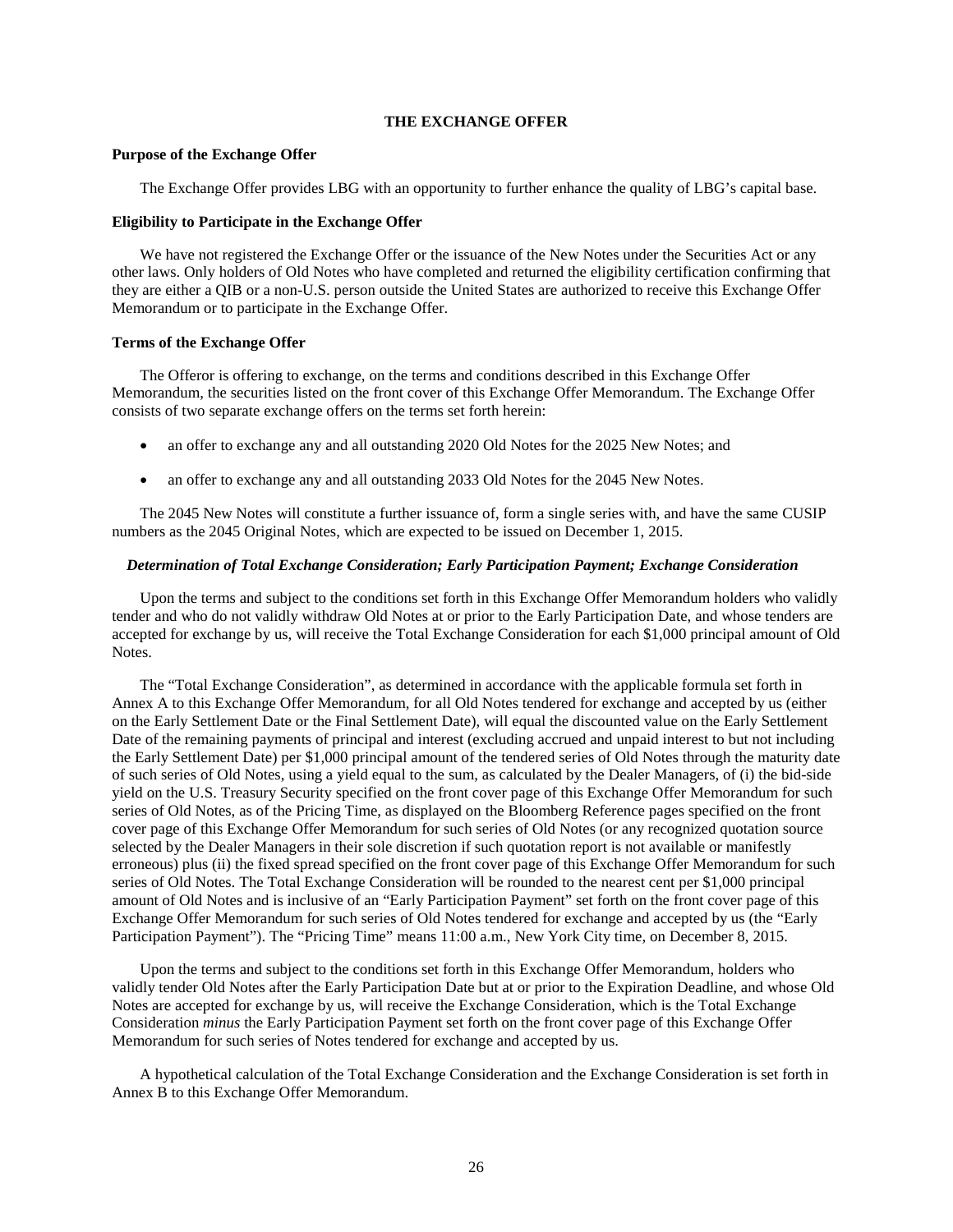### *Determination of the 2025 New Notes Coupon*

The 2025 New Notes will mature on December 10, 2025 and will bear interest at a rate per annum (the "2025 New Notes Coupon") equal to the sum of (a) the bid-side yield on the 2.25% U.S. Treasury Security due November 15, 2025 (the "2025 New Notes Reference Security"), as calculated by the Dealer Managers in accordance with standard market practice, that equates to the bid-side price of the 2025 New Notes Reference Security, as of the Pricing Time, as displayed on the Bloomberg Reference page PX1 (or any recognized quotation source selected by the Dealer Managers if such quotation report is not available or manifestly erroneous) *plus* (b) a fixed spread of 235 basis points, such sum rounded to the third decimal place when expressed as a percentage.

### *Determination of the 2045 New Notes Value*

The "2045 New Notes Value", as determined in accordance with the formula set forth in Annex A to this Exchange Offer Memorandum, will equal the discounted value on the Early Settlement Date of the remaining payments of principal and interest (excluding accrued and unpaid interest to but not including the Early Settlement Date) per \$1,000 principal amount of the 2045 New Notes through the maturity date of the 2045 New Notes, using a yield equal to the sum, as calculated by the Dealer Managers, of (a) the bid-side yield on the 2.875% U.S. Treasury Security due August 15, 2045, as of the Pricing Time, as displayed on the Bloomberg Reference page PX1 (or any recognized quotation source selected by the Dealer Managers if such quotation report is not available or manifestly erroneous) *plus* (b) a fixed spread of 230 basis points. The 2045 New Notes Value will be rounded to the nearest cent per \$1,000 principal amount of 2045 New Notes.

# *Determination of the 2045 New Notes Exchange Ratio*

The 2045 New Notes Exchange Ratio is equal to (1) the Total Exchange Consideration or the Exchange Consideration, as applicable, divided by (2) the 2045 New Notes Value multiplied by (3) \$1,000. Such amount represents the aggregate principal amount of 2045 New Notes a holder will be eligibile to receive for each \$1,000 of 2033 Old Notes tendered in the 2045 Exchange Offer and accepted by the Offeror.

As the 2045 New Notes Exchange Ratio is calculated by reference to the Total Exchange Consideration or the Exchange Consideration, as applicable, the 2045 New Notes Exchange Ratio will differ for holders tendering Old Notes (i) at or prior to the Early Participation Date and (ii) after the Early Participation Date but at or prior to the Expiration Deadline.

#### *Accrued Interest*

Holders whose Old Notes are accepted in the Exchange Offer will receive payment in cash of an amount equal to the accrued and unpaid interest, if any, in respect of such Old Notes, as applicable, from the last interest payment date for such notes to, but not including, the applicable Settlement Date.

Holders who tender 2020 Old Notes after the Early Participation Date but on or prior to the Expiration Deadline and whose 2020 Old Notes are accepted in the 2025 Exchange Offer will receive payment in cash of an amount equal to the accrued and unpaid interest, if any, in respect of such 2020 Old Notes from the last interest payment date to, but not including, the Final Settlement Date, *less* the amount of accrued and unpaid interest on the 2025 New Notes issued to such holders on the Final Settlement Date. The 2025 New Notes issued on the Final Settlement Date (if any) will be issued with accrued interest from the Early Settlement Date.

Holders whose 2033 Old Notes are accepted in the Exchange Offer will receive payment in cash of an amount equal to the accrued and unpaid interest, if any, in respect of such 2033 Old Notes from the last interest payment date for such notes to, but not including, the applicable Settlement Date, *less* the amount of accrued and unpaid interest on the 2045 New Notes issued to such holders on the applicable Settlement Date. The 2045 New Notes will be issued with accrued interest from December 1, 2015.

If the applicable Settlement Date occurs on or after a regular record date for the payment of interest on any of the Old Notes and on or before the related interest payment date for such series or tranche of Old Notes, holders who tender Old Notes that they held on any such regular record date and which are accepted for exchange, will not receive any accrued and unpaid interest on such Old Notes on such interest payment date, but instead will receive the accrued interest amount on the applicable Settlement Date.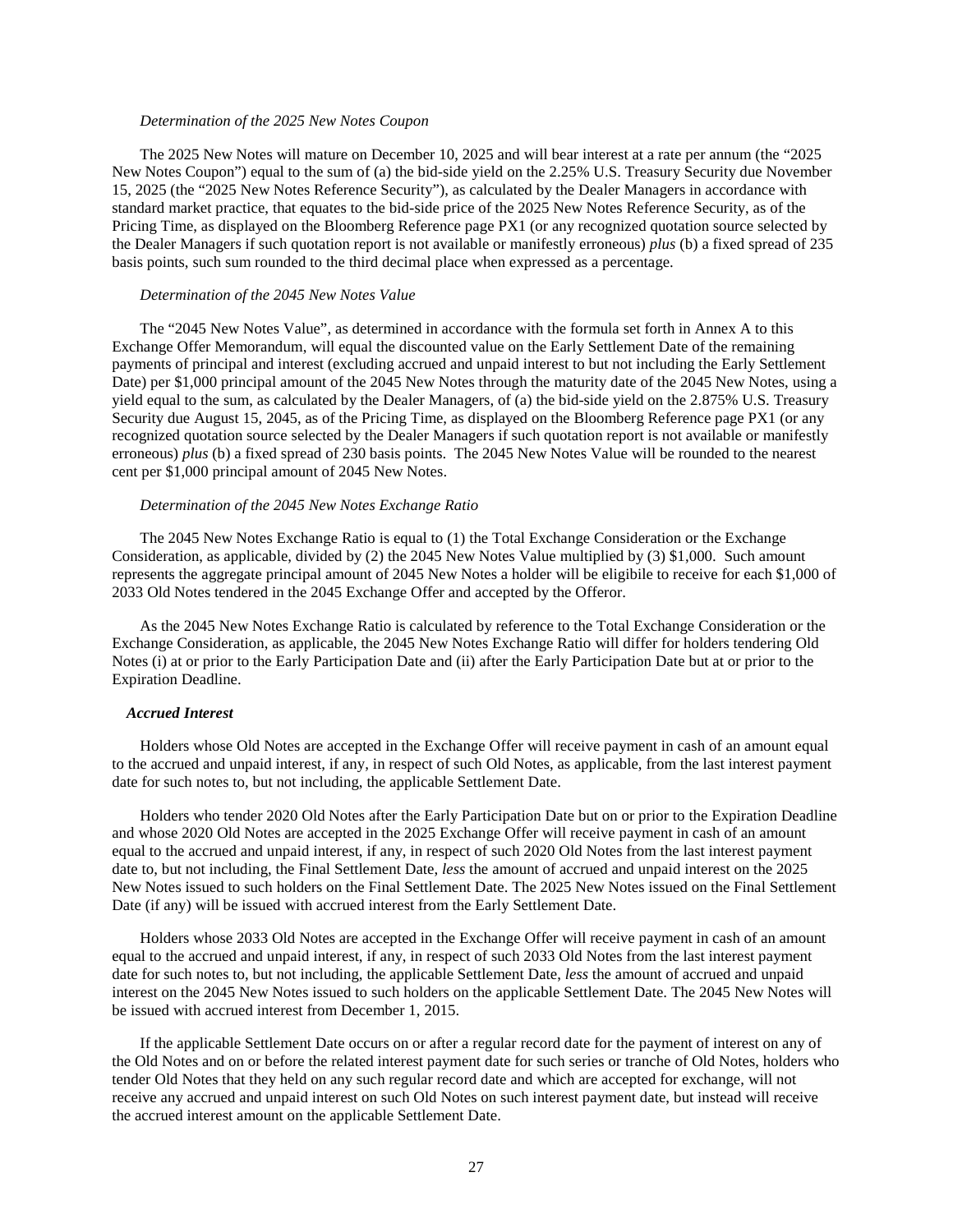#### *Cash Instead of Fractional Entitlements*

No fractional New Notes will be delivered pursuant to the Exchange Offer. Instead, each tendering holder whose Old Notes are accepted pursuant to the Exchange Offer and who would otherwise be entitled to a fractional New Note will receive cash in an amount equal to such fractional entitlement.

#### *Minimum Tender Amount*

The New Notes will only be issued in minimum denominations of \$200,000. Accordingly, holders must tender (and we will only accept) Old Notes in a minimum aggregate principal amount for any individual tender such that New Notes issued therefor as part of the Total Exchange Consideration or Exchange Consideration, as applicable, will have such a minimum denomination.

#### *Early Participation Date; Expiration Deadline; Extensions*

The Early Participation Date is 5:00 p.m., New York City time, on December 7, 2015, unless extended, in which case the Early Participation Date will be such time and date to which the Early Participation Date is extended. The Expiration Deadline is 11:59 p.m., New York City time, on December 21, 2015, unless extended, in which case the Expiration Deadline will be such time and date to which the Expiration Deadline is extended. The Offeror, in its sole discretion, may extend the Early Participation Date or the Expiration Deadline for any reason.

To extend the Early Participation Date or the Expiration Deadline, the Offeror will notify the Exchange Agent and will make a public announcement thereof before 9:00 a.m., New York City time, on the next business day after the previously scheduled Early Participation Date or Expiration Deadline, as applicable. Such announcement will state that the Offeror is extending the Early Participation Date or the Expiration Deadline, as the case may be, for a specified period or on a daily basis. During any such extension, all Old Notes previously tendered in an extended Exchange Offer and not validly withdrawn will remain subject to the Exchange Offer and may be accepted for exchange by us.

The Offeror expressly reserves the right, subject to applicable law, to:

- delay accepting any Old Notes, extend the Exchange Offer, increase the amount of Old Notes sought in the Exchange Offer or terminate the Exchange Offer and not accept any Old Notes; and
- amend, modify or waive at any time, or from time to time, the terms of any Exchange Offer in any respect, including waiver of any conditions to consummation of any Exchange Offer (except for the Tax Fungibility Condition).

If the Offeror exercises any such right, it will give written notice thereof to the Exchange Agent and will make a public announcement thereof as promptly as practicable. Without limiting the manner in which the Offeror may choose to make a public announcement of any extension, amendment or termination of the Exchange Offer, the Offeror will not be obligated to publish, advertise or otherwise communicate any such public announcement, other than by making a timely press release.

#### *Early Settlement Date; Final Settlement Date*

The New Notes will be delivered on the applicable Settlement Date. The "Early Settlement Date" will be promptly following the Early Participation Date and is expected to be December 10, 2015, which is the third business day after the Early Participation Date. The "Final Settlement Date" will be promptly following the Expiration Deadline and is expected to be December 23, 2015, which is the second business day after the Expiration Deadline. We will not be obligated to deliver New Notes or pay any cash amounts unless the Exchange Offer is consummated.

#### *Exchange Offer Conditions*

Subject to applicable law, the Offeror will not be required to (i) accept for exchange any Old Notes tendered pursuant to the Exchange Offer or (ii) issue any New Notes in exchange for validly tendered Old Notes, and the Offeror may terminate, extend or amend the Exchange Offer and may postpone the acceptance for exchange of any Old Notes so tendered in the Exchange Offer, if any of the following conditions occurs or exists at or prior to the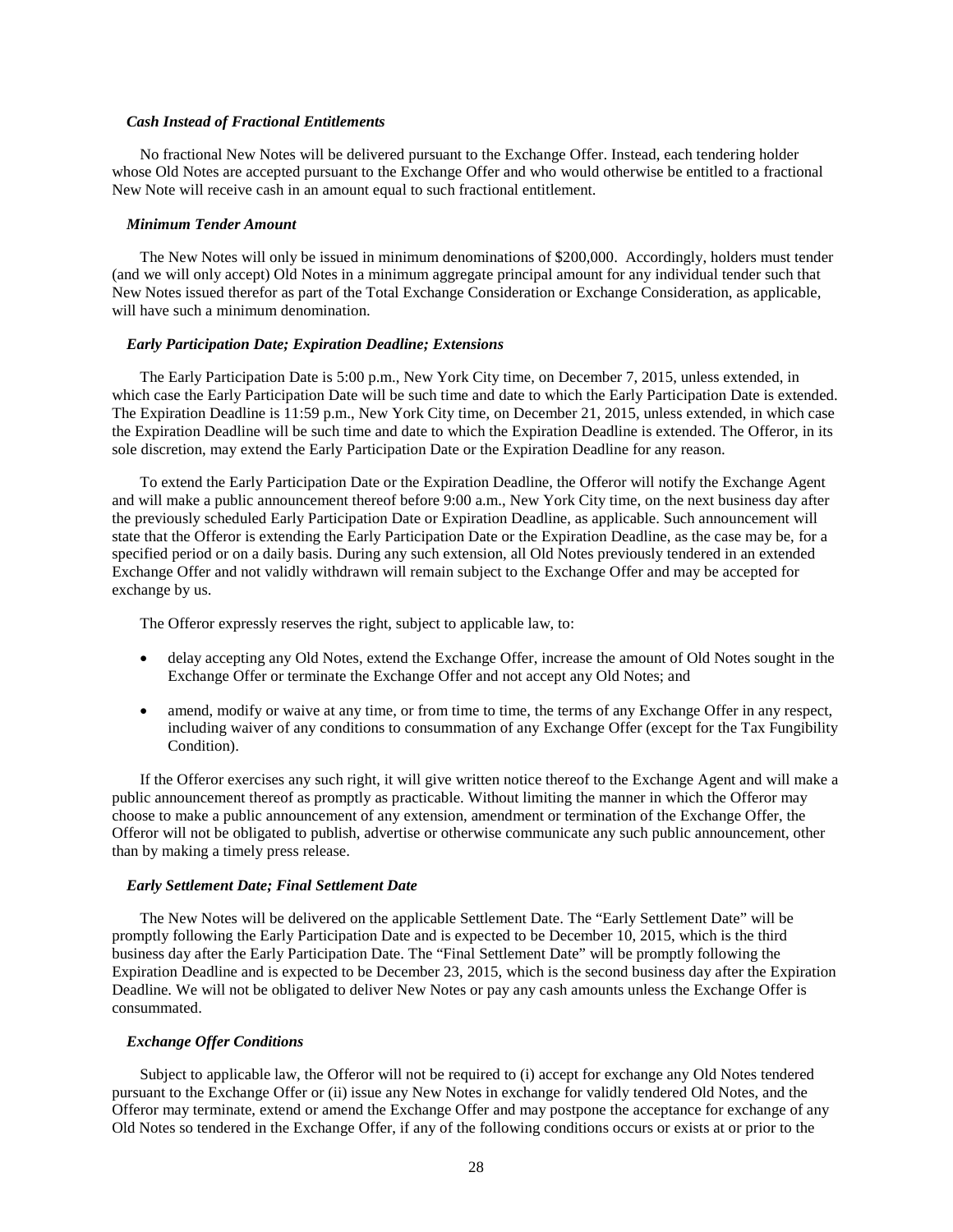Early Participation Date with respect to the issue of any New Notes on the Early Settlement Date or at or prior to the Expiration Deadline with respect to the issue of any New Notes on the Final Settlement Date:

- (1) in respect of the 2045 Exchange Offer only, the issuance of the 2045 Original Notes, which is expected to occur on December 1, 2015, has not occurred;
- (2) in respect of the 2025 Exchange Offer only, the Minimum New Issue Size condition for the 2025 Notes is not satisfied;
- (3) with respect to the 2025 Exchange Offer or the 2045 Exchange Offer, as the case may be, the applicable Tax Fungibility Condition is not satisfied;
- (4) there is any change or development that, in the reasonable judgment of the Offeror, may materially reduce the anticipated benefits to the Group of the Exchange Offer or that has had, or could reasonably be expected to have, an adverse effect on the Group, its businesses, condition (financial or otherwise) or prospects, or the market for the New Notes;
- (5) there has been instituted or threatened any action, proceeding or investigation by or before any governmental authority, including any court, governmental, regulatory or administrative branch or agency, tribunal or instrumentality, that relates in any manner to the Exchange Offer and that in the reasonable judgment of the Offeror makes it advisable to terminate the Exchange Offer; or
- (6) there has occurred: (i) any general suspension of or limitation on prices for trading in securities in the United Kingdom or the U.S. securities or financial markets; (ii) any disruption in the trading of the ordinary shares of the Offeror; (iii) any disruption in securities settlement, payment or clearing services in the United Kingdom or the United States; (iv) any adverse change in financial markets, currency exchange rates or controls; (v) a declaration of a banking moratorium or any suspension of payments with respect to banks in the United Kingdom or the United States; or (vi) a commencement or significant worsening of a war or armed hostilities or other national or international calamity, including but not limited to, catastrophic terrorist attacks against the United Kingdom or its citizens or the United States or its citizens.

The Offeror expressly reserves the right to amend or terminate the Exchange Offer and to reject for exchange any Old Notes not previously accepted for exchange, if any of the conditions to the Exchange Offer specified above are not satisfied. In addition, the Offeror expressly reserves the right, at any time or at various times, to waive any conditions to the Exchange Offer, in whole or in part. All conditions to the Exchange Offer must be satisfied or waived prior to the Early Settlement Date or the Expiration Deadline, as the case may be.

These conditions are (except as set out below) for sole benefit of the Offeror, and it may assert them regardless of the circumstances that may give rise to them, or (except for the Tax Fungibility Condition) waive them in whole or in part, at any or at various times. If the Offeror fails at any time to exercise any of the foregoing rights, that failure will not constitute a waiver of such right. Each such right will be deemed an ongoing right that the Offeror may assert at any time or at various times.

"Tax Fungibility Condition" means:

- with respect to the 2045 New Notes, that (i) as of the date that is seven days before the applicable Settlement Date for the 2045 New Notes, (x) the 2045 Original Notes are "publicly traded" for U.S. federal income tax purposes and (y) the yield of the 2045 Original Notes based on their fair market value is not greater than 110% of their coupon rate or (ii) in the case of the 2045 New Notes issued on or before the Early Settlement Date, the Early Settlement Date occurs within the thirteen calendar day period beginning on the date of the settlement of the 2045 Original Notes issuance;
- with respect to the 2025 New Notes to be issued on the Final Settlement Date, that as of the date that is seven days before the Final Settlement Date, (x) the 2025 Notes issued on the Early Settlement Date ("Early-Settled 2025 Notes") are "publicly traded" for U.S. federal income tax purposes, and (y) the yield of the Early-Settled 2025 Notes based on their fair market value is not greater than 110% of their coupon rate (or their yield on the Early Settlement Date, if they are treated as issued with original issue discount ("OID") for U.S. federal income tax purposes).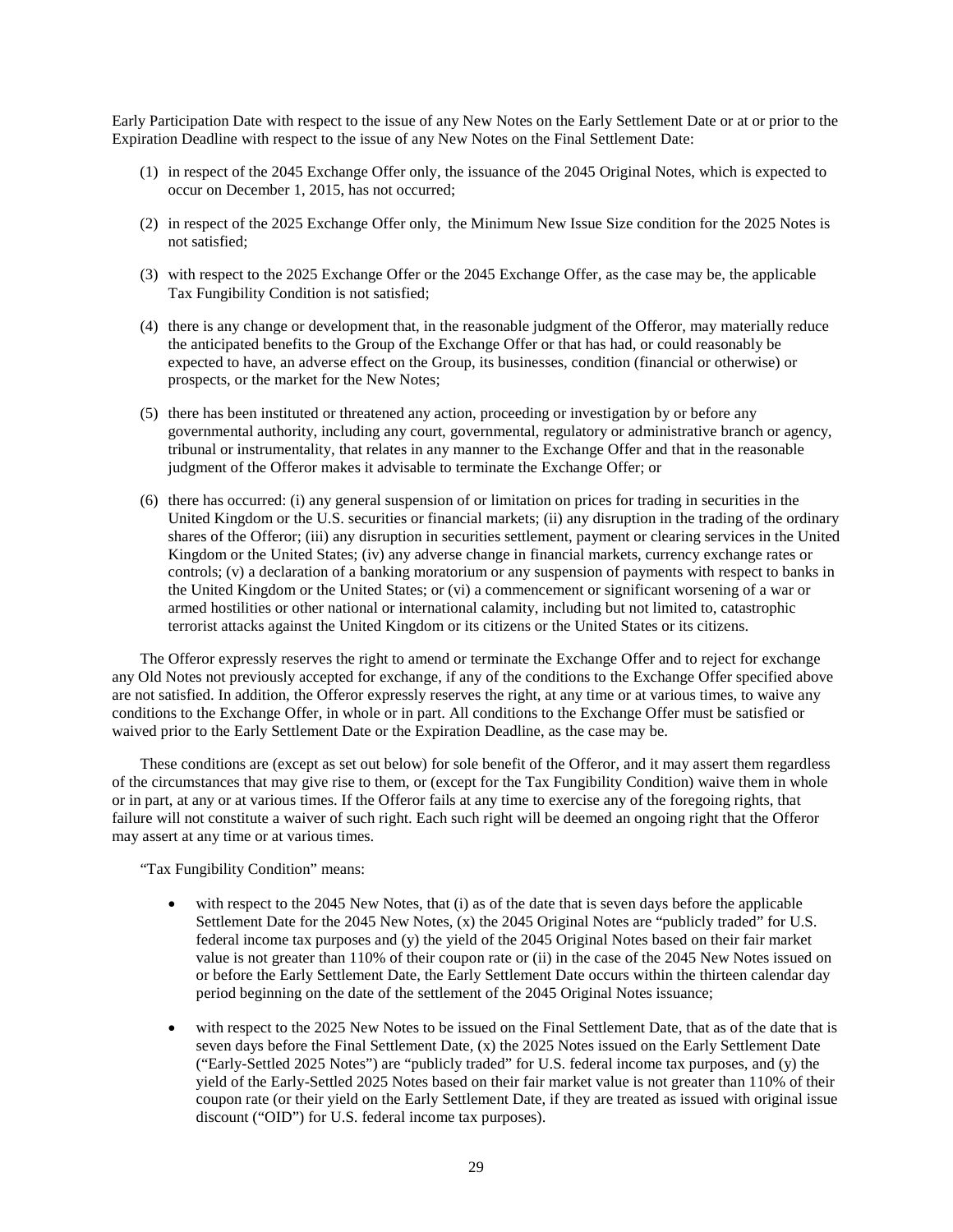The Tax Fungibility Condition will automatically be satisfied with respect to 2045 New Notes issued in exchange for 2033 Old Notes tendered on or prior to the Early Participation Date if the Early Settlement Date for the 2045 New Notes is within thirteen calendar days of issuance of the 2045 Original Notes.

If the Tax Fungibility Condition is not satisfied for any Exchange Offer, we will terminate such Exchange Offer with respect to any Old Notes not already exchanged.

The Minimum New Issue Size condition is for the benefit of holders and cannot be waived by the Offeror without providing withdrawal rights.

# *Acceptance of Old Notes for Exchange; Issuance of New Notes*

Assuming the conditions to the Exchange Offer are satisfied or waived, we will issue the New Notes in bookentry form on the applicable Settlement Date in exchange for Old Notes that are properly tendered and not validly withdrawn and accepted in the Exchange Offer.

We expressly reserve the right, in our sole discretion, but subject to applicable law, to (a) delay acceptance of Old Notes tendered under any Exchange Offer or the issuance of New Notes in exchange for validly tendered Old Notes (subject to Rule 14e-1 under the Exchange Act, which requires that we pay the consideration offered or return Old Notes deposited by or on behalf of the holders promptly after the termination or withdrawal of the Exchange Offer) or (b) terminate any Exchange Offer at any time.

For purposes of the Exchange Offer, we will be deemed to have accepted for exchange validly tendered Old Notes (or defectively tendered Old Notes with respect to which we have waived such defect) if, as and when we give oral (promptly confirmed in writing) or written notice thereof to the Exchange Agent. Subject to the terms and conditions of the Exchange Offer, delivery of the New Notes will be made by the Exchange Agent on the applicable Settlement Date upon receipt of such notice. The Exchange Agent will act as agent for participating holders of the Old Notes for the purpose of receiving Old Notes from, and transmitting New Notes to, such holders. With respect to tendered Old Notes that are to be returned to holders, such Old Notes will be returned without expense to the tendering holder promptly (or, in the case of Old Notes tendered by book-entry transfer, such Old Notes will be credited to the account maintained at relevant Clearing System from which such Old Notes were delivered) after the expiration or termination of the Exchange Offer.

### *Costs and Expenses*

Any charges, costs and expenses incurred by the holders or any intermediary in connection with the Exchange Offer shall be borne by such holder. No brokerage costs are being levied by the Dealer Managers or the Exchange Agent. Holders should check whether their brokers or custodians will charge any fees.

#### *Announcements*

Unless stated otherwise, announcements in connection with the Exchange Offer will be made by the Offeror (i) by the issue of a press release to a Notifying News Service, (ii) by the delivery of notices to the relevant Clearing System for communication to Direct Participants and (iii) through RNS, and may also be found on the relevant Reuters International Insider Screen. Copies of all such announcements, press releases and notices can also be obtained from the Exchange Agent, the contact details for whom are on the last page of this Exchange Offer Memorandum. Any announcement of an extension of the Exchange Offer will be made prior to 9:00 a.m., New York City time, on the business day immediately following the previously scheduled Early Settlement Date or the Expiration Deadline, as the case may be.

#### *No Recommendation*

None of LBG, the Dealer Managers, the Trustee or the Exchange Agent (or any of their respective directors, employees or affiliates) is providing holders of Old Notes with any legal, business, tax or other advice in the Exchange Offer Memorandum, nor is making any recommendation as to whether or not holders should tender any Old Notes in the Exchange Offer or refrain from tendering any Old Notes, and none of them has authorized any person to make any such recommendation. Holders should consult their own advisers as needed to assist them in making an investment decision.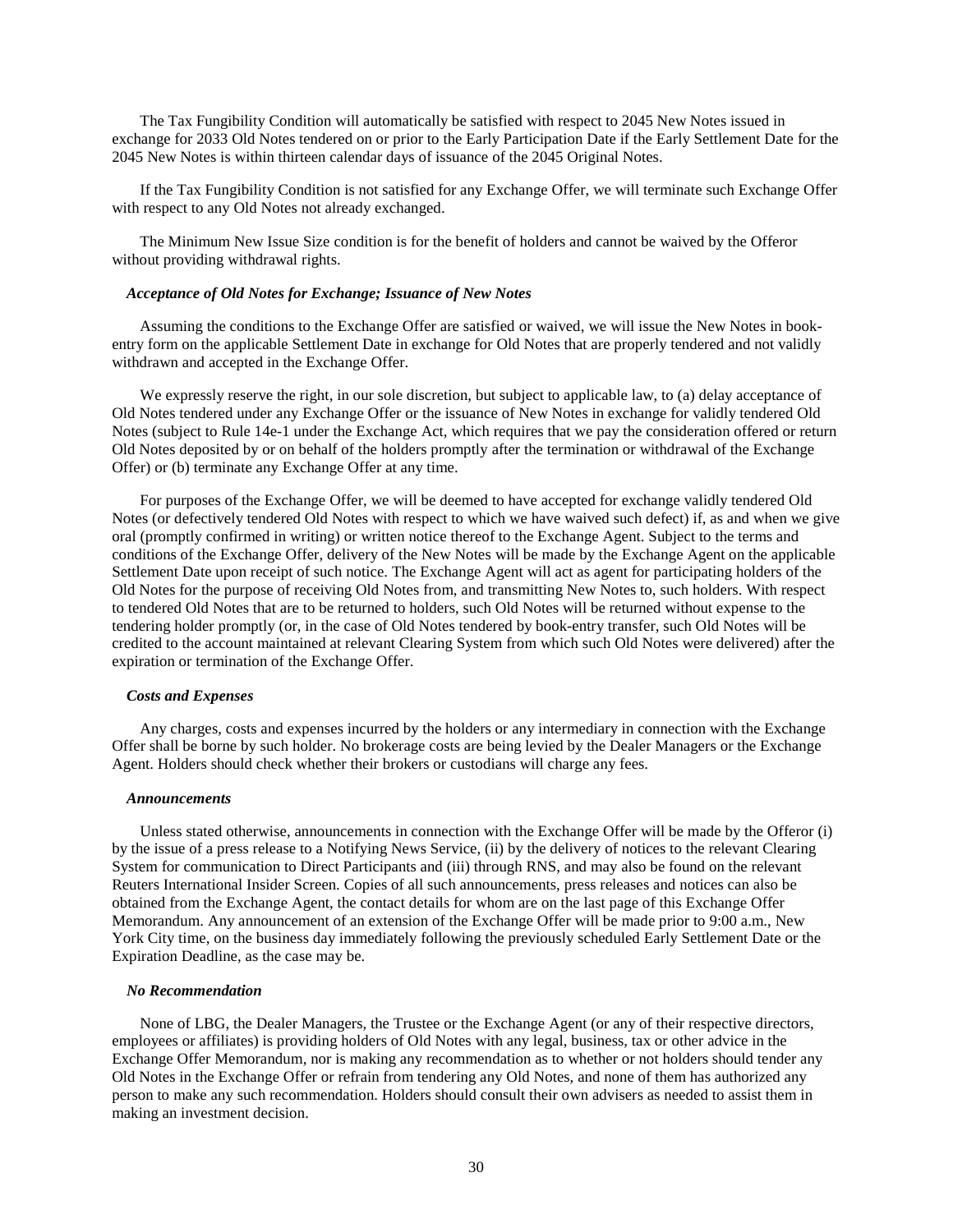### **Procedures for Participating in the Exchange Offer**

The offering of Old Notes for exchange by a holder will be deemed to have occurred upon receipt by the Exchange Agent from the relevant Clearing System of a valid Exchange Instruction submitted in accordance with the requirements of such Clearing System. The receipt of such Exchange Instruction by the relevant Clearing System will be acknowledged in accordance with the standard practices of such Clearing System and will result in the blocking of the relevant Old Notes in the holder's account with the relevant Clearing System so that no transfers may be effected in relation to such Old Notes.

Holders and Direct Participants must take the appropriate steps through the relevant Clearing System so that no transfers may be effected in relation to such blocked Old Notes at any time after the date of submission of such Exchange Instruction, in accordance with the requirements of the relevant Clearing System and the deadlines required by such Clearing System. By blocking such Old Notes in the relevant Clearing System, each Direct Participant will be deemed to consent to have the relevant Clearing System provide details concerning such Direct Participant's identity to the Exchange Agent (and for the Exchange Agent to provide such details to LBG, the Dealer Managers and their legal advisers).

Only Direct Participants may submit Exchange Instructions. Each holder that is not a Direct Participant must arrange for the Direct Participant through which such holder holds its Old Notes to submit a valid Exchange Instruction on its behalf to the relevant Clearing System before the deadlines specified by the relevant Clearing System.

By submitting a valid Exchange Instruction to the relevant Clearing System in accordance with the standard procedures of such Clearing System, a holder and any Direct Participant submitting such Exchange Instruction on such holder's behalf shall be deemed to make the acknowledgements, representations, warranties and undertakings set out under "*Notices to Investors*" to LBG, the Exchange Agent and the Dealer Managers at the Early Participation Date or the Expiration Deadline and the time of settlement on the applicable Settlement Date (if a holder or Direct Participant is unable to make any such agreement or acknowledgement or give any such representation, warranty or undertaking, such holder or Direct Participant should contact the Exchange Agent immediately).

# *DTC*

Holders who hold Old Notes through DTC should transmit their acceptance through the Automated Tender Offer Program ("ATOP") procedures of DTC. DTC is then expected to edit and verify the acceptance and send an Agent's Message (as defined below) to the Exchange Agent for its acceptance. The confirmation of a book-entry transfer into the Exchange Agent's account at DTC as described above is referred to herein as a "Book-Entry Confirmation." Delivery of documents to DTC does not constitute delivery to the Exchange Agent.

The Exchange Agent will establish an account with respect to the Old Notes at DTC for purposes of the Exchange Offer and any financial institution that is a participant in DTC may make book-entry delivery of Old Notes by causing DTC to transfer such Old Notes into the Exchange Agent's account in accordance with DTC's procedures for such transfer. However, although delivery of Old Notes may be effected through book-entry transfer into the Exchange Agent's account at DTC, an Agent's Message, and any other required documents, must, in any case, be transmitted to and received by the Exchange Agent at its address set forth on the back cover page of this Exchange Offer Memorandum at or prior to the Early Participation Date or the Expiration Deadline, as applicable. No documents should be sent to the Offeror or the Dealer Managers.

The term "Agent's Message" means a message transmitted by DTC to, and received by, the Exchange Agent and forming a part of the Book-Entry Confirmation, which states that DTC has received an express acknowledgment from the participant in DTC described in such Agent's Message, stating (a) the aggregate principal amount at maturity of Old Notes that have been tendered by such participant pursuant to the Exchange Offer, (b) that such participant has received this Exchange Offer Memorandum and agrees to be bound by the terms of the Exchange Offer as described in this Exchange Offer Memorandum, and (c) that we may enforce such agreement against such participant.

Any acceptance of an Agent's Message transmitted through ATOP is at the election and risk of the person transmitting an Agent's Message and delivery will be deemed made only when actually received by the Exchange Agent. Holders desiring to tender Old Notes pursuant to ATOP must allow sufficient time for completion of the ATOP procedures during normal business hours of DTC.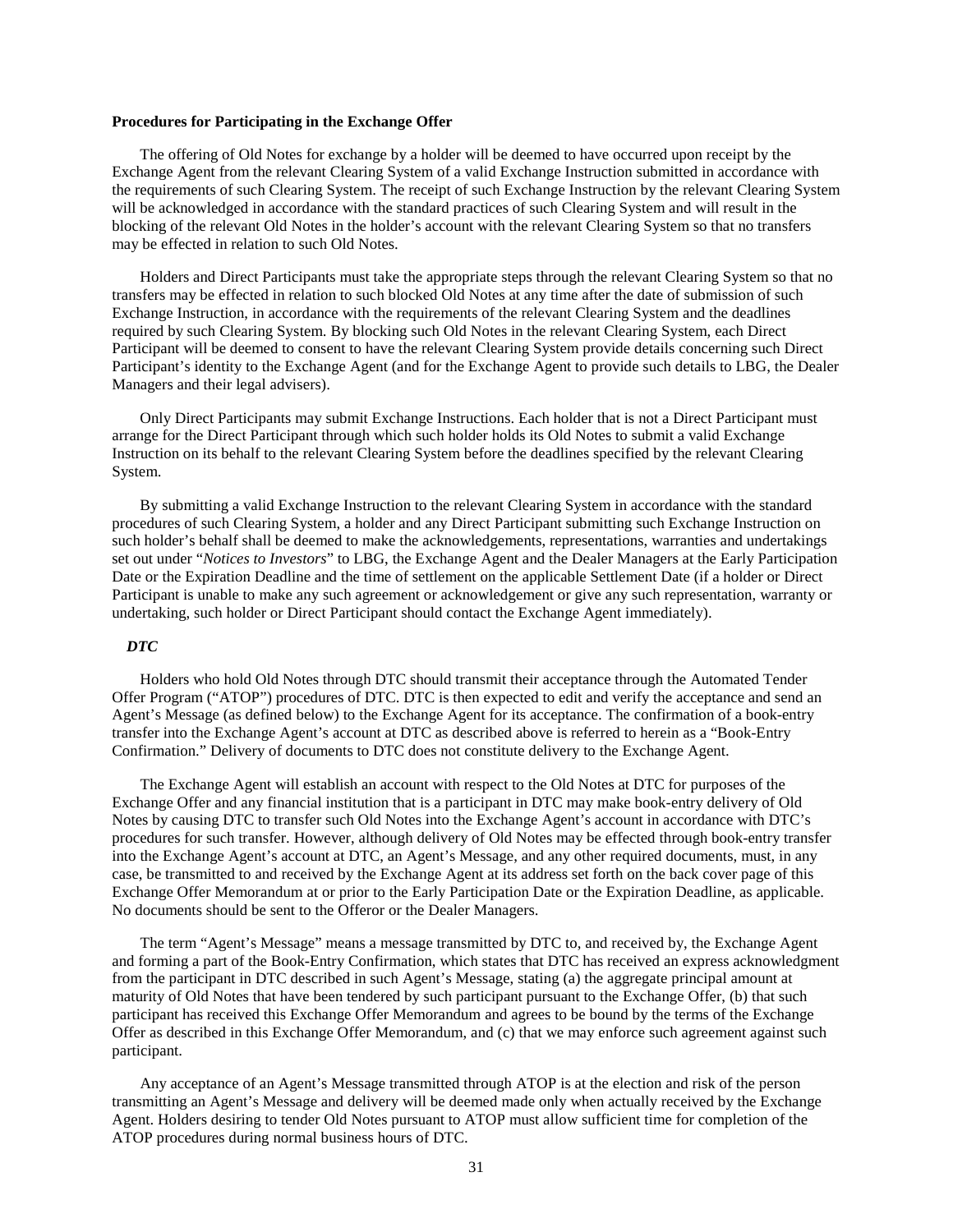The Agent's Message must specify whether a Holder wishes to receive New Notes pursuant to Section 4(a)(2) (the "U.S. Restricted Global Notes") or pursuant to Regulation S (the "Offshore Global Notes").

### *Euroclear and Clearstream, Luxembourg*

Holders who hold Old Notes through Euroclear or Clearstream, Luxembourg and wish to tender their Old Notes must submit an Exchange Instruction informing accountholders of the procedures to be followed in order to participate in the relevant Exchange Offer.

Holders must provide the following additional information in the relevant Exchange Instruction:

- (a) the name of the account holder and the securities account number in which the Old Notes the holder wishes to tender are held; and
- (b) whether they wish to receive U.S. Restricted Global Notes or Offshore Global Notes.

The Offeror may not accept any tenders of Old Notes if the information set out above is not provided as part of the relevant Exchange Instruction.

# **Withdrawal Rights**

Validly tendered Old Notes may be withdrawn at any time prior to the Withdrawal Deadline but not thereafter in accordance with the procedures set out below.

**Holders wishing to exercise any such right of withdrawal should do so in accordance with the procedures of the relevant Clearing System. Holders should confirm with the bank, securities broker or any other intermediary through which they hold their Old Notes whether such intermediary would require receiving instructions to participate in, or withdraw their instruction to participate in, the Exchange Offer prior to the deadlines set out in this Exchange Offer Memorandum. In particular, holders who seek the flexibility to withdraw their Old Notes at a time prior to the Withdrawal Deadline but outside of the normal business hours of DTC, Euroclear or Clearstream, Luxembourg, as applicable, should consult in advance with their bank, securities broker or other intermediary regarding the effective deadline for exercising withdrawal by means of an Exchange Instruction. For the avoidance of doubt, any holder who does not exercise any such right of withdrawal in the circumstances and in the manner specified above, shall be deemed to have waived such right of withdrawal and its original Exchange Instruction will remain effective.**

The Offeror will make a final and binding determination on all questions as to the validity, form and eligibility (including time of receipt) of such notices. Any Old Notes so withdrawn will be deemed not to have been validly tendered for exchange for the purposes of the Exchange Offer. Any Old Notes tendered but not exchanged for any reason will be returned to the holder without cost to such holder promptly after withdrawal, rejection of tender or termination of the Exchange Offer. Properly withdrawn Old Notes may be retendered by following one of the procedures described herein any time prior to the Withdrawal Deadline.

# *DTC*

For a withdrawal of Old Notes to be effective, the Exchange Agent must timely receive, prior to the Withdrawal Deadline, either an Agent's Message or a written or faxed notice of withdrawal specifying the name of the tendering holder, a description of the Old Notes to be withdrawn, the amount of Old Notes to be withdrawn and the number of the account at DTC to be credited with the withdrawn Old Notes, and the holder must otherwise comply with DTC procedures.

If the Old Notes to be withdrawn have been delivered or otherwise identified to the Exchange Agent, an Agent's Message or a signed notice of withdrawal is effective immediately upon receipt by the Exchange Agent of the Agent's Message or written or faxed notice of such withdrawal even if re-transfer by DTC book-entry is not immediately effected.

If a holder tendered its Old Notes through a custodian or nominee and wishes to withdraw such Old Notes, the holder will need to make arrangements for withdrawal with its custodian or nominee. The holder's ability to withdraw the tender of its Old Notes will depend upon the terms of the arrangements it has made with its custodian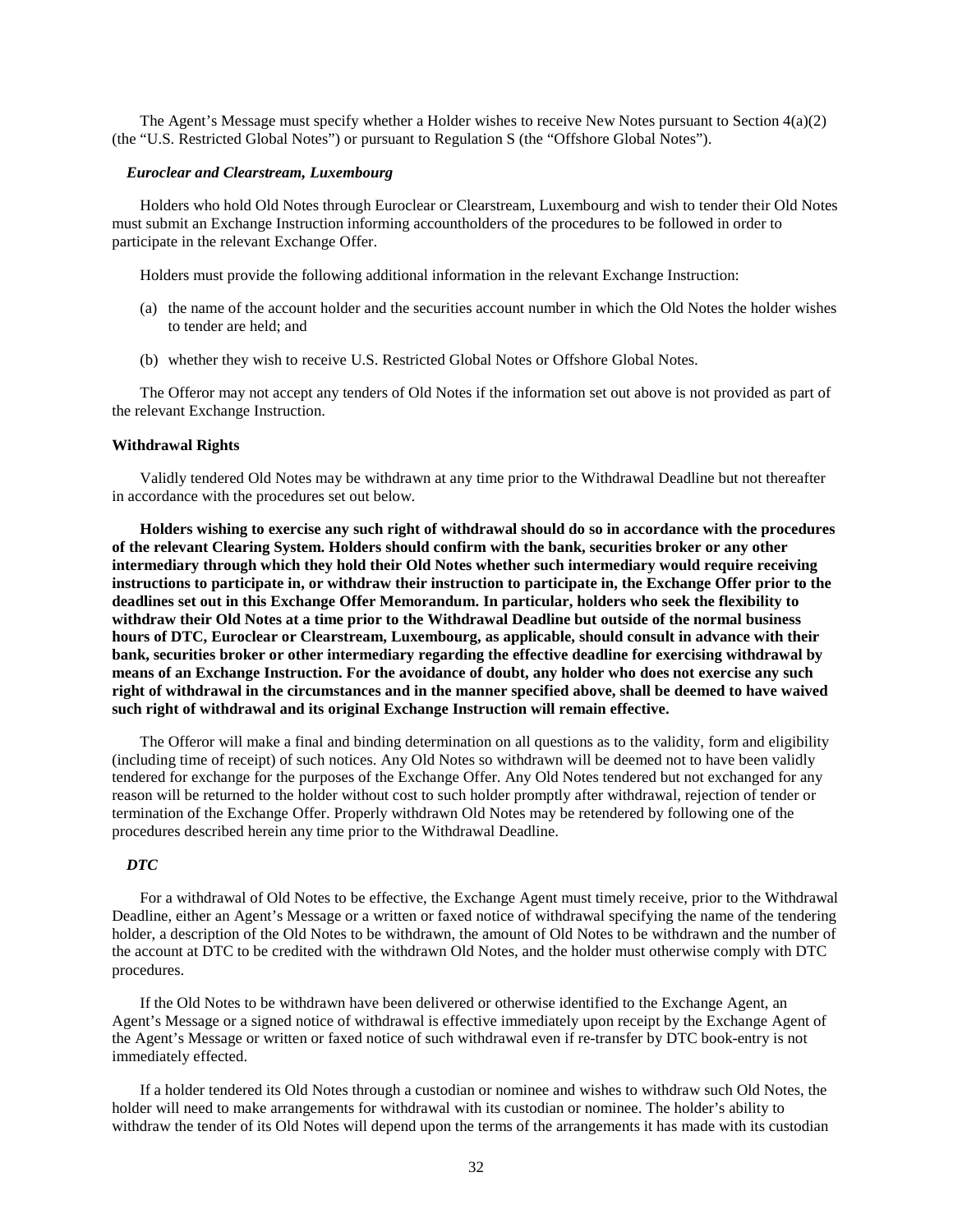or nominee and, if its custodian or nominee is not the DTC participant tendering those Old Notes, the arrangements between its custodian or nominee and such DTC participant, including any arrangements involving intermediaries between its custodian or nominee and such DTC participant. Through DTC, the Exchange Agent will return to tendering holders all Old Notes in respect of which it has received valid withdrawal instructions on or prior to the Withdrawal Deadline promptly after it receives such instructions.

### *Euroclear and Clearstream, Luxembourg*

Withdrawals may only be effected by delivering an Exchange Instruction to Euroclear or Clearstream, Luxembourg, as applicable. To be effective, an Exchange Instruction must be received by Euroclear or Clearstream, Luxembourg, as applicable, not later than the Withdrawal Deadline or such earlier deadline as may be set by the relevant Clearing System.

This notice must specify:

- the name of the person having tendered the Old Notes to be withdrawn; and
- the Old Notes to be withdrawn (including the principal amount of such Old Notes).

# **Registration Rights**

The New Notes have not been registered under the Securities Act or any state securities laws of any state of the United States, and may not be offered or sold within the United States except pursuant to an exemption from, or in a transaction not subject to, the registration requirements of the Securities Act.

LBG will agree to file a registration statement pursuant to which it will either offer to exchange the Notes for substantially similar notes of LBG that are registered under the Securities Act or, in certain circumstances, register the resale of the Notes. See "*Registration Rights*."

# **Responsibility for Delivery of Exchange Instructions**

None of LBG, the Dealer Managers or the Exchange Agent, as the case may be, will be responsible for the communication of tenders and corresponding Exchange Instructions by (i) beneficial owners to the Direct Participant through which they hold Old Notes or (ii) the Direct Participant to the relevant Clearing System.

If a beneficial owner holds its Old Notes through a Direct Participant, such beneficial owner should contact that Direct Participant to discuss the manner in which exchange acceptances and transmission of the corresponding Exchange Instruction and, as the case may be, transfer instructions may be made on its behalf.

In the event that the Direct Participant through which a beneficial owner holds its Old Notes is unable to submit an Exchange Instruction, such beneficial owner should telephone the Exchange Agent, as applicable, for assistance on the numbers provided in this Exchange Offer Memorandum.

Holders, Direct Participants and beneficial owners are solely responsible for arranging the timely delivery of their Exchange Instructions.

If a beneficial owner offers its Old Notes through a Direct Participant, such beneficial owner should consult with that Direct Participant as to whether it will charge any service fees in connection with the participation in the Exchange Offer.

# **Amendment and Termination**

Notwithstanding any other provision of the Exchange Offer, the Offeror may, subject to applicable laws, at its option, at any time before it announces whether it accepts valid tenders of Old Notes pursuant to the Exchange Offer:

(a) extend the Early Participation Date, the Withdrawal Deadline or the Expiration Deadline or re-open the Exchange Offer, as applicable (in which case all references in this Exchange Offer Memorandum to "Early Participation Date", "Withdrawal Deadline" or "Expiration Deadline", as the case may be, shall, unless the context otherwise requires, be to the latest date and time to which the Early Participation Date, the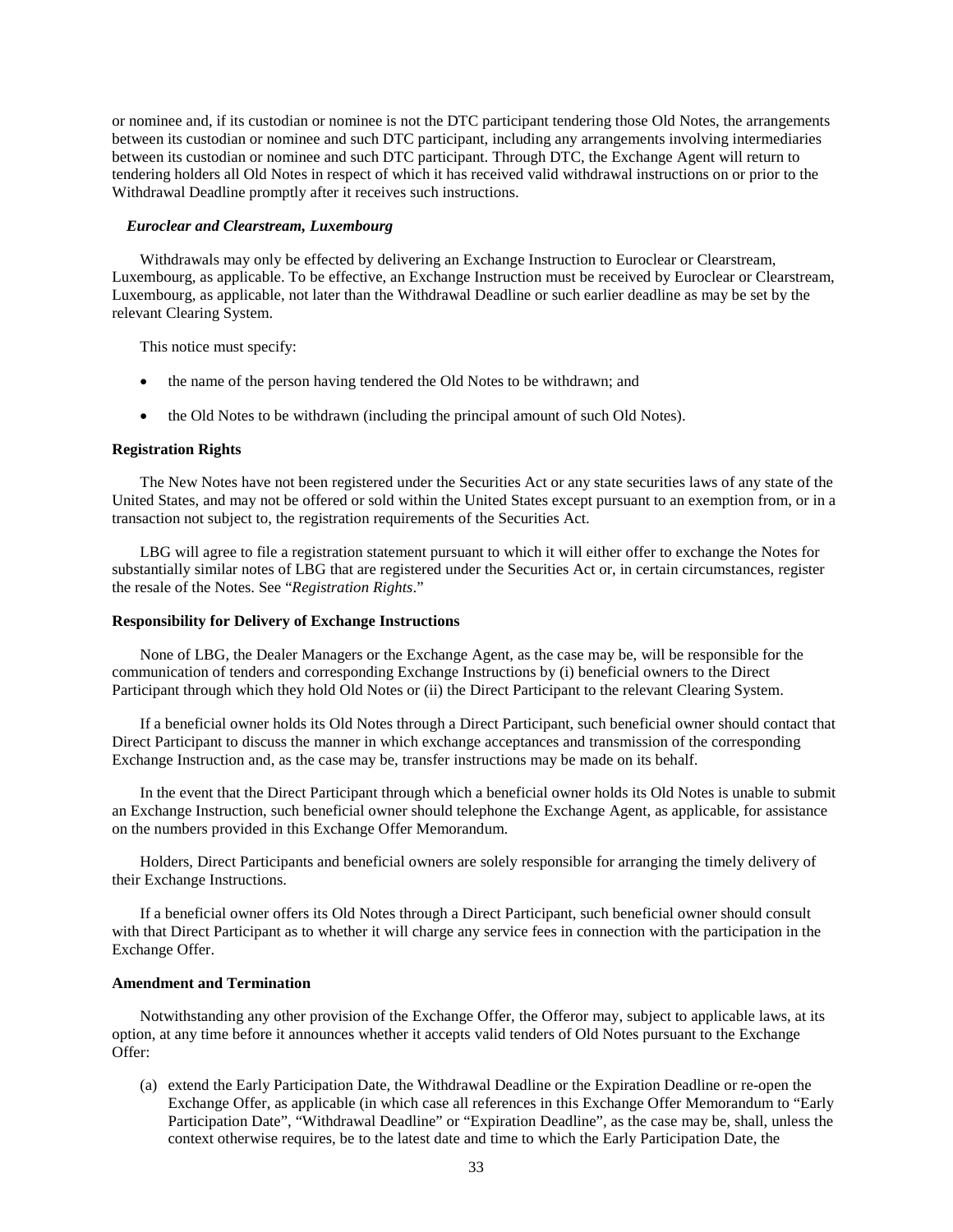Withdrawal Deadline or Expiration Deadline, as applicable, has been so extended or the Exchange Offer reopened);

- (b) otherwise extend, re-open or amend the Exchange Offer in any respect (including, but not limited to, any extension, re-opening, increase, decrease or other amendment, as applicable, in relation to the Expiration Deadline, the Early Settlement Date or the Final Settlement Date);
- (d) delay acceptance or, subject to applicable law, exchange of Old Notes validly tendered for exchange in the Exchange Offer until satisfaction or waiver (if permitted) of the conditions to the Exchange Offer;
- (e) terminate the Exchange Offer in respect of any series of Old Notes, including with respect to Exchange Instructions submitted before the time of such termination;
- (f) in respect of any series of Old Notes, choose not to accept all valid tenders received by the Exchange Agent prior to the Early Participation Date and/or the Expiration Deadline;
- (g) waive or decrease the Minimum New Issue Size.

The Offeror also reserves the right at any time to waive, where permissible, any or all of the conditions of the Exchange Offer as set out in this Exchange Offer Memorandum.

The Offeror will ensure holders are notified of any such extension, re-opening, amendment or termination as soon as is reasonably practicable after the relevant decision is made through RNS. Any announcement of an extension of the Early Participation Date, the Withdrawal Deadline or the Expiration Deadline will be made prior to 9:00 a.m., New York City time, on the business day immediately following the previously scheduled Early Participation Date, Withdrawal Deadline or Expiration Deadline, as applicable.

Notwithstanding the irrevocability of all Exchange Instructions, on the termination of the Exchange Offer, all Exchange Instructions will be deemed to be withdrawn automatically.

### **Irregularities**

All questions as to the validity, form and eligibility (including the time of receipt) of any Exchange Instruction, tenders of Old Notes or revocation or revision thereof or delivery of Old Notes will be determined by the Offeror in its sole discretion, which determination will be final and binding. The Offeror reserves the absolute right to reject any and all Exchange Instructions not in proper form or for which any corresponding agreement would, in its opinion, be unlawful. The Offeror also reserves the absolute right to waive any of the conditions to the Exchange Offer or defects in Exchange Instructions with regard to any Old Notes. A waiver with respect to any conditions to the Exchange Offer or defects in Exchange Instructions with regard to one tender of Old Notes shall not constitute a waiver with respect to any other tender of Old Notes unless the Offeror expressly provides otherwise. None of LBG, the Dealer Managers or the Exchange Agent shall be under any duty to give notice to holders, Direct Participants or beneficial owners of any irregularities in Exchange Instructions; nor shall any of them incur any liability for failure to give notification of any material amendments to the terms and conditions of the Exchange Offer.

#### **Dealer Managers and Exchange Agent**

The Offeror has retained BNP Paribas Securities Corp., Goldman, Sachs & Co., Lloyds Securities Inc., Merrill Lynch, Pierce, Fenner & Smith Incorporated and Morgan Stanley & Co. LLC. to act as Dealer Managers, and Lucid Issuer Services Limited to act as Exchange Agent in connection with the Exchange Offer. The services of the Dealer Managers may be provided through their affiliates in certain jurisdictions. The Offeror has agreed to pay the Dealer Managers and the Exchange Agent customary fees for their services in connection with the Exchange Offer and have also agreed to reimburse the Dealer Managers for their reasonable out-of-pocket expenses and to indemnify them against specific liabilities, including liabilities under U.S. federal securities laws.

The Dealer Managers and their affiliates have provided in the past, are currently providing and may provide in the future, other investment banking, commercial banking and financial advisory services to the Offeror and its affiliates for customary fees and expenses in the ordinary course of business.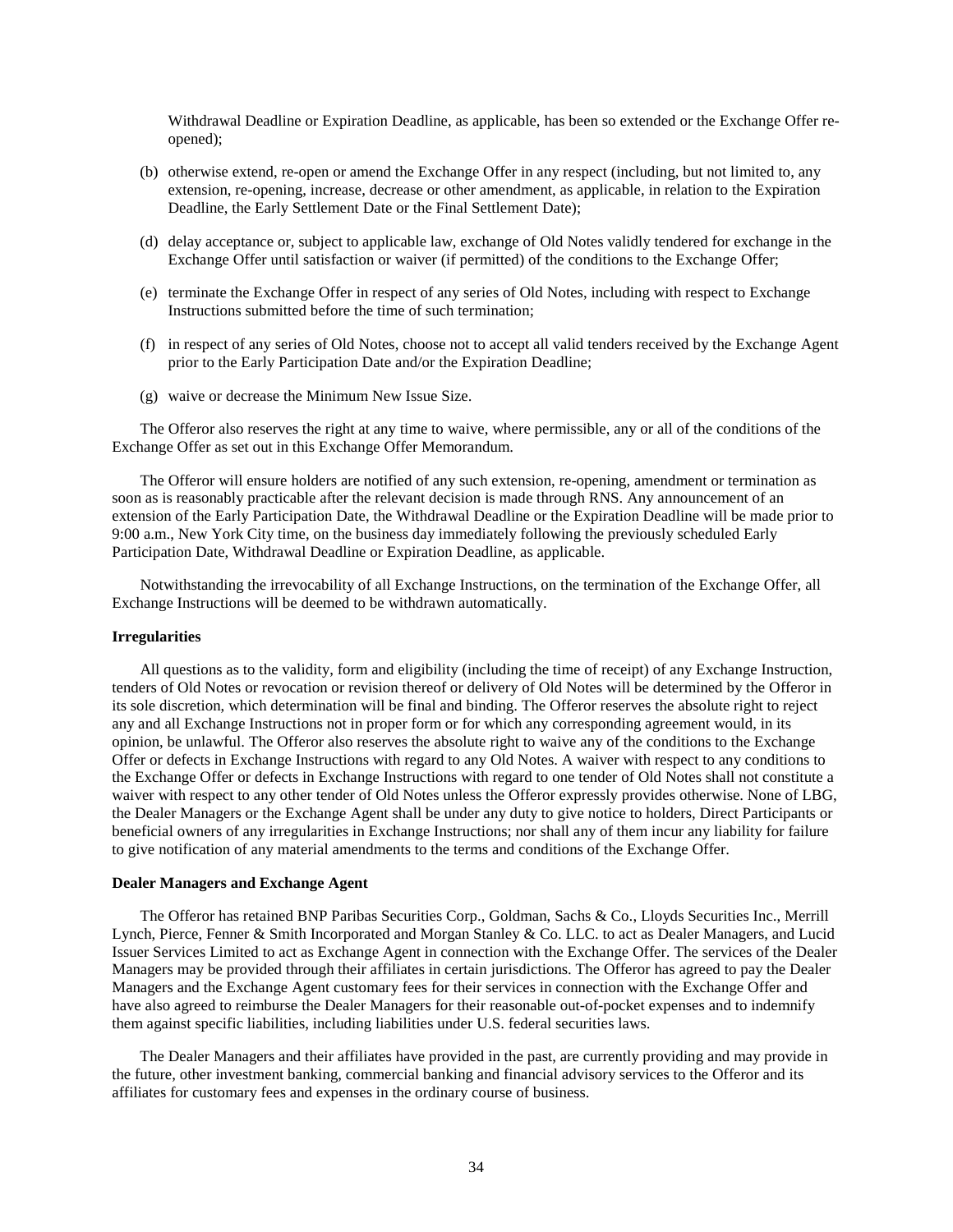At any given time, the Dealer Managers or affiliates of the Dealer Managers may trade the Old Notes, the New Notes and other securities issued by LBG or their subsidiaries for their own accounts, or for the accounts of their customers, and accordingly may hold a long or short position in the Old Notes, the New Notes or other securities. The Dealer Managers are not obligated to make a market in the New Notes. The Dealer Managers may also tender into the Exchange Offer the Old Notes they may hold or acquire, but are under no obligation to do so.

None of the Dealer Managers or the Exchange Agent assumes any responsibility for the accuracy or completeness of the information concerning the Exchange Offer, the Offeror, any of its affiliates, the Old Notes or the New Notes contained in this Exchange Offer Memorandum or in the documents incorporated by reference herein, or for any failure by the Offeror to disclose events that may have occurred and may affect the significance or accuracy of that information.

The Exchange Agent is acting on behalf of the Offeror and owes no duty to any holders of Old Notes.

#### **Governing Law**

The terms of the Exchange Offer, including without limitation each Exchange Instruction, and any noncontractual obligations arising out of or in connection with the Exchange Offer shall be governed by, and construed in accordance with, New York law. By submitting an Exchange Instruction, a holder or Direct Participant irrevocably and unconditionally agrees for the benefit of the Offeror, the Dealer Managers and the Exchange Agent that the courts of New York are to have non-exclusive jurisdiction to settle any disputes which may arise out of or in connection with the Exchange Offer or any of the documents referred to above and that, accordingly, any suit, action or proceedings arising out of or in connection with the foregoing may be brought in such courts.

### **Miscellaneous**

Holders who need assistance with respect to the procedure relating to tendering their Old Notes should contact the Exchange Agent, the contact details for whom appear on the back cover of this Exchange Offer Memorandum.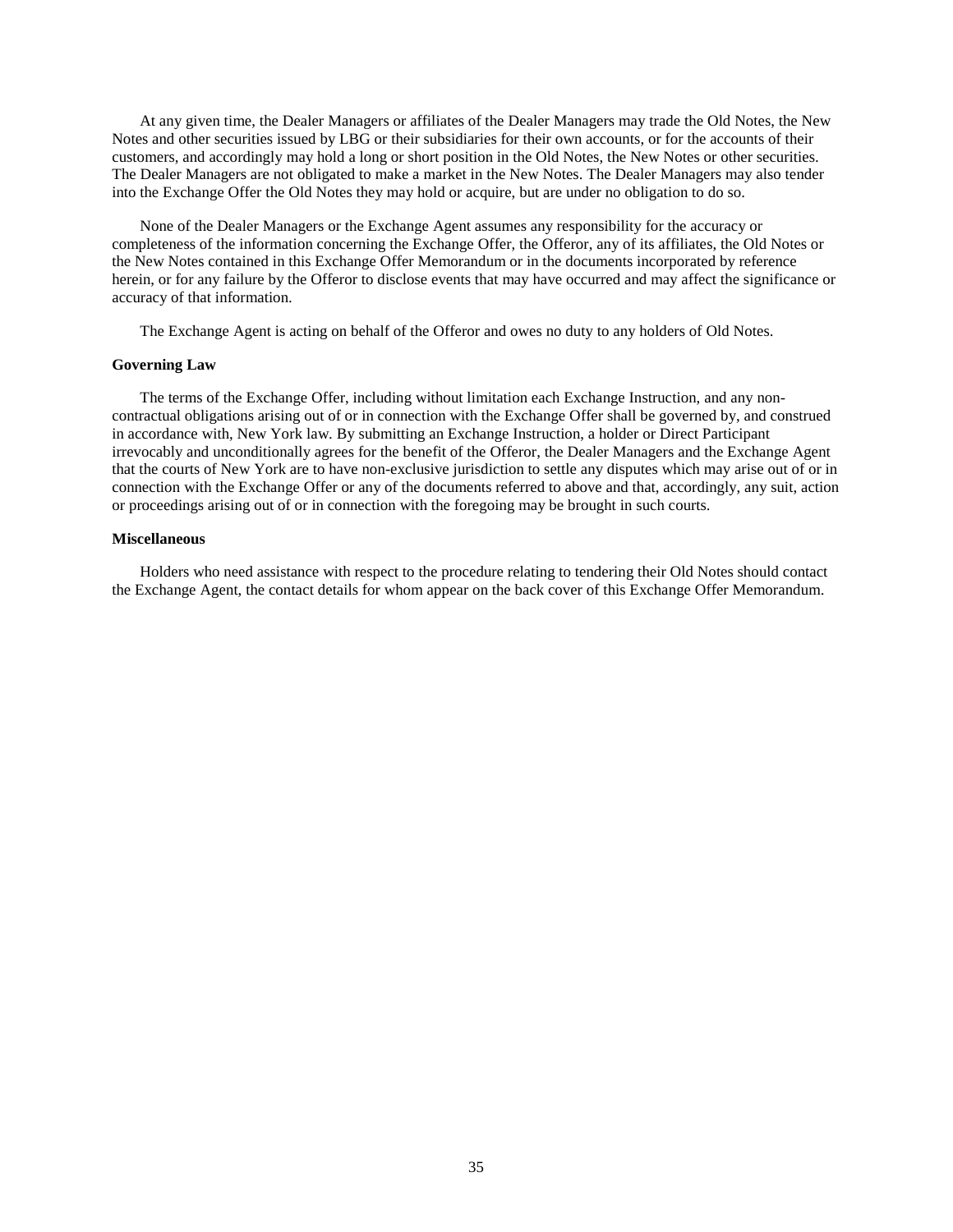# **DESCRIPTION OF THE NEW NOTES**

*In this Exchange Offer Memorandum, we refer to the 2025 New Notes and the 2045 New Notes collectively as the "New Notes." The terms "series", "such series," "applicable series" and other similar terms refer to the 2025 New Notes or the 2045 New Notes, as the context may require. The following is a summary of certain terms of the New Notes. It does not purport to be complete and is subject to, and qualified in its entirety by reference to, the Subordinated Debt Securities Indenture dated as of November 4, 2014 (the "Subordinated Indenture"), between LBG as Issuer and The Bank of New York Mellon acting through its London Branch as Trustee, as supplemented by a Second Supplemental Indenture which we expect to be dated on or about December 1, 2015 (the "Second Supplemental Indenture") in respect of the 2045 New Notes and a Third Supplemental Indenture which we expect to be dated as of the Early Settlement Date (the "Third Supplemental Indenture") in respect of the 2025 New Notes. The Subordinated Indenture, together with the Second Supplemental Indenture (in the case of the 2045 New Notes) and the Third Supplemental Indenture (in the case of the 2025 New Notes), are together referred to herein as the "Indenture".*

The 2025 New Notes will mature on December 10, 2025 and the 2045 New Notes will mature on December 1, 2045 . From and including the date of issuance, interest will accrue on the 2025 New Notes at the rate described herein and on the 2045 New Notes at a rate of 5.300% per annum. Interest on the New Notes will accrue from December 10, 2015 (in the case of the 2025 New Notes) and from December 1, 2015 (in the case of the 2045 New Notes). Interest on the New Notes will be payable semi-annually in arrears on June 10 and December 10 of each year, commencing on June 10, 2016 (in the case of the 2025 New Notes) and June 1 and December 1 of each year, commencing on June 1, 2016 (in the case of the 2045 New Notes). Interest will be paid to holders of record of the New Notes in respect of the principal amount thereof outstanding 15 calendar days preceding the relevant interest payment date, whether or not a Business Day.

Interest on the New Notes will be calculated on the basis of a 360-day year consisting of twelve 30-day months and, in the case of an incomplete month, on the basis of the actual number of days elapsed in such period. If any scheduled interest payment date is not a Business Day, we will pay interest on the next Business Day, but interest on that payment will not accrue during the period from and after the scheduled interest payment date. If the scheduled maturity date or date of redemption or repayment is not a Business Day, we may pay interest and principal on the next succeeding Business Day, but interest on that payment will not accrue during the period from and after the scheduled maturity date or date of redemption or repayment.

In this description of the New Notes, the following expressions have the following meanings:

"Business Day" means any day, other than Saturday or Sunday, that is neither a legal holiday nor a day on which banking institutions are authorized or required by law or regulation to close in the City of New York or in the City of London.

"Capital Disqualification Event" shall be deemed to have occurred if at any time LBG determines that as a result of a change (which has occurred or which the Relevant Regulator considers to be sufficiently certain) in the regulatory classification of the applicable series of the New Notes which becomes effective after the Issue Date or the Existing Notes Issue Date, as applicable, and that results, or would be likely to result, in the entire principal amount of such series of the New Notes being excluded from the Tier 2 Capital of LBG.

"Regulatory Capital Requirements" means any applicable minimum capital or capital requirements specified for banks or financial groups by the Relevant Regulator.

"Relevant Regulator" means the U.K. Prudential Regulation Authority or such other governmental authority in the United Kingdom (or if the Issuer becomes domiciled in a jurisdiction other than the United Kingdom, in such other jurisdiction) having primary supervisory authority with respect to the Issuer and/or the Group.

"Senior Creditors" means in respect of the Issuer (i) creditors of the Issuer whose claims are admitted to proof in the winding-up or administration of the Issuer and who are unsubordinated creditors of the Issuer and (ii) creditors of the Issuer whose claims are or are expressed to be subordinated to the claims of other creditors of the Issuer (other than those whose claims constitute, or would, but for any applicable limitation on the amount of such capital, constitute Tier 1 Capital or Tier 2 Capital of the Issuer, or whose claims rank or are expressed to rank *pari passu* with, or junior to, the claims of holders of the New Notes).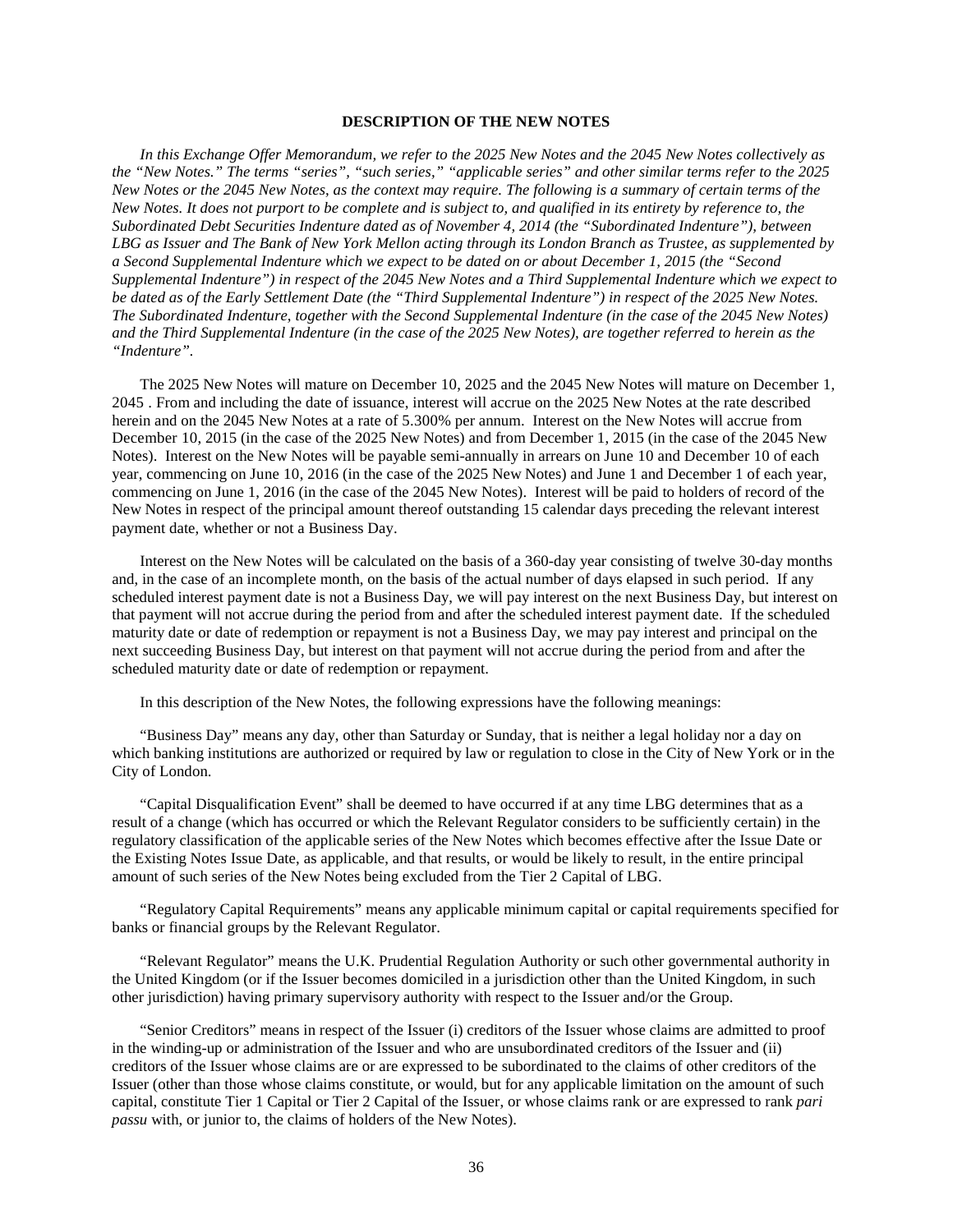"Tier 1 Capital" has the meaning given to it by the Relevant Regulator from time to time.

"Tier 2 Capital" has the meaning given to it by the Relevant Regulator from time to time.

# **General**

The New Notes will constitute our direct, unconditional, unsecured and subordinated obligations ranking *pari passu* without any preference among themselves and ranking junior in right of payment to the claims of any existing and future unsecured and unsubordinated indebtedness. In a winding up or in the event that an administrator has been appointed in respect of us and notice has been given that it intends to declare and distribute a dividend, all amounts due in respect of or arising under (including any damages awarded for breach of any obligations under) the New Notes will be subordinated to, and subject in right of payment to the prior payment in full of, all claims of all Senior Creditors.

The rights and claims of the holders of the New Notes shall rank at least *pari passu* with the claims of holders of all obligations of the Company which constitute, or would but for any applicable limitation on the amount of such capital constitute, Tier 2 Capital of the Company and in priority to (1) the claims of holders of all obligations of the Company which constitute Tier 1 Capital of the Company, (2) the claims of holders of all undated or perpetual subordinated obligations of the Company and (3) the claims of holders of all share capital of the Company.

In addition, because we are a holding company, our rights to participate in the assets of any subsidiary if it is liquidated will be subject to the prior claims of its creditors, including in the case of bank subsidiaries, their depositors, except to the extent that we may be a creditor with recognized claims against the subsidiary.

Each of the 2025 New Notes and the 2045 New Notes will constitute a separate series of subordinated debt securities issued under the Subordinated Indenture as amended by the Second Supplemental Indenture or the Third Supplemental Indenture, as applicable. Book-entry interests in the New Notes will be issued in minimum denominations of \$200,000 and in integral multiples of \$1,000 in excess thereof.

The New Notes have not been registered under the Securities Act and are offered pursuant to an exemption from, or in a transaction not subject to, the registration requirements of the Securities Act.

The New Notes will be entitled to registration rights pursuant to the Registration Rights Agreement.

The principal corporate trust office of the Trustee in London, United Kingdom, is designated as the principal paying agent. We may at any time designate additional paying agents or rescind the designation of paying agents or approve a change in the office through which any paying agent acts.

We will issue the New Notes in fully registered form. The New Notes will be represented by one or more global securities in the name of a nominee of DTC. You will hold beneficial interest in the New Notes through DTC and its participants. We expect to deliver the New Notes through the facilities of DTC on the Early Settlement Date, in the case of the Old Notes tendered at or prior to the Early Participation Date, or the Final Settlement Date, in the case of the Old Notes tendered after the Early Participation Date but at or prior to the Expiration Deadline. For a more detailed summary of the form of the New Notes and settlement and clearance arrangements, you should read "*—Form of New Notes; Book-Entry System*". Indirect holders trading their beneficial interests in the New Notes through DTC must trade in DTC's same-day funds settlement system and pay in immediately available funds. Secondary market trading will occur in the ordinary way following the applicable rules and clearing system operating procedures of DTC, including those of its indirect participants, Euroclear and Clearstream, Luxembourg.

Definitive debt securities will only be issued in limited circumstances described under "*—Form of New Notes; Book-Entry System*".

Payment of principal of and interest on the New Notes, so long as the New Notes are represented by global securities, will be made in immediately available funds. Beneficial interests in the global securities will trade in the same-day funds settlement system of DTC, and secondary market trading activity in such interests will therefore settle in same-day funds.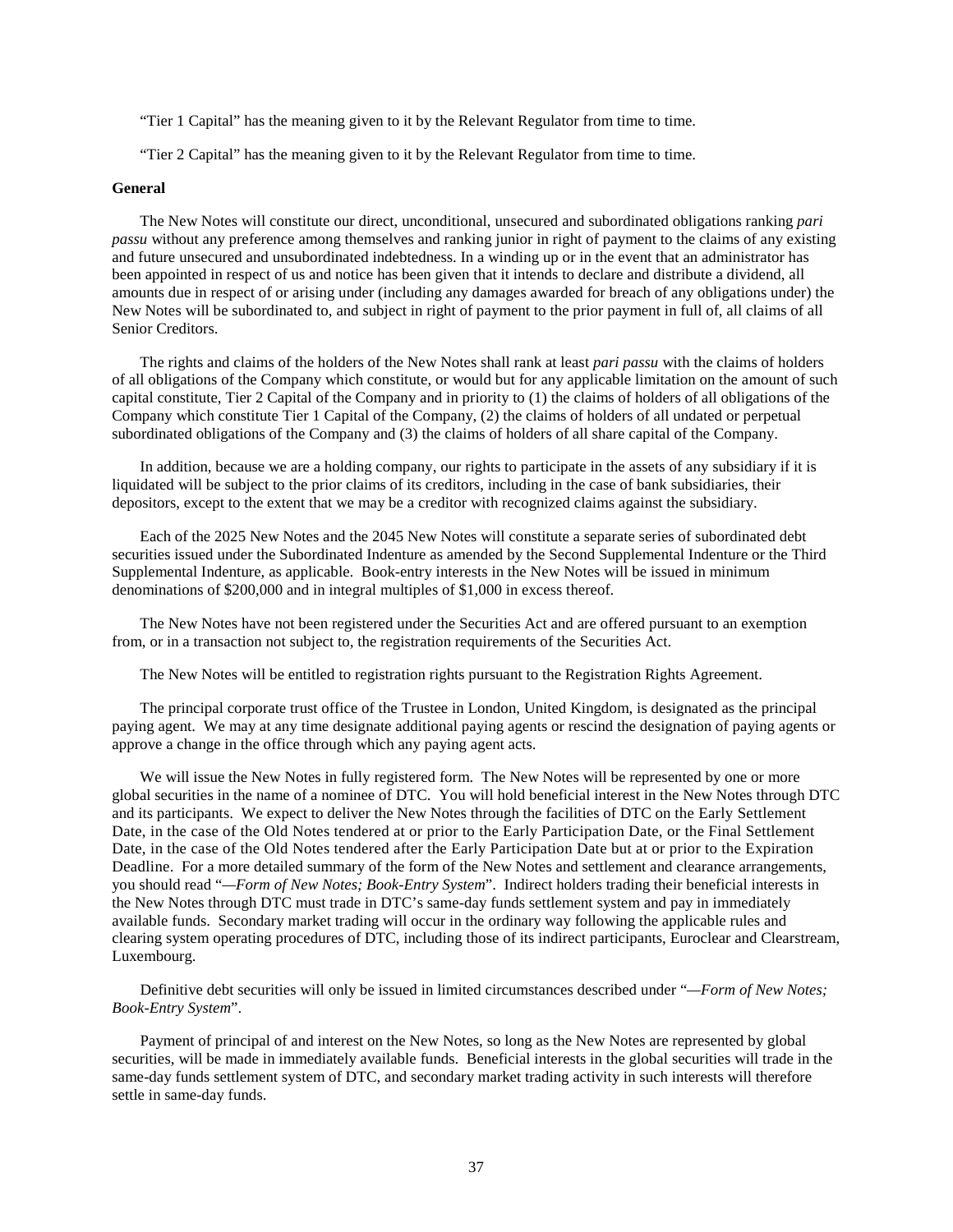All payments in respect of the New Notes by us or our paying agent will be made subject to any deduction or withholding that may be imposed or levied by any jurisdiction. Except as provided under "*—Payment of Additional Amounts*" below, no Additional Amounts will be paid on the New Notes with respect to any such amounts withheld. For the avoidance of doubt, notwithstanding anything to the contrary herein, if by reason of Sections 1471-1474 of the U.S. Internal Revenue Code and the U.S. Treasury regulations thereunder or any agreement with the U.S. Internal Revenue Service in connection with these sections or regulations ("FATCA"), any intergovernmental agreement between the United States and the United Kingdom or any other jurisdiction with respect to FATCA, or any law, regulation or other official guidance enacted in any jurisdiction implementing, or relating to, FATCA or any intergovernmental agreement, any of us, the Trustee, our paying agent or another withholding agent deducts and withholds from any amount payable on, or in respect of, the New Notes, the amounts so deducted or withheld shall be treated as having been paid to the holder of the New Notes, and no Additional Amounts will be paid on account of any such deduction or withholding. Neither we, the Trustee or our paying agent shall have any liability in connection with our compliance with any such withholding obligation under applicable law.

### **Agreement with Respect to the Exercise of U.K. Bail-in Power**

Notwithstanding any other agreements, arrangements, or understandings between us and any holder or beneficial owner of the New Notes, by tendering or exchanging the Old Notes and accepting the New Notes in the Exchange Offer or otherwise purchasing or acquiring the New Notes, each holder (including each beneficial owner) of the New Notes acknowledges, accepts, agrees to be bound by and consents to the exercise of any U.K. bail-in power (as defined below) by the relevant U.K. resolution authority that may result in (i) the reduction or cancellation of all, or a portion, of the principal amount of, or interest on, the New Notes; (ii) the conversion of all, or a portion, of the principal amount of, or interest on, the New Notes into shares or other securities or other obligations of LBG or another person; and/or (iii) the amendment or alteration of the maturity of the New Notes, or amendment of the amount of interest due on the New Notes, or the dates on which interest becomes payable, including by suspending payment for a temporary period; which U.K. bail-in power may be exercised by means of variation of the terms of the New Notes solely to give effect to the exercise by the relevant U.K. resolution authority of such U.K. bail-in power. With respect to (i), (ii) and (iii) above, references to principal and interest shall include payments of principal and interest that have become due and payable (including principal that has become due and payable at the maturity date), but which have not been paid, prior to the exercise of any U.K. bail-in power. Each holder and beneficial owner of the New Notes further acknowledges and agrees that the rights of the holders and/or beneficial owners under the New Notes are subject to, and will be varied, if necessary, solely to give effect to, the exercise of any U.K. bail-in power by the relevant U.K. resolution authority.

For these purposes, a "U.K. bail-in power" is any write-down and/or conversion power existing from time to time under any laws, regulations, rules or requirements relating to the resolution of banks, banking group companies, credit institutions and/or investment firms incorporated in the United Kingdom in effect and applicable in the United Kingdom to us and the Group, including but not limited to any such laws, regulations, rules or requirements which are implemented, adopted or enacted within the context of a European Union directive or regulation of the European Parliament and of the Council establishing a framework for the recovery and resolution of credit institutions and investment firms and/or within the context of a U.K. resolution regime under the Banking Act as the same has been or may be amended from time to time (whether pursuant to the Banking Reform Act 2013, secondary legislation or otherwise), pursuant to which obligations of a bank, banking group company, credit institution or investment firm or any of its affiliates can be reduced, cancelled, amended, transferred and/or converted into shares or other securities or obligations of the obligor or any other person (and a reference to the "relevant U.K. resolution authority" is to any authority with the ability to exercise a U.K. bail-in power).

*According to the principles contained in the BRRD and the amendments to the Banking Act by way of the Banking Reform Act 2013, we expect that the relevant U.K. resolution authority would exercise its U.K. bail-in powers in respect of the New Notes having regard to the hierarchy of creditor claims (with the exception of excluded liabilities) and that the claims of holders of the New Notes would be treated equally in respect of the exercise of the U.K. bail-in powers with all other claims that would rank pari passu with the New Notes upon an insolvency of the Issuer.* 

No repayment of the principal amount of the New Notes or payment of interest on the New Notes shall become due and payable after the exercise of any U.K. bail-in power by the relevant U.K. resolution authority unless, at the time that such repayment or payment, respectively, is scheduled to become due, such repayment or payment would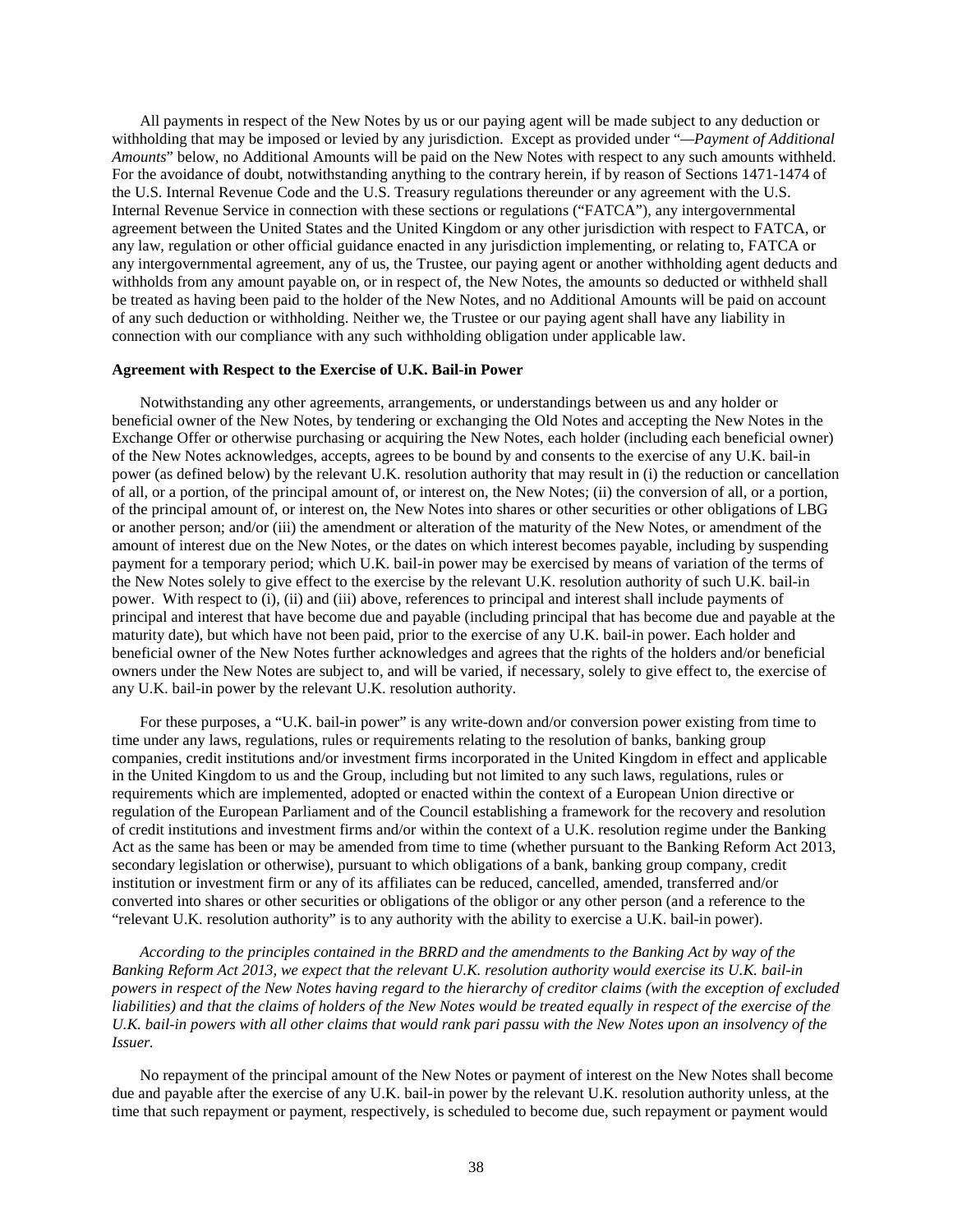be permitted to be made by us under the laws and regulations of the United Kingdom and the European Union applicable to us or other members of the Group.

For a discussion of certain risk factors relating to the U.K. bail-in power, see "*Risk Factors—Risks relating to the New Notes*"*.*

By tendering or exchanging the Old Notes and accepting the New Notes in the Exchange Offer or otherwise purchasing or acquiring the New Notes, each holder and beneficial owner of the New Notes: (i) acknowledges and agrees that the exercise of the U.K. bail-in power by the relevant U.K. resolution authority with respect to the New Notes shall not give rise to a Default or Event of Default for purposes of Section 315(b) (Notice of Default) and Section 315(c) (Duties of the Trustee in Case of Default) of the Trust Indenture Act of 1939, as amended (the "TIA"); and (ii) to the extent permitted by the TIA, waives any and all claims against the Trustee for, agrees not to initiate a suit against the Trustee in respect of, and agrees that the Trustee shall not be liable for, any action that the Trustee takes, or abstains from taking, in either case in accordance with the exercise of the U.K. bail-in power by the relevant U.K. resolution authority with respect to the New Notes.

By tendering or exchanging the Old Notes and accepting the New Notes in the Exchange Offer or otherwise purchasing or acquiring the New Notes, each holder and beneficial owner shall also be deemed to have (i) consented to the exercise of any U.K. bail-in power as it may be imposed without any prior notice by the relevant U.K. resolution authority of its decision to exercise such power with respect to the New Notes and (ii) authorized, directed and requested DTC and any direct participant in DTC or other intermediary through which it holds such New Notes to take any and all necessary action, if required, to implement the exercise of any U.K. bail-in power with respect to the New Notes as it may be imposed, without any further action or direction on the part of such holder or beneficial owner or the Trustee.

Upon the exercise of the U.K. bail-in power by the relevant U.K. resolution authority with respect to the New Notes, we shall provide a written notice to DTC as soon as practicable regarding such exercise of the U.K. bail-in power for purposes of notifying holders of such occurrence. We shall also deliver a copy of such notice to the Trustee for information purposes.

### **Events of Default; Default; Limitation of Remedies**

# *Events of Default*

An "Event of Default" with respect to any series of the New Notes shall result if:

- a court of competent jurisdiction makes an order for the winding-up of LBG which is not successfully appealed within 30 days; or
- an effective shareholders' resolution is validly adopted for the winding-up of LBG, other than under or in connection with a scheme of amalgamation or reconstruction not involving a bankruptcy or insolvency.

If an Event of Default occurs, the Trustee or the holder or holders of at least 25% in aggregate principal amount of the outstanding New Notes of such series may declare to be due and payable immediately in accordance with the terms of the relevant Indenture the principal amount of, and any accrued but unpaid payments, and any Additional Amounts (as defined below), on such series of the New Notes. However, after this declaration but before the Trustee obtains a judgment or decree for payment of money due, the holder or holders of a majority in aggregate principal amount of the outstanding New Notes of such series may rescind the declaration of acceleration and its consequences, but only if all Events of Default in respect of such series have been remedied and all payments due, other than those due as a result of acceleration, have been made.

### *Defaults*

A "Default" with respect to any series of the New Notes shall result if:

• any installment of interest on such series of the New Notes is not paid on or before its Interest Payment Date and such failure continues for 14 days; or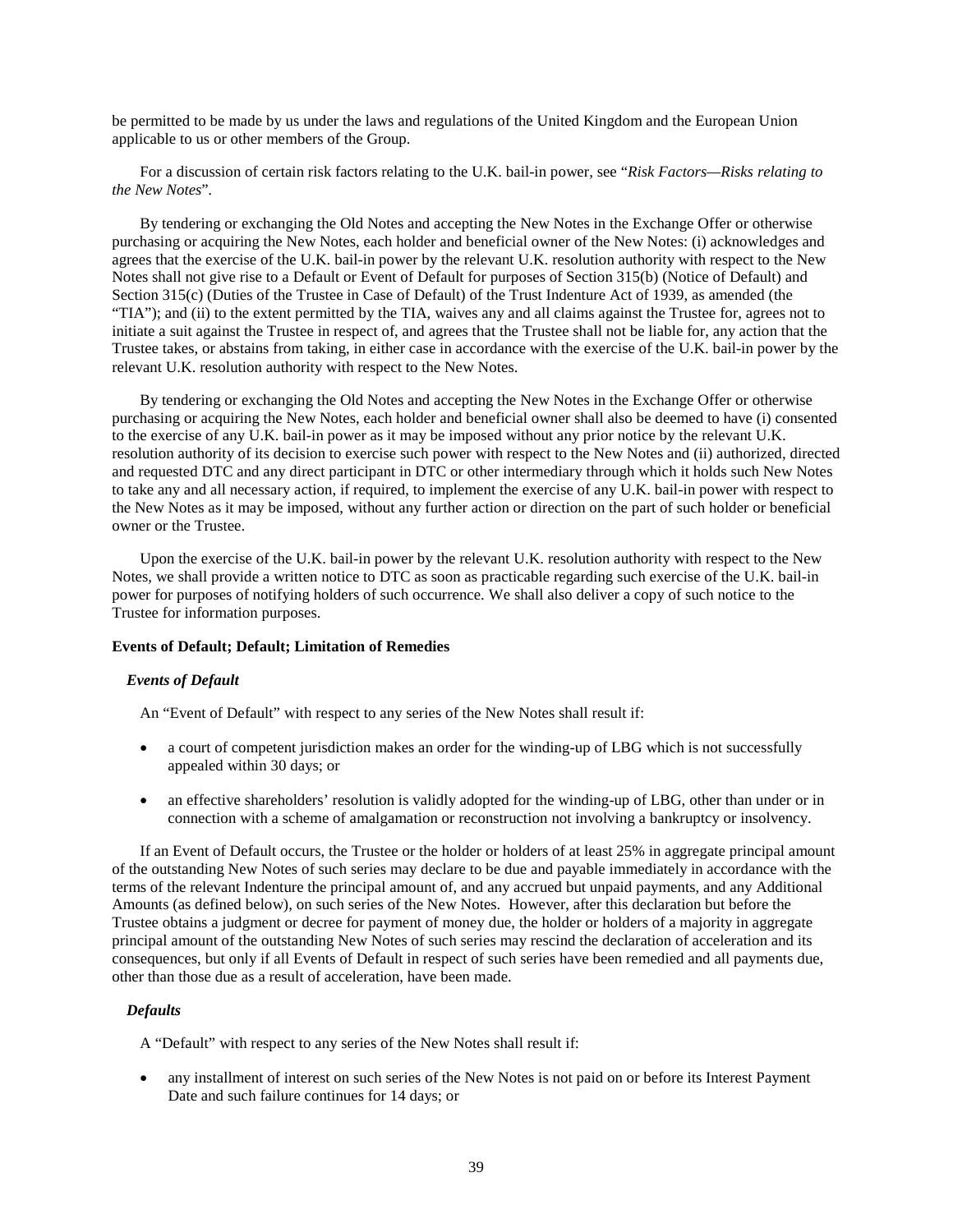• all or any part of the principal on such series of the New Notes is not paid when it otherwise becomes due and payable, whether upon redemption or otherwise, and such failure continues for seven days.

If a Default occurs, the Trustee may commence a proceeding for the winding-up of LBG, provided that the Trustee may not declare the principal amount of any outstanding New Notes of such series to be due and payable.

However, a failure to make any payment on such series of the New Note shall not be a Default if it is withheld or refused in order to comply with any applicable fiscal or other law or regulation or order of any court of competent jurisdiction and LBG delivers an opinion of counsel to the Trustee with that conclusion, at any time before the expiry of the applicable 14 day or seven day period by independent legal advisers.

Notwithstanding any contrary provisions, nothing shall impair the right of a holder, absent the holder's consent, to sue for any payments due but unpaid with respect to such series of the New Notes.

Subject to applicable law, no holder may exercise or claim any right of set-off, counterclaim, combination of accounts, compensation or retention in respect of any amount owed to it by LBG arising under or in connection with the New Notes. By accepting a New Note of any series, each holder will be deemed to have waived any right of setoff, counterclaim, combination of accounts, compensation and retention with respect to the New Note of such series or the relevant Indenture of such series (or between obligations which LBG may have under or in respect of any New Note of such series and any liability owed by a holder to LBG) that they might otherwise have against LBG, whether before or during such winding up.

### *General*

The holder or holders of not less than a majority in aggregate principal amount of the outstanding New Notes of the applicable series may waive any past Event of Default or Default, except an Event of Default or Default in respect of the payment of interest, if any, or principal of (or premium, if any) or payments on such series of the New Note or a covenant or provision of the relevant Indenture which cannot be modified or amended without the consent of each holder of the applicable series of the New Notes.

Subject to the provisions of the relevant Indenture relating to the duties of the Trustee, if an Event of Default or a Default occurs with respect to any series of the New Notes, the Trustee will be under no obligation to take direction from any holder or holders of the New Notes of such series, unless they have offered reasonable indemnity to the Trustee. Subject to the relevant Indenture provisions for the indemnification of the Trustee, the holder or holders of a majority in aggregate principal amount of the outstanding New Notes of the applicable series shall have the right to direct the time, method and place of conducting any proceeding for any remedy available to the Trustee or exercising any trust or power conferred on the Trustee, if the direction is not in conflict with any rule of law or with the relevant Indenture and does not expose the Trustee to undue risk and the action would not be unjustly prejudicial to the holder or holders of the New Notes of such series not taking part in that direction. The Trustee may take any other action that it deems proper which is not inconsistent with that direction.

The Indenture provides that the Trustee will, within 90 days after the occurrence of an Event of Default or a Default with respect to any series of the New Notes, give to each holder of the New Notes of such series notice of the Event of Default or Default known to it, unless the Event of Default or Default, has been cured or waived. However, the Trustee shall be protected in withholding notice if it determines in good faith that withholding notice is in the interest of the holders.

We are required to furnish to the Trustee a statement as to our compliance with all conditions and covenants under the relevant Indenture (i) annually, and (ii) within five Business Days of a written request from the Trustee.

#### **Additional Issuances**

We may, without the consent of the holders of any series of the New Notes, issue additional notes having the same ranking and same interest rate, maturity date, redemption terms and other terms as the New Notes of such series described in this Exchange Offer Memorandum except for the price to the public, Issue Date, first interest payment date and temporary CUSIP, ISIN or other identifying numbers, provided however that such additional notes of any series must be fungible with the New Notes of the relevant series for U.S. federal income tax purposes. Any such additional notes, together with the New Notes of such series offered pursuant to the terms of this Exchange Offer Memorandum, will constitute a single series of securities under the relevant Indenture. There is no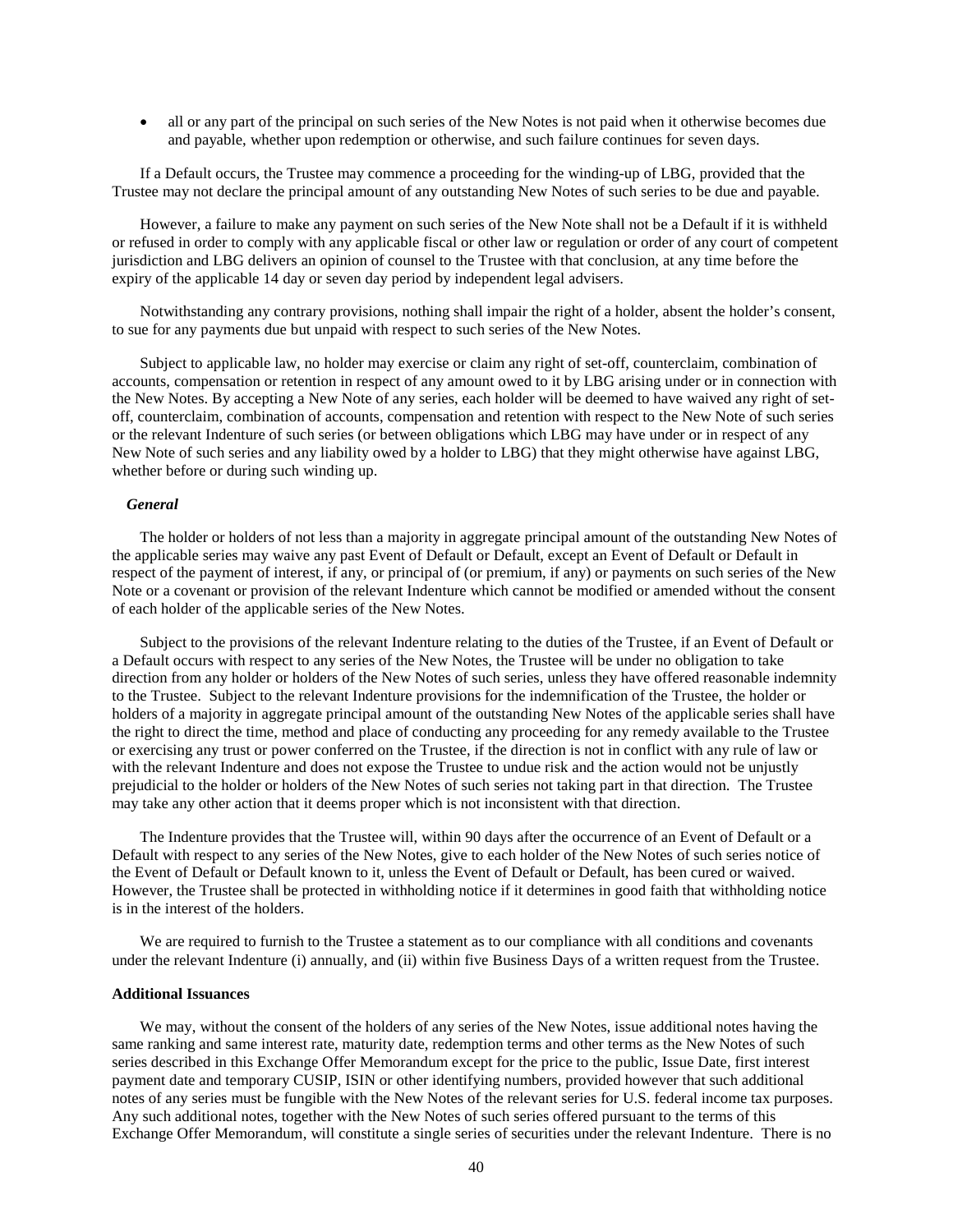limitation on the amount of additional subordinated notes or other debt securities that we may issue under such Indenture.

### **Tax Redemption**

If at any time a Tax Event has occurred with respect to any series of the New Notes, LBG may, subject to the satisfaction of the conditions described under "*—Conditions to Redemption and Repurchases*" below, redeem the relevant series of the New Notes in whole but not in part at any time at 100% of their principal amount, together with any accrued interest to, but excluding, the date fixed for redemption.

A "Tax Event" is deemed to have occurred with respect to such series of the New Notes if such series of:

(1) LBG determines that as a result of a Tax Law Change, in making any payments on the New Notes of such series, LBG has paid or will or would on the next payment date be required to pay any Additional Amounts (as defined below) to any holder of such series of the New Notes pursuant to "*—Payment of Additional Amounts*" below and/or

(2) a Tax Law Change would:

- result in LBG not being entitled to claim a deduction in respect of any payments in respect of the New Notes of such series in computing LBG's taxation liabilities or materially reduce the amount of such deduction;
- prevent the New Notes of such series from being treated as loan relationships for United Kingdom tax purposes;
- as a result of the New Notes of such series being in issue, result in LBG not being able to have losses or deductions set against the profits or gains, or profits or gains offset by the losses or deductions, of companies with which it is or would otherwise be so grouped for applicable United Kingdom tax purposes (whether under the group relief system current as of the date of issue of the New Notes of such series or any similar system or systems having like effect as may from time to time exist);
- result in a United Kingdom tax liability, or the receipt of income or profit which would be subject to United Kingdom tax, in respect of a write-down of the principal amount of the New Notes of such series or the conversion of the New Notes of such series into shares or other obligations of LBG; or
- result in a New Note of such series or any part thereof being treated as a derivative or an embedded derivative for United Kingdom tax purposes,

in each case, *provided that*, LBG could not avoid the foregoing in connection with the New Notes of such series by taking measures reasonably available to it.

"Tax Law Change" means a change in, or amendment to, the laws or regulations of the United Kingdom, or any political subdivision or authority therein or thereof, having the power to tax, including any treaty to which the United Kingdom is a party, or any change in any generally published application or interpretation of such laws, including a decision of any court or tribunal, or any change in the generally published application or interpretation of such laws by any relevant tax authority or any generally published pronouncement by any tax authority, which change, amendment or pronouncement  $(x)$  (subject to  $(y)$ ) becomes, or would become, effective on or after (i) the Issue Date in respect of the 2025 New Notes, or (ii) December 1, 2015, in respect of the 2045 New Notes (the "Existing Notes Issue Date"), or (y) in the case of a change in law, if such change is enacted by United Kingdom Act of Parliament or implemented by statutory instrument, on or after the Issue Date or the Existing Notes Issue Date, as applicable;

Notice of any redemption of the New Notes of any series due to the occurrence of a Tax Event will be given to holders not less than 30 nor more than 60 calendar days prior to the date of such redemption in accordance with "*— Conditions to Redemption and Repurchases*" below, and to the Trustee at least ten (10) Business Days prior to such date, unless a shorter notice period shall be satisfactory to the Trustee.

Prior to the giving of any notice of redemption, LBG must deliver to the Trustee (i) a legal opinion, in a form satisfactory to the Trustee, to the effect that a Tax Event has occurred, and (ii) an officer's certificate confirming that (1) all the conditions necessary for redemption have occurred and that LBG could not avoid the consequences of the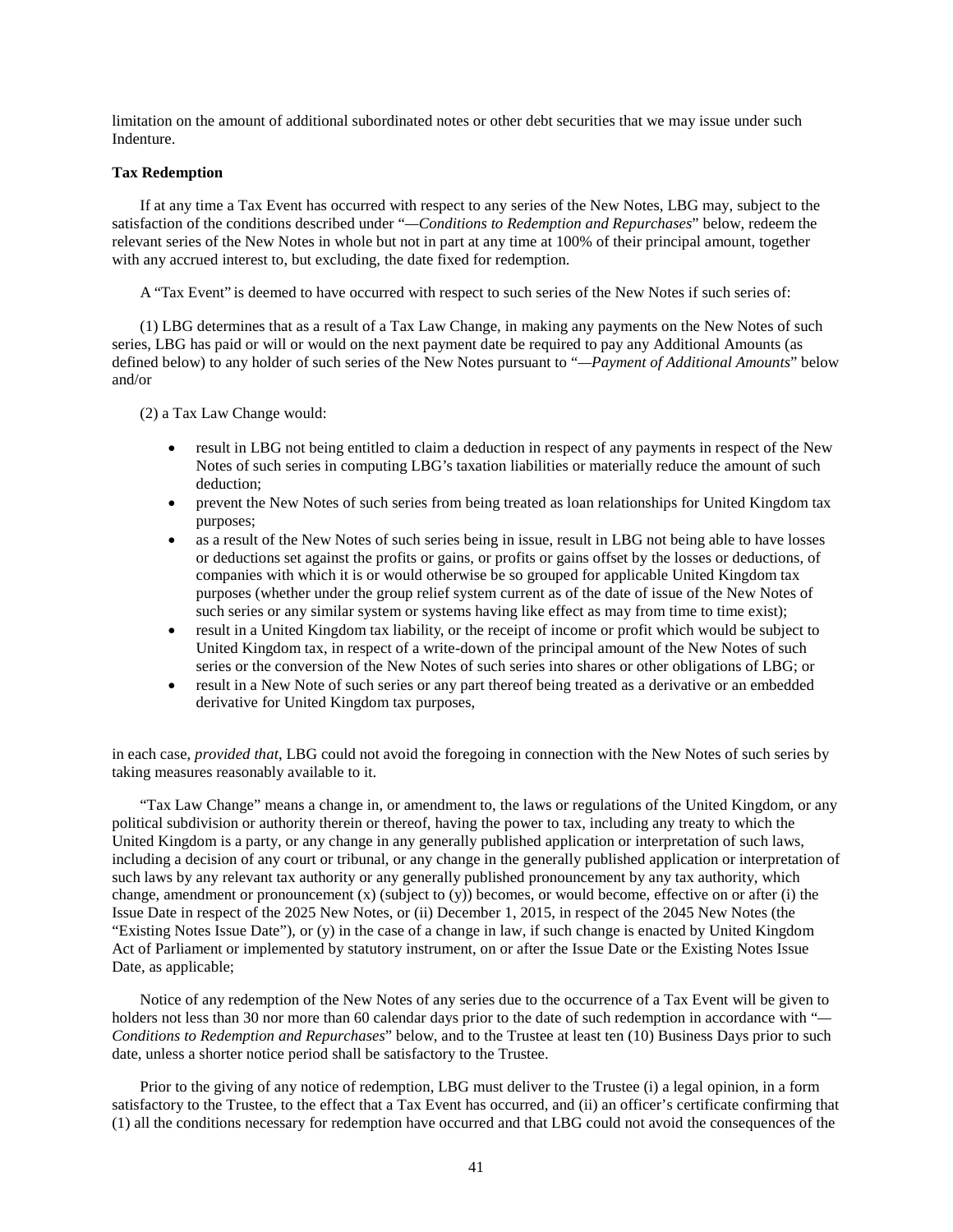Tax Event by taking measures reasonably available to it, and (2) that the Relevant Regulator is satisfied that the relevant change or event is material and was not reasonably foreseeable by LBG on the Issue Date or the Existing Notes Issue Date, as applicable. The Trustee shall be entitled to accept such opinion and officer's certificate without any further inquiry, in which event such opinion and officer's certificate shall be conclusive and binding on the Trustee and the holders of the New Notes of the relevant series.

#### **Redemption due to a Capital Disqualification Event**

We may redeem the New Notes of any series in whole but not in part upon not less than 30 calendar days' nor more than 60 calendar days' notice to the holders of the New Notes of such series if, at any time immediately prior to the giving of the notice referred to above, a Capital Disqualification Event has occurred. In the event of such a redemption, the redemption price of the New Notes of such series will be 100% of their principal amount together with any accrued but unpaid interest to, but excluding, the date fixed for redemption. Any right of redemption will be subject to the conditions set forth under "—*Conditions to Redemption and Repurchases*" below.

Prior to the giving of any notice of redemption, LBG must deliver to the Trustee an officer's certificate stating that (1) a Capital Disqualification Event has occurred, and (2) LBG has demonstrated to the satisfaction of the Relevant Regulator that the relevant change was not reasonably foreseeable by LBG as at the Issue Date or the Existing Notes Issue Date, as applicable. The Trustee shall be entitled to accept such officer's certificate without any further inquiry, in which event such officer's certificate shall be conclusive and binding on the Trustee and the holders of the New Notes of such series.

### **Repurchases**

We may at any time, and from time to time, purchase New Notes in the open market or by tender or by private agreement in any manner and at any price or at differing prices. New Notes purchased or otherwise acquired by us may be (i) held, (ii) resold or (iii) at our sole discretion, surrendered to the Trustee for cancellation (in which case all New Notes so surrendered will forthwith be cancelled in accordance with applicable law and thereafter may not be re-issued or resold). Any such purchases will be subject to the conditions set forth under "*—Conditions to Redemption and Repurchases*" below.

### **Conditions to Redemption and Repurchases**

Any redemption or repurchase with respect to any series of the New Notes prior to the maturity date is subject to:

(a) LBG giving notice to the Relevant Regulator and the Relevant Regulator granting permission to LBG to redeem or purchase the New Notes of such series; and

(b) in respect of any redemption of any series of the New Notes proposed to be made prior to the fifth anniversary of the Issue Date or the Existing Notes Issue Date, as applicable, if and to the extent then required under the relevant Regulatory Capital Requirements (A) in the case of an optional redemption of a series of the New Notes due to a Tax Event, LBG having demonstrated to the satisfaction of the Relevant Regulator that the relevant change or event is material and was not reasonably foreseeable by LBG as at the Issue Date or the Existing Notes Issue Date, as applicable, or (B) in the case of redemption of a series of the New Notes following the occurrence of a Capital Disqualification Event, LBG having demonstrated to the satisfaction of the Relevant Regulator that the relevant change was not reasonably foreseeable by LBG as at the Issue Date or the Existing Notes Issue Date, as applicable; and

(c) if and to the extent then required by the relevant Regulatory Capital Requirements (A) on or before the relevant redemption or purchase date, LBG replacing the series of the New Notes with instruments qualifying as own funds of equal or higher quality on terms that are sustainable for the income capacity of LBG or (B) LBG demonstrating to the satisfaction of the Relevant Regulator that its Tier 1 Capital and Tier 2 Capital would, following such redemption or purchase of such series of the New Notes exceed its minimum capital requirements by a margin that the Relevant Regulator may consider necessary at such time based on the Regulatory Capital Requirements.

Notwithstanding the above conditions, if, at the time of any redemption or purchase with respect to any series of the New Notes, the prevailing Regulatory Capital Requirements permit the repayment or purchase only after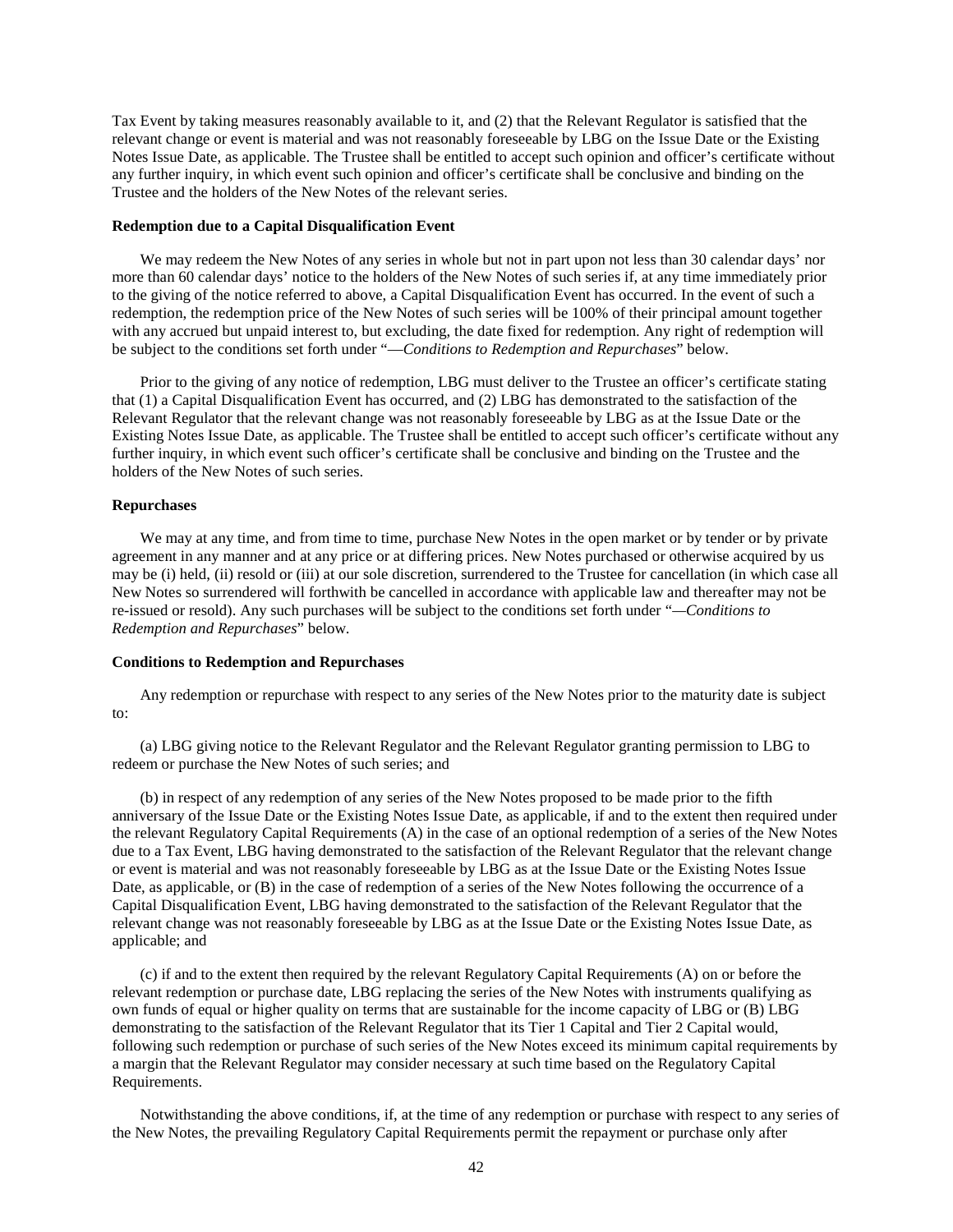compliance with one or more alternative or additional preconditions to those set out above, LBG shall comply with such other and/or, as appropriate, additional pre-condition(s).

# **Modification and Waiver**

We and the Trustee may make certain modifications and amendments to the relevant Indenture with respect to any series of the New Notes without the consent of the holders of the New Notes of such series. Other modifications and amendments may be made to the Indenture with respect to any series of the New Notes with the consent of the holder or holders of not less than two-thirds in aggregate outstanding principal amount of the New Notes of such series outstanding that are affected by the modification or amendment, voting as one class. However, no modifications or amendments may be made without the consent of the holder of each New Note of such series that would:

- change the stated maturity of the principal amount of the New Notes of such series;
- reduce the principal amount of, the interest rate, or the premium payable upon the redemption of, or the payments with respect to, the New Notes of such series;
- change any obligation to pay Additional Amounts (as defined below) with respect to the New Notes of such series;
- change the currency of payment with respect to the New Notes of such series;
- impair the right to institute suit for the enforcement of any payment due and payable with respect to the New Notes of such series;
- reduce the percentage in aggregate principal amount of outstanding debt securities of the New Notes of such series necessary to modify or amend the relevant Indenture or to waive compliance with certain provisions of the relevant Indenture and any Event of Default or Default with respect to the New Notes of such series;
- the subordination provisions or the terms of our obligations in respect of the due and punctual payment of the amounts due and payable on the New Notes of such series in a manner adverse to the holders of the New Notes of such series; or
- modify the above requirements.

In addition, variations in the terms and conditions of any series of the New Notes, including modifications relating to redemption, an Event of Default or a Default, may require the non-objection from, or consent of, the PRA.

# **Payment of Additional Amounts**

Amounts to be paid on any series of the New Notes will be made without deduction or withholding for, or on account of, any and all present and future income, stamp and other taxes, levies, imposts, duties, charges, or fees imposed, levied, collected, withheld or assessed by or on behalf of a U.K. taxing jurisdiction, unless such deduction or withholding is required by law. If at any time a U.K. taxing jurisdiction requires us to make such deduction or withholding, we will pay additional amounts with respect to the principal of, interest and any other payments on, the New Notes of such series ("Additional Amounts") that are necessary in order that the net amounts paid to the holders of the New Notes of such series, after the deduction or withholding, shall equal the amounts which would have been payable on the New Notes of such series if the deduction or withholding had not been required. However, this will not apply to any such amount that would not have been payable or due with respect to such series of the New Notes but for the fact that:

• the holder or the beneficial owner of the New Notes of such series is a domiciliary, national or resident of, or engaging in business or maintaining a permanent establishment or physically present in, a U.K. taxing jurisdiction or otherwise having some connection with the U.K. taxing jurisdiction other than the holding or ownership of a New Note of such series, or the collection of any payment of, or in respect of, principal of, or any interest or other payment on, any New Note of such series;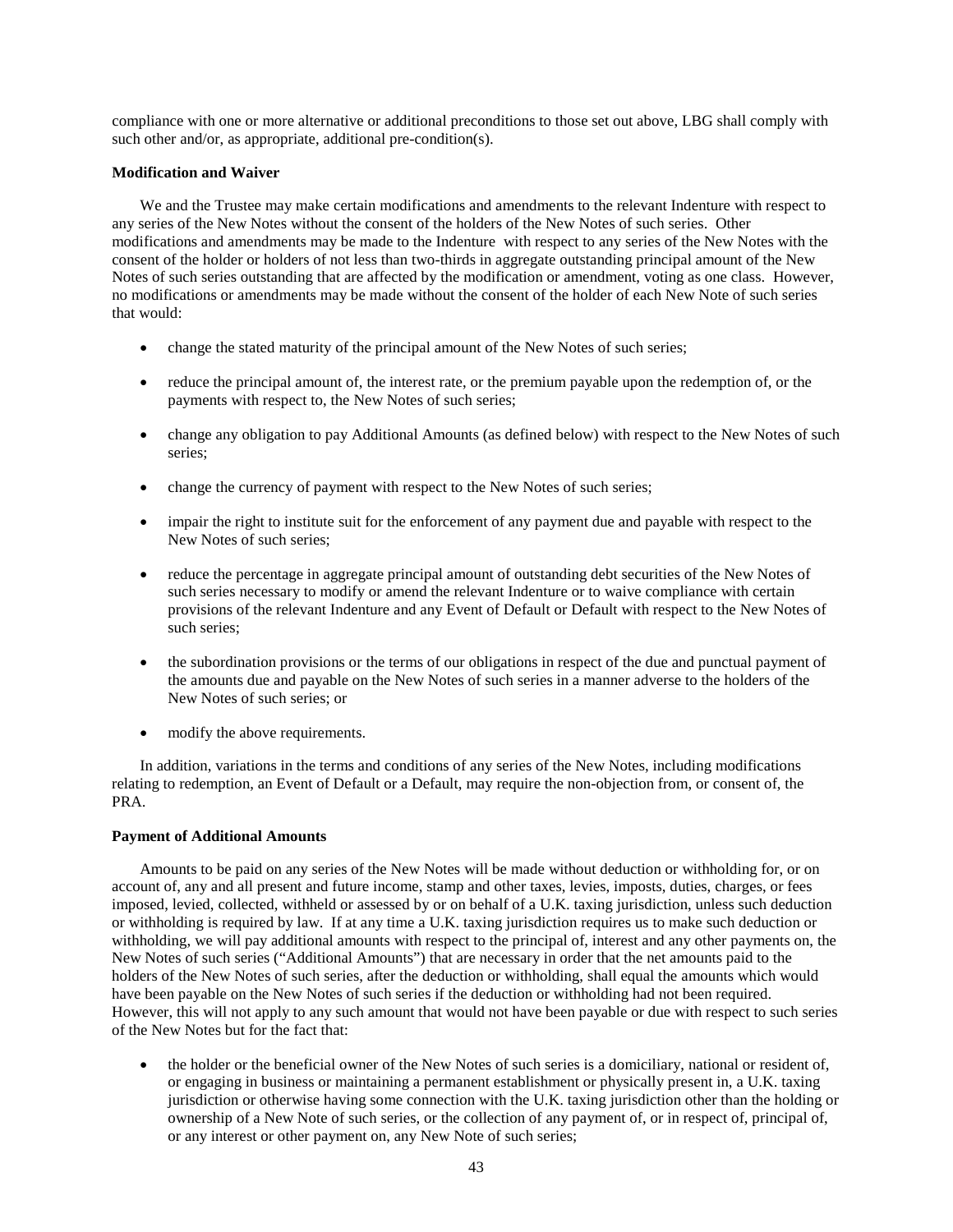- except in the case of a winding up in the United Kingdom, the New Notes of the relevant series are presented (where presentation is required) for payment in the United Kingdom;
- the New Notes of such series are presented (where presentation is required) for payment more than 30 days after the date payment became due or was provided for, whichever is later, except to the extent that the holder would have been entitled to the Additional Amounts on presenting the New Notes of such series for payment at the close of that 30 day period;
- the holder or the beneficial owner of the New Notes of such series or the beneficial owner of any payment of or in respect of principal of, or any interest or other payment on, the New Notes of such series failed to comply with a request by us or our liquidator or other authorized person addressed to the holder of the New Notes of such series to provide information concerning the nationality, residence or identity of the holder or the beneficial owner of the New Notes of such series or to make any declaration or other similar claim to satisfy any requirement, which is required or imposed by a statute, treaty, regulation or administrative practice of a U.K. taxing jurisdiction as a precondition to exemption from all or part of the tax, levy, impost, duty, charge or fee with respect to the New Notes of such series;
- the withholding or deduction with respect to the New Notes of such series is required to be made pursuant to European Council Directive 2003/48/EC on the taxation of savings income, or any directive amending, supplementing or replacing such directive or any law implementing or complying with, or introduced in order to conform to, such directive or directives;
- the New Notes of such series are presented (where presentation is required) for payment by or on behalf of a holder who would have been able to avoid such withholding or deduction by presenting the New Notes of such series to another paying agent;
- the deduction or withholding with respect to the New Notes of such series is imposed by reason of FATCA, any intergovernmental agreement between the United States and the United Kingdom or any other jurisdiction with respect to FATCA, or any law, regulation or other official guidance enacted in any jurisdiction implementing, or relating to, FATCA or any intergovernmental agreement; or
- any combination of the above items,

nor shall Additional Amounts be paid with respect to the principal of, or any interest or other payment on, the New Notes of any series to any holder of a series of the New Notes who is a fiduciary or partnership or any person other than the sole beneficial owner of such payment to the extent such payment would be required by the laws of any taxing jurisdiction to be included in the income for tax purposes of a beneficiary or partner or settlor with respect to such fiduciary or a member of such partnership or a beneficial owner who would not have been entitled to such Additional Amounts with respect to the New Notes of such series, had it been the holder.

Whenever we refer in this Exchange Offer Memorandum, in any context, to the payment of the principal of or any interest or other payments on, or in respect of, any series of the New Note, we mean to include the payment of Additional Amounts to the extent that, in the context, Additional Amounts are, were or would be payable.

### **Waiver of Right to Set-Off**

Subject to applicable law, no holder of the New Notes of any series may exercise or claim any right of set-off, counterclaim, combination of accounts, compensation or retention in respect of any amount owed to it by LBG arising under or in connection with the New Notes of such series. By accepting a New Note of any series, each holder of the New Notes of such series will be deemed to have waived any right of set-off, counterclaim, combination of accounts, compensation and retention with respect to such New Note or the relevant Indenture (or between our obligations under or in respect of the New Note of such series and any liability owed by a holder or the Trustee to us) that they might otherwise have against us, whether before or during our winding up.

# **Trustee; Direction of Trustee**

LBG's obligations to reimburse and indemnify the Trustee in accordance with Section 6.07 of the Subordinated Indenture (as amended by the Second Supplemental Indenture or the Third Supplemental Indenture, as applicable)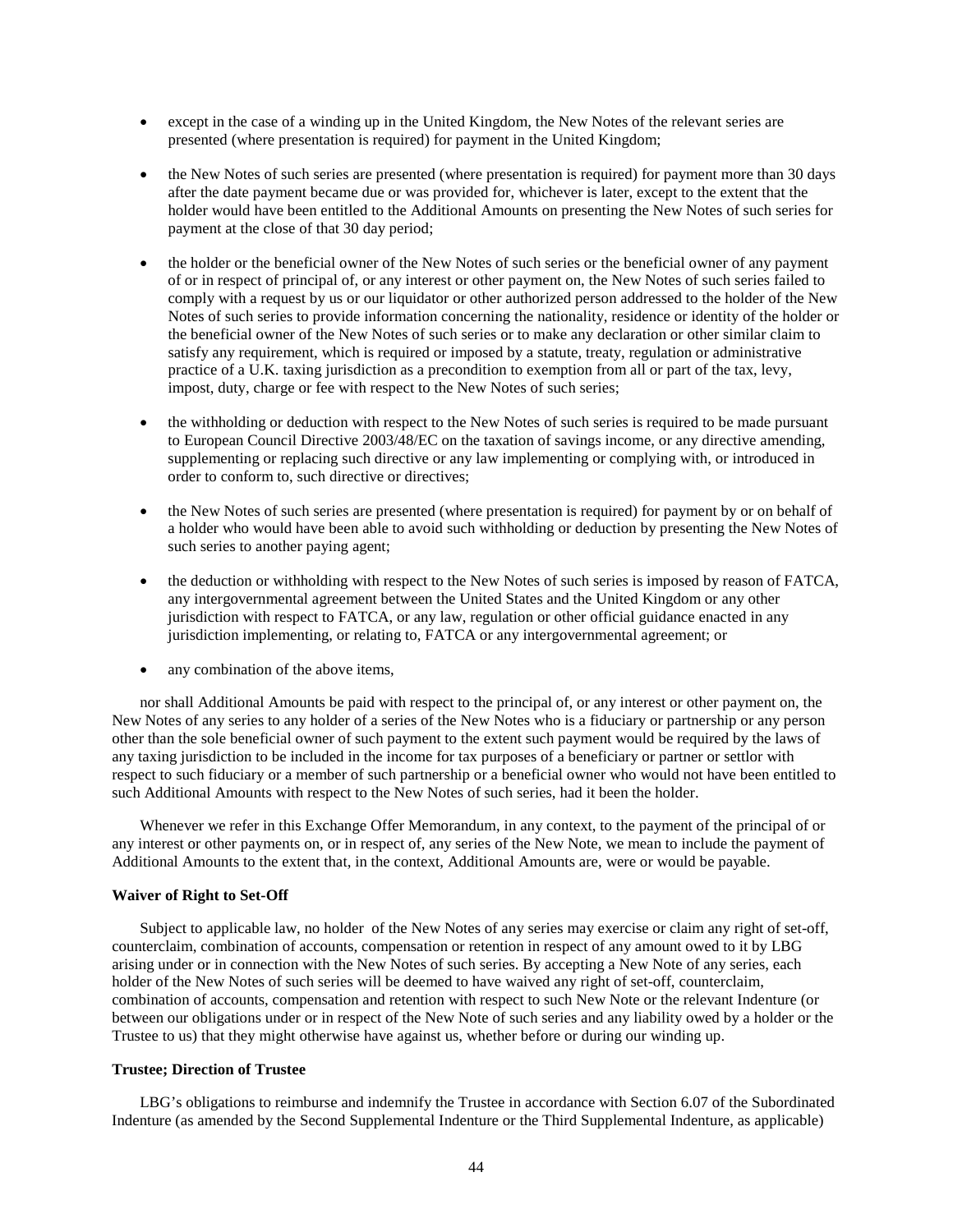shall survive the exercise of the U.K. bail-in power by the relevant U.K. resolution authority with respect to the New Notes.

By accepting the New Notes, each holder (including each beneficial owner) of the New Notes acknowledges and agrees that, upon the exercise of any U.K. bail-in power by the relevant U.K. resolution authority, (a) the Trustee shall not be required to take any further directions from holders of the New Notes under Section 5.12 (Control by Holders) of the relevant Indenture, which authorizes holders of a majority in aggregate outstanding principal amount of the relevant series of the New Notes to direct certain actions relating to the New Notes, and (b) neither the Subordinated Indenture nor the Second Supplemental Indenture nor the Third Supplemental Indenture shall impose any duties upon the Trustee whatsoever with respect to the exercise of any U.K. bail-in power by the relevant U.K. resolution authority. Notwithstanding the foregoing, if, following the completion of the exercise of the U.K. bail-in power by the relevant U.K. resolution authority, the New Notes remain outstanding (for example, if the exercise of the U.K. bail-in power results in only a partial write-down of the principal of the New Notes), then the Trustee's duties under the relevant Indenture shall remain applicable with respect to the New Notes following such completion to the extent that the Issuer and the Trustee shall agree pursuant to a supplemental indenture or an amendment to the relevant Indenture.

In addition to the foregoing, the Trustee may decline to act or accept direction from holders of any series of the New Notes unless it receives written direction from holders of the relevant series representing a majority in aggregate principal amount of the New Notes of such series and security and/or indemnity satisfactory to the Trustee in its sole discretion. The relevant Indenture shall not be deemed to require the Trustee to take any action which may conflict with applicable law, or which may be unjustly prejudicial to the holders not taking part in the direction, or which would subject the Trustee to undue risk or for which it is not indemnified to its satisfaction in its sole discretion.

The Trustee makes no representations regarding, and shall not be liable with respect to, the information set forth in this Exchange Offer Memorandum.

### **Subsequent Holders' Agreement**

Holders and beneficial owners of the New Notes that acquire the New Notes in the secondary market shall be deemed to acknowledge, agree to be bound by and consent to the same provisions specified herein to the same extent as the holders and beneficial owners of the New Notes that acquire the New Notes upon their initial issuance, including, without limitation, with respect to the acknowledgement and agreement to be bound by and consent to the terms of the New Notes related to the U.K. bail-in power.

### **Consolidation, Merger and Sale of Assets; Assumption**

We may, without the consent of the holders of the New Notes of any series, consolidate with, merge into or transfer or lease our assets substantially as an entirety to any person, provided that any successor corporation formed by any consolidation or amalgamation, or any transferee or lessee of our assets, is a company organized under the laws of any part of the United Kingdom that assumes, by a supplemental indenture, the obligations of LBG on the New Notes of such series, and under the relevant Indenture, immediately after giving effect to such transaction, no Default or Event of Default shall have occurred with respect to the New Notes of such series, and we procure the delivery to the Trustee of a customary officer's certificate and legal opinion providing that the conditions precedent to the transaction have been complied with.

Subject to applicable law and regulation, any of the wholly-owned subsidiaries of LBG may assume the obligations under the New Notes of any series without the consent of any holder of the New Notes of such series, provided that we unconditionally guarantee, which shall be on a subordinated basis in substantially the manner described above, the obligations of the subsidiary under the New Notes of such series. In such case, all of the direct obligations under the New Notes of such series and the relevant Indenture shall immediately be discharged. Any Additional Amounts under the New Notes of such series will be payable in respect of taxes imposed by the jurisdiction in which the assuming subsidiary is incorporated, subject to exceptions equivalent to those that apply to any obligation to pay Additional Amounts, substituting the jurisdiction in which the assuming subsidiary is incorporated for "U.K. taxing jurisdiction". However, if we make payment under such guarantee, we may be required to pay Additional Amounts related to taxes, subject to the exceptions described under the heading "— *Additional Amounts*" above, imposed by any U.K. taxing jurisdiction by reason of the guarantee payment. The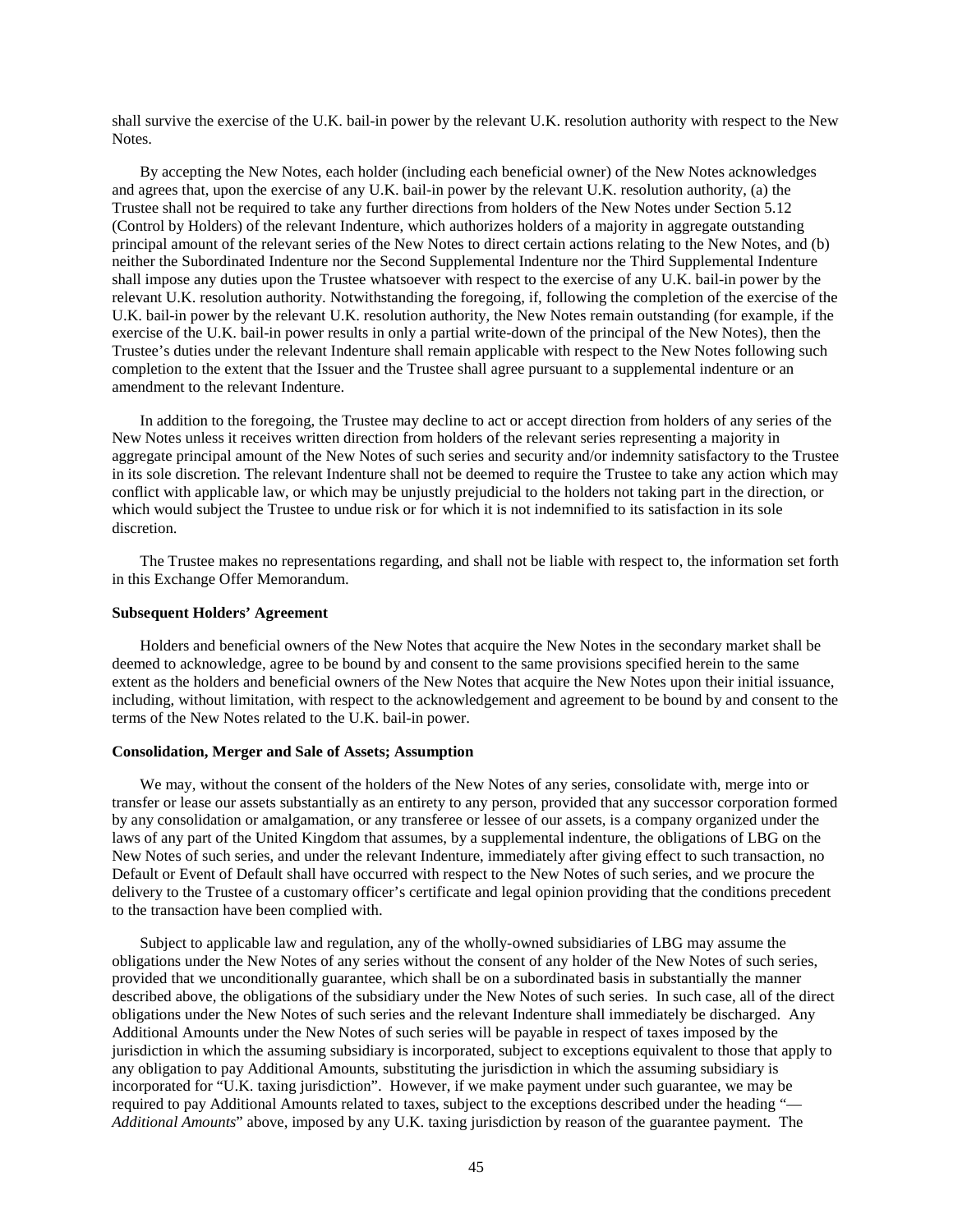subsidiary that assumes the obligations will also be entitled to redeem the New Notes of such series in the circumstances described in "—*Tax Redemption*" and "—*Redemption due to a Capital Disqualification Event*" above with respect to any change or amendment to, or change in the application or official interpretation of, the laws or regulations (including any treaty) of the assuming subsidiary's jurisdiction of incorporation which occurs after the date of the assumption.

*An assumption of our obligations under the applicable series of the New Notes might be deemed for U.S. federal income tax purposes to be an exchange of the applicable series of the New Notes for new debt securities by each beneficial owner, resulting in a recognition of taxable gain or loss for those purposes and possibly certain other adverse tax consequences. You should consult your tax advisor regarding the U.S. federal, state and local income tax consequences of an assumption.*

### **Governing Law**

The Subordinated Indenture, the Second Supplemental Indenture, the Third Supplemental Indenture and the New Notes will be governed by, and construed in accordance with, the laws of the State of New York, except for the subordination and waiver of set-off provisions relating to the New Notes, which will be governed by, and construed in accordance with, the laws of Scotland.

### **Form of New Notes; Book-Entry System**

### *General*

The New Notes shall initially be represented by one or more global securities in registered form, without coupons attached, and will be deposited with DTC, and will be registered in the name of such depositary or its nominee. Unless and until the New Notes are exchanged in whole or in part for other securities under the terms of the Indenture or the global securities are exchanged for definitive securities, the global securities may not be transferred except as a whole by DTC to a nominee or a successor of DTC.

Beneficial interests in the global debt securities will be shown on, and transfers thereof will be effected only through, the book-entry records maintained by DTC and its direct and indirect participants, including, as applicable, Euroclear and Clearstream, Luxembourg.

The laws of some states may require that certain investors in securities take physical delivery of their securities in definitive form. Those laws may impair the ability of investors to own interests in book-entry securities.

So long as DTC, or its nominee, is the holder of a global debt security, DTC or its nominee will be considered the sole holder of such global debt security for all purposes under the Indenture. Except as described below under "—*Issuance of Definitive Securities*", no participant, indirect participant or other person will be entitled to have New Notes registered in its name, receive or be entitled to receive physical delivery of New Notes in definitive form or be considered the owner or holder of the New Notes under the Indenture. Each person having an ownership or other interest in the New Notes must rely on the procedures of DTC, and, if a person is not a participant in DTC, must rely on the procedures of the participant or other securities intermediary through which that person owns its interest to exercise any rights and obligations of a holder under the Indenture or the New Notes.

### *Payments on the Global Debt Security*

Payments of any amounts in respect of the New Notes will be made by the Trustee upon receipt to DTC. Payments will be made to beneficial owners of the New Notes in accordance with the rules and procedures of DTC or its direct and indirect participants, as applicable. Neither we nor the Trustee nor any of our agents will have any responsibility or liability for any aspect of the records of any securities intermediary in the chain of intermediaries between DTC and any beneficial owner of an interest in the New Notes, or the failure of DTC or any intermediary to pass through to any beneficial owner any payments that we make to DTC.

#### *The Clearing Systems*

DTC has advised us as follows: DTC, the world's largest securities depository, is a limited-purpose trust company organized under the New York Banking Law, a "banking organization" within the meaning of the New York Banking Law, a member of the Federal Reserve System, a "clearing corporation" within the meaning of the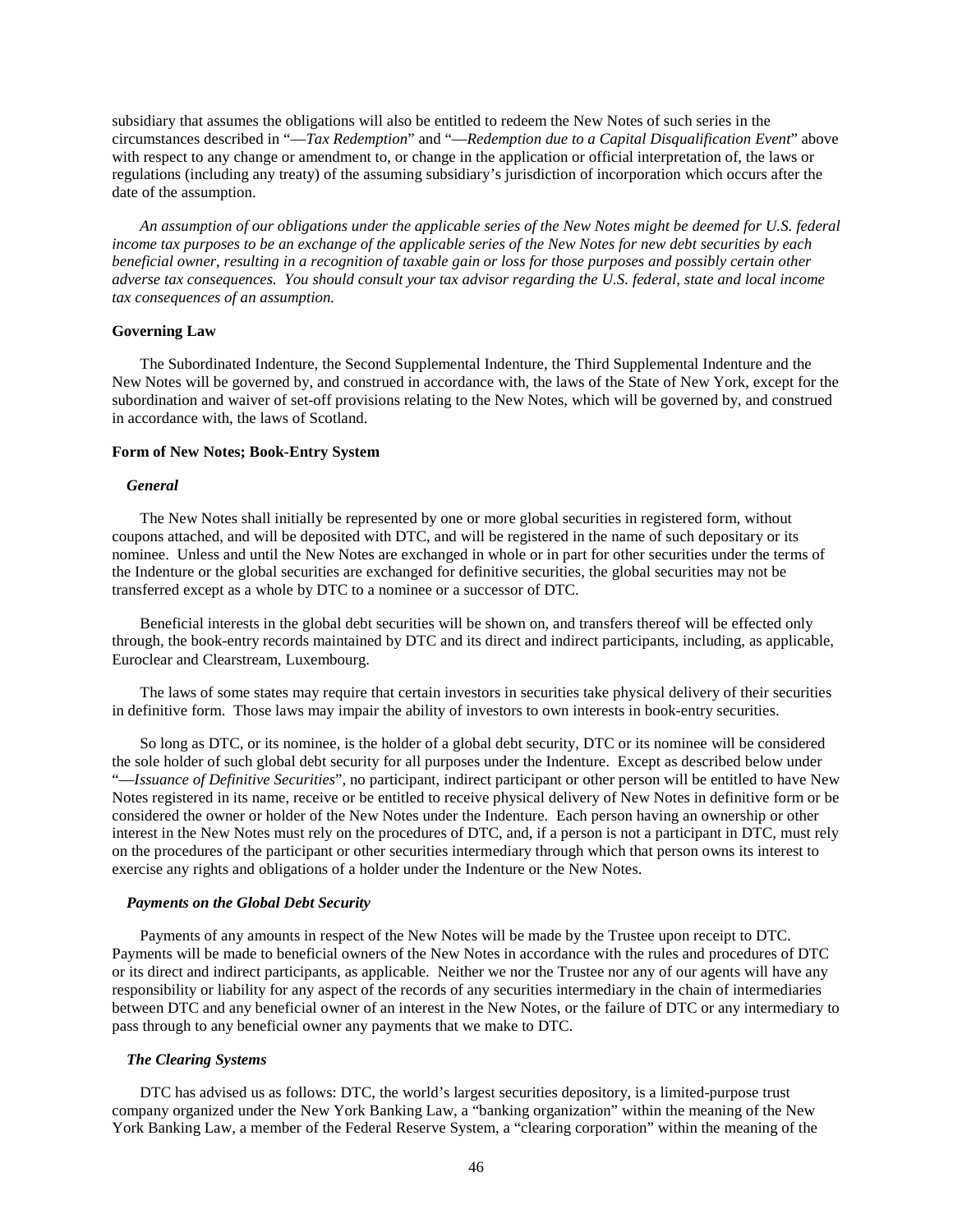New York Uniform Commercial Code, and a "clearing agency" registered pursuant to the provisions of Section 17A of the Exchange Act. DTC holds and provides asset servicing for over 3.5 million issues of U.S. and non-U.S. equity issues, corporate and municipal debt issues, and money market instruments (from over 100 countries) that DTC's participants ("Direct Participants") deposit with DTC. DTC also facilitates the post-trade settlement among Direct Participants of sales and other securities transactions in deposited securities, through electronic computerized book-entry transfers and pledges between Direct Participants' accounts. This eliminates the need for physical movement of securities certificates. Direct Participants include both U.S. and non-U.S. securities brokers and dealers, banks, trust companies, clearing corporations, and certain other organizations. DTC is a wholly-owned subsidiary of The Depository Trust & Clearing Corporation ("DTCC"). DTCC is the holding company for DTC, National Securities Clearing Corporation and Fixed Income Clearing Corporation, all of which are registered clearing agencies. DTCC is owned by the users of its regulated subsidiaries. Access to DTC system is also available to others such as both U.S. and non-U.S. securities brokers and dealers, banks, trust companies, and clearing corporations that clear through or maintain a custodial relationship with a Direct Participant, either directly or indirectly. DTC has a Standard & Poor's rating of AA+. DTC rules applicable to its participants are on file with the SEC. More information about DTC can be found at www.dtcc.com.

### *Issuance of Definitive Securities*

So long as DTC holds global securities in respect of any series of the New Notes, such global securities will not be exchangeable for definitive securities unless:

- DTC notifies the Trustee that it is unwilling or unable to continue to act as depositary for the New Notes of such series or DTC ceases to be a clearing agency registered under the Exchange Act;
- we are wound up and we fail to make a payment on the New Notes of such series when due; or
- at any time we determine at our option and in our sole discretion, that the global securities of the New Notes of such series should be exchanged for definitive securities in registered form.

Each person having an ownership or other interest in the New Notes must rely exclusively on the rules or procedures of DTC and any agreement with any direct or indirect participant of DTC or any other securities intermediary through which that person holds its interest, to receive or direct the delivery of possession of any definitive security. The Indenture permits us to determine at any time and in our sole discretion that any series of the New Notes shall no longer be represented by global securities. DTC has advised us that under its current practices, it would notify its participants of our request, but will only withdraw beneficial interests from the global securities at the request of each DTC participant. We would issue definitive certificates in exchange for any such beneficial interests withdrawn.

Definitive New Notes will be issued in registered form only. To the extent permitted by law, we, the Trustee and any paying agent shall be entitled to treat the person in whose name any definitive security is registered as its absolute owner.

Payments in respect of definitive securities will be made to the person in whose name the definitive securities are registered as it appears in the register. Payments will be made in respect of the New Notes by check drawn on a bank in New York or, if the holder requests, by transfer to the holder's account in New York. Definitive securities should be presented to the paying agent for redemption.

If we issue definitive New Notes in exchange for a particular global security, DTC, as holder of that global security, will surrender it against receipt of the definitive securities, cancel the book-entry securities, and distribute the definitive securities to the persons and in the amounts that DTC specifies pursuant to its internal procedures.

If definitive securities are issued in the limited circumstances described above, those securities (i) will be transferable only on the register for the New Notes, and (ii) may be transferred in whole or in part in denominations of any whole number of securities upon surrender of the definitive securities certificates together with the form of transfer endorsed on it, duly completed and executed at the specified office of a paying agent. If only part of a securities certificate is transferred, a new securities certificate representing the balance not transferred will be issued to the transferor within three Business Days after the paying agent receives the certificate. The new certificate representing the balance will be delivered to the transferor by uninsured post at the risk of the transferor, to the address of the transferor appearing in the records of the paying agent. The new certificate representing the securities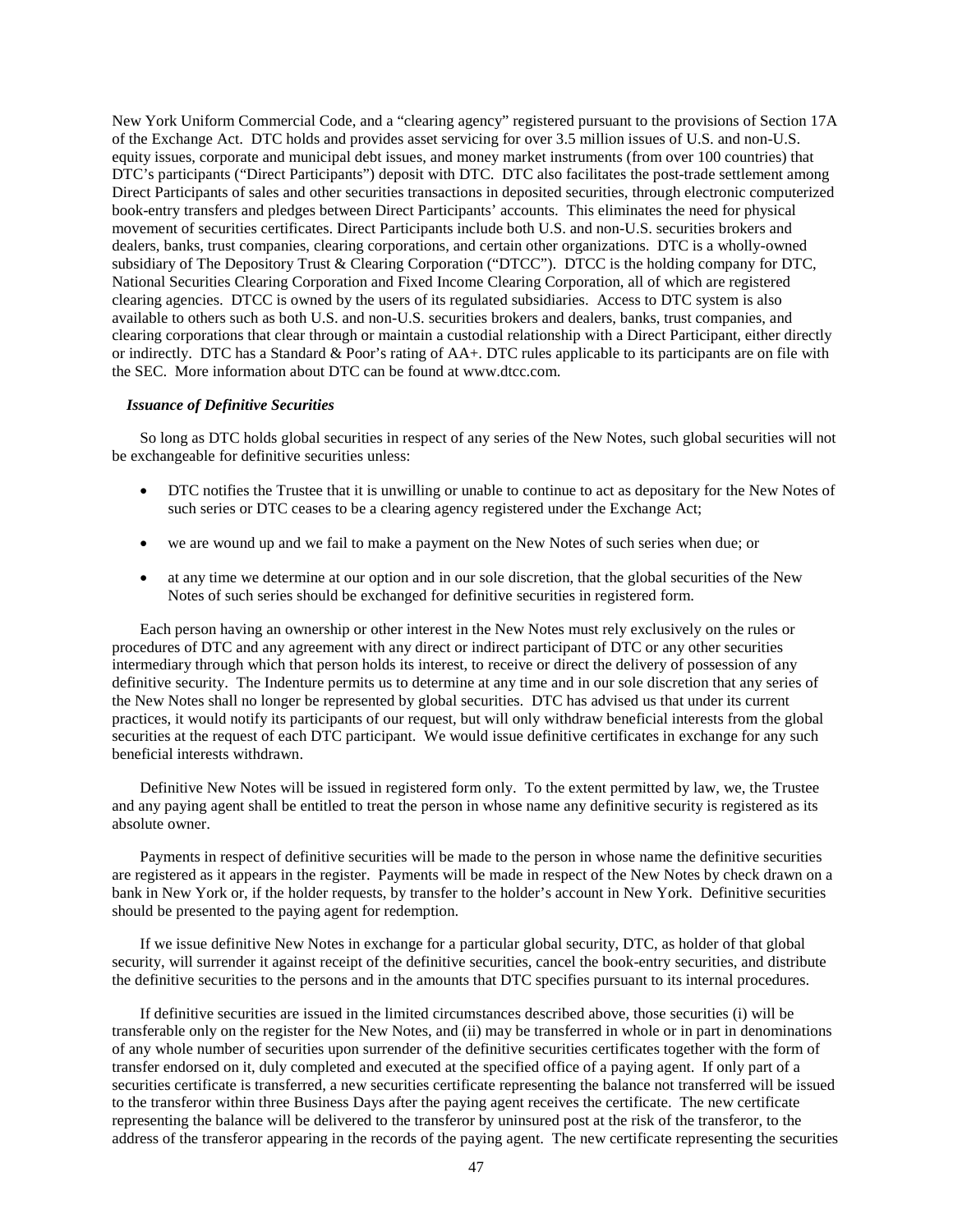that were transferred will be sent to the transferee within three Business Days after the paying agent receives the certificate transferred, by uninsured post at the risk of the holder entitled to the securities represented by the certificate, to the address specified in the form of transfer.

### **Restrictions on Transfer**

We have not registered the issuance of the New Notes under the Securities Act or any other securities laws. The New Notes may not be offered or sold, except pursuant to an exemption from, or in a transaction not subject to, the registration requirements of the Securities Act. The New Notes are being offered (a) to "qualified institutional buyers" ("QIBs") as defined in Rule 144A under the Securities Act ("Rule 144A") who are acquiring New Notes for their own account or for the account of one or more other QIBs, in private transactions in reliance upon the exemption from the registration requirements of the Securities Act provided by Section  $4(a)(2)$  thereof and (b) outside the United States to persons other than "U.S. persons" as defined in Regulation S under the Securities Act ("Regulation S") and who are not acquiring New Notes for the account or benefit of a "U.S. person" in offshore transactions in compliance with Regulation S.

### **Notices**

All notices to holders of registered New Notes shall be validly given if in writing and mailed, first-class postage prepaid, to them at their respective addresses in the register maintained by the Trustee.

# **Consent to Service of Process**

Under the Indenture, we irrevocably designate our Chief U.S. Counsel, currently of 1095 Avenue of the Americas, 34th Floor, New York, NY 10036, as the authorized agent for service of process in any legal action or proceeding arising out of or relating to the Indenture or any New Note brought in any federal or state court in the Borough of Manhattan, in The City of New York, New York and we and irrevocably submit to the jurisdiction of those courts.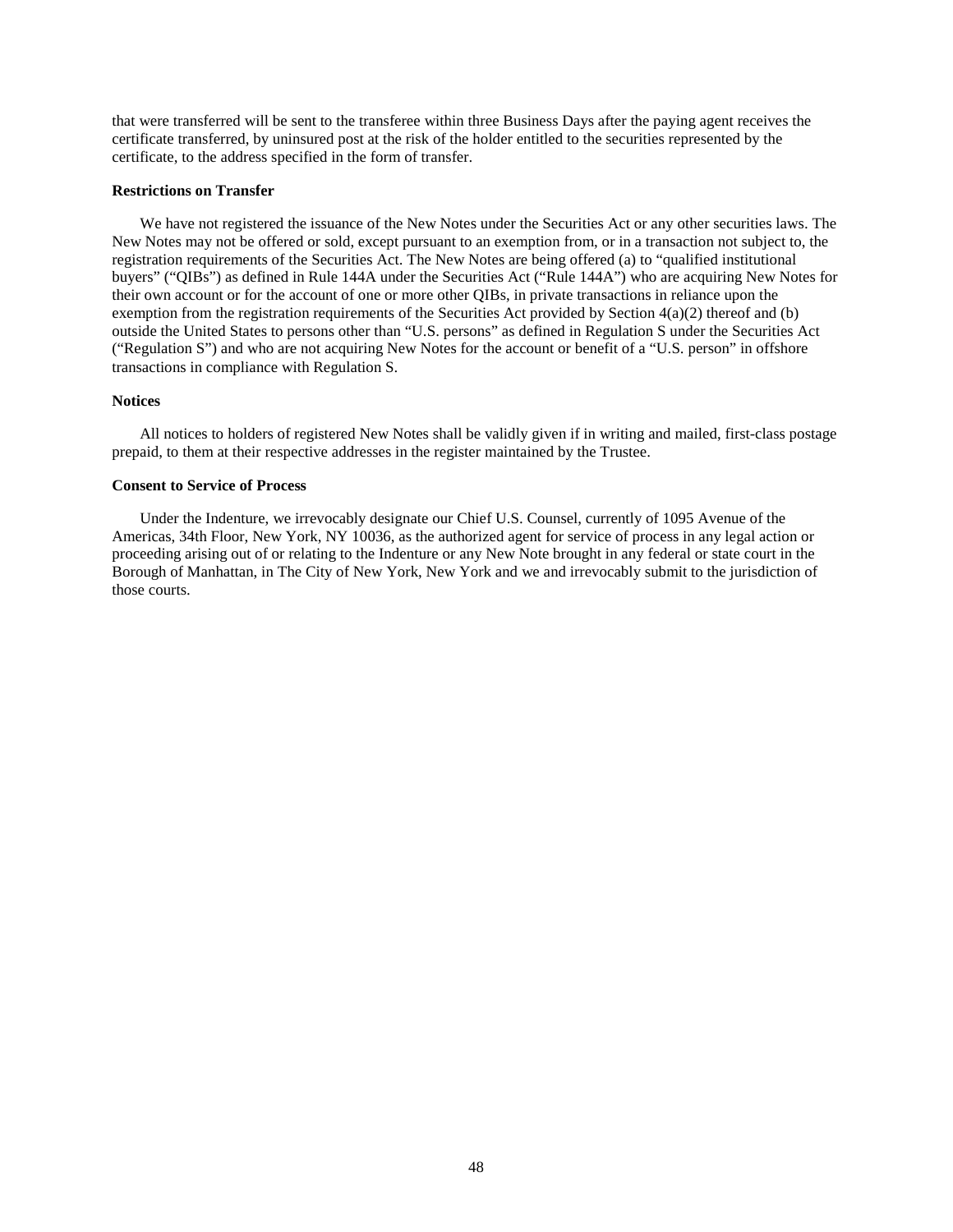# **REGISTRATION RIGHTS**

### **General**

The New Notes are not registered under the Securities Act or any state securities laws of any state of the United States and therefore you may not freely resell the New Notes to the public. Instead, any sale by you of the New Notes must comply with the restrictions contained in the section entitled "*Notice to Investors*." However, we will enter into a registration rights agreement (the "Registration Rights Agreement") with the Dealer Managers for the benefit of the holders of the New Notes in which we will agree to use commercially reasonable efforts to conduct a registered offer (the "Registered Exchange Offer") to exchange the New Notes for new notes with terms substantially identical to such New Notes (the "Exchange Notes") and to list the Exchange Notes on the New York Stock Exchange. Such Registered Exchange Offer will generally permit holders of each series of New Notes to exchange such New Notes for an issue of a series of Exchange Notes that is identical in all material respects with such New Notes, except that such Exchange Notes will be fully registered with the SEC and thus may be resold to the public.

Because this section is a summary, it does not describe every aspect of the Registration Rights Agreement. This summary is subject to, and qualified in its entirety by reference to, all the provisions of the Registration Rights Agreement, including definitions of certain terms used in it. You may obtain a copy of the Registration Rights Agreement by contacting the Offeror as described in "*Incorporation of Information by Reference*". In addition, the information set forth below concerning certain interpretations of and positions taken by the staff of the SEC is not intended to constitute legal advice, and prospective investors should consult their own legal advisors with respect to those matters.

### **Exchange Offer and Registration Rights**

We will agree, pursuant to the Registration Rights Agreement, that we will, at our cost, (a) file a registration statement (the "Exchange Offer Registration Statement") with the SEC, no later than 180 days after the later of (i) the last Settlement Date in the Exchange Offer, or (ii) the Existing Notes Issue Date (the "Last Settlement Date"), with respect to the Registered Exchange Offer for the Exchange Notes with terms substantially identical to the New Notes (except that the Exchange Notes will be fully registered with the SEC and therefore will not contain terms restricting their transfer), and (b) use our commercially reasonable efforts to cause the Exchange Offer Registration Statement to be declared effective under the Securities Act not later than 180 days after the Last Settlement Date and to remain effective until 110 days after the commencement of the Registered Exchange Offer.

Upon the effectiveness of the Exchange Offer Registration Statement, we will offer to all holders of each outstanding series of New Notes, who are legally eligible to participate in the Registered Exchange Offer, Exchange Notes in exchange for surrender of the New Notes of such series. We will use commercially reasonable efforts to commence and complete the Registered Exchange Offer promptly, but no later than 60 days after the effectiveness of such Exchange Offer Registration Statement. For each New Note surrendered to us pursuant to the Registered Exchange Offer, the holder of the New Notes, as applicable, will receive in exchange an Exchange Note having a principal amount equal to that of the surrendered New Notes. Interest on each Exchange Note will accrue from the last interest payment date on which interest was paid on the New Note surrendered in exchange therefor or, if no interest has been paid on the New Note surrendered, from the applicable Settlement Date.

Under existing interpretations of the Securities Act by the staff of the SEC, we believe that the Exchange Notes would generally be freely transferable by holders of the New Notes issued in the Exchange Offer after the Registered Exchange Offer without further registration under the Securities Act if the holder of the Exchange Notes represents that it is not our affiliate, as that term is interpreted by the SEC. However, broker-dealers ("participating broker-dealers") receiving Exchange Notes in the Registered Exchange Offer will have a prospectus delivery requirement with respect to resales of those Exchange Notes. The staff of the SEC has taken the position that participating broker-dealers may fulfill their prospectus delivery requirements with respect to Exchange Notes with the prospectus contained in the Exchange Offer Registration Statement.

We do not intend to seek our own interpretation regarding the Registered Exchange Offer, and there can be no assurance that the staff of the SEC would make a similar determination with respect to the Exchange Notes as it has in other interpretations to other parties, although we have no reason to believe otherwise. A holder of the New Notes issued in the Exchange Offer (other than certain specified holders) who wishes to exchange those New Notes for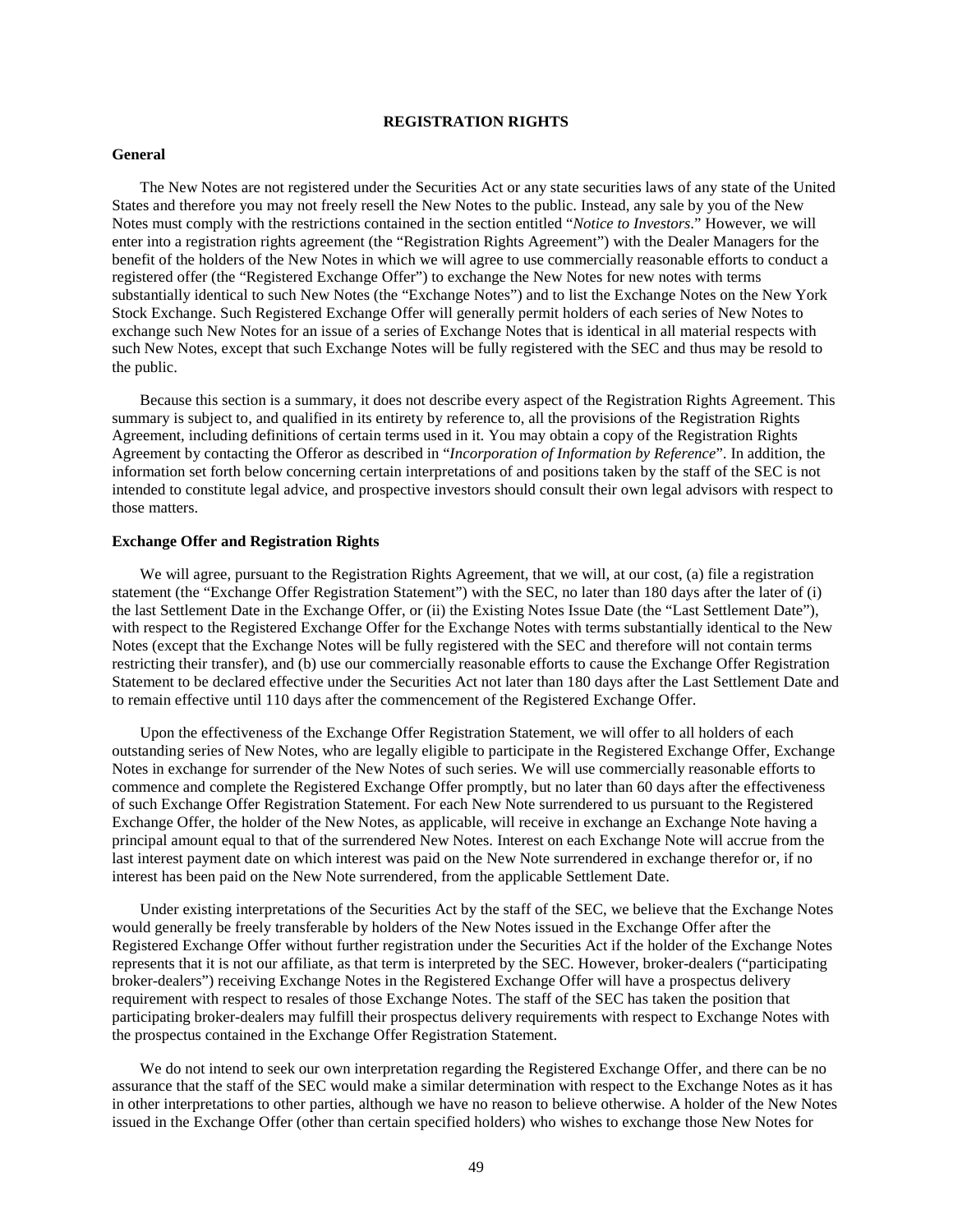Exchange Notes in the Registered Exchange Offer will be required to represent that any Exchange Notes to be received by it will be acquired in the ordinary course of its business, that at the time of the commencement of the Registered Exchange Offer it has no arrangement or understanding with any person to participate in the distribution (within the meaning of the Securities Act) of the Exchange Notes, and that it is not an "affiliate," as defined in Rule 405 of the Securities Act, of ours or, if it is an affiliate of ours, that it will comply with the registration and prospectus delivery requirements of the Securities Act to the extent applicable.

### **Shelf Resale Registration Statement**

In the event that LBG determines that the Registered Exchange Offer is not available or may not be completed as soon as practicable following the  $110<sup>th</sup>$  day after the commencement of the Registered Exchange Offer because it would violate any applicable law or applicable interpretations of the staff of the SEC, or if the Registered Exchange Offer is not completed 210 days following the Final Settlement Date (the "Target Registration Date"), or if we receive a notification that the Exchange Notes are or were ineligible to be exchanged in the Registered Exchange Offer (a "Shelf Request"), we shall use our commercially reasonable efforts to cause a shelf registration statement covering continuous resales of the New Notes (the "Shelf Registration Statement") to be filed and declared effective by the SEC (a) as soon as practicable or (b) if a Shelf Request is received, by the later of the Target Registration Date and 90 days after receipt of such Shelf Request, and, in each case, to keep the Shelf Registration Statement effective until all of the New Notes covered by the shelf registration statement are sold thereunder or can be sold without registration.

We will, in the event a Shelf Registration Statement is filed, among other things, provide to each holder copies of the prospectus that is a part of the Shelf Registration Statement, notify each such holder when the Shelf Registration Statement has become effective and take other actions as are required to permit unrestricted resales of the New Notes. A holder selling New Notes issued in the Registered Exchange Offer pursuant to the Shelf Registration Statement generally would be required to be named as a selling security holder in the related prospectus and to deliver a prospectus to purchasers, will be subject to applicable civil liability provisions under the Securities Act in connection with sales of that kind and will be bound by the provisions of the Registration Rights Agreement which are applicable to that holder (including certain indemnification obligations). Holders of the New Notes will be required to deliver certain information to be used in connection with the Shelf Registration Statement in order to have their Notes included in the Shelf Registration Statement.

### **No Additional Interest Payable**

No additional payments of interest will be made to holders of the New Notes if we fail to complete the Registered Exchange Offer or comply with the other obligations contained in the Registration Rights Agreement.

# **Governing Law**

New York law will govern the Registration Rights Agreement.

### **SEC Review**

In the course of the review of the Exchange Offer Registration Statement by the SEC and/or the Shelf Registration Statement, we may be required to make changes to the description of our business and other information and financial data included or incorporated by reference in this Exchange Offer Memorandum.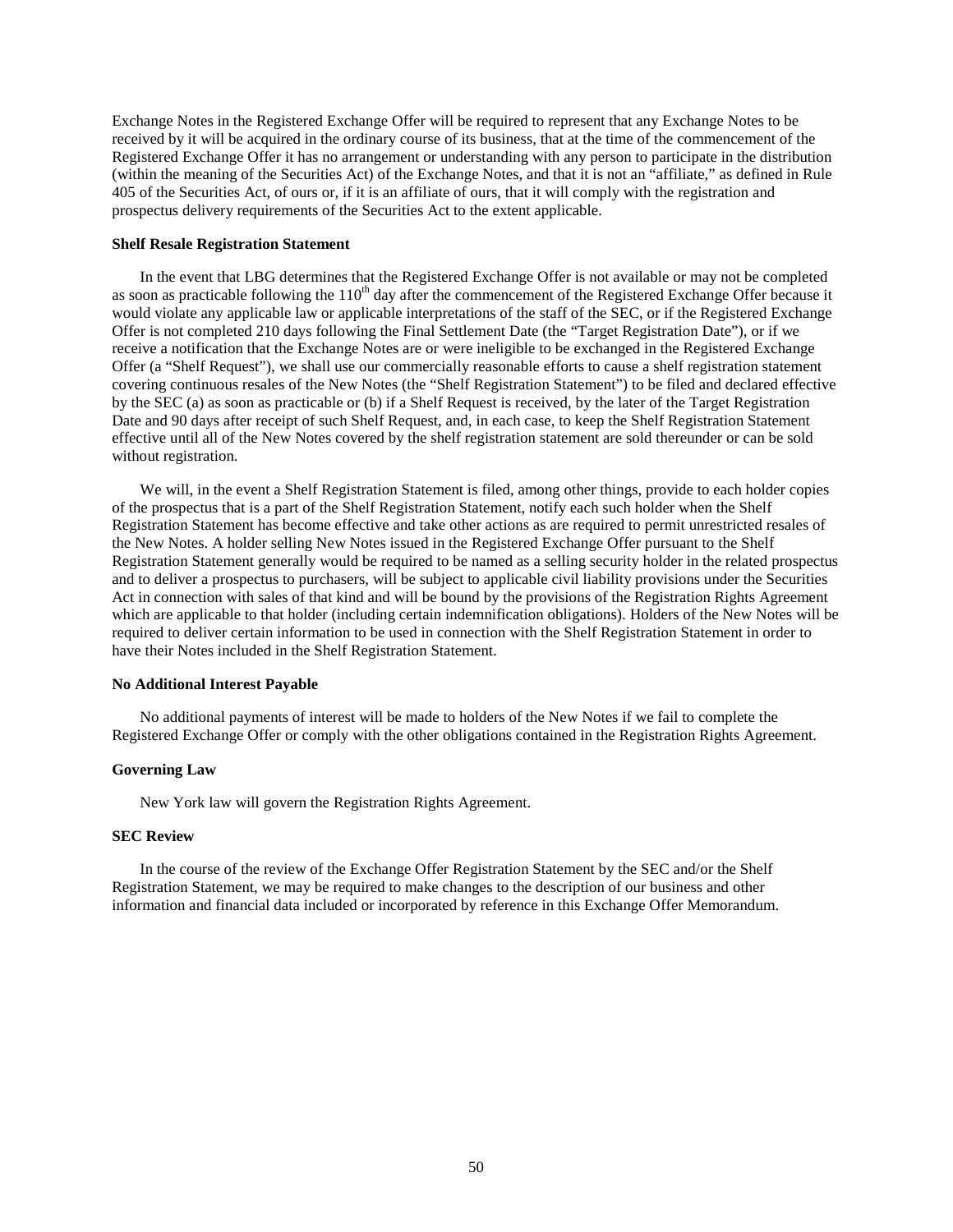# **NOTICE TO INVESTORS**

The offer, sale (including the exchange), resale, pledge and other transfer of New Notes is subject to various restrictions, including those described below, and exchanging holders are advised to consult legal counsel prior to engaging in any such transactions in respect of the New Notes.

The New Notes have not been registered under the Securities Act or the laws of any jurisdiction and they are being offered and sold only:

- (a) to QIBs who are acquiring New Notes for their own account or for the account of one or more other QIBs, in private transactions in reliance upon the exemption from the registration requirements of the Securities Act provided by Section  $4(a)(2)$  thereof; and
- (b) outside the United States to persons other than "U.S. persons" as defined in Regulation S and who are not acquiring New Notes for the account or benefit of a "U.S. person", in offshore transactions in compliance with Regulation S.

As used in this section, the terms "United States" and "U.S. person" have the meaning given to them in Regulation S, and terms that are defined in Rule 144A have the respective meanings given to them in Rule 144A.

By submitting an Exchange Instruction each holder and the relevant Direct Participant (on behalf of the relevant holder), represents, warrants and undertakes that:

- (a) it is either (i)(I) a QIB who is acquiring New Notes for its own account or for the account of one or more other QIBs, and (II) aware that the sale of New Notes is being made in a private transaction in reliance upon the exemption from the registration requirements of the Securities Act provided by Section  $4(a)(2)$ thereof, or (ii)(I) outside the United States, (II) not a "U.S. person" and not acquiring New Notes for the account or benefit of a "U.S. person" in offshore transactions and (III) aware that the sale of New Notes is made in compliance with Regulation S;
- (b) it understands and acknowledges that the New Notes have not been registered under the Securities Act and may not be offered, sold or otherwise transferred except in compliance with the registration requirements of the Securities Act and any other applicable securities law, pursuant to an exemption therefrom, or in a transaction not subject thereto, and in each case in compliance with the conditions for transfer set forth in this Notice to Investors;
- (c) it understands and agrees that the New Notes are being offered only in a transaction not involving any public offering within the meaning of the Securities Act, and that any future resale, pledge or transfer by it of the New Notes on which the legend set forth below appears may be made only: (i) to us, (ii) for so long as the New Notes are eligible for resale pursuant to Rule 144A, to a person that it reasonably believes is a QIB acquiring the New Notes for its own account or for the account of one or more other QIBs in a transaction meeting the requirements of Rule 144A, (iii) in an offshore transaction meeting the requirements of Rule 903 or Rule 904 of Regulation S or (iv) pursuant to an exemption from registration under the Securities Act provided by Rule 144 under the Securities Act, in each case of clauses (i) through (iv) in accordance with any applicable securities laws of any state of the United States and any other jurisdiction;
- (d) it will, and each subsequent holder is required to, notify any purchaser of New Notes or the applicable subsequent holder of the resale restrictions referred to in (b) and (c) above, if then applicable;
- (e) it is acquiring the New Notes for its own account, or for one or more accounts for which it is acting as a fiduciary, in each case for investment, and not with a view to, or for offer or sale in connection with, any resale or distribution in violation of the Securities Act, subject to any requirement of law that the disposition of your property (or the property of such investor account or accounts) be at all times within its control;
- (f) it understands and agrees that the New Notes initially offered to QIBs will be represented by U.S. Restricted Global Notes, and with respect to any transfer of any interest in a U.S. Restricted Global Note, (i) if to a transferee that takes delivery in the form of interests in the U.S. Restricted Global Note, the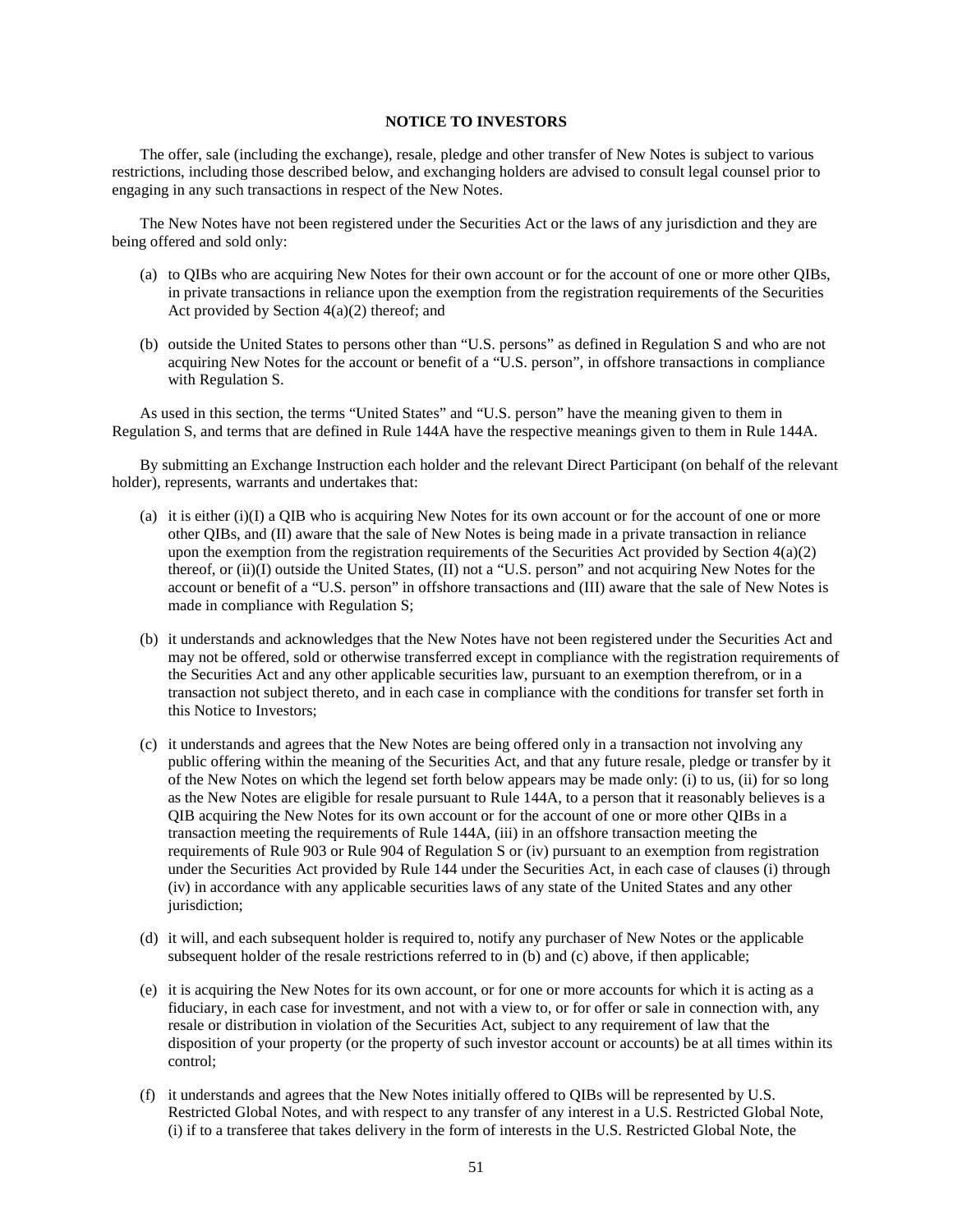Trustee will not require any written certification from the transferor or the transferee and (ii) if to a transferee that takes delivery in the form of interests in the Offshore Global Note, the Trustee will require written certification from the transferor, in the form provided in the applicable supplemental indenture relating to the New Notes, which can be obtained from the Trustee, to the effect that the transfer complies with Rule 903 or 904 of Regulation S or with Rule 144;

- (g) it understands and agrees that the New Notes initially offered to foreign purchasers outside the United States in reliance on Regulation S will be represented by Offshore Global Notes and with respect to any transfer of any interest in an Offshore Global Note at or prior to the 40th day after the later of the commencement of the offering and the latest occurring settlement date, to a transferee who takes delivery in the form of an interest in the U.S. Restricted Global Note, the Trustee will require written certification from the transferor, in the form provided in the applicable indenture, to the effect that the New Notes are being transferred to a person that the transferor and any person acting on its behalf reasonably believe to be a QIB within the meaning of Rule 144A, acquiring for its own account or for the account of a QIB, and the transferor and any person acting on its behalf has taken reasonable steps to ensure that the transferee is aware that the transferor may be relying on Rule 144A in connection with the transfer;
- (h) it understands that the U.S. Restricted Global Notes will bear a legend to the following effect, unless we determine otherwise in accordance with applicable law:

THIS NOTE HAS NOT BEEN REGISTERED UNDER THE U.S. SECURITIES ACT OF 1933, AS AMENDED (THE "SECURITIES ACT"), AND MAY NOT BE OFFERED, SOLD, PLEDGED OR OTHERWISE TRANSFERRED EXCEPT IN ACCORDANCE WITH THE FOLLOWING PARAGRAPH. EACH PURCHASER OF THIS NOTE OR A BENEFICIAL INTEREST IN THIS NOTE IS HEREBY NOTIFIED THAT THE SELLER OF THIS NOTE OR A BENEFICIAL INTEREST IN THIS NOTE MAY BE RELYING ON THE EXEMPTION FROM THE PROVISIONS OF SECTION 5 OF THE SECURITIES ACT PROVIDED BY RULE 144A THEREUNDER.

EACH PURCHASER AND TRANSFEREE OF THIS NOTE OR A BENEFICIAL INTEREST HEREIN, BY ITS ACCEPTANCE OF THIS NOTE OR A BENEFICIAL INTEREST HEREIN, (1) REPRESENTS THAT IT AND ANY ACCOUNT FOR WHICH IT IS ACTING IS A "QUALIFIED INSTITUTIONAL BUYER" (WITHIN THE MEANING OF RULE 144A UNDER THE SECURITIES ACT) AND THAT IT EXERCISES SOLE INVESTMENT DISCRETION WITH RESPECT TO EACH SUCH ACCOUNT, AND (2) AGREES FOR THE BENEFIT OF THE OFFEROR THAT IT WILL NOT OFFER, SELL, PLEDGE OR OTHERWISE TRANSFER THIS NOTE OR ANY BENEFICIAL INTEREST HEREIN, EXCEPT IN ACCORDANCE WITH THE SECURITIES ACT AND ALL APPLICABLE SECURITIES LAWS OF ANY STATE OF THE UNITED STATES AND OTHER JURISDICTIONS AND ONLY (A) TO THE OFFEROR OR ANY OF ITS SUBSIDIARIES, (B) PURSUANT TO A REGISTRATION STATEMENT WHICH HAS BECOME EFFECTIVE UNDER THE SECURITIES ACT, (C) TO A PERSON WHO THE TRANSFEROR REASONABLY BELIEVES IS A "QUALIFIED INSTITUTIONAL BUYER" (WITHIN THE MEANING OF RULE 144A UNDER THE SECURITIES ACT) ACQUIRING FOR ITS OWN ACCOUNT OR FOR THE ACCOUNT OF ONE OR MORE QUALIFIED INSTITUTIONAL BUYERS IN A TRANSACTION MEETING THE REQUIREMENTS OF RULE 144A, (D) OUTSIDE THE UNITED STATES TO PERSONS OTHER THAN U.S. PERSONS IN OFFSHORE TRANSACTIONS IN COMPLIANCE WITH REGULATION S UNDER THE SECURITIES ACT, OR (E) PURSUANT TO AN EXEMPTION FROM REGISTRATION UNDER THE SECURITIES ACT PROVIDED BY RULE 144 THEREUNDER OR ANY OTHER AVAILABLE EXEMPTION FROM THE REGISTRATION REQUIREMENTS OF THE SECURITIES ACT.

THIS NOTE AND ANY RELATED DOCUMENTATION MAY BE AMENDED OR SUPPLEMENTED FROM TIME TO TIME TO MODIFY THE RESTRICTIONS ON RESALES AND OTHER TRANSFERS OF THIS NOTE TO REFLECT ANY CHANGE IN APPLICABLE LAW OR REGULATION (OR THE INTERPRETATION THEREOF) OR IN PRACTICES RELATING TO THE RESALE OR TRANSFER OF RESTRICTED SECURITIES GENERALLY OR TO INCLUDE ANY LEGEND REQUIRED BY LAW. THE HOLDER OF THIS NOTE SHALL BE DEEMED BY THE ACCEPTANCE OF THIS NOTE TO HAVE AGREED TO ANY SUCH AMENDMENT OR SUPPLEMENT.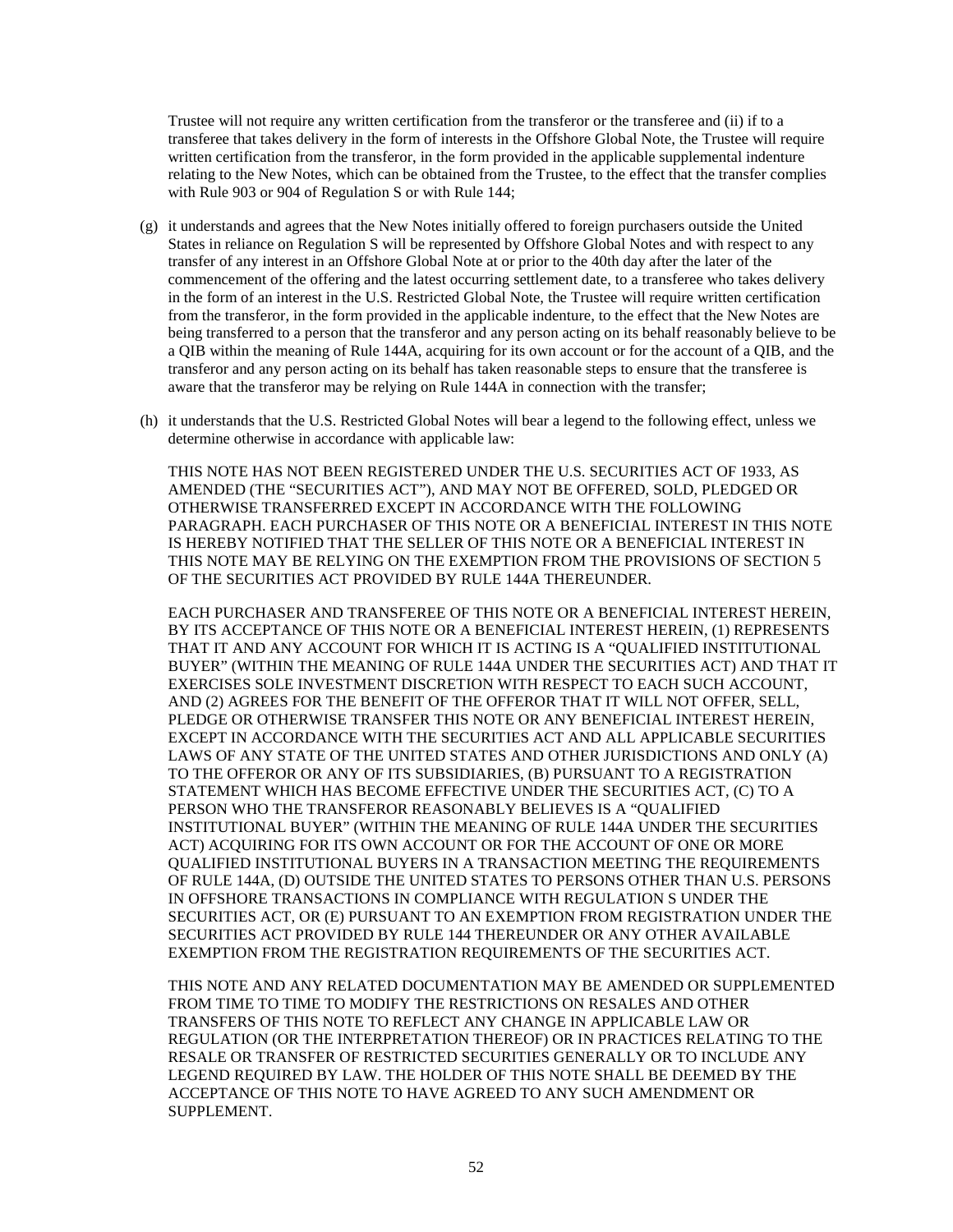(i) it understands that the Offshore Global Notes will bear a legend to the following effect, unless we determine otherwise in accordance with applicable law:

THIS NOTE HAS NOT BEEN REGISTERED UNDER THE U.S. SECURITIES ACT OF 1933, AS AMENDED (THE "SECURITIES ACT"), AND, PRIOR TO THE EXPIRATION OF FORTY DAYS FROM THE LATER OF (1) THE DATE ON WHICH THESE NOTES WERE FIRST OFFERED AND (2) THE LAST DATE OF ISSUANCE OF THESE NOTES, MAY NOT BE OFFERED, SOLD, PLEDGED OR OTHERWISE TRANSFERRED IN THE UNITED STATES OR TO, OR FOR THE ACCOUNT OR BENEFIT OF, ANY U.S. PERSON EXCEPT IN ACCORDANCE WITH THE FOLLOWING PARAGRAPH.

EACH PURCHASER AND TRANSFEREE OF THIS NOTE OR A BENEFICIAL INTEREST HEREIN, BY ITS ACCEPTANCE OF THIS NOTE OR A BENEFICIAL INTEREST HEREIN, AGREES FOR THE BENEFIT OF THE OFFEROR THAT IT WILL NOT OFFER, SELL, PLEDGE OR OTHERWISE TRANSFER THIS NOTE OR ANY BENEFICIAL INTEREST HEREIN, EXCEPT IN ACCORDANCE WITH THE SECURITIES ACT AND ALL APPLICABLE SECURITIES LAWS OF ANY STATE OF THE UNITED STATES AND OTHER JURISDICTIONS AND ONLY (A) TO THE OFFEROR OR ANY OF ITS SUBSIDIARIES, (B) PURSUANT TO A REGISTRATION STATEMENT WHICH HAS BECOME EFFECTIVE UNDER THE SECURITIES ACT, (C) TO A PERSON WHO THE TRANSFEROR REASONABLY BELIEVES IS A "QUALIFIED INSTITUTIONAL BUYER" (WITHIN THE MEANING OF RULE 144A UNDER THE SECURITIES ACT) ACQUIRING FOR ITS OWN ACCOUNT OR FOR THE ACCOUNT OF ONE OR MORE QUALIFIED INSTITUTIONAL BUYERS IN A TRANSACTION MEETING THE REQUIREMENTS OF RULE 144A, (D) OUTSIDE THE UNITED STATES TO PERSONS OTHER THAN U.S. PERSONS IN OFFSHORE TRANSACTIONS IN COMPLIANCE WITH REGULATION S UNDER THE SECURITIES ACT, OR (E) PURSUANT TO AN EXEMPTION FROM REGISTRATION UNDER THE SECURITIES ACT PROVIDED BY RULE 144 THEREUNDER OR ANY OTHER AVAILABLE EXEMPTION FROM THE REGISTRATION REQUIREMENTS OF THE SECURITIES ACT. EACH PURCHASER AND TRANSFEREE OF THIS NOTE OR A BENEFICIAL INTEREST HEREIN, BY ITS ACCEPTANCE OF THIS NOTE OR A BENEFICIAL INTEREST HEREIN, AGREES FOR THE BENEFIT OF THE OFFEROR THAT IT WILL NOTIFY ANY PURCHASER OF THIS SECURITY FROM IT OF THE RESALE RESTRICTIONS REFERRED TO HEREIN.

THIS NOTE AND ANY RELATED DOCUMENTATION MAY BE AMENDED OR SUPPLEMENTED FROM TIME TO TIME TO MODIFY THE RESTRICTIONS ON RESALES AND OTHER TRANSFERS OF THIS NOTE TO REFLECT ANY CHANGE IN APPLICABLE LAW OR REGULATION (OR THE INTERPRETATION THEREOF) OR IN PRACTICES RELATING TO THE RESALE OR TRANSFER OF RESTRICTED SECURITIES GENERALLY OR TO INCLUDE ANY LEGEND REQUIRED BY LAW. THE HOLDER OF THIS NOTE SHALL BE DEEMED BY THE ACCEPTANCE OF THIS NOTE TO HAVE AGREED TO ANY SUCH AMENDMENT OR SUPPLEMENT.

- (j) it has received, reviewed and accepted the terms and conditions of this Exchange Offer Memorandum and the offer and distribution restrictions, all as described in this Exchange Offer Memorandum (and has had access to, reviewed and understood the documents incorporated by reference in this Exchange Offer Memorandum);
- (k) it is assuming all the risks inherent in participating in the Exchange Offer and has undertaken all the appropriate analysis of the implications of the Exchange Offer, without reliance on LBG, the Dealer Managers or the Exchange Agent;
- (l) by blocking Old Notes in the relevant Clearing System it will be deemed to consent to the relevant Clearing System providing details concerning its identity to LBG, the Dealer Managers, the Exchange Agent and their respective legal advisers;
- (m) upon the terms and subject to the conditions of the Exchange Offer, it offers to exchange the principal amount of Old Notes in its account in the relevant Clearing System that is the subject of the relevant Exchange Instruction for the applicable principal amount of the applicable series of New Notes;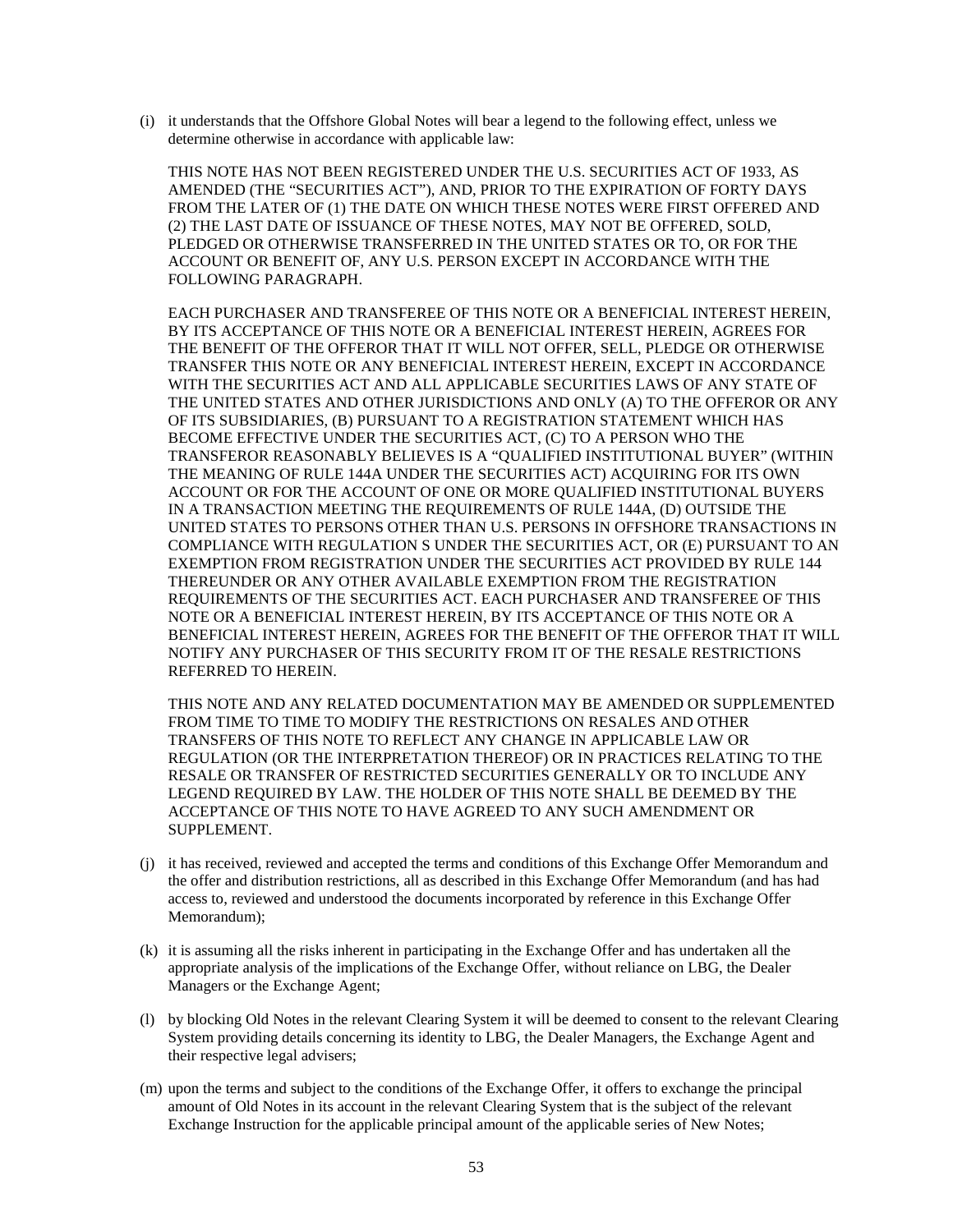- (n) it agrees to ratify and confirm each and every act or thing that may be done or effected by LBG, any of its directors or any person nominated by LBG in the proper exercise of his or her powers and/or authority hereunder;
- (o) it agrees to do all such acts and things as shall be necessary and execute any additional documents deemed by the Offeror to be desirable to complete the transfer of the Old Notes to the Offeror or its nominee in exchange for the applicable series of New Notes and/or to perfect any of the authorities expressed to be given hereunder;
- (p) it has observed the laws of all relevant jurisdictions; obtained all requisite governmental, exchange control or other required consents; complied with all requisite formalities; and paid any issue, transfer or other taxes or requisite payments due from it in each respect in connection with any offer or acceptance in any jurisdiction and that it has not taken or omitted to take any action in breach of the terms of the Exchange Offer, or which will or may result in LBG, the Dealer Managers, the Exchange Agent, or any other person acting in breach of the legal or regulatory requirements of any such jurisdiction in connection with the Exchange Offer;
- (q) all authority conferred or agreed to be conferred pursuant to its representations, warranties and undertakings and all of its obligations shall be binding upon its successors, assigns, heirs, executors, trustees in bankruptcy, insolvency practitioners and legal representatives and shall not be affected by, and shall survive, its death, incapacity, bankruptcy, insolvency, or any other similar proceedings;
- (r) except to the extent of the information set forth under "*Taxation Considerations*", no information has been provided to it by LBG, the Dealer Managers or the Exchange Agent with regard to the tax consequences to holders, beneficial owners or Direct Participants arising from the exchange of Old Notes in the Exchange Offer or the receipt of New Notes. It hereby acknowledges that it is solely liable for any taxes and similar or related payments imposed on it under the laws of any applicable jurisdiction as a result of its participation in the Exchange Offer, and agrees that it will not and does not have any right of recourse (whether by way of reimbursement, indemnity or otherwise) against LBG, the Dealer Managers, the Exchange Agent or any other person in respect of such taxes and payments;
- (s) it is not a person or entity (a "Person") (i) (A) that is, or is owned or controlled by a Person that is, described or designated in (I) the most current "Specially Designated Nationals and Blocked Persons" list (which as of the date of the Exchange Offer Memorandum can be found at: http://www.ustreas.gov/offices/enforcement/ofac/sdn/t11sdn.pdf) or (II) the most current "Consolidated list of persons, groups and entities subject to EU financial sanctions" (which as of the date hereof can be found at: http://eeas.europa.eu/cfsp/sanctions/consol-list/index\_en.htm); or (B) that is otherwise the subject of any sanctions administered or enforced by any Sanctions Authority (as defined below), other than solely by virtue of their inclusion in: (I) the most current "Sectoral Sanctions Identifications" list (which as of the date hereof can be found at: http://www.treasury/gov/ofac/download/ssi/ssi.pdf) (the "SSI List"), (II) Annexes 3, 4, 5 and 6 of Council Regulation No. 833/2014, as amended by Council Regulation No.960/2014 (the "EU Annexes"), or (III) any other list maintained by a Sanctions Authority, with similar effect to the SSI List or the EU Annexes; or (ii) to whom it is otherwise unlawful to make an invitation pursuant to the Exchange Offer under applicable laws and, in each case, has (before submitting, or arranging for the submission on its behalf, as the case may be, of the Exchange Instruction in respect of the Old Notes which it is offering for exchange) complied with all laws and regulations applicable to it for the purposes of its participation in the Exchange Offer. For the purposes of this paragraph, "Sanctions Authority" means each of (i) the United States government; (ii) the United Nations; (iii) the European Union (or any of its member states including, without limitation, the United Kingdom); (iv) any other relevant governmental or regulatory authority, institution or agency which administers economic, financial or trade sanctions; or  $(v)$  the respective governmental institutions and agencies of any of the foregoing including, without limitation, the Office of Foreign Assets Control of the US Department of the Treasury, the United States Department of State, the United States Department of Commerce and Her Majesty's Treasury;
- (t) it is not resident and/or located in a Relevant Member State or, if it is resident and/or located in a Relevant Member State, (a) it is a qualified investor within the meaning of the law in that Relevant Member State implementing Article 2(1)(e) of the Prospectus Directive; and (b) in the case of any New Notes acquired by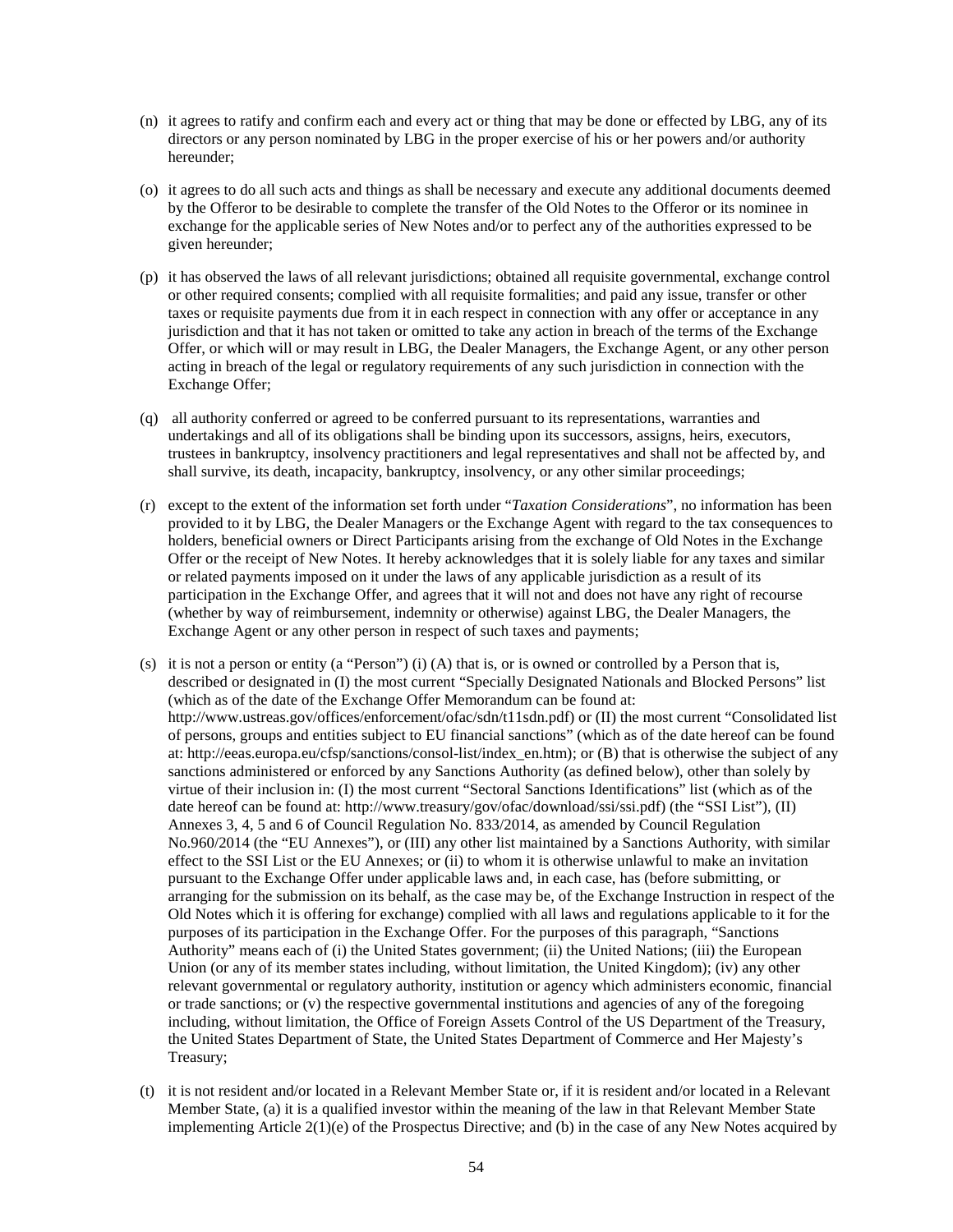it as a financial intermediary as that term is used in Article 3(2) of the Prospectus Directive, (i) the New Notes acquired by it in the offers have not been acquired on behalf of, nor have they been acquired with a view to their offer or resale to, persons in any Relevant Member State other than qualified investors, as that term is defined in the Prospectus Directive, or in circumstances in which the prior consent of the Dealer Managers has been given to the offer or resale or (ii) where the New Notes have been acquired by it on behalf of persons in any Relevant Member State other than qualified investors, the offer of those New Notes to it is not treated under the Prospectus Directive as having been made to such persons;

- (u) it is not resident and/or located in the United Kingdom or, if it is resident and/or located in the United Kingdom, it is an existing member or creditor of a banking group company or a person within Article 43 of the Financial Services and Markets Act 2000 (Financial Promotion) Order 2005, or any other person to whom these documents and/or materials may lawfully be communicated;
- (v) it is outside Belgium or, if it is located in Belgium, (i) it is a person who is a "qualified investor" in the sense of Article 10 of the Belgian Prospectus Law, acting on its own account or (ii) there are other circumstances set out in Article 6, §4 of the Belgian Takeover Law and Article 3, §4 of the Belgian Prospectus Law which provide an exemption from the public offer requirements set out in the Belgian Takeover Law and the Belgian Prospectus Law;
- (w) it is not located or resident in any province or territory of Canada;
- (x) it is not located or resident in France or, if it is located or resident in France, it is a (i) provider of investment services relating to portfolio management for the account of third parties (*personnes fournissant le service d'investissement de gestion de portefeuille pour compte de tiers*) and/or (ii) qualified investor (*investisseur qualifié*) other than individuals, acting for their own account, all as defined in, and in accordance with, Articles L.411-1, L.411-2 and D.411-1 of the French Code monétaire et financier;
- (y) it is located outside of the Special Administrative Region of Hong Kong or, if you are located in the Special Administrative Region of Hong Kong, you are a "professional investor" as defined in Section 1 of Part 1 of Schedule 1 to the Securities and Future Ordinance (Cap. 571) of Hong Kong and any rules made thereunder;
- (z) it is outside Italy or, if it is located in Italy, it is an authorized person or tendering Old Notes through an authorized person (such as investment firms, banks or financial intermediaries permitted to conduct such activities in the Republic of Italy pursuant to article 101-bis, paragraph 3-bis of the Legislative Decree No. 58 of February 24, 1998, as amended (the "Financial Services Act"), *Commissione Nazionale per le Società e la Borsa* ("CONSOB") Regulation No. 16190 of 29 October 2007, as amended from time to time, and Legislative Decree No. 385 of 1 September 1993, as amended) and in compliance with applicable laws and regulations or with requirements imposed by CONSOB or any other Italian authority;
- (aa) it is outside Singapore or, if it is located in Singapore, it is (i) to an institutional investor under Section 274 of the Securities and Futures Act, Chapter 289 of Singapore (the "SFA"), (ii) to a relevant person pursuant to Section 275(1), or any person pursuant to Section 275(1A), and in accordance with the conditions specified in Section 275, of the SFA or (iii) otherwise pursuant to, and in accordance with the conditions of, any other applicable provision of the SFA;
- (bb) it is outside Switzerland or, if it is located in Switzerland, it understands and agrees that the New Notes are being offered only in a transaction not involving any public offering within the meaning of articles 652a and 1156 of the Swiss Code of Obligations and that none of this Exchange Offer Memorandum nor any offering or marketing material relating to the New Notes constitutes a prospectus as such term is understood pursuant to article 652a or article 1156 of the Swiss Code of Obligations or a listing prospectus within the meaning of the listing rules of the SIX Swiss Exchange Ltd;
- (cc) it has full power and authority to submit for exchange and transfer the Old Notes hereby submitted for exchange and if such Old Notes are accepted for exchange, such Old Notes will be transferred to, or to the order of, the Offeror with full title free from all liens, charges and encumbrances, not subject to any adverse claim and together with all rights attached thereto;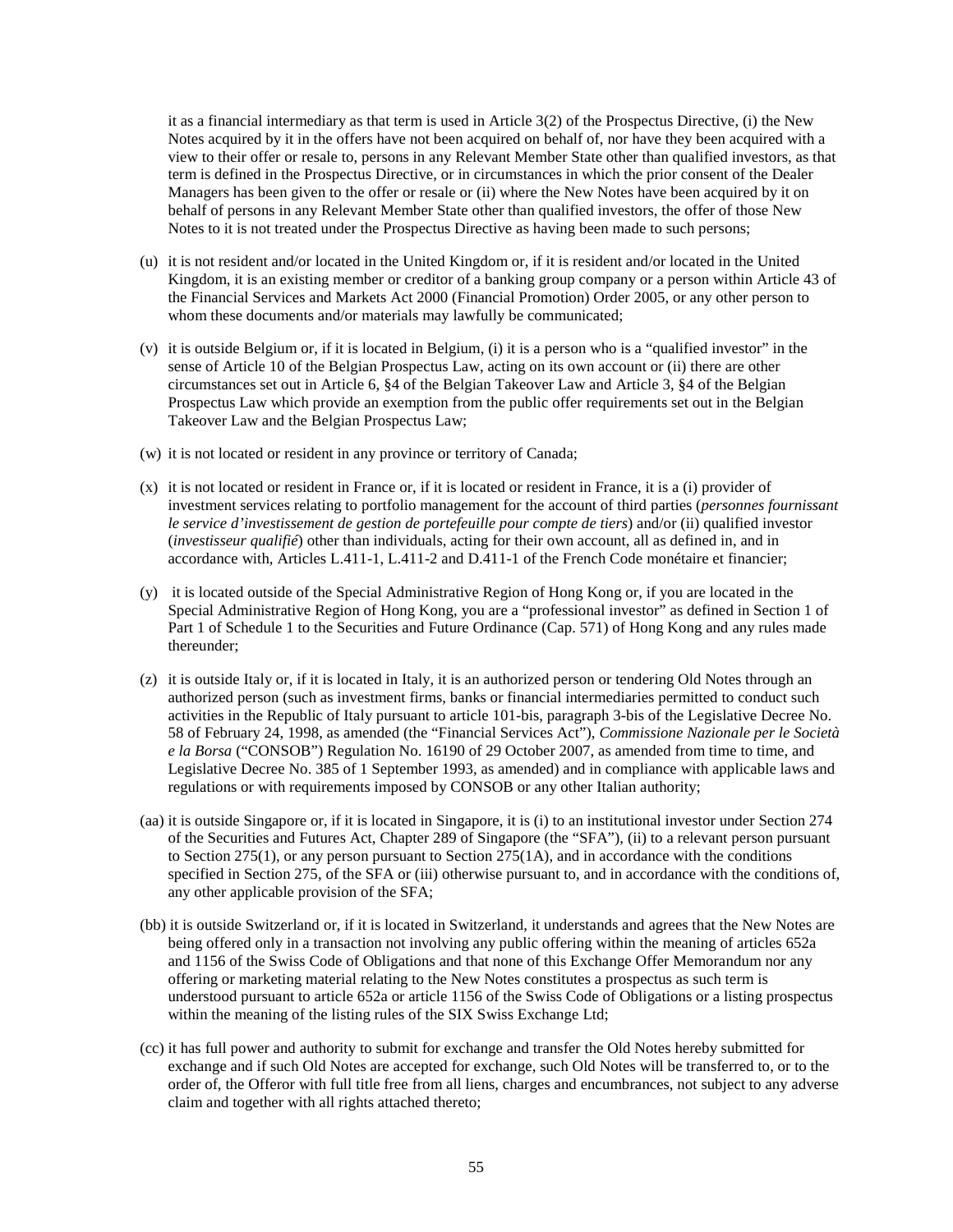- (dd)it holds and will hold, until the time of settlement on the applicable Settlement Date, the Old Notes blocked in Euroclear or Clearstream, Luxembourg and, in accordance with the requirements of Euroclear or Clearstream, Luxembourg and by the deadline required by Euroclear or Clearstream, Luxembourg, it has submitted, or has caused to be submitted, an Exchange Instruction to the relevant Clearing System, as the case may be, to authorize the blocking of the submitted Old Notes with effect on and from the date thereof so that, at any time pending the transfer of such Old Notes on the applicable Settlement Date to the Offeror or its agents on its behalf, no transfers of such Old Notes may be effected;
- (ee) the terms and conditions of the Exchange Offer shall be deemed to be incorporated in, and form a part of, the Exchange Instruction which shall be read and construed accordingly and that the information given by or on behalf of such existing Holder in the Exchange Instruction is true and will be true in all respects at the time of the exchange; and
- (ff) it understands and agrees that LBG, the Dealer Managers and the Exchange Agent will rely upon the truth and accuracy of the foregoing representations, warranties and undertakings.

The receipt from a holder or from a Direct Participant on behalf of a beneficial owner of an Exchange Instruction by the relevant Clearing System will constitute instructions to debit from such holder's or Direct Participant's account on the applicable Settlement Date the principal amount of Old Notes that such holder or Direct Participant has tendered for exchange and which have been accepted, upon receipt by the relevant Clearing System of an instruction from the Exchange Agent to receive those Old Notes for the account of the Offeror and (where applicable) against delivery of the applicable series of New Notes subject to the automatic withdrawal of those instructions in the event that the Exchange Offer is terminated by the Offeror or the withdrawal of such Exchange Instruction (in the circumstances in which such withdrawal is permitted) in accordance with the procedures set out in this Exchange Offer Memorandum.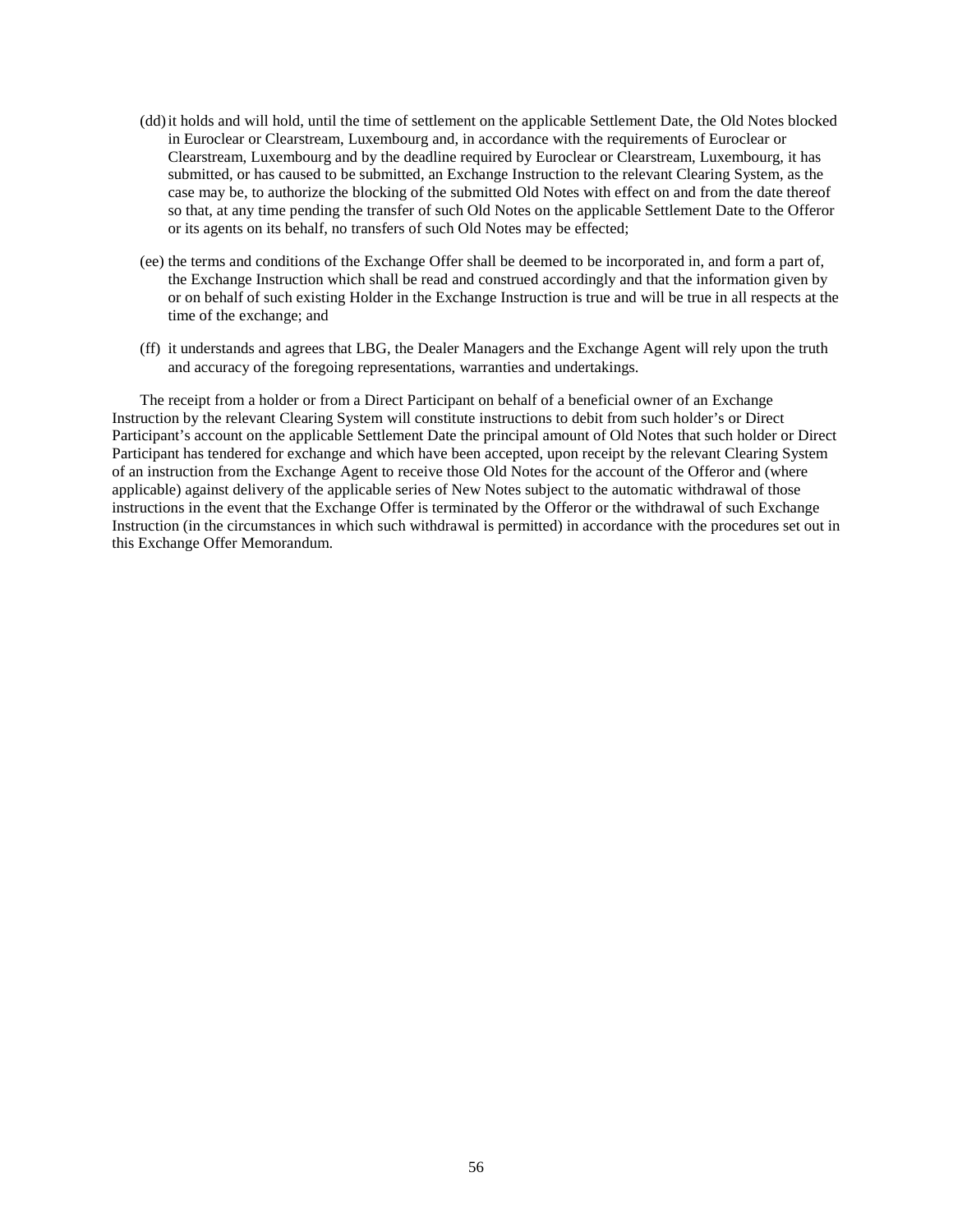# **NOTICE TO CERTAIN NON-U.S. HOLDERS**

No action has been or will be taken in any jurisdiction that would permit a public offering of the New Notes or the possession, circulation or distribution of this Exchange Offer Memorandum or any material relating to us, the Old Notes or the New Notes in any jurisdiction where action for that purpose is required. Accordingly, the New Notes included in the Exchange Offer may not be offered, sold or exchanged, directly or indirectly, and neither this Exchange Offer Memorandum nor any other offering material or advertisements in connection with the Exchange Offer may be distributed or published, in or from any such country or jurisdiction, except in compliance with any applicable rules or regulations of any such country or jurisdiction.

This Exchange Offer does not constitute an offer to buy or sell or a solicitation of an offer to buy or sell either Old Notes or New Notes in any jurisdiction in which, or to or from any person to or from whom, it is unlawful to make such offer or solicitation under applicable securities laws or otherwise. The distribution of this Exchange Offer Memorandum in certain jurisdictions (including, but not limited to, the United States, the United Kingdom, Belgium, Canada, France, Hong Kong, Italy, Singapore, Switzerland and Taiwan) may be restricted by law. Persons into whose possession this Exchange Offer Memorandum comes are required by the Offeror, the Dealer Managers or the Exchange Agent to inform themselves about, and to observe, any such restrictions.

Each Holder of Old Notes participating in the Exchange Offer will also be deemed to give certain representations in respect of the jurisdictions referred to above and generally as set out herein. Any tender of Old Notes for exchange pursuant to the Exchange Offer from a Holder that is unable to make these representations will not be accepted. The Offeror, the Dealer Managers and the Exchange Agent reserve the right, in their absolute discretion, to investigate, in relation to any tender of Old Notes for exchange pursuant to the Exchange Offer, whether any such representation given by an Holder is correct and, if such investigation is undertaken and as a result we determine (for any reason) that such representation is not correct, such tender shall not be accepted.

### **United Kingdom**

The communication of this Exchange Offer Memorandum and any other documents or materials relating to the Exchange Offer is not being made, and such documents and/or materials have not been approved, by an authorized person for the purposes of section 21 of the FSMA. Accordingly, such documents and/or materials are not being distributed to, and must not be passed on to, the general public in the United Kingdom. The communication of such documents and/or materials is exempt from the restriction on financial promotions under section 21 of the FSMA on the basis that it is only directed at and may be communicated to (1) those persons who are existing members or creditors of the Group or other persons within Article 43 of the Financial Services and Markets Act 2000 (Financial Promotion) Order 2005, and (2) any other persons to whom these documents and/or materials may lawfully be communicated.

#### **Belgium**

Neither this Exchange Offer Memorandum nor any other documents or materials relating to the Exchange Offer have been submitted to or will be submitted for approval or recognition to the Financial Services and Markets Authority (*Autorité des services et marchés financiers / Autoriteit voor financiële diensten en markten*) and, accordingly, the Exchange Offer may not be made in Belgium by way of a public offering, as defined in Articles 3 and 6 of the Belgian Law of April 1, 2007 on public takeover bids as amended or replaced from time to time. Accordingly, the Exchange Offer may not be advertised and the Exchange Offer will not be extended, and neither this Exchange Offer Memorandum nor any other documents or materials relating to the Exchange Offer (including any memorandum, information circular, brochure or any similar documents) has been or shall be distributed or made available, directly or indirectly, to any person in Belgium other than "qualified investors" in the sense of Article 10 of the Belgian Law of June 16, 2006 on the public offer of placement instruments and the admission to trading of placement instruments on regulated markets, acting on their own account. This Exchange Offer Memorandum has been issued only for the personal use of the above qualified investors and exclusively for the purpose of the Exchange Offer. Accordingly, the information contained in this Exchange Offer Memorandum may not be used for any other purpose or disclosed to any other person in Belgium.

### **Canada**

The Exchange Offer is not being made, directly or indirectly, to any person located or resident in any province or territory of Canada, and such persons may not participate in the Exchange Offer.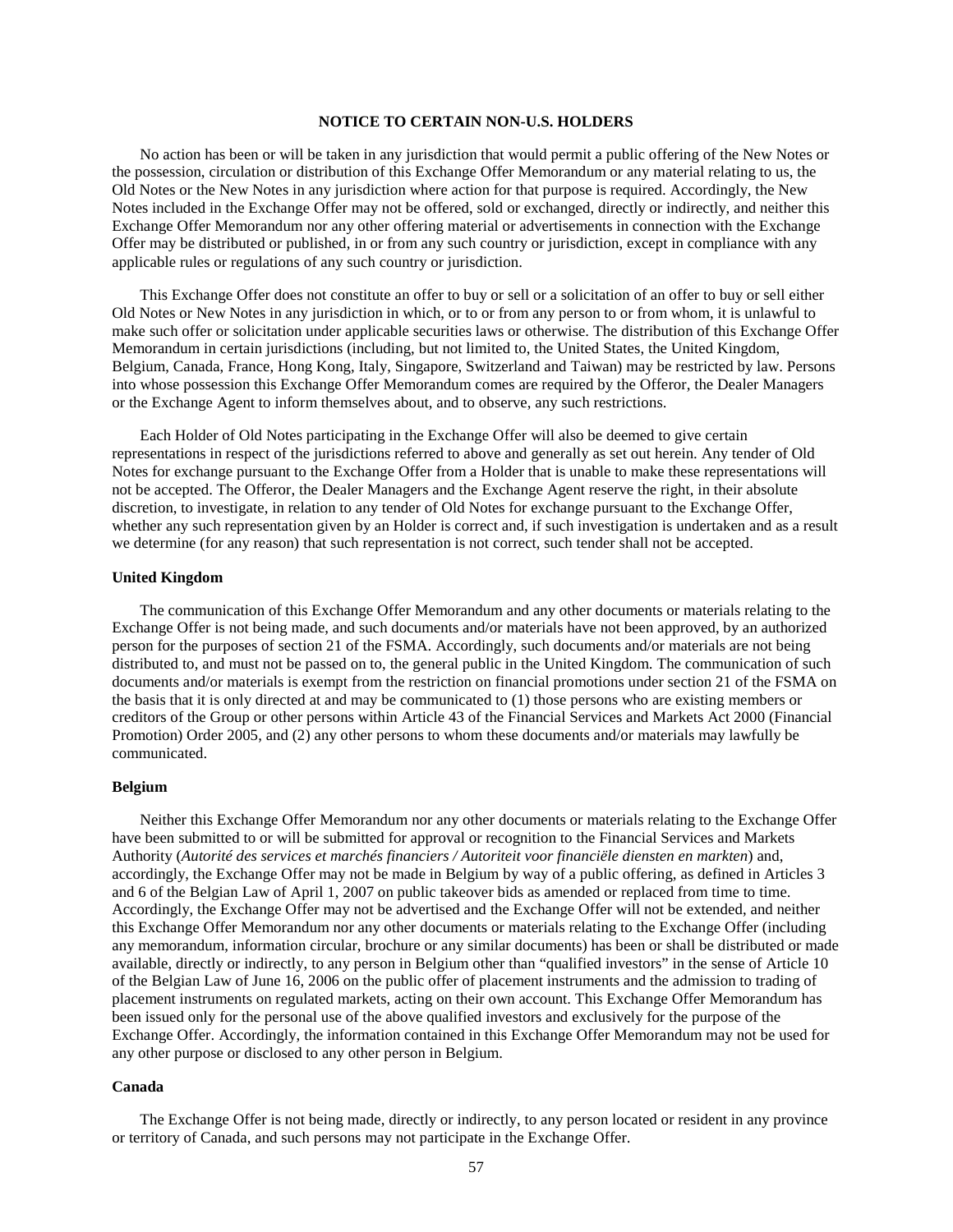#### **France**

The Exchange Offer is not being made, directly or indirectly, to the public in France. Neither this Exchange Offer Memorandum nor any other documents or offering materials relating to the Exchange Offer, has been or shall be distributed to the public in France and only (i) providers of investment services relating to portfolio management for the account of third parties (*personnes fournissant le service d'investissement de gestion de portefeuille pour compte de tiers*) and/or (ii) qualified investors (*investisseurs qualifiés*), other than individuals, acting for their own account, all as defined in, and in accordance with, Articles L.411-1, L.411-2 and D.411-1 to D.411-3 of the French *Code monétaire et financier*, are eligible to participate in the Exchange Offer. This Exchange Offer Memorandum has not been and will not be submitted for clearance procedures (visa) of the *Autorité des marchés financiers*.

# **Hong Kong**

The Exchange Offer is not being made and will not be made, and the New Notes are not being offered and will not be offered, in the Special Administrative Region of Hong Kong, other than: (a) to "professional investors" as defined in section 1 of part 1 of Schedule 1 of the Securities and Futures Ordinance (Cap. 571) of Hong Kong and any rules made thereunder or (b) in other circumstances which do not result in the document being a "prospectus" as defined in the Companies (Winding Up and Miscellaneous Provisions) Ordinance (Cap. 32) of the Special Administrative Region of Hong Kong or which do not constitute an offer to the public within the meaning of that ordinance. Neither we nor the Dealer Managers or the Exchange Agents has issued or had in its possession for the purposes of issue, or will issue or have in its possession for the purposes of issue, whether in Hong Kong or elsewhere, any advertisement, invitation or document relating to the New Notes, which is directed at, or the contents of which are likely to be accessed or read by, the public of Hong Kong (except if permitted to do so under the securities laws of Hong Kong) other than with respect to New Notes which are or are intended to be disposed of only to persons outside Hong Kong or only to "professional investors" as defined in the Securities and Futures Ordinance and any rules made thereunder.

#### **Italy**

None of the Exchange Offer, this Exchange Offer Memorandum or any other documents or materials relating to the Exchange Offer has been or will be submitted to the clearance procedure of the *Commissione Nazionale per le Società e la Borsa* ("CONSOB"), pursuant to Italian laws and regulations. The Exchange Offer is being carried out in the Republic of Italy as an exempted offer pursuant to article 101-bis, paragraph 3-bis of the Legislative Decree No. 58 of February 24, 1998, as amended (the "Financial Services Act") and article 35-bis, paragraph 4 of CONSOB Regulation No. 11971 of May 14, 1999, as amended (the "Issuers' Regulation").

Accordingly, the Exchange Offer is only addressed to holders of Old Notes located in the Republic of Italy who are "qualified investors" (*investitori qualificati*) as defined pursuant to and within the meaning of Article 100 of the Financial Services Act and article 34-ter, paragraph 1, letter b of the Issuers' Regulation.

Holders or beneficial owners of the Old Notes located in the Republic of Italy that qualify as "qualified investors" can tender the Old Notes through authorized persons (such as investment firms, banks or financial intermediaries permitted to conduct such activities in the Republic of Italy in accordance with the Financial Services Act, CONSOB Regulation No. 16190 of October 29, 2007, as amended from time to time, and Legislative Decree No. 385 of September 1, 1993, as amended) and in compliance with applicable laws and regulations or with requirements imposed by CONSOB or any other Italian authority.

Each intermediary must comply with the applicable laws and regulations concerning information duties vis-àvis its clients in connection with the Old Notes or the Exchange Offer.

### **Singapore**

This Exchange Offer Memorandum has not been registered as a prospectus with the Monetary Authority of Singapore. Accordingly, this Exchange Offer Memorandum and any other document or material in connection with the offer or sale, or invitation for subscription or purchase, of the New Notes may not be circulated or distributed, nor may the New Notes be offered or sold, or be made the subject of an invitation for subscription or purchase, whether directly or indirectly, to persons in Singapore other than (i) to an institutional investor under Section 274 of the Securities and Futures Act, Chapter 289 of Singapore (the "SFA"), (ii) to a relevant person pursuant to Section 275(1), or any person pursuant to Section 275(1A), and in accordance with the conditions specified in Section 275,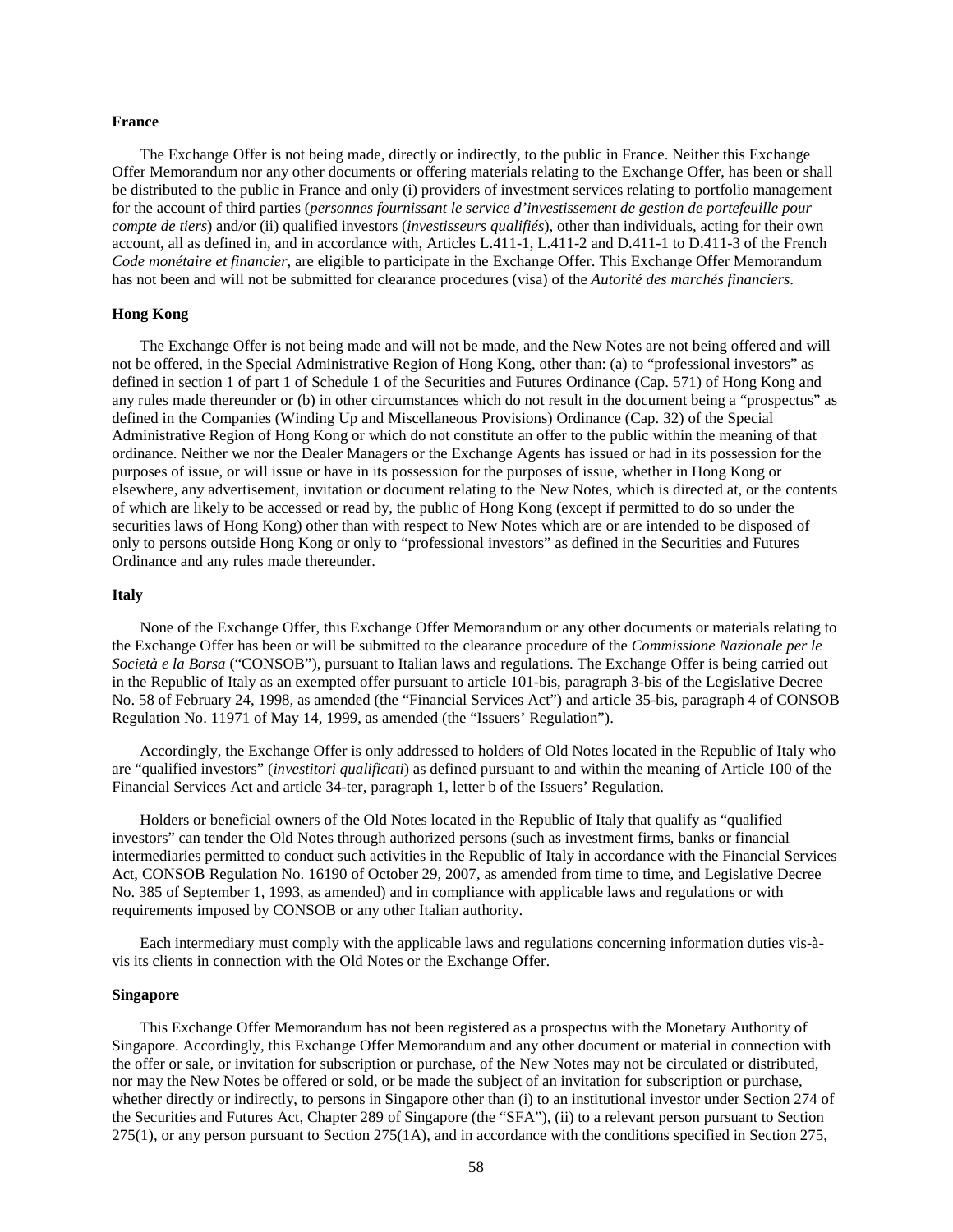of the SFA or (iii) otherwise pursuant to, and in accordance with the conditions of, any other applicable provision of the SFA.

Where the New Notes are subscribed or purchased under Section 275 of the SFA by a relevant person which is: (a) a corporation (which is not an accredited investor (as defined in Section 4A of the SFA)) the sole business of which is to hold investments and the entire share capital of which is owned by one or more individuals, each of whom is an accredited investor; or (b) a trust (where the trustee is not an accredited investor) whose sole purpose is to hold investments and each beneficiary of the trust is an individual who is an accredited investor, securities (as defined in Section 239(1) of the SFA) of that corporation or the beneficiaries' rights and interest (howsoever described) in that trust shall not be transferred within six months after that corporation or that trust has acquired the New Notes pursuant to an offer made under Section 275 of the SFA except:

(1) to an institutional investor or to a relevant person defined in Section 275(2) of the SFA, or to any person arising from an offer referred to in Section 275(1A) or Section 276(4)(i)(B) of the SFA;

(2) where no consideration is or will be given for the transfer;

(3) where the transfer is by operation of law;

(4) as specified in Section 276(7) of the SFA; or

(5) as specified in Regulation 32 of the Securities and Futures (Offers of Investments) (Shares and Debentures) Regulations 2005 of Singapore.

### **Switzerland**

The New Notes may not be publicly offered, sold or advertised, directly or indirectly, in or from Switzerland. Neither this Exchange Offer Memorandum nor any other offering or marketing material relating to the New Notes constitutes a prospectus as such term is understood pursuant to article 652a or article 1156 of the Swiss Federal Code of Obligations or a listing prospectus within the meaning of the listing rules of the SIX Swiss Exchange Ltd, and neither this Exchange Offer Memorandum nor any other offering or marketing material relating to the New Notes may be publicly distributed or otherwise made publicly available in Switzerland.

# **Taiwan**

The Exchange Offer is not being made to the public in Taiwan unless prior approval from, or effective registration with, the Republic of China government authorities has been obtained pursuant to the applicable laws or a private placement exemption is available under the applicable securities laws.

# **General**

The issue of the New Notes and the performance of LBG's obligations thereunder have been duly authorized by resolutions of the ordinary shareholders of LBG passed on May 16, 2013 and by the resolutions of the Board of Directors of LBG passed on January 30, 2015 and of a committee of the Board of Directors of LBG passed on November 23, 2015.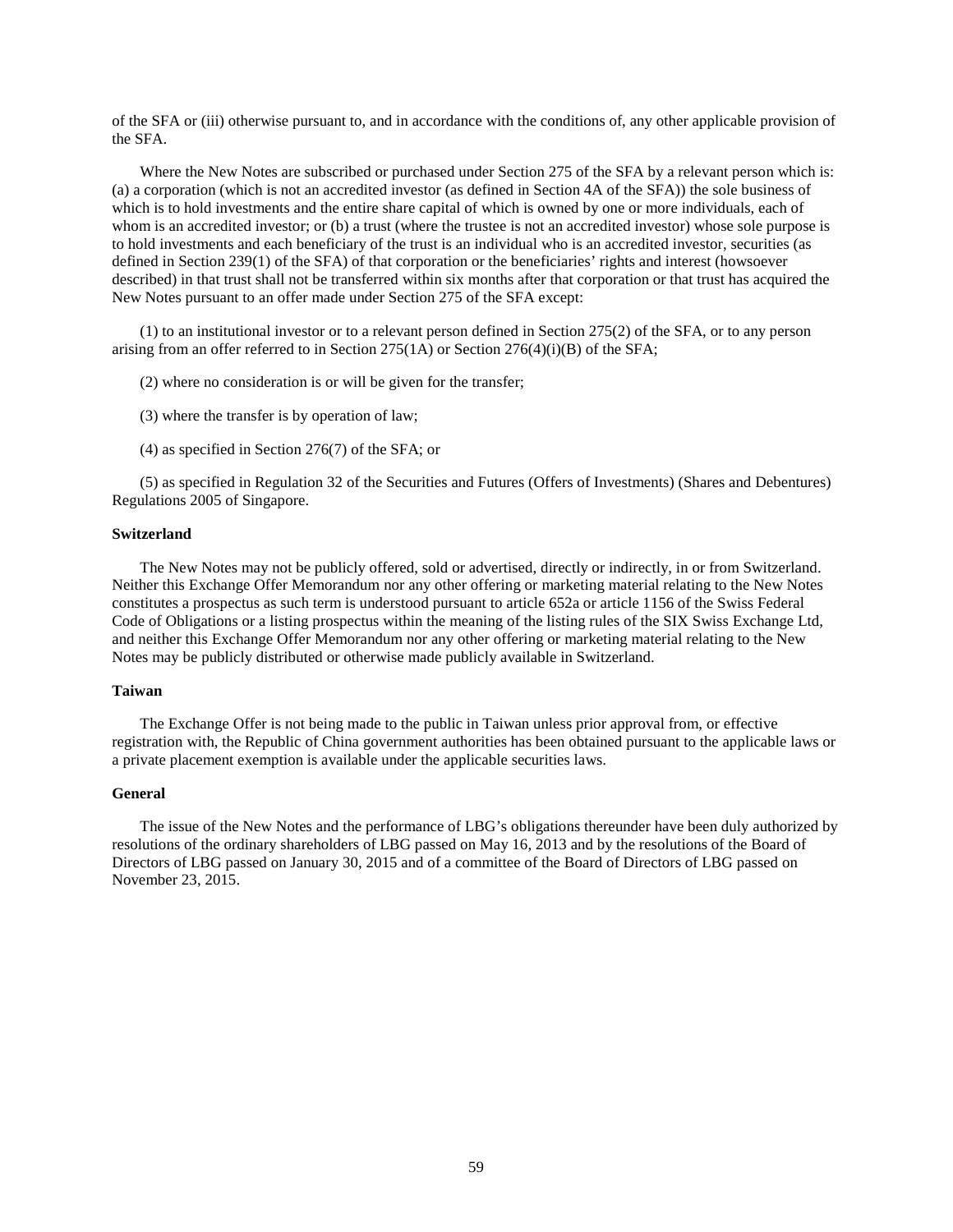# **TAXATION CONSIDERATIONS**

## **U.S. Federal Income Tax Considerations**

The following are certain U.S. federal income tax consequences of the Exchange Offer and the ownership and disposition of the New Notes to the U.S. Holders described below, but it does not purport to be a comprehensive description of all of the tax considerations that may be relevant to a decision to participate in the Exchange Offer or hold such New Notes. This discussion applies only to U.S. Holders that own Old Notes and will own New Notes as capital assets. This discussion does not describe all of the tax consequences that may be relevant to a U.S. Holder in light of the U.S. Holder's particular circumstances, including alternative minimum tax and Medicare contribution tax consequences, as well as differing tax consequences applicable to special classes of U.S. Holders, such as:

- certain financial institutions;
- certain insurance companies;
- regulated investment companies;
- dealers or traders in securities who use a market-to-market method of accounting;
- persons holding Old Notes or that will hold New Notes as part of a hedge, straddle, conversion or other integrated transaction;
- persons whose functional currency for U.S. federal income tax purposes is not the U.S. dollar;
- tax-exempt entities, "individual retirement accounts" or "Roth IRAs";
- persons holding Old Notes or that will hold New Notes in connection with a trade or business conducted outside of the United States; or
- partnerships or other entities classified as partnerships for U.S. federal income tax purposes.

If an entity that is classified as a partnership for U.S. federal income tax purposes owns Old Notes or New Notes, the U.S. federal income tax treatment of a partner will generally depend on the status of the partner and the activities of the partnership. Partnerships holding Old Notes and partners in such partnerships should consult their tax advisers as to the particular U.S. federal income tax consequences to them of the Exchange Offer and the ownership and disposition of New Notes.

This discussion is based upon tax laws of the United States including the Internal Revenue Code of 1986, as amended (the "Code"), administrative pronouncements, judicial decisions and final, temporary and proposed Treasury regulations, all as of the date hereof, changes to any of which may affect the tax consequences described herein, possibly with retroactive effect.

As used herein, a "U.S. Holder" is a beneficial owner of Old Notes that is, for U.S. federal income tax purposes:

- a citizen or an individual resident of the United States:
- a corporation, or other entity taxable as a corporation, created or organized in or under the laws of the United States or any state therein or the District of Columbia; or
- an estate or trust the income of which is subject to U.S. federal income taxation regardless of its source.

U.S. Holders should consult their tax advisers concerning the U.S. federal, state, local and non-U.S. tax consequences of participating in the Exchange Offer and of owning and disposing of New Notes in their particular circumstances.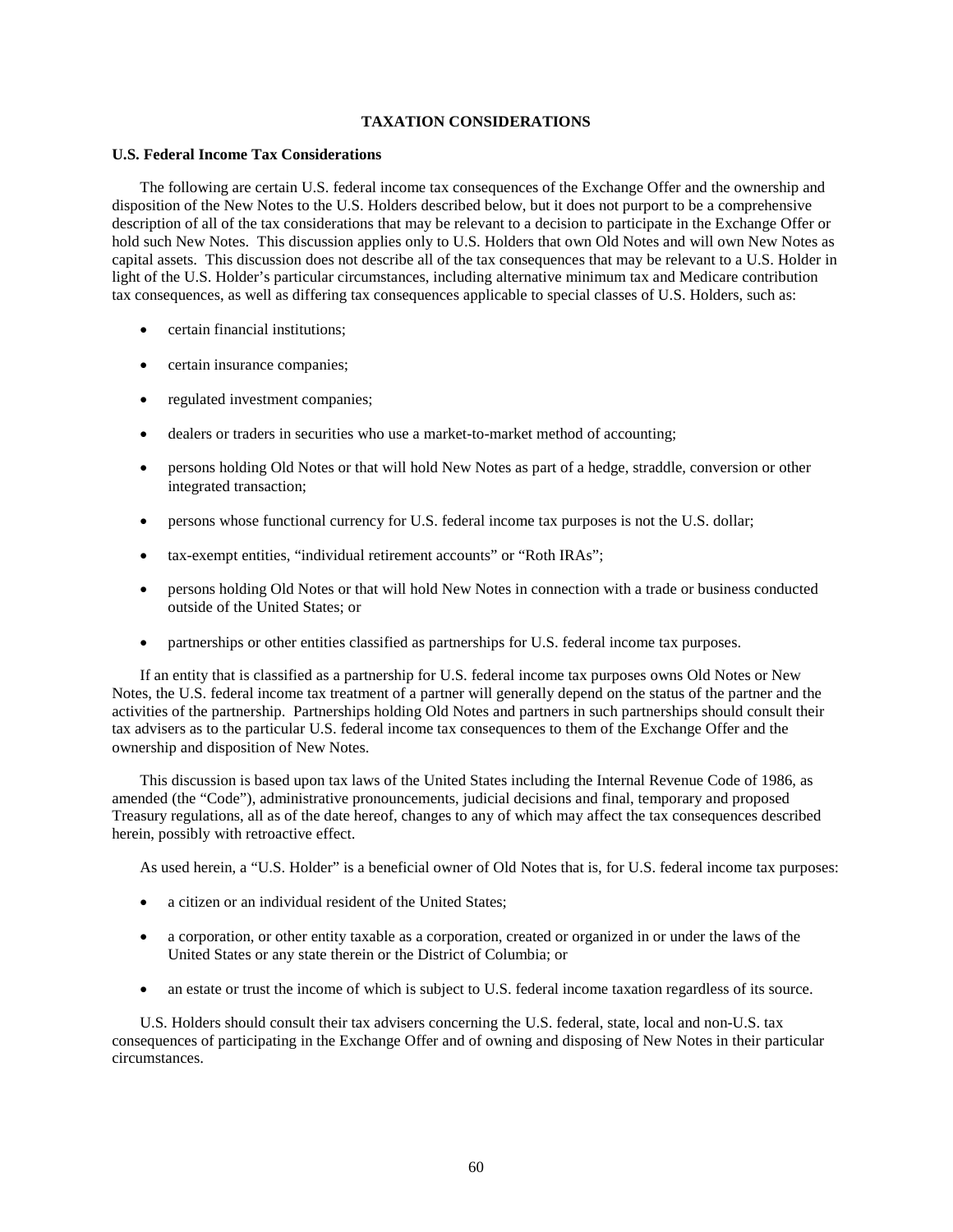### *Tax Characterization of the New Notes*

There is no direct legal authority as to the proper U.S. federal income tax treatment of an instrument that is denominated as a debt instrument and has significant debt features, but is subject to statutory bail-in powers such as the U.K. bail-in power. We believe that the New Notes should be treated as debt for U.S. federal income tax purposes and the remainder of this discussion so assumes.

### *Tax Fungibility*

As described above under "*The Exchange Offer—Terms of the Exchange Offer—Exchange Offer Conditions*," if the Tax Fungibility Condition is not satisfied for an Exchange Offer, we will terminate that Exchange Offer with respect to the Old Notes not already exchanged.

### *U.S. Federal Income Tax Consequences of the Exchange Offer*

The exchange of Old Notes for New Notes will be a taxable exchange for U.S. federal income tax purposes, and a U.S. Holder will recognize gain or loss, if any, equal to the difference between the amount realized as a result of the exchange and the U.S. Holder's adjusted tax basis in the Old Notes on the Settlement Date. The amount realized by a U.S. Holder on the exchange should equal the aggregate "issue price" of the New Notes of the relevant series received (determined as described below under "—*Taxation of the New Notes—Issue Price*") plus the amount of any cash received (except to the extent attributable to accrued but unpaid interest). The gross amount of any payment to the U.S. Holder on the Settlement Date for accrued and unpaid interest on the Old Notes (adding back the amount subtracted from the payment for accrued and unpaid interest on the New Notes (the "Offset Amount")) will be taxed as stated interest as described under "—*Taxation of the New Notes—Stated Interest and Original Issue Discount*" below. A U.S. Holder's adjusted tax basis in the Old Notes will generally equal its purchase price for the Old Notes, increased by any market discount on the Old Notes previously included in gross income and reduced by any bond premium on the Old Notes previously amortized. A U.S. Holder tax basis in the New Notes received in the exchange should equal the issue price of the New Notes, and the holding period of the New Notes should begin on the day after the exchange.

There are no U.S. federal income tax consequences to U.S. Holders not exchanging their Old Notes for New Notes.

#### *Taxation of the New Notes*

### *Issue Price*

The issue price of the 2045 New Notes will be the first price at which a substantial amount of the Original 2045 New Notes is sold to the public for cash. Provided that the 2025 New Notes are considered "publicly traded" for U.S. federal income tax purposes, the issue price of the 2025 New Notes will equal their fair market value on the Early Settlement Date. If the 2025 New Notes are not considered to be publicly traded, but the Old Notes exchanged therefor are considered publicly traded, the issue price of the 2025 New Notes will equal the fair market value of such Old Notes on the Early Settlement Date. If neither the 2025 New Notes nor the Old Notes exchanged therefor are publicly traded, the issue price of the 2025 New Notes would be their stated principal amount.

Under the applicable Treasury regulations, we are required to determine whether each series of New Notes is publicly traded (or whether the relevant Old Notes were publicly traded if the relevant New Notes are not) and if so, the fair market value of the Notes of that series, and make these determinations available to holders in a commercially reasonable fashion, including by electronic publication, within 90 days of the issue date of the New Notes. We intend to make this information available on our website for all series of New Notes. Each of our determinations is binding on a U.S. Holder unless the U.S. Holder explicitly discloses on its tax return that the U.S. Holder's determination is different and the reasons for such different determination (including how the U.S. Holder determined the fair market value of the New Notes or Old Notes, if applicable).

### *Stated Interest and Original Issue Discount*

Stated interest on the New Notes will be includable in income by a U.S. Holder as ordinary interest income at the time it accrues or is received in accordance with the U.S. Holder's method of accounting for U.S. federal income tax purposes (a U.S. Holder may be able to exclude from income with respect to the first interest payment an amount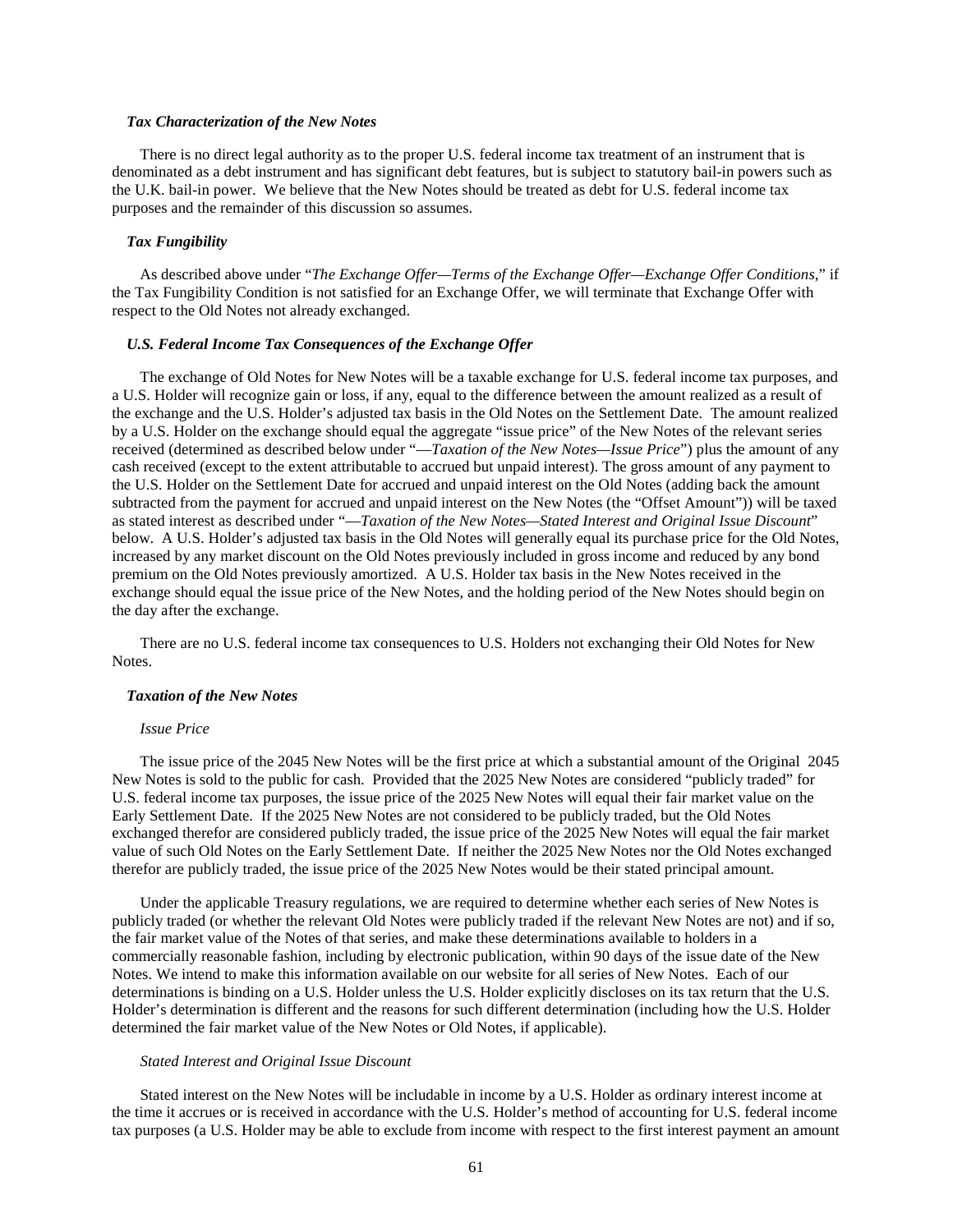equal to the Offset Amount). If the principal amount of a New Note of any series exceeds its issue price (as determined above under "—*Issue Price*") by an amount that is equal or greater than 1/4 of one per cent. of the principal amount of such New Note multiplied by the number of complete years to maturity, the excess will be treated as "original issue discount" ("OID") for U.S. federal income tax purpose.

U.S. Holders will be required to include OID in income for U.S. federal income tax purposes as it accrues, in accordance with a constant yield method based on a compounding of interest, before the receipt of cash payments attributable to this income. Under this method, U.S. Holders generally will be required to include in income increasingly greater amounts of OID in successive accrual periods. Accrued OID will increase the U.S. Holder's tax basis in the New Notes.

Interest income (including OID) will constitute foreign-source income, which may be relevant to a U.S. Holder in calculating the U.S. Holder's foreign tax credit limitation.

A U.S. Holder may make an election to include in income all interest that accrues on a New Note (including stated interest, OID and *de minimis* OID) in accordance with a constant-yield method based on the compounding of interest.

### *Amortizable Bond Premium*

If a U.S. Holder's basis in a New Note (determined as described under "*U.S. Federal Income Tax Consequences of the Exchange Offer*" and "*—Issue Price*" above) exceeds its principal amount, the New Note will be considered to have amortizable bond premium. In general, the amortizable bond premium with respect to any New Note will be the excess, if any, of the U.S. Holder's tax basis over the principal amount of the New Note and a U.S. Holder may elect to amortize this bond premium, using a constant-yield method, over the remaining term of the New Note. A U.S. Holder generally may use the amortizable bond premium allocable to an accrual period to offset stated interest otherwise required to be included in income with respect to the New Note in that accrual period. An election to amortize bond premium applies to all taxable debt obligations then owned or thereafter acquired and may be revoked only with the consent of the IRS.

If a U.S. Holder makes a constant-yield election (as described under "—*Stated Interest and Original Issue Discount*") for a New Note with amortizable bond premium, that election will result in a deemed election to amortize bond premium for all of the U.S. Holder's debt instruments with amortizable bond premium, and may be revoked only with the permission of the IRS with respect to debt instruments acquired after revocation.

#### *Sale, Exchange or Redemption*

A U.S. Holder will, upon the sale, exchange or redemption of a New Note, generally recognize gain or loss for U.S. federal income tax purposes in an amount equal to the difference between the amount realized (not including amounts attributable to accrued interest not previously included in income, which will be treated as stated interest as described in "—*Stated Interest and Original Issue Discount*" above) and the U.S. Holder's adjusted tax basis in the New Note. The U.S. Holder's adjusted tax basis in a New Note will equal the U.S. Holder's tax basis in the New Note (determined as described under "*U.S. Federal Income Tax Consequences of the Exchange Offer*" and *"—Issue Price*" above), increased by the amounts of any OID previously included in income with respect to the New Note and reduced by any amortized premium. Any gain or loss will generally be U.S.-source capital gain or loss and will be treated as long-term capital gain or loss if the New Note has been held for more than one year at the time of disposition. The deductibility of capital losses is subject to limitations.

#### *Backup Withholding and Information Reporting*

Information returns may be filed with the IRS in connection with payments (including the delivery of New Notes) in the Exchange Offer and with payments on the New Notes and the proceeds from a sale or other disposition of the New Notes. A U.S. Holder may be subject to backup withholding on these payments and proceeds if the U.S. Holder fails to provide its taxpayer identification number and comply with certain certification procedures or otherwise establish an exemption from backup withholding. The amount of any backup withholding from a payment to a U.S. Holder will be allowed as a credit against the U.S. Holder's U.S. federal income tax liability and may entitle the U.S. Holder to a refund, provided that the required information is timely furnished to the IRS.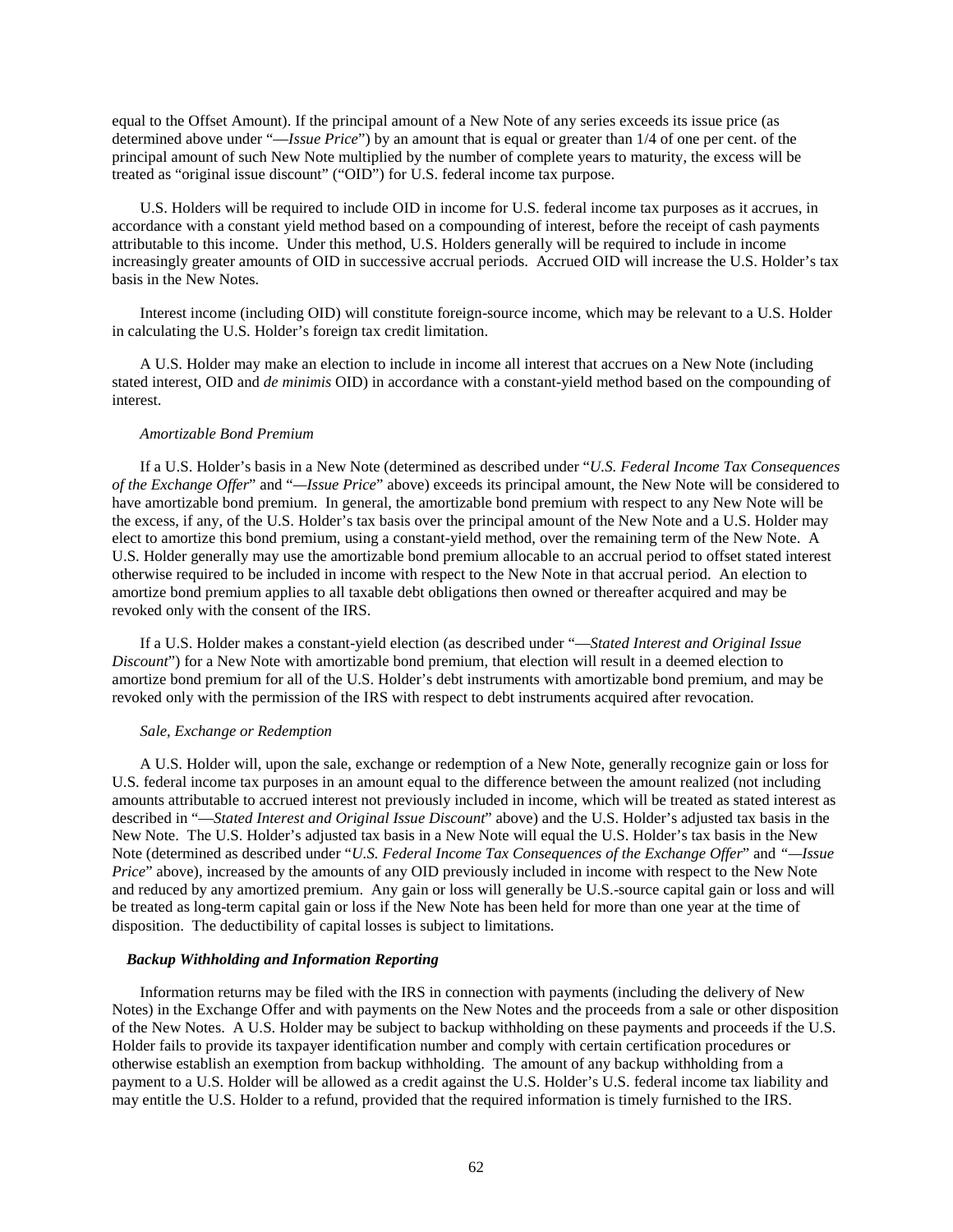Certain U.S. holders who are individuals (and under proposed Treasury Regulations, certain entities) may be required to report information relating to non-U.S. accounts through which the U.S. Holders may hold their New Notes (or information on the New Notes if the New Notes ae not held through any financial account). U.S. Holders should consult their tax advisers regarding their reporting obligations with respect to the New Notes.

### **UK Tax Considerations**

The following is a description of certain U.K. tax consequences of the Exchange Offer, and ownership and disposal of New Notes, for holders who are resident in the U.S. for U.S. federal income tax purposes, are not resident in the U.K. for U.K. tax purposes, and do not at any relevant time (i) carry on a trade, profession or vocation in the U.K. through a branch or agency to which their Old Notes or New Notes are attributable, or (ii) in the case of a corporate U.S. Holder, carry on a trade in the U.K. through a permanent establishment in the U.K. to which their Old Notes or New Notes are attributable (a "U.S. Holder").

The comments below are of a general nature based on current U.K. tax law as applied in England and Wales and HM Revenue & Customs ("HMRC") practice (which may not be binding on HMRC). They are not exhaustive of all possible tax considerations that may be relevant in the particular circumstances of each U.S. Holder. They do not necessarily apply where the income is deemed for tax purposes to be the income of any other person. Except to the extent expressly stated to the contrary, they relate only to the position of U.S. Holders who are the absolute beneficial owners of their New Notes and do not apply to certain classes of persons (such as dealers, individuals who have temporarily ceased to be resident in the  $\overline{U}$ .K., and persons who are connected to us) to whom special rules may apply. The comments do not deal with the tax treatment of the New Notes following an exercise of U.K. bail-in power. You should satisfy yourself as to the tax consequences in your own particular circumstances of the Exchange Offer and the acquisition, ownership and disposition of the New Notes.

### *The Exchange Offer*

A U.S. Holder should not, upon disposal of Old Notes or acquisition of New Notes pursuant to the Exchange Offer, be liable for U.K. taxation on gains realized, unless at the time of the disposal the U.S. Holder is resident for tax purposes in the U.K., carries on a trade, profession or vocation in the U.K. through a branch or agency in the U.K. to which their Old Notes are attributable or, in the case of a corporate U.S. Holder, if the U.S. Holder carries on a trade in the U.K. through a permanent establishment in the U.K. to which their Old Notes are attributable.

A U.S. Holder who is an individual or other taxpayer not liable to U.K. corporation tax should not, upon disposal of Old Notes pursuant to the Exchange Offer, be subject to any U.K. income tax charge on accrued but unpaid payments of interest, unless the U.S. Holder at any time in the relevant tax year is resident in the U.K. or carried on a trade, profession or vocation in the U.K. through a branch or agency to which the Old Note is attributable.

### *The New Notes*

*Payments.* Interest that we pay on the New Notes will be made without withholding for or deduction of U.K. income tax, provided that:

1. the Taxation of Regulatory Capital Securities Regulations 2013 (the "Regulations") apply to the New Notes, which will be the case if (i) the New Notes qualify as Tier 2 instruments under Article 63 of the Commission Regulation (EU) No 575/2013 ("CRR") (as amended from time to time) and such New Notes form, or formed, a component of Tier 2 capital for the purposes of CRR (as amended from time to time), and (ii) there are no arrangements the main purpose, or one of the main purposes, of which is to obtain a tax advantage for any person as a result of such application of the Regulations, or

2. the New Notes carry a right to interest and are and remain listed on a "recognised stock exchange" within the meaning of Section 1005 of the Income Tax Act 2007. However, the current intention is that the New Notes will not be so listed.

In all other cases, an amount on account of U.K. income tax must generally be withheld at the basic rate (currently 20%), unless one of certain exceptions relating to the status of the holder applies. In particular, certain U.S. Holders will be entitled to receive payments free of withholding of U.K. income tax under the U.K./U.S. double taxation convention relating to income and capital gains (the "Treaty") and will under current HMRC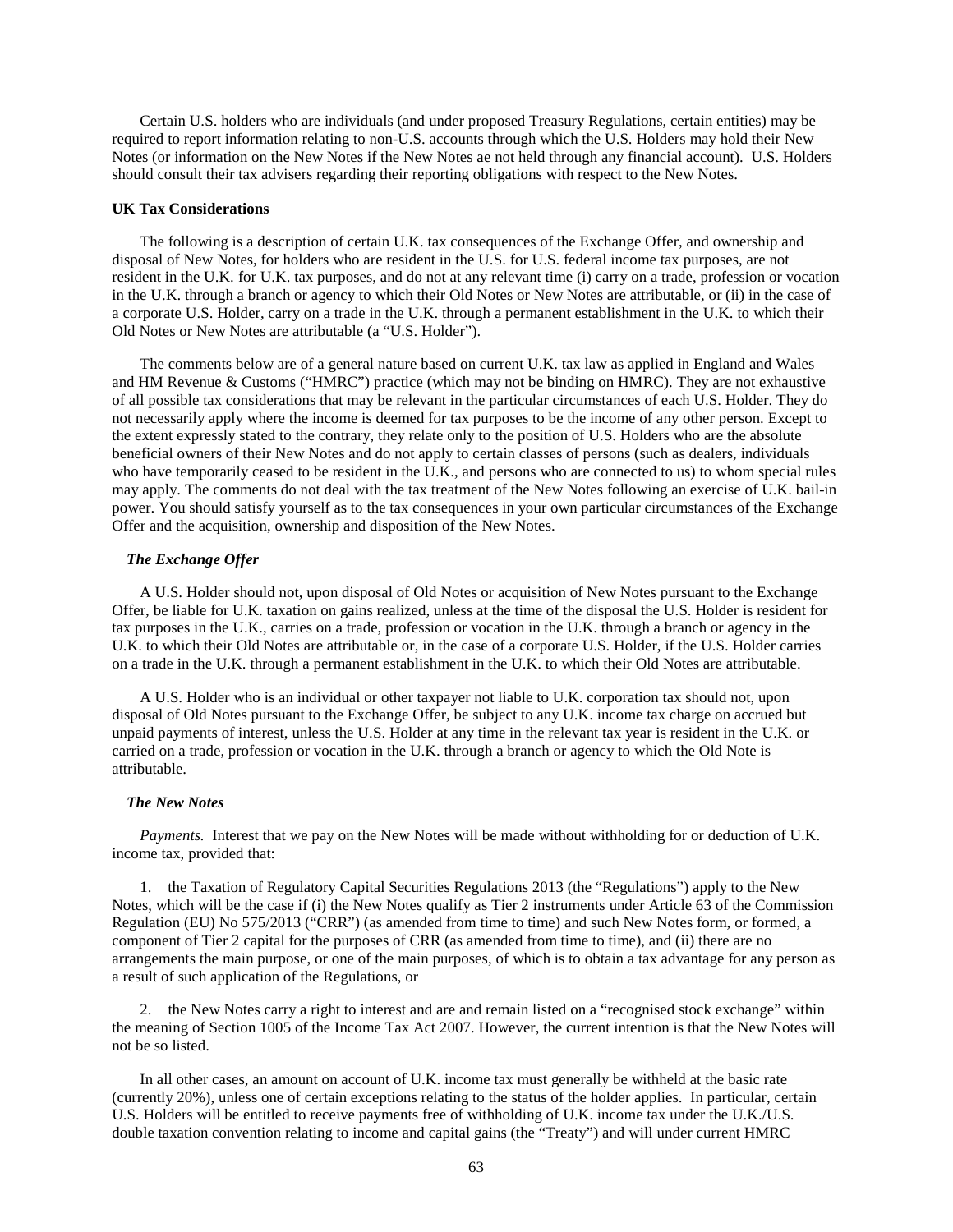administrative procedures be able to make a claim for the issuance of a direction by HMRC to this effect. However, such directions will be issued only on prior application to the relevant tax authorities by the holder in question. If the Regulations do not apply to the New Notes, the New Notes are not listed on a recognised stock exchange (in each case as described above), and such a direction is not given, we will generally be required to withhold tax, although a U.S. Holder entitled to relief under the Treaty may subsequently claim the amount withheld from HMRC.

Interest on the New Notes constitutes U.K. source income for U.K. tax purposes and, as such, may be subject to U.K. income tax by direct assessment irrespective of the residence of the holder. However, where the payments are made without withholding or deduction on account of U.K. tax, the payments will not be assessed to U.K. income tax (other than in the hands of certain trustees) if you are not resident in the U.K. for tax purposes, except if you carry on a trade, profession or vocation in the U.K. through a U.K. branch or agency in connection with which the payments are received or to which the New Notes are attributable (or in the case of a corporate U.S. Holder, if you carry on a trade in the U.K. through a permanent establishment in the U.K. in connection with which the payments are received or to which the New Notes are attributable), in which case (subject to exemptions for payments received by certain categories of agent) tax may be levied on the U.K. branch or agency (or permanent establishment).

Information relating to the New Notes may be required to be provided to HMRC in certain circumstances. This may include the value of the New Notes, details of the holders or beneficial owners of the New Notes (or the persons for whom the New Notes are held), details of the persons to whom payments derived from the New Notes are or may be paid and information and documents in connection with transactions relating to the New Notes. Information may be required to be provided by, among others, the holders of the New Notes, persons by (or via) whom payments derived from the New Notes are made or who receive (or would be entitled to receive) such payments, persons who effect or are a party to transactions relating to the New Notes on behalf of others and certain registrars or administrators. In certain circumstances, the information obtained by HMRC may be provided to tax authorities in other countries.

*Disposal (including Redemption).* Subject to the provisions set out in the next paragraph in relation to temporary non-residents, a U.S. Holder will not, upon disposal (including redemption) of a New Note, be liable for U.K. taxation on gains realized, unless at the time of the disposal the U.S. Holder is resident for tax purposes in the U.K., carries on a trade, profession or vocation in the U.K. through a branch or agency in the U.K. to which the New Notes are attributable or, in the case of a corporate U.S. Holder, if the U.S. Holder carries on a trade in the U.K. through a permanent establishment in the U.K. to which the New Notes are attributable.

A U.S. Holder who is an individual and who has ceased to be resident for tax purposes in the U.K. for a period of five years or less before again becoming resident for tax purposes in the U.K. and who disposes of a New Note during that period may be liable to U.K. tax on chargeable gains arising during the period of absence in respect of the disposal (including redemption), subject to any available exemption or relief.

A U.S. Holder who is an individual or other taxpayer not liable to U.K. corporation tax will not, upon transfer or redemption of a New Note, be subject to any U.K. income tax charge on accrued but unpaid payments of interest, unless the U.S. Holder at any time in the relevant tax year was resident in the U.K. or carried on a trade, profession or vocation in the U.K. through a branch or agency to which the New Note is attributable.

*Annual Tax Charges.* Corporate U.S. Holders who are not resident in the U.K. and do not carry on a trade in the U.K. through a permanent establishment in the U.K. to which the New Notes are attributable will not be liable to U.K. tax charges or relief by reference to fluctuations in exchange rates or in respect of profits, gains and losses arising from the New Notes.

*Stamp Duty and Stamp Duty Reserve Tax ("SDRT").* No U.K. stamp duty or SDRT should be payable on the issue or redemption of the New Notes. Provided that the Regulations apply to the New Notes (see above), no U.K. stamp duty or SDRT will be payable on the transfer of the New Notes.

## **EU Directive on Taxation of Savings Income**

EC Council Directive 2003/48/EC on the taxation of savings income (the "Savings Directive") requires EU Member States to provide to the tax authorities of other EU Member States details of payments of interest and other similar income paid by a person established within its jurisdiction to (or secured by such a person for the benefit of)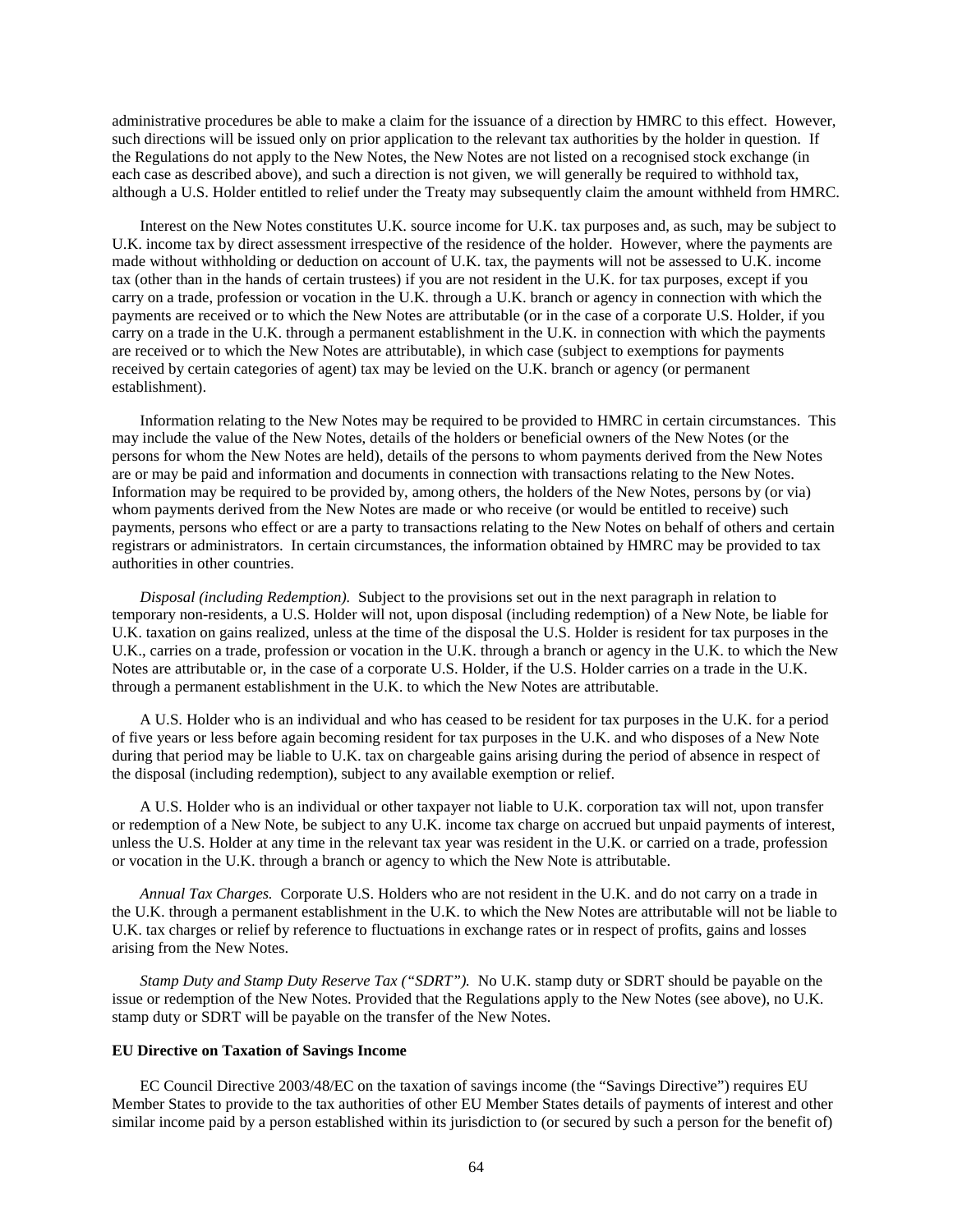an individual resident, or to (or secured for) certain other types of entity established in that other EU Member State, except that Austria will instead impose a withholding system for a transitional period, (subject to a procedure whereby, on meeting certain conditions, the beneficial owner of the interest or other income may request that no tax be withheld) unless during such period it elects otherwise.

The Council of the European Union has adopted a Directive (the "Amending Directive") which will, if implemented, amend and broaden the scope of the requirements of the Savings Directive described above. The Amending Directive requires EU Member States to adopt national legislation necessary to comply with it by January 1, 2016, which legislation must apply from January 1, 2017.

However, on November 10, 2015, the Council of the European Union adopted a Directive which substantially repeals the Savings Directive, generally with effect from January 1, 2016 (and from January 1, 2017, in the case of Austria), in order to avoid overlap with EC Council Directive 2011/16/EU on administrative cooperation in the field of taxation (as amended by EC Council Directive 2014/107/EU), pursuant to which EU Members States will be required to apply new measures on mandatory automatic exchange of information, generally with effect from January 1, 2016. The adopted Directive also notes that the Member States will not be required to apply the new requirements of the Amending Directive.

Investors who are in any doubt as to their position should consult their professional advisers.

## **Proposed financial transactions tax ("FTT")**

On February 14, 2013, the European Commission published a proposal (the "Commission's Proposal") for a Directive for a common FTT in Belgium, Germany, Estonia, Greece, Spain, France, Italy, Austria, Portugal, Slovenia and Slovakia (the "participating Member States"). The Commission's Proposal has very broad scope and could, if introduced, apply to certain dealings in the New Notes (including secondary market transactions) in certain circumstances.

Under the Commission's Proposal, the FTT could apply in certain circumstances to persons both within and outside of the participating Member States. Generally, it would apply to certain dealings in the New Notes where at least one party is a financial institution, and at least one party is established in a participating Member State. A financial institution may be, or be deemed to be, "established" in a participating Member State in a broad range of circumstances, including (a) by transacting with a person established in a participating Member State or (b) where the financial instrument which is subject to the dealings is issued in a participating Member State.

Joint statements issued by participating Member States indicate an intention to implement the FTT by January 1, 2016, although this appears increasingly unrealistic. However, the FTT proposal remains subject to negotiation between the participating Member States and the scope of any such tax is uncertain. Additional EU Member States may decide to participate. Prospective holders of the New Notes are advised to seek their own professional advice in relation to the FTT.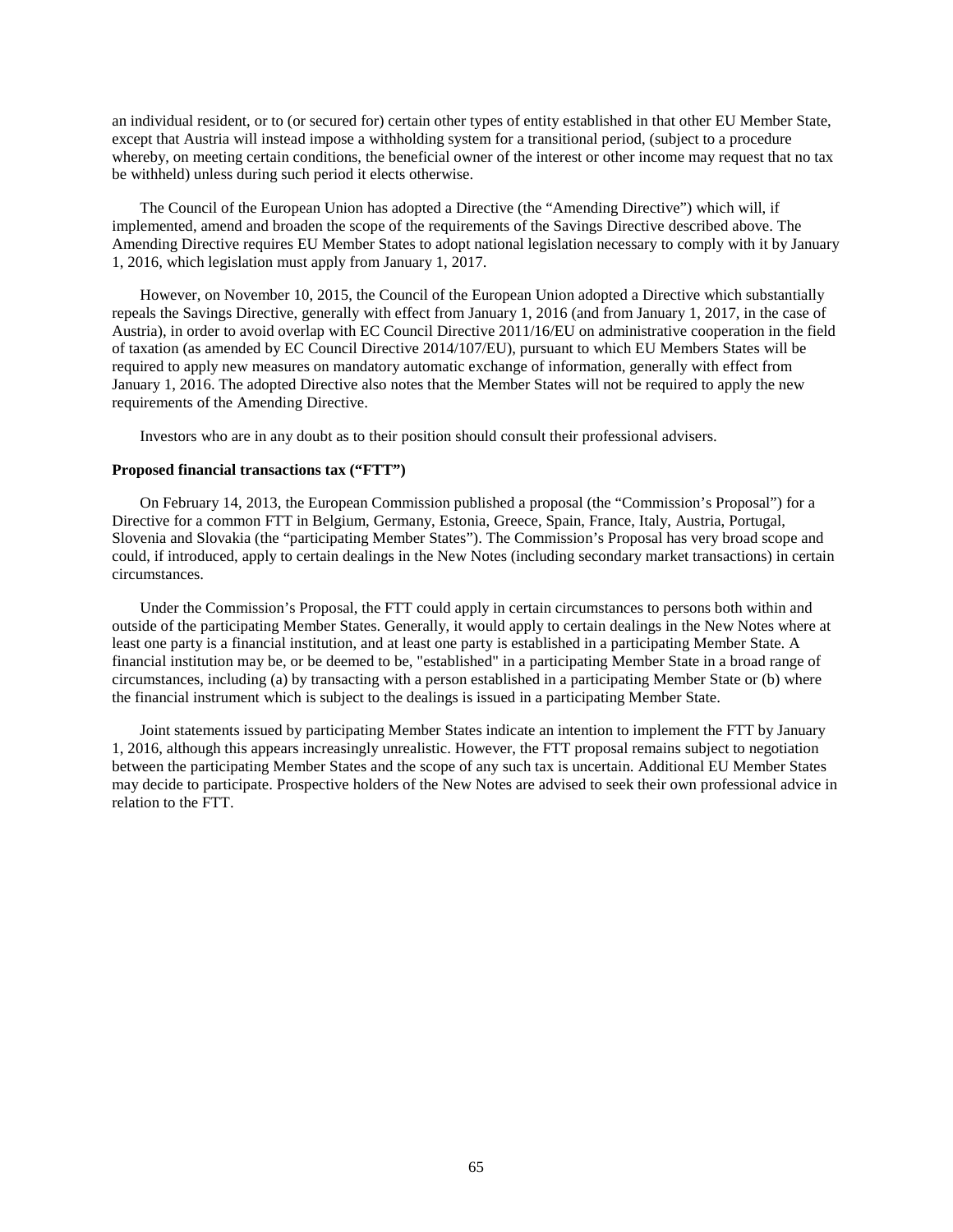## **LEGAL MATTERS**

Our U.S. counsel, Davis Polk & Wardwell London LLP, will pass upon certain United States legal matters relating to the validity of the New Notes. Our Scottish solicitors, CMS Cameron McKenna LLP, will pass upon certain matters of Scots law relating to the validity of the New Notes. Clifford Chance LLP will pass upon certain matters of U.S. and English law on behalf of the Dealer Managers.

## **INDEPENDENT AUDITORS**

The Group's audited consolidated annual financial statements incorporated in this Exchange Offer Memorandum by reference to the 2014 Annual Report on Form 20-F for the year ended December 31, 2014 and the effectiveness of internal control over financial reporting as of December 31, 2014 have been audited PricewaterhouseCoopers LLP, an independent registered public accounting firm, as stated in their report incorporated herein.

## **GENERAL INFORMATION**

The Offeror was incorporated and registered in Scotland on October 21, 1985 with registered number 95000 as a public company limited by shares with an unlimited duration under the name TSB Group Public Limited Company. On December 28, 1995, it changed its name to Lloyds TSB Group plc. On January 16, 2009, the Offeror changed its name to its present name. The Offeror is domiciled in Scotland. Its head office is at 25 Gresham Street, London EC2V 7HN and its registered office is at The Mound, Edinburgh EH1 1YZ.

Details of the LBG's Memorandum and Articles of Association (which were last amended on May 15, 2014) are set out in our 2014 Annual Report on Form 20-F, which is incorporated by reference into this document.

The audited non-consolidated parent company annual financial statements of the Offeror for the financial year ended December 2014 are included in Note 58 to our 2014 Annual Report on Form 20-F.

## **INDEX TO FINANCIAL STATEMENTS**

Please refer to page F-1 of our 2014 Annual Report on Form 20-F.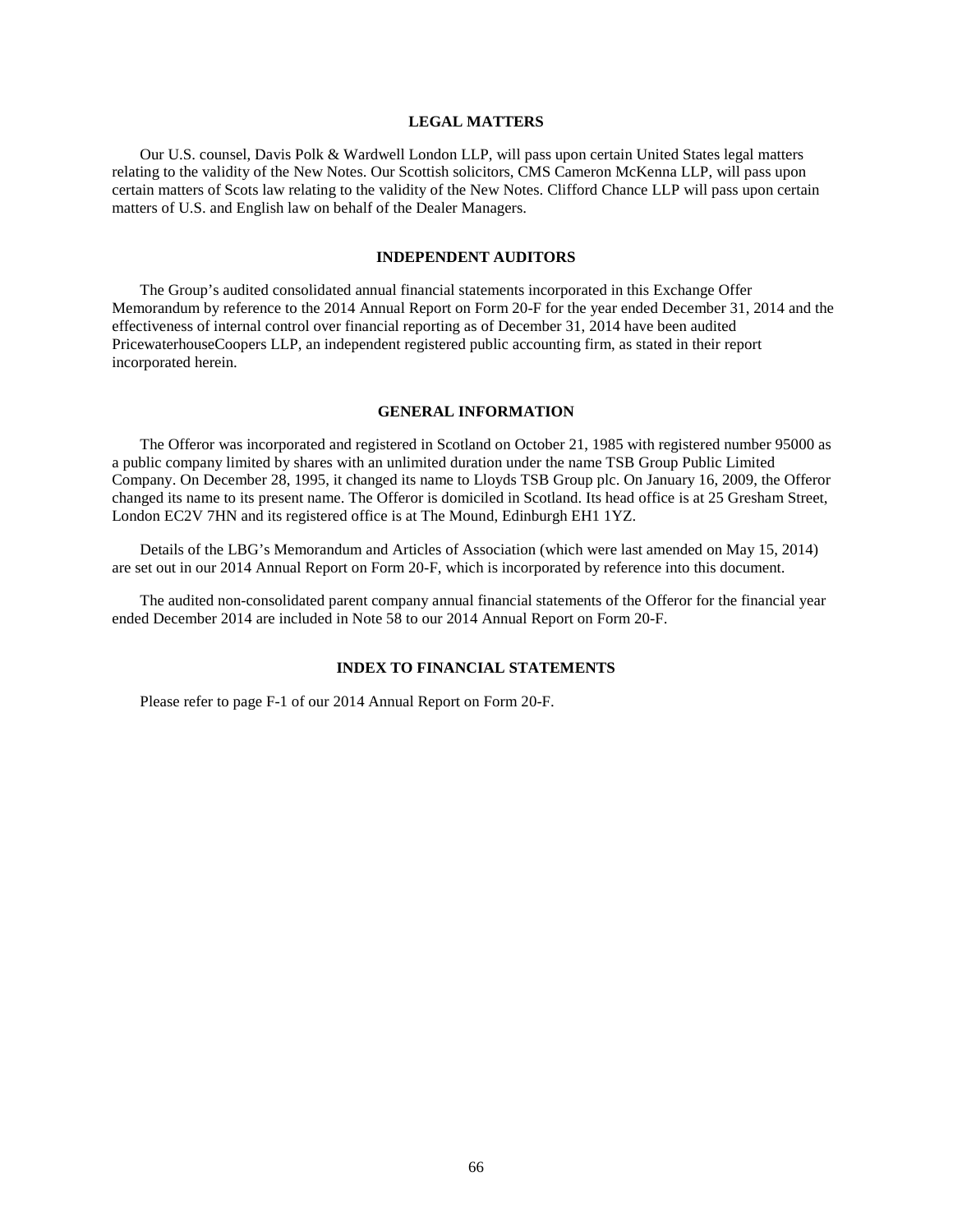## **ANNEX A**

# **FORMULA TO DETERMINE THE TOTAL EXCHANGE CONSIDERATION, EXCHANGE CONSIDERATION AND 2045 NEW NOTES VALUE**

| <b>YLD</b>                             | $=$ | The sum of (a) the applicable reference security plus (b) the applicable fixed<br>spread.                                                                                                                                                                     |  |
|----------------------------------------|-----|---------------------------------------------------------------------------------------------------------------------------------------------------------------------------------------------------------------------------------------------------------------|--|
| <b>CPN</b>                             | $=$ | The contractual annual rate of interest payable on a Note expressed as a decimal<br>number.                                                                                                                                                                   |  |
| N                                      | $=$ | The number of scheduled semi-annual interest payments from (but excluding) the<br>Early Settlement Date to (and including) the maturity date.                                                                                                                 |  |
| S                                      | $=$ | The number of days from and including the semi-annual interest payment date<br>immediately preceding the applicable Settlement Date up to, but excluding, the<br>Early Settlement Date. The number of days is computed using the 30/360 day-<br>count method. |  |
|                                        | $=$ | Divide. The term immediately to the left of the division symbol is divided by the<br>term immediately to the right of the division symbol before any addition or<br>subtraction operations are performed.                                                     |  |
| Exp                                    | $=$ | Exponentiate. The term to the left of "exp" is raised to the power indicted by the<br>term to the right of "exp."                                                                                                                                             |  |
| N<br>Σ<br>$k=1$                        | $=$ | Summate. The term in the brackets to the right of the summation symbol is<br>separately calculated "N" times (substituting for "k" in that term each whole<br>number between 1 and N, inclusive), and the separate calculations are then added<br>together.   |  |
| <b>Total Exchange</b><br>Consideration | $=$ | The price per \$1,000 principal amount of the Notes being priced (including the<br>Early Participation Payment but excluding accrued interest).                                                                                                               |  |

Formula for Total Exchange Consideration:

## **Total Exchange Consideration =**

$$
\left[\begin{array}{cc} \text{\$1,000} \\ \text{\$1+YLD / 2) exp (N-S / 180)} \end{array}\right] + \sum_{k=1}^{n} \left[\begin{array}{cc} \text{\$1,000 (CPN/2)} \\ \text{\$1,000 (CPN/2) exp (k-S / 180)} \end{array}\right] - \$1,000 (CPN / 2)(S / 180)
$$

Formula for Exchange Consideration:

**Exchange Consideration** = Total Exchange Consideration – Early Participation Payment

Formula for 2045 New Notes Value:

**2045 New Notes Value =**

$$
\left[\frac{\$1,000}{(1+\text{YLD}/2)\exp(N-S/180)}\right] + \sum_{k=1}^{n} \left[\frac{\$1,000\ (\text{CPN}/2)}{(1+\text{YLD}/2)\exp(k-S/180)}\right] - \$1,000(\text{CPN}/2)(S/180)
$$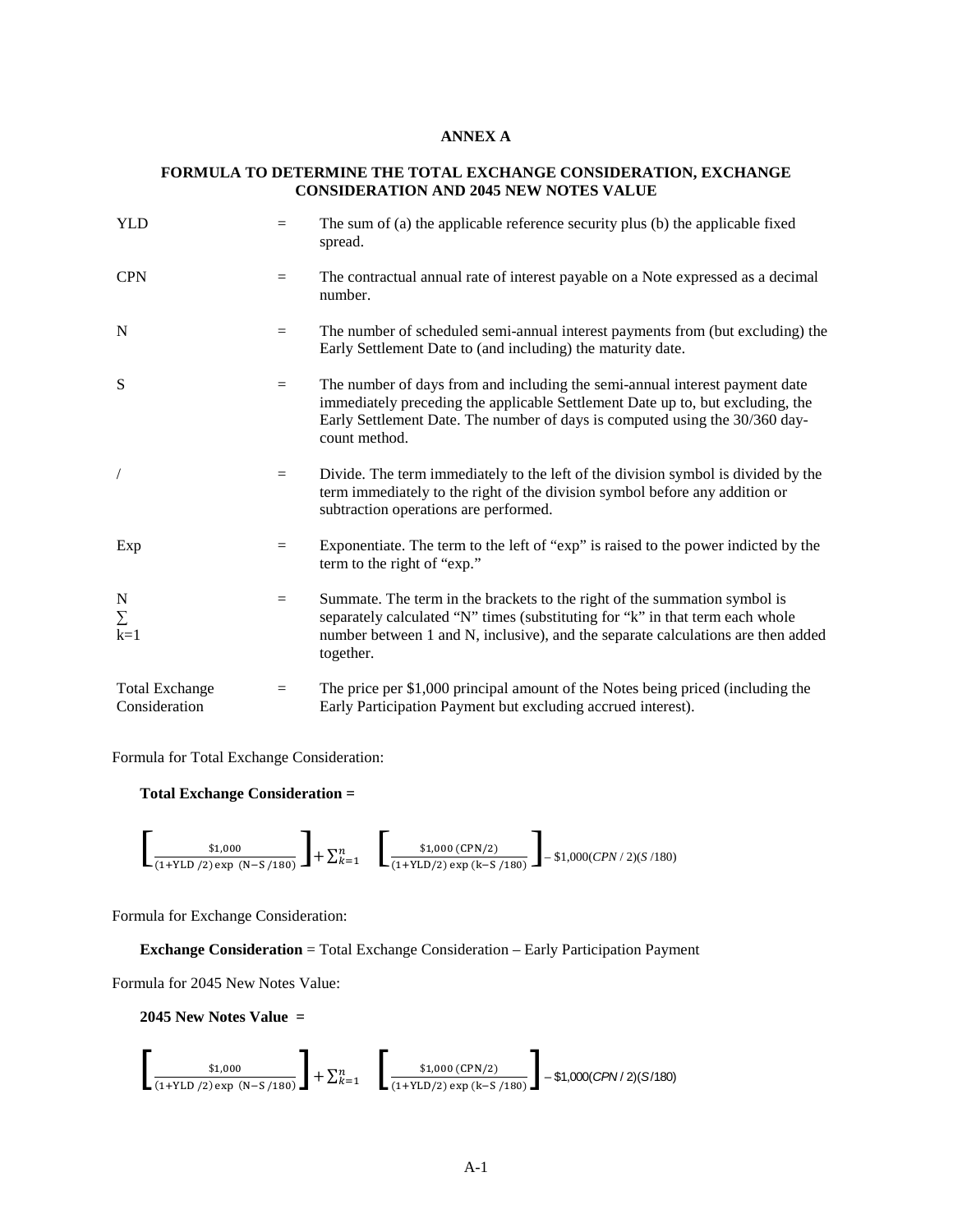# **ANNEX B**

# **HYPOTHETICAL TOTAL EXCHANGE CONSIDERATION, HYPOTHETICAL EXCHANGE CONSIDERATION AND HYPOTHETICAL 2045 NEW NOTES VALUE**

The terms used in the following table shall have the meanings ascribed to them in "Annex A".

|                                                                          | 2020 Old Notes       | 2033 Old Notes       | 2045 New Notes       |
|--------------------------------------------------------------------------|----------------------|----------------------|----------------------|
|                                                                          | 6.500%               | 6.000%               | 5.300%               |
|                                                                          | September 14, 2020   | November 1, 2033     | December 1, 2045     |
| Assumed Early Settlement Date                                            | December 10, 2015    | December 10, 2015    | December 10, 2015    |
| Reference U.S. Treasury                                                  | 1.375% U.S. Treasury | 2.875% U.S. Treasury | 2.875% U.S. Treasury |
|                                                                          | due October 31, 2020 | due August 15, 2045  | due August 15, 2045  |
| <b>Hypothetical Reference Security</b>                                   | 1.661%               | 3.013%               | 3.013%               |
|                                                                          |                      |                      |                      |
|                                                                          | 100 bps              | 180 bps              | 230 bps              |
|                                                                          | 2.661%               | 4.813%               | 5.313%               |
|                                                                          | 10                   | 36                   | 60                   |
|                                                                          | 86                   | 39                   | 9                    |
| <b>Hypothetical Total Exchange</b>                                       | \$1,170.56           | \$1,141.25           | N/A                  |
|                                                                          |                      |                      |                      |
| Early Participation Payment                                              | \$50.00              | \$50.00              | N/A                  |
| <b>Hypothetical Exchange</b>                                             | \$1,120.56           | \$1,091.25           | N/A                  |
|                                                                          |                      |                      |                      |
| Hypothetical 2045 New Note                                               | N/A                  | N/A                  | \$998.04             |
| Hypothetical 2045 New Notes                                              | N/A                  | \$1,143.49           | N/A                  |
| <b>Exchange Ratio for Total</b>                                          |                      |                      |                      |
| Exchange Consideration                                                   |                      |                      |                      |
| Hypothetical 2045 New Notes                                              | N/A                  | \$1,093.39           | N/A                  |
| <b>Exchange Ratio for Exchange</b>                                       |                      |                      |                      |
|                                                                          |                      |                      |                      |
| Accrued Interest on Old Notes to<br>Early Settlement Date <sup>(1)</sup> | \$15.53              | \$6.50               | \$1.33               |
| Accrued Interest on 2045 New                                             | N/A                  | \$1.52               | N/A                  |
|                                                                          | N/A                  | \$4.98               | N/A                  |
|                                                                          |                      |                      |                      |

(1) Per \$1,000 principal amount.

(2) Accrued interest on the 2045 New Notes reflects the higher principal amount of 2045 New Notes that investors will receive..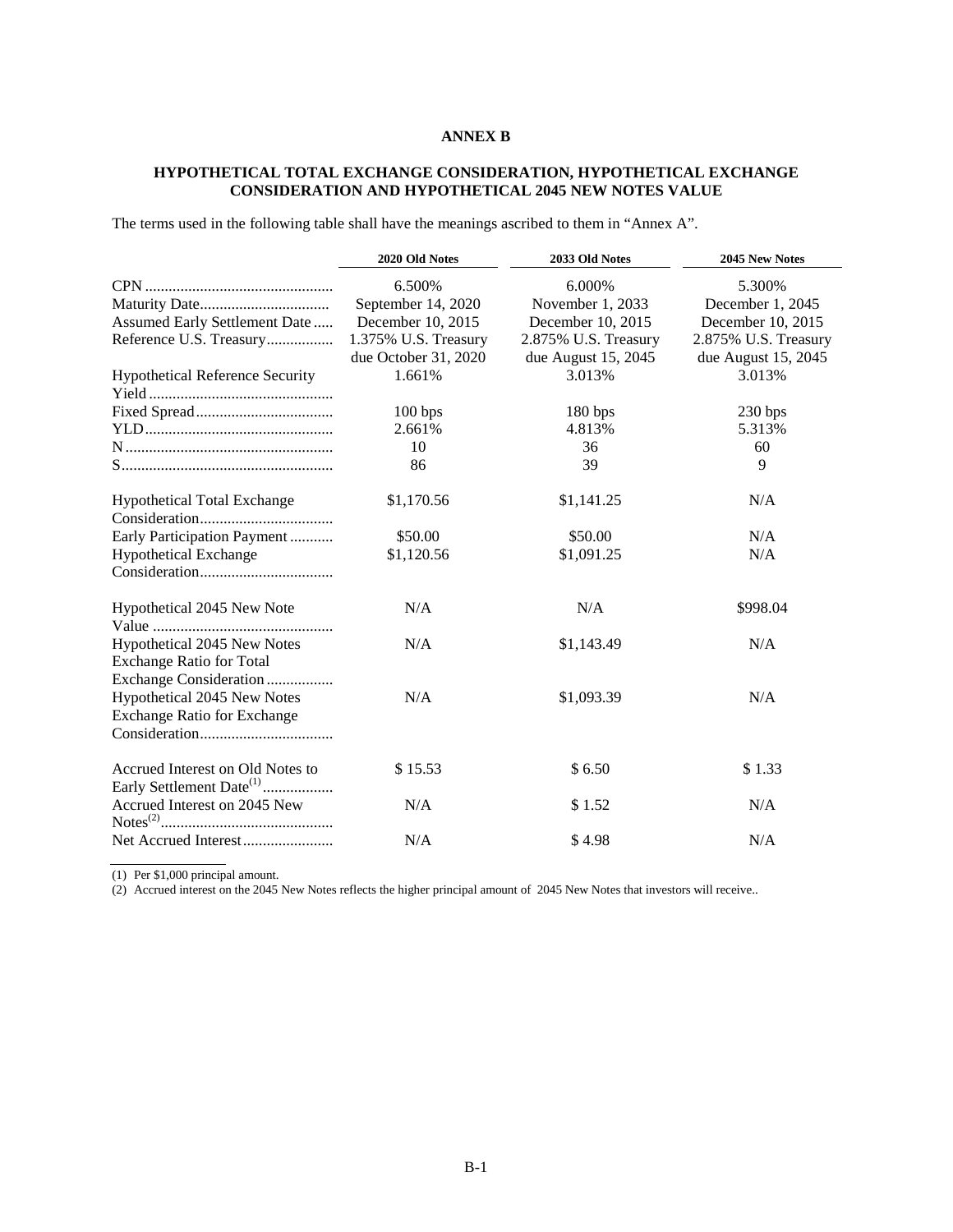## **OFFEROR**

## **Lloyds Banking Group plc**

25 Gresham Street London EC2V 7HN United Kingdom

## **EXCHANGE AGENT**

**Lucid Issuer Services Limited** Tankerton Works 12 Argyle Walk London WC1H 8HA United Kingdom Attn: Sunjeeve Patel / David Shilson Tel: +44 20 7704 0880 Fax: +44 20 7067 9098 email: lbg@lucid-is.com

Any questions or requests for assistance or additional copies of this Exchange Offer Memorandum may be directed to the Exchange Agent and any questions regarding the terms of the Exchange Offer may be directed to the Dealer Managers listed below.

# **JOINT DEALER MANAGERS**

### **BNP Paribas Securities Corp.** 787 Seventh Avenue New York, NY 10019 United States

*In the United States:* U.S. Toll-Free: +1 (888) 210-4358 Collect: +1 (212) 841-3059 Email: liability.management@bnpparibas.com Attn: Liability Management Group

*In Europe:* Tel: +44 (0) 20 7595 8668 Email: liability.management@bnpparibas.com Attention: Liability Management Group

## **Merrill Lynch, Pierce, Fenner & Smith**

**Incorporated** 214 N. Tryon Street, 21st Floor Charlotte, North Carolina 28255 United States

*In the United States:* Collect: +1 (980) 388-4813 Toll Free: +1 (888) 292-0070 Attn: Debt Advisory

*In Europe:* Toll: +44 (0) 20 7996 5698 Email: christopher.dodman@baml.com / erica.bressan@baml.com Attn: Christopher Dodman / Erica Bressan **Goldman, Sachs & Co.** 200 West Street New York, NY 10282 United States

*In the United States:* Toll-free: +1 (800) 828-3182 Collect: +1 (212) 902-5183 Attn: Liability Management Group

*In Europe:* Tel: +44 (0) 20 7774 9862 Email:

### **Lloyds Securities Inc.** 1095 Avenue of the Americas

New York, NY 10036 United States Toll-Free: +1 (855) 400-6511 Collect: +1 (212) 827-3105 Email: liability.management@lloydsbanking.com Attn: Liability Management Group

liabilitymanagement.eu@gs.com

# **Morgan Stanley & Co. LLC**

1585 Broadway, Floor 04 New York, NY 10036 United States

*In the United States:* U.S. Toll-Free: +1 (800) 624-1808 Collect: +1 (212) 761-1057 Attn: Liability Management

*In Europe:* Tel: +44 (0) 20 7677 5040 Email: liabilitymanagementeurope@morganstanley.com Attention: Liability Management Group